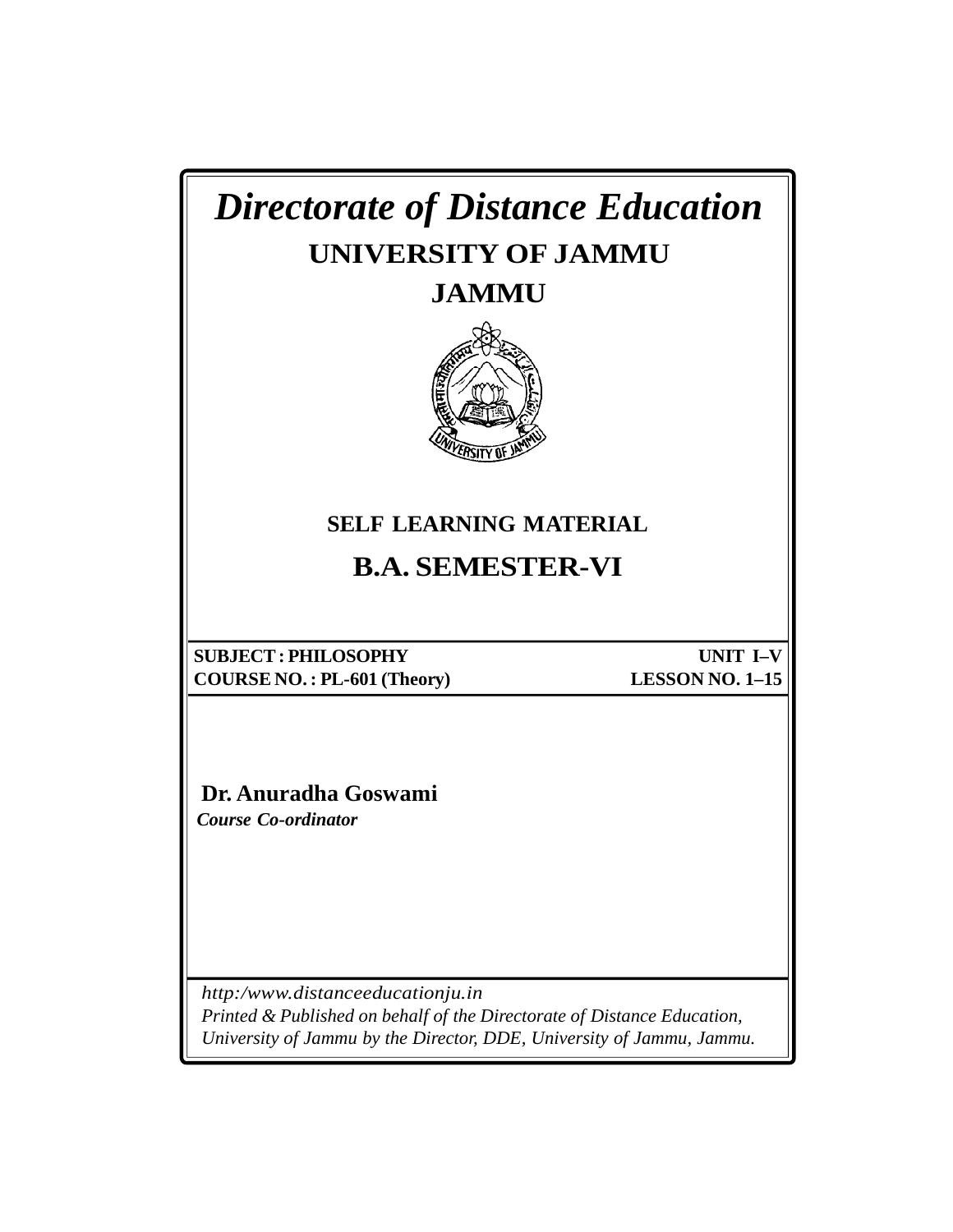## **INDIAN PHILOSOPHY**

*COURSE CONTRIBUTORS :*

 **DR. P. P. SINGH GCW Parade, Jammu**

## **CONTENT EDITING**

 **MS. SHALINI Govt. MAM College, Jammu**

**PROOFREADING :**

 **MS. SHALINI Govt. MAM College, Jammu**

© Directorate of Distance Education, University of Jammu, Jammu, 2021

- All rights reserved. No part of this work may be reproduced in any form, by mimeograph or any other means, without permission in writing from the DDE, University of Jammu.
- The script writer shall be responsible for the lesson/script submitted to the DDE and any plagiarism shall be his/her entire responsibility.

Printed by : Sudesh Printers / 2021 / 170 Books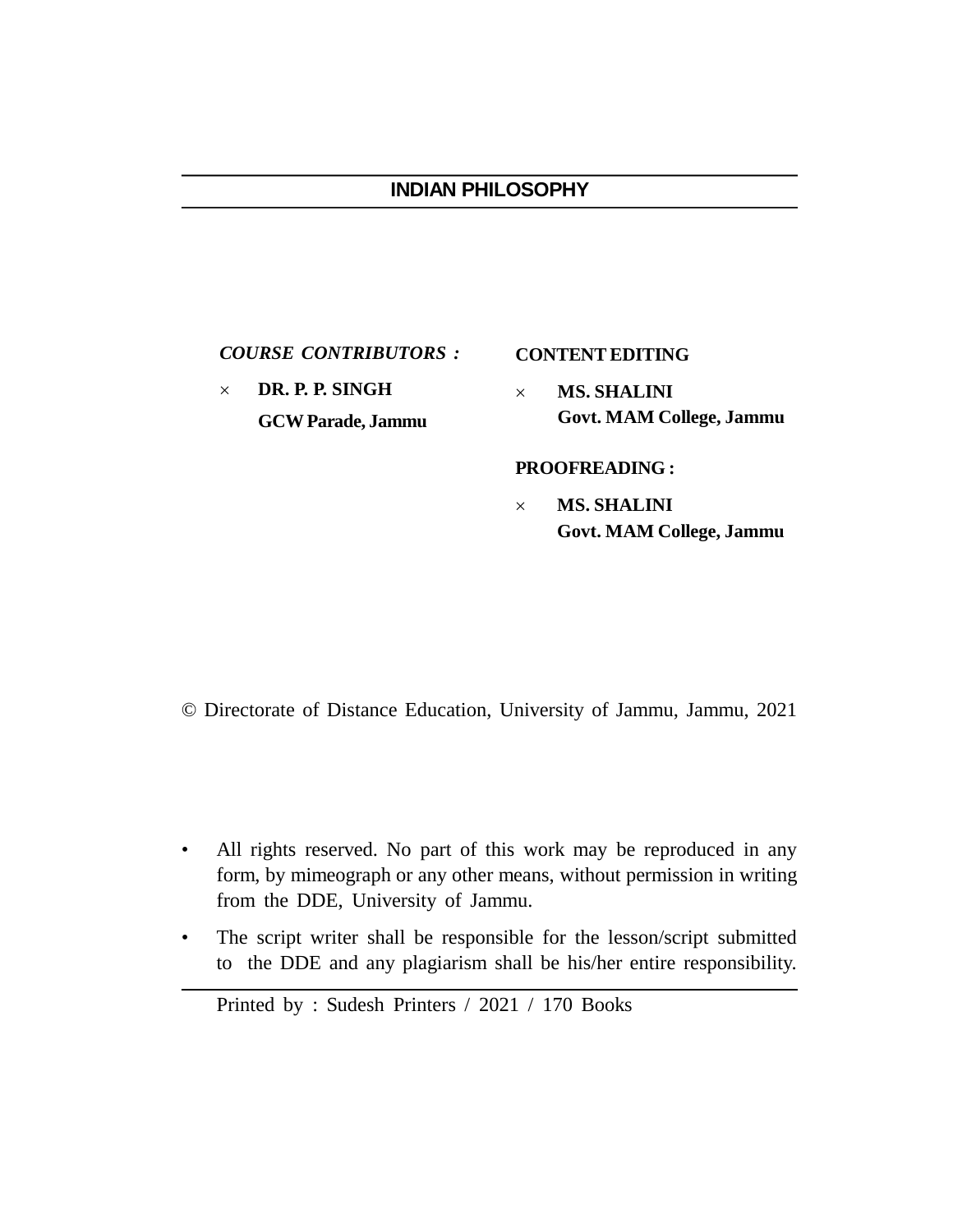#### **SYLLABUS**

## **PHILOSOPHY**

#### **SEMESTER-VI (UG)**

*Syllabus for the Examination to he held in May 2017, 2018* **&** *2019*

**Course No. PL 601 (Theory) Title - Indian Philosophy Duration of Exam: 3 hrs. Max. Marks: 100 Theory Examination: 80 Internal Assessment: 20**

# **Unit-I Indian Philosophy** 1.1 The Four Vedas and their parts-A Brief Introduction. 1.2 Classification of Schools of Indian Philosophical Thought. 1.3 Common Characteristics of Indian Philosophical Systems. **Unit-II Heterodox Systems** 2.1 Buddhism - Four Noble Truths, Eight fold Paths. 2.2 Jainism-Theory of Knowledge 2.3 Charvaka-Metaphysics (World, Soul and God). **ORTHODOX SYSTEMS Unit-III Nyaya-Vaiśeşikha** 3.1 Nyaya-Theory of knowledge, Sources of Knowledge.

3.2 Vaisesika-Categories of Reality.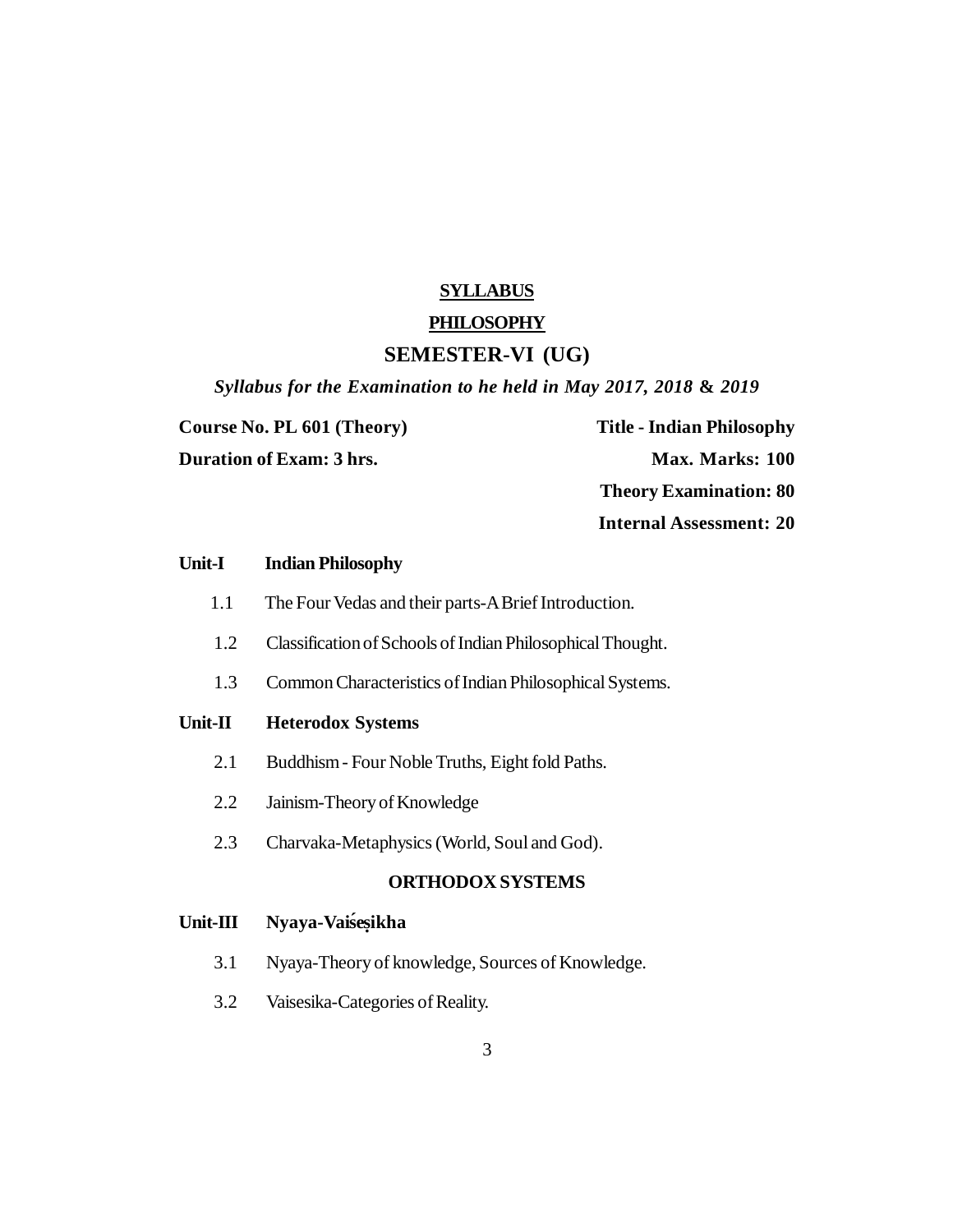#### **Unit-IV Sankhya-Yoga**

- 4.1 Theory of Causation (Sankhya)
- 4.2 Theory of Evolution (Sankhya)
- 4.3 Eight–Fold Means of Yoga (Astangmarga)
- 4.4 The Place of God in Yoga Philosophy.

### **Unit-V Mimamsa - Vedanta**

- 5.1 Theory of Knowledge (Mimamsa).
- 5.2 Concept of Brahman-Saguna and Nirguna (Sankara)
- 5.3 Concept of Bondage and Liberation (Ramanuja).

## **Mode of Examination :**

The question paper will consist of two sections, viz. A and B.

Section 'A' will consist of 10 long answer type questions, 02 questions from each unit with internal choice. Each question will be of 12 marks. The candidates will be required to answer 05 questions, selecting 01 question from each unit. Total weightage will be of  $12 \times 5 = 60$ .

Section 'B' will consist of 10 short answer type questions, 02 questions from each unit with internal choice. Each question will be of 04 marks. The candidates will be required to answer 05 questions, selecting 01 question from each unit. Total weightage will be of  $04 \times 5 = 20$ .

## **Internal Assessment : 20 Marks**

**Two written Assignments of 10 marks each.**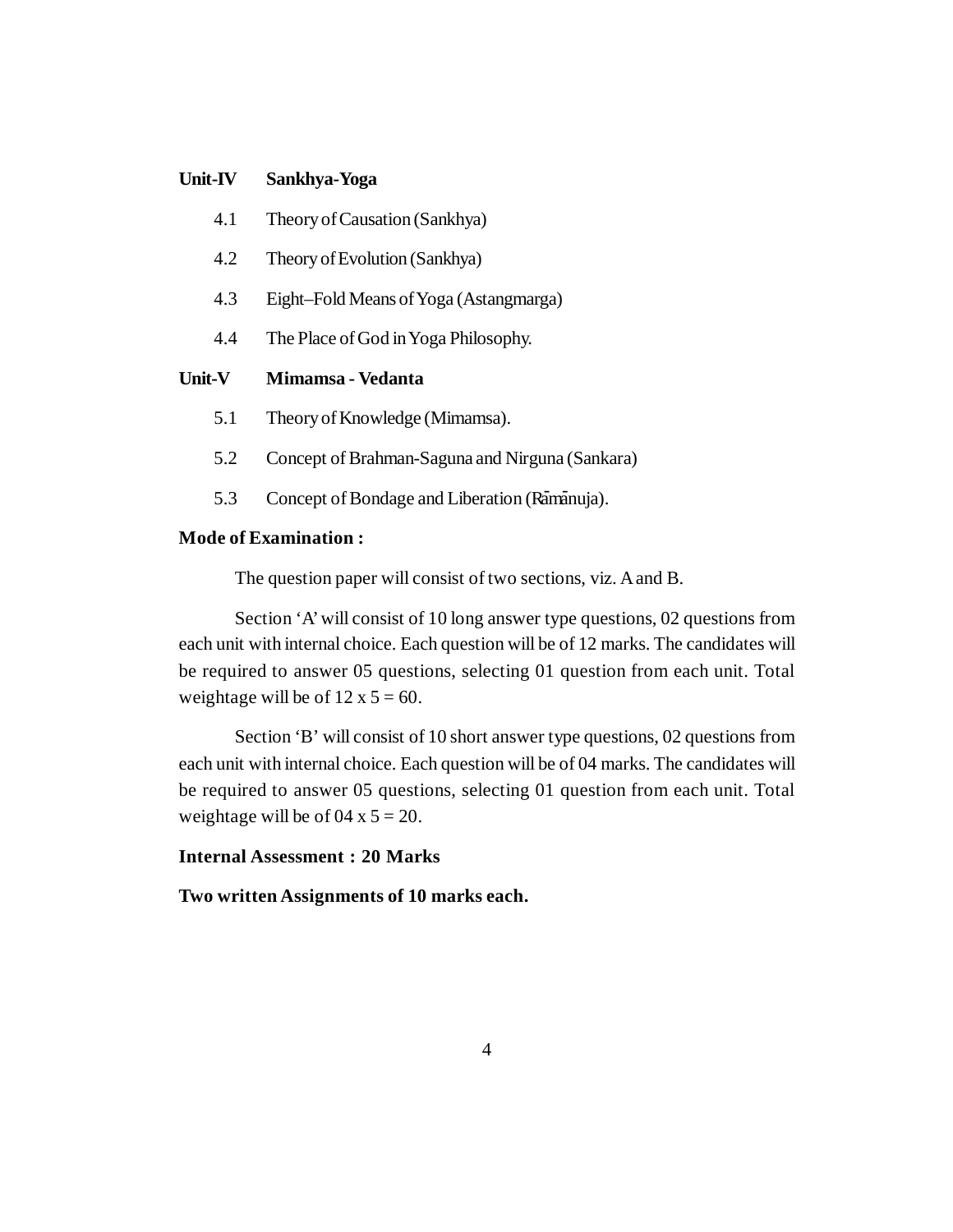## **Books Recommended :**

|    | 1. M. Hiriyanna     | $\mathbb{R}^{\mathbb{Z}}$ | <b>Essentials of Indian Philosophy</b>      |
|----|---------------------|---------------------------|---------------------------------------------|
|    | 2. M. Hiriyanna     | $\ddot{\phantom{a}}$      | <b>Outlines of Indian Philosophy</b>        |
| 3. | Datta & Chatterjee  | $\div$                    | <b>Introduction to Indian Philosophy</b>    |
| 4. | S. Radhakrishnan    | $\ddot{\phantom{a}}$      | Indian Philosophy Vols. I & II              |
|    | 5. J. N. Sinha      | $\ddot{\phantom{a}}$      | History of Indian Philosophy Vols. I & II   |
| 6. | C.D. Sharma         | $\ddot{\phantom{a}}$      | A Critical Survey of Indian Philosophy      |
|    | 7. R. N. Sharma     | $\ddot{\phantom{a}}$      | <b>Indian Philosophy</b>                    |
| 8. | <b>Balbir Singh</b> | $\ddot{\cdot}$            | <b>Foundations of Indian Philosophy</b>     |
|    | 9. N. K. Devaraja   | $\ddot{\cdot}$            | <b>Indian Philosophy Today</b>              |
|    | 10. Max Muller      | $\ddot{\phantom{a}}$      | Six Systems of Indian Philosophy            |
|    | 11. Balbir Singh    | $\ddot{\cdot}$            | Constructive Framework of Indian Philosophy |
|    | 12. S.N. Dass Gupta | $\ddot{\cdot}$            | Indian Philosophy.                          |

\*\*\*\*\*\*\*\*\*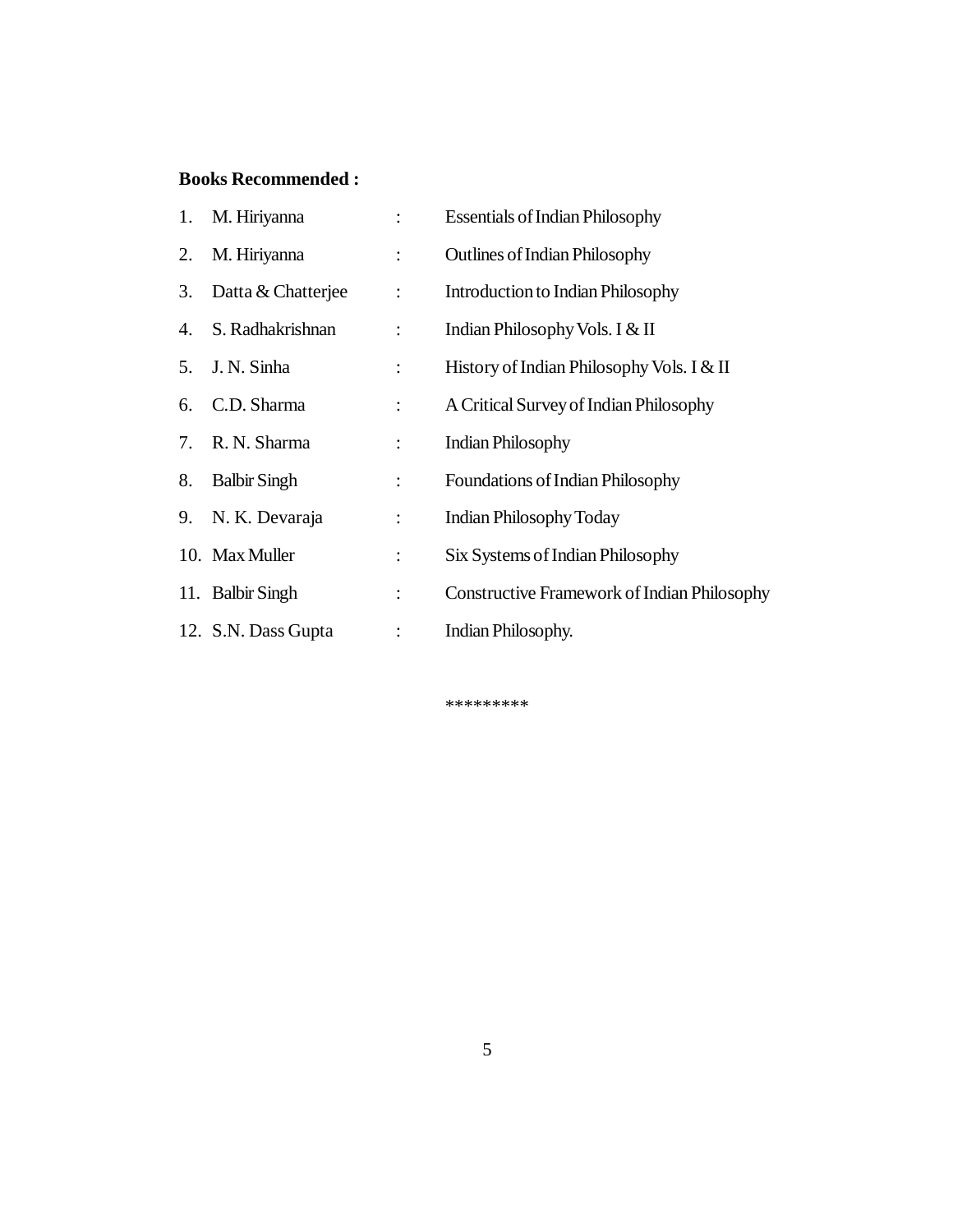## **INDIAN PHILOSOPHY**

## **CONTENTS**

|     | <b>Title</b><br>Lesson No.                                    | Page No.  |  |
|-----|---------------------------------------------------------------|-----------|--|
| 1.  | The Four Vedas and their Parts - A Brief Introduction         | $5 - 13$  |  |
| 2.  | Classification of the Schools of Indian Philosophical Thought | 14-19     |  |
| 3.  | Common Characteristics of Indian Philosophical Systems        | $20 - 28$ |  |
| 4.  | Buddhism-The Four Noble Truths, The Eight-fold Paths          | 29-37     |  |
| 5.  | Jainism-Theory of Knowledge                                   | 38-45     |  |
| 6.  | Carvakas - Metaphysics (World, Soul and God)                  | 46-52     |  |
| 7.  | Nyaya-Theory of Knowledge, Sources of Knowledge               | 53-62     |  |
| 8.  | Vaisesika-Categories of Reality                               | 63-73     |  |
| 9.  | Theory of Causation (Sankhya)                                 | 74-82     |  |
| 10. | Evolution of the World (Sankhya)                              | 83-92     |  |
| 11. | Eight-Fold Means of Yoga (Astangmarga)                        | 93-101    |  |
| 12. | The Place of God in Yoga Philosophy                           | 102-108   |  |
| 13. | Theory of Knowledge (Mimamsa)                                 | 109-119   |  |
| 14. | Concepts of Brahman-Saguna and Nirguna (Sankara)              | 120-130   |  |
| 15. | Concept of Bondage and Liberation (Ramanuja)                  | 131-144   |  |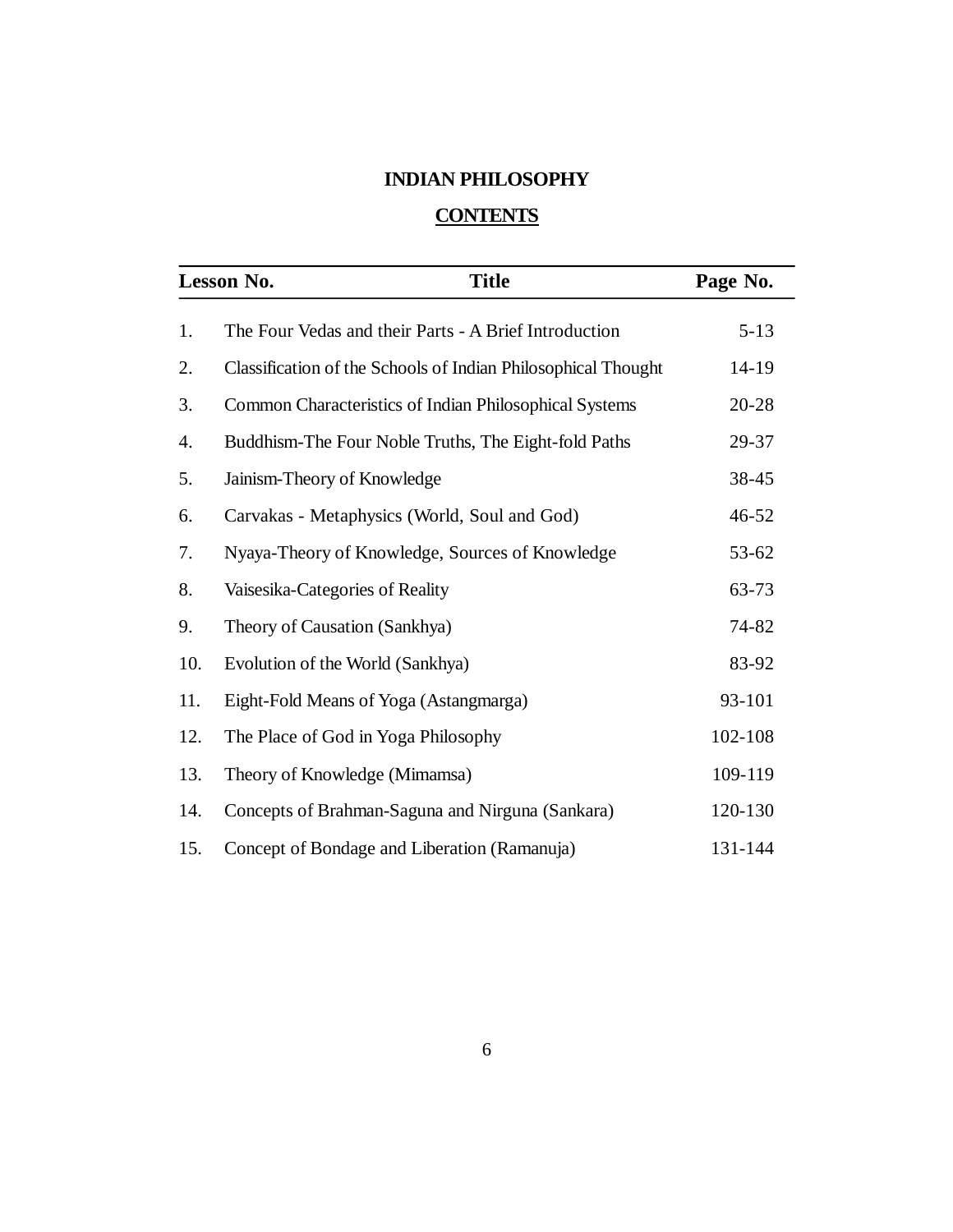## **THE FOUR VEDAS AND THEIR PARTS - A BRIEF INTRODUCTION**

|     | <b>Course Code: PL 601 (Theory)</b>     | $\overline{\text{Unit-}\mathbf{I}}$ |
|-----|-----------------------------------------|-------------------------------------|
|     | <b>Philosophy</b>                       | <b>Lesson No. I</b>                 |
|     |                                         | By: DR. P. P. SINGH                 |
|     | <b>Structure</b>                        |                                     |
| 1.1 | <b>Objectives</b>                       |                                     |
| 1.2 | <b>Introduction</b>                     |                                     |
| 1.3 | <b>Meaning of 'Vedas'</b>               |                                     |
| 1.4 | <b>The Four Vedas</b>                   |                                     |
| 1.5 | <b>Parts of the Vedas</b>               |                                     |
| 1.6 | Sum up                                  |                                     |
| 1.7 | <b>Glossary</b>                         |                                     |
| 1.8 | <b>Self-Assessment Questions</b>        |                                     |
| 1.9 | <b>Suggested Reading and References</b> |                                     |
|     | <b>1.1 OBJECTIVES</b>                   |                                     |
|     | To summarise the Vedic literature.      |                                     |

- To establish that how the Vedas are the only source of Indian philosophy and Religion.
- To reproduce the Vedas and their parts.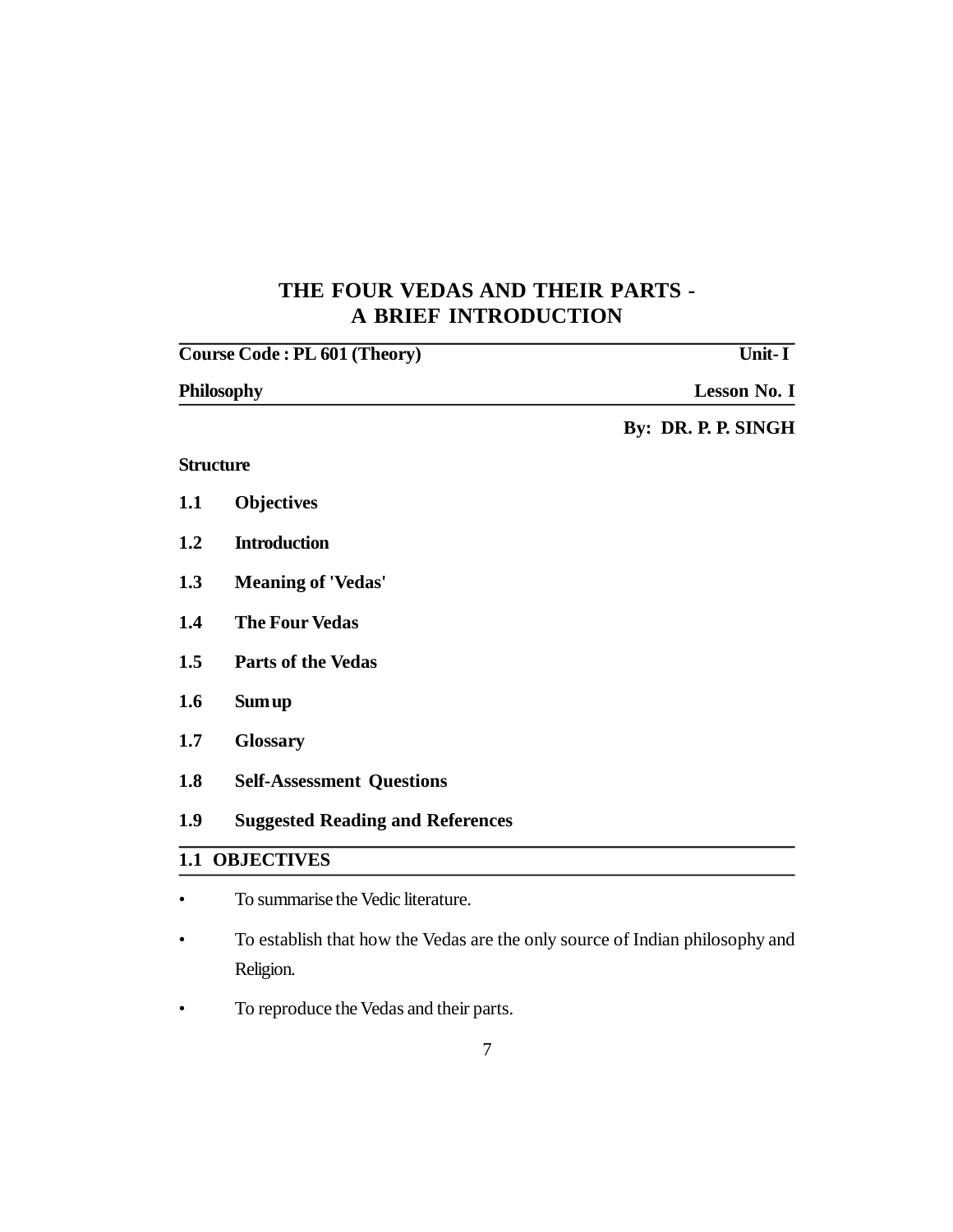• To elaborate the classification and structure of the Vedas.

### **1.2 INTRODUCTION**

India has been the propounder of religious and philosophical ideas since centuries. It is the birthplace of most sophisticated and diverse philosophical traditions in Asia. It has developed very rigorously the philosophical themes ranging from social and political philosophy to abstract metaphysical, epistemological and logical systems. Originally, philosophy in India arose as a speculation about the *Transcendence*, the non-material substance in man or the universe in close connection with religion. One of the earliest conceptions of philosophy was that of speculative discussion about Divine power and the ultimate Reality. Gradually philosophy came to mean a reverential search for the 'first' principle of the universe, the soul and the after-life.

 Four major periods can be traced in Indian philosophy from the origin of the Vedic period around 2500 B.C., to the end of the Scholastic period around 1700 A.D.

1. The *Vedic period* extended from 2500 to 600 B.C. This was the period of the writing of the Vedic scriptures. The four Vedas are the *Rig* Veda, the *Yajur* Veda, the *Sama ¯* Veda and the *Atharva* Veda. Towards the end of the composition of the Vedas, the *Upanisads* were compiled as both a reflection on the Vedic tradition and the introduction of some strikingly new ideas concerning the nature of the individual soul ( $\bar{a}$ *tman*) and its connection with the ultimate reality (*Brahman*).

2. The *Post-Vedic period*, also known as the *Epic period* extended from around 500 B.C. to 200 A.D. During this period the great epic literature of India was written i.e. the *Ramayana* and the *Mahabharata*. During this period the three heterodox (*Nastika*) systems also arose: Buddhism, Jainism and Charvaka. The first followed Gautama Buddha; the second followed Mahavira; and the third derived from the *Brhaspati Sutra*, is absolutely materialistic. These three are the heterodox schools because they do not accept the authority of the Vedas.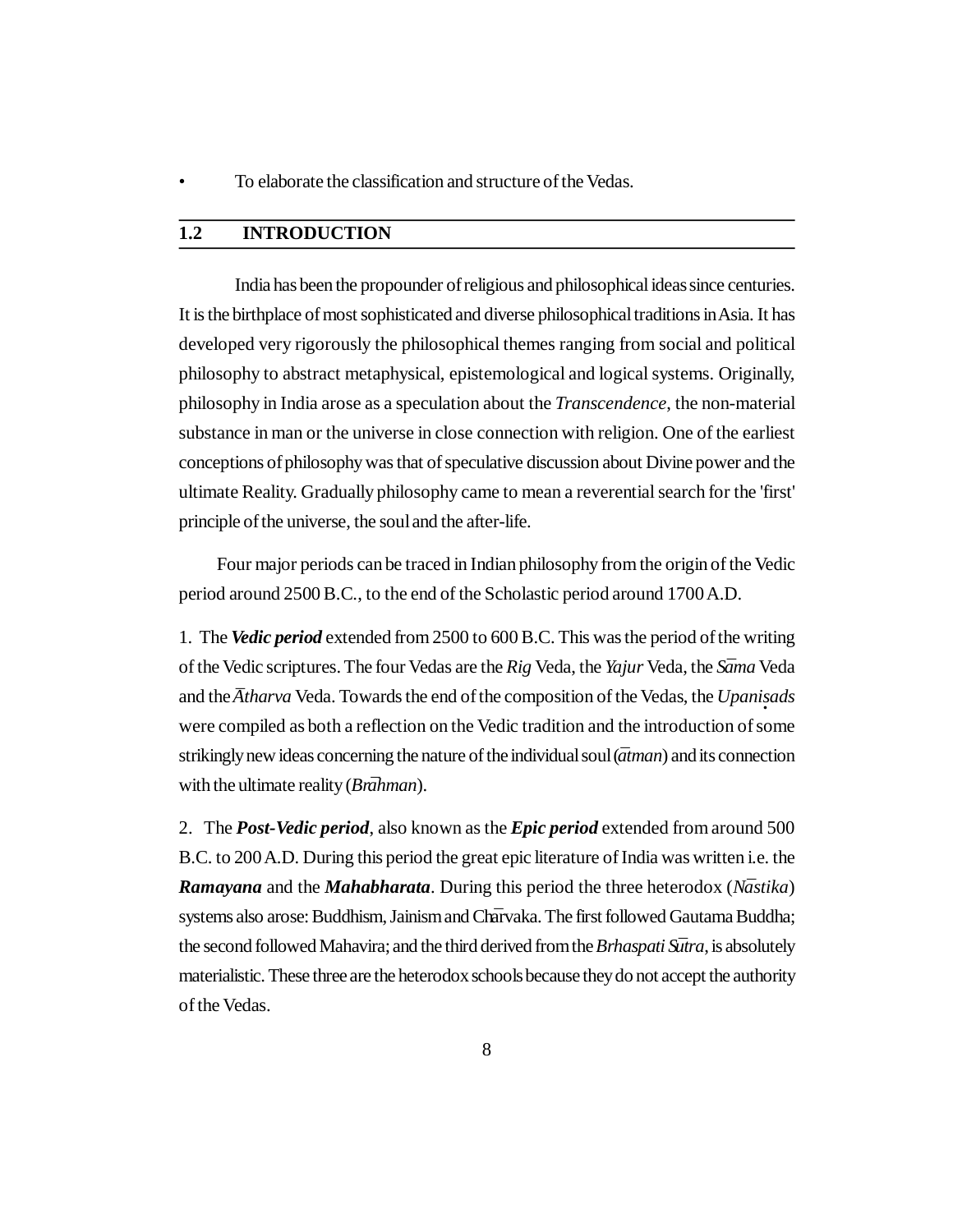3. The third period was that of the *Sutras*. It extended from 200 to 700 A.D. During this period the six orthodox (*Astika*) systems developed: the *Nyaya* or logical realism; the Vaisésika or realistic pluralism; the Sankhya or evolutionary dualism; the *Yoga* or disciplined meditation; the Purva Mimaring or interpretation of the Vedas relative to conduct; and the *Uttara Mimāmsa* or *Vedānta*, investigation of the later Vedas relative to knowledge. These systems are also known as 'darshanas' i.e. "instruments of vision".

4. The fourth period is called the *Scholastic period*. It extended from 700 A.D. to 1700 A.D. This is the period of the great commentaries on the *S¯utras, Vedas* and *Upanishads*, the commentaries on commentaries, and so forth. The great commentators of this period are: Sha **·** nkara, Ramanuja and Madhva.

5. As instances of **contemporary Indian philosophy,** we mention the names of Sri Aurobindo, S. Radhakrishnan and S. Vivekananda.

#### **1.3 MEANING OF 'VEDAS'**

The word *'Veda'* is derived from the Sanskrit word '*vid*' which means "to know". Thus the literal meaning of 'Vedas' is *knowledge*. 'Veda' is not the name of any particular book, but of the literature of a particular epoch extending over a long period. The Vedas are an ancient Indian collection of hymns, rituals, regulations for religious sacrifices, and philosophical essays. It is difficult to say when the earliest portions of these compositions came into existence. The Vedas were handed down from mouth to mouth from a period of unknown antiquity. It is generally believed that they were either taught by God to the sages, or they were themselves revealed to the sages who were the "seers" of the hymns. Thus the *Rishis* of the Vedas are not the authors, but only the 'seers' of the *Mantras*. Indeed, Vedas are the revealed texts and have not been written by anyone. The collection of Vedic hymns or mantras printed in the shape of book are called '*Samhit¯as*'.

## **1.4 THE FOUR VEDAS**

The name '*Veda*' (knowledge) stands for the *Mantras*. *Mantra* means a hymn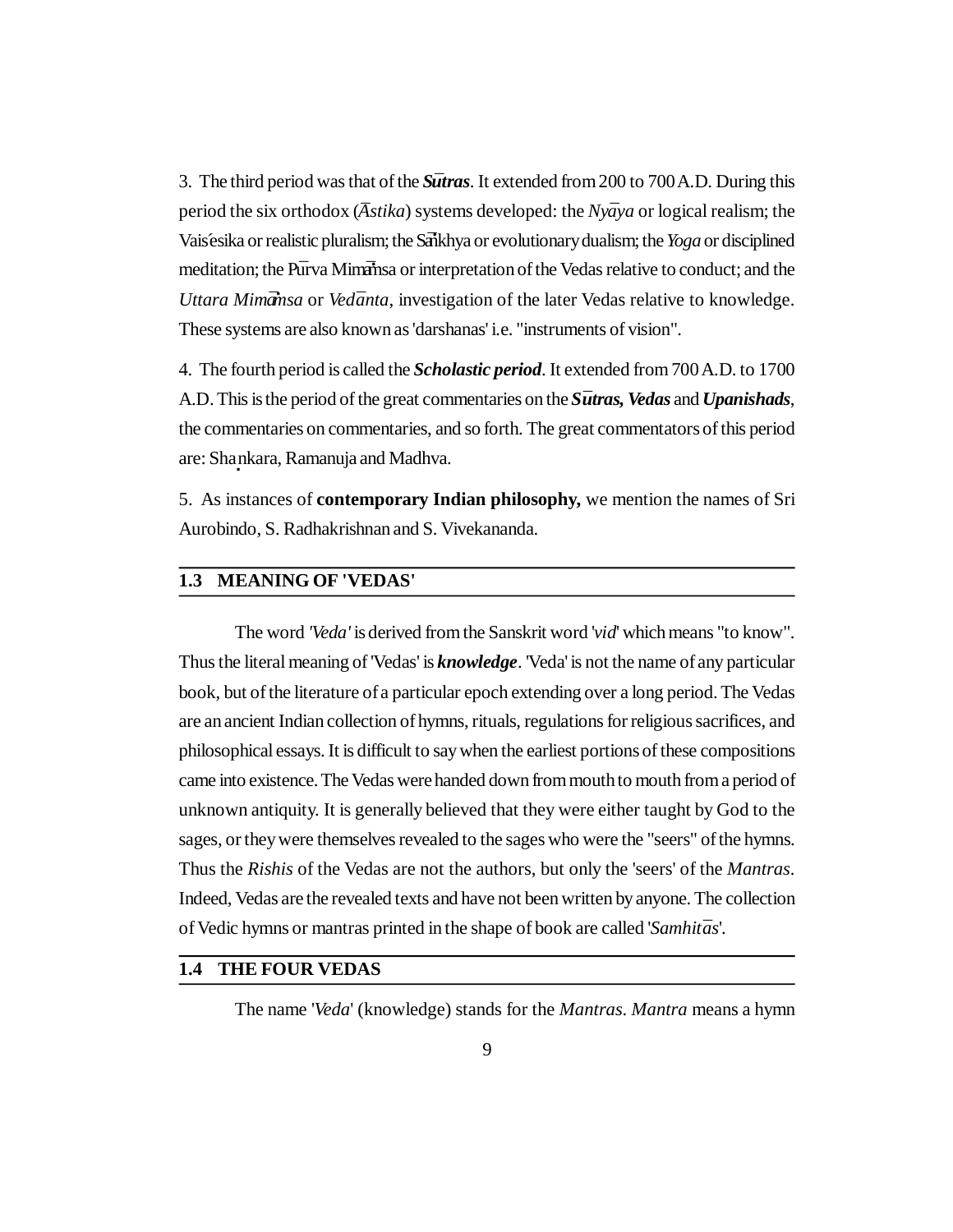addressed to some god or goddess. The collection of the *mantras* or the hymns is called '*Samhit¯as*'. Rather, the *Samhit¯as* are collections of scripture containing hymns and prayers to the Vedic gods. The '*Samhitās*' were grouped into four collections called Vedas. There are thus four Vedas, namely; the *Rig Veda*, the *S¯ama Veda*, the *Yajur Veda* and the *¯Atharva Veda*. Of these the *Rig Veda* is the oldest in terms of its compilation, which can be assigned to around 1200 B.C. on the basis of its language. Probably the next is the *Sāma Veda*, although the *Yajur Veda* is not much later, and finally comes the *Atharva Veda*. This order is based on the date of compilation but the individual hymns may be much older than that. The *Sama Veda* and the *Yajur Veda* are of less interest in tracing the history of ideas, since a substantial part of the text of both of these is drawn from the *Rig Veda*. Indeed, the main interest of the *S* $\bar{a}$ *ma Veda* lies in its form rather than its content of which over 95 per cent is taken directly from the Rig Veda, for it consists of a handbook of the chants or *samans* (except 75, all others are taken from the *Rig Veda*) used by one set of priests in the sacrifice along with the musical notation. While the *Yajur Veda* is partly drawn from the *Rig Veda*, there is also new material composed directly for the ritual context. Sometimes they are referred as *'Trayi'* (three) excluding the *Atharva Veda* which is much more independent. *Rig* means a verse; *S¯ama* means a song; *Yajur* means a prose passage.

*Rig Veda*: The Rig-Veda is the oldest portion of the whole corpus of sacred literature which goes by the name of Vedas. The Rig Veda is a collection of 1017 hymns or *suktas* addressed to a number of deities, the chief being Indra. It consists of 10600 verses in all organized into 10 books called *mandalas*.

*S¯ama Veda*: The S*¯*ama-Veda is purely liturgical collection of melodies. It consists of 1549 stanzas. In it some of the *Rigvedic* verses are repeated so it comprises of total of 1875 verses. They prescribe the particular hymns to be used, the conditions, manner and order of the ritualistic observances and their benefits.

*Yajur Veda*: The Yajur-Veda contains explanations of Vedic Mantras. It deals with the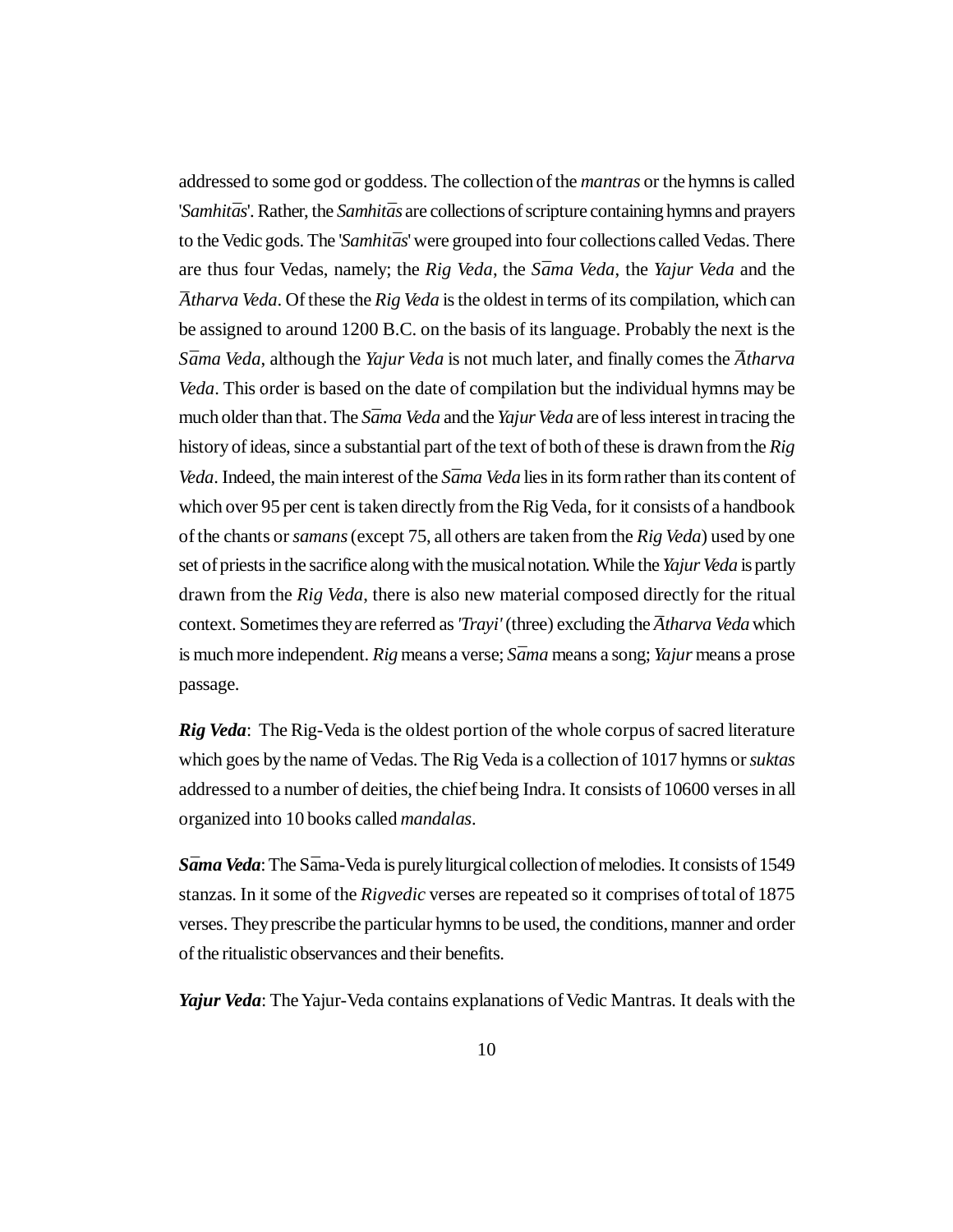rituals of performing religious sacrifices. It is also liturgical collection of Vedic hymns. The Yajur-Veda consists of sacrificial formulas, partly in prose and partly in verse, arranged in the order in which they were to be made use of at the sacrifice. The Yajur Veda serves as a guide-book for the priests who perform the sacrificial ceremonies.

*Atharva Veda*: *Atharva* Veda is the last of the Vedas, and is completely different from the other three Vedas. It has 760 hymns. Its hymns are of a more diverse character than the Rig Veda. They are simpler in language. Since the *Atharva Veda* consists of spells and charms prevalent at its time, it is also known as the 'Book of Spell'.

The four Vedas are collectively known as *'Chathurveda'*. The first three Vedas i.e. the *Rig*, the *S¯ama* and the *Yajur* agree not only in their form and language, but in their contents also. Of them the *Rig-Veda* is the chief. The hymns of the *Rig-Veda* are our earliest textual evidence for the religious beliefs of the Aryans. The *Sāma-Veda* is a purely liturgical collection. Much of it is found in the Rig-Veda which are all arranged for being sung at sacrifices. The *Yajur-Veda*, like the Sama-Veda, also serves a liturgical purpose. This collection was made to meet the demands of a ceremonial religion. The *Atharva*-*Veda*, unlike the other three, has less connection with the rituals, but more with the spells. Its first part consists mainly of spells and incantations being recited to remain protected against demons and natural calamities, spells for healing diseases, long life, etc.; the second part of the text contains speculative hymns.

### **1.5 PARTS OFTHE VEDAS**

Each Veda consists of four parts known as the *Samhitās* (hymns), the *Brāhmanas* (rituals), the *Aranyakas* (theologies) and the *Upanisads* (philosophies).

**Samhitas:** The collection of the mantras or the hymns being addressed to gods or goddesses is called the '*Samhitās*'. These hymns, the *Samhitās*, form the first of the four categories which evolved within the Vedic literature, the whole of which is 'the Vedas'.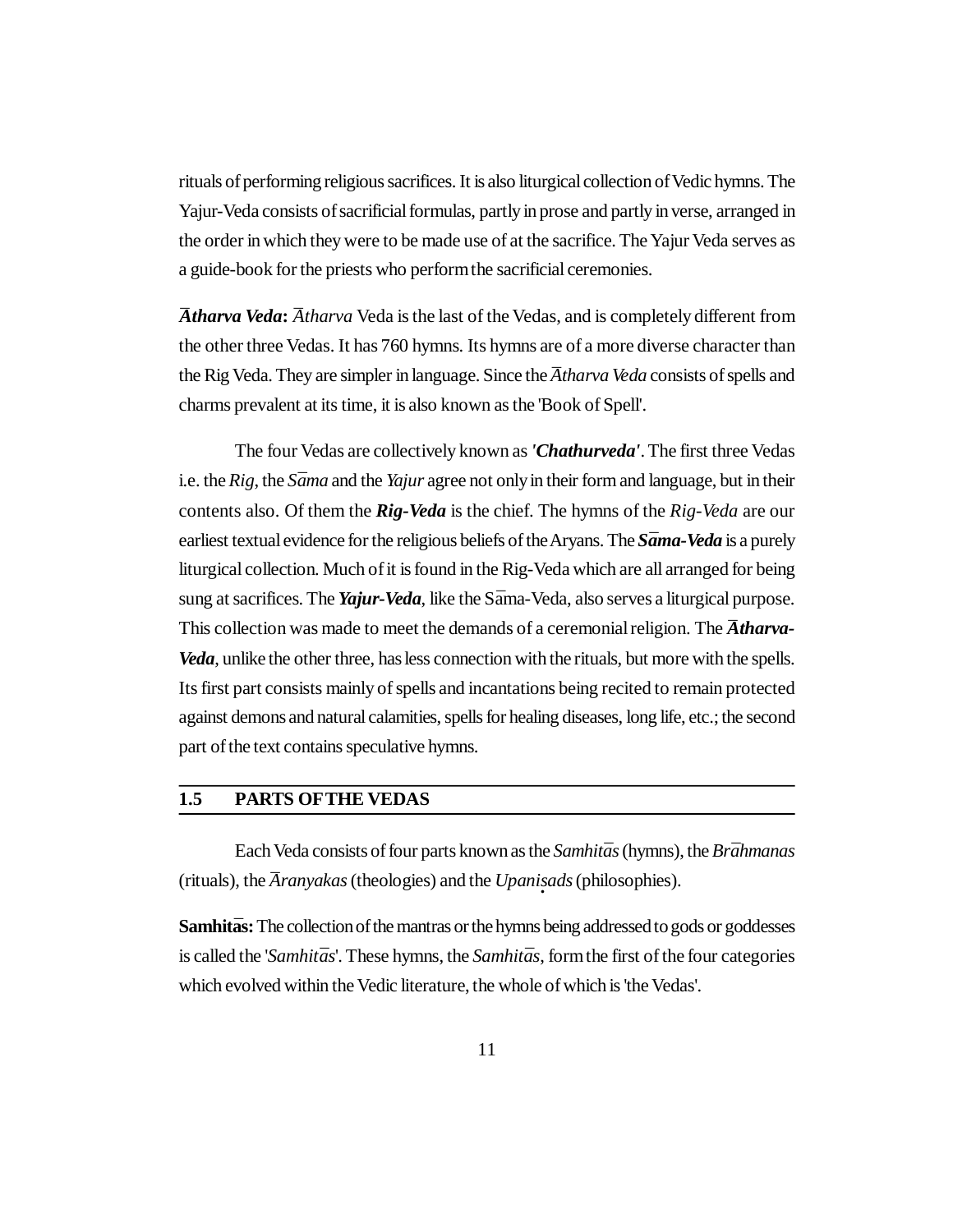**Brāhmaṇas:** The *Brāhmanas*, unlike the *Mantras*, are written in prose. They are ritualistic texts. They are the elaboration of the complicated ritualism of the Vedas. They deal with the rules and regulations laid down for the performance of the Vedic sacrifices. The *Brāhmanas* thus include the precepts and religious duties.

*Aranyakas*: The appendages to *Brāhmanas* are called *Aranyakas* mainly because they were composed in the calmness of the forests. The *Aranyakas* interpret the meaning of the Vedic sacrifices. We find here a mystic interpretation of the Vedic rites and the sacrifices. The *Aranyakas* thus form the transition link between the ritual of the *Brāhmanas* and the philosophy of the *Upanisads*.

**Upanishads:** The concluding portions of the *¯Aranyakas* are called the *Upanishads*. They are intensely philosophical and spiritual and represent the height of Vedic philosophy. Indeed, the *Upanishads* are the philosophical interpretations of the Vedas. The word 'Upanishad' is made up by the three root words i.e. *'upa'* which means 'near by'; *'ni'* which means 'devotedly' and 's $\bar{a}d'$  means 'to sit down'. Thus the literal meaning of the word 'Upanishad' is *sitting down of the disciple near his teacher in a devoted manner to receive instruction about the highest Reality*. There are over 200 *Upanishads*, among them 14 are more important. These are: *Isha, Kena, Katha, Prashna, Mundaka, M¯a · n · d ukya, Taittir¯iya, Aitareya, Chh¯andogya, B · rhad¯ara · nyaka, Svetasvatara, Kausitaki, Mahanarayana and Maitri*. The *Upanishads*, however, constitute the *Ved¯anta* or 'the end of the Vedas', firstly because they are literally the concluding portion, the end, of the Vedas; and secondly because they are the essence of the Vedic philosophy, and are the basis on which almost all subsequent Indian philosophical thought is built up.

The *Mantras* and the *Brāhmanas* are called the *Karma-Kanda* or the portion dealing with the sacrificial actions; and the *Aranyakas* and the *Upanishads* are called the *Jnana-Kanda* or the portion dealing with knowledge.

## **1.6 SUM UP**

Thus the earliest literature of India is the Vedas. They have generally been regarded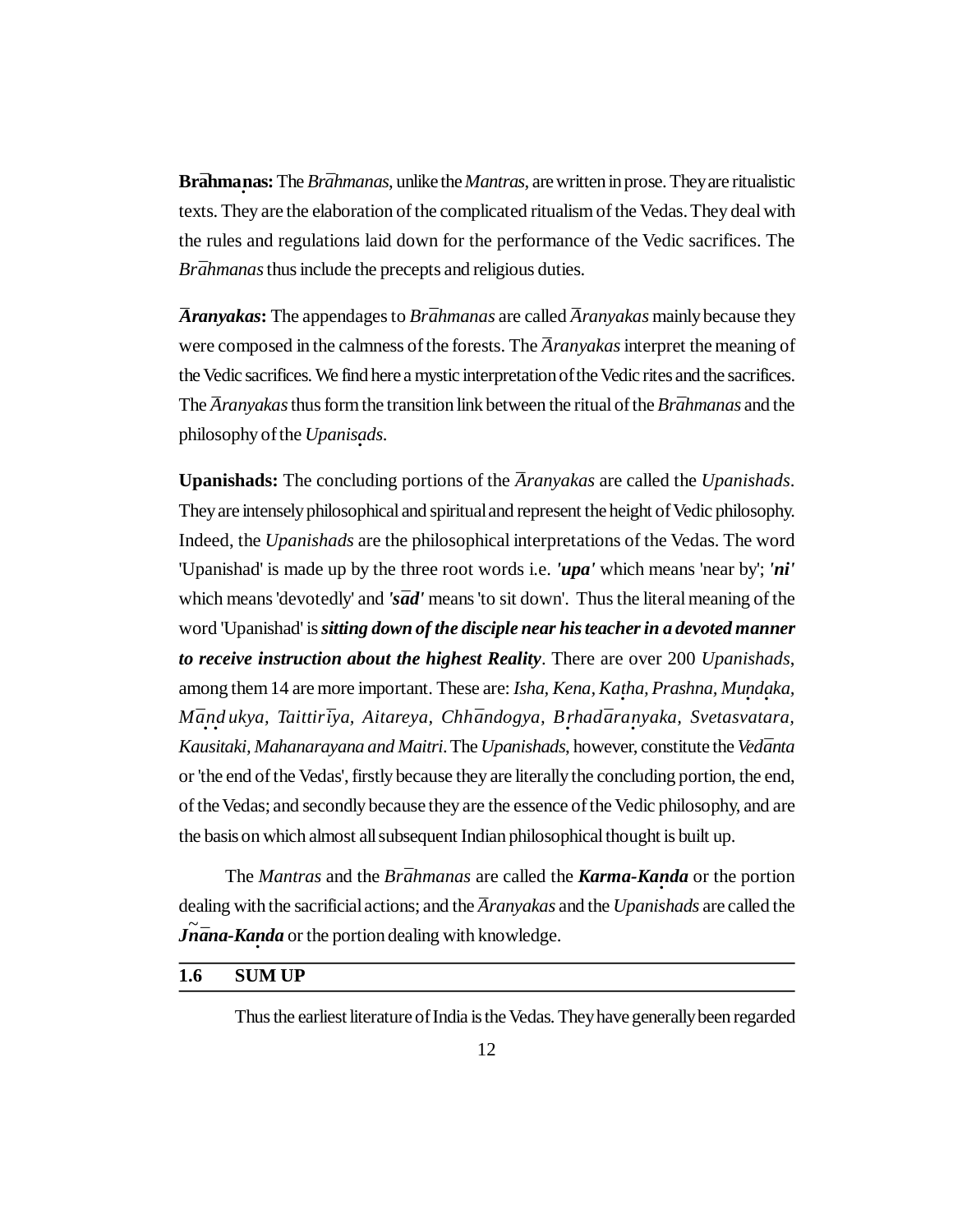as the ultimate authority in Hinduism and the only source of Indian philosophy. Though the earlier parts of the Vedas consist of hymns in praise of gods and goddesses, there is not much philosophy in them in our sense of the term; but we find there interesting philosophical questions of a more or less cosmological character expressed in terms of poetry and religion. In the later Vedic works called the *Brāhmanas* and the *Aranyakas* written mostly in prose, there are two tendencies, namely; one that sought to establish the magical forms of ritualistic worship, and the other which indulges in speculative thinking. But next to this comes certain treatises written in prose and verse called the *Upanishads*, which contain various sorts of philosophical thoughts mostly monistic.

### **1.6 GLOSSARY**

| $\times$ | Veda       | $\ddot{\cdot}$       | source of knowledge                                                 |
|----------|------------|----------------------|---------------------------------------------------------------------|
| $\times$ | Samhita    | $\ddot{\phantom{a}}$ | a collection of mantras                                             |
| $\times$ | Brahmana : |                      | that portion which prescribes rules and regulations for<br>rituals. |
| $\times$ | Aranyaka : |                      | it gives the detail of meditations.                                 |

## **1.8. SELF-ASSESSMENT QUESTIONS**

Note : Use the space given below for your answers. Use separate sheet if the space is insufficient.

\_\_\_\_\_\_\_\_\_\_\_\_\_\_\_\_\_\_\_\_\_\_\_\_\_\_\_\_\_\_\_\_\_\_\_\_\_\_\_\_\_\_\_\_\_\_\_\_\_\_\_\_\_\_\_\_\_\_

\_\_\_\_\_\_\_\_\_\_\_\_\_\_\_\_\_\_\_\_\_\_\_\_\_\_\_\_\_\_\_\_\_\_\_\_\_\_\_\_\_\_\_\_\_\_\_\_\_\_\_\_\_\_\_\_\_\_

1) Classify in detail the Vedic literature.

2) Discuss the place of the Vedas in Indian philosophy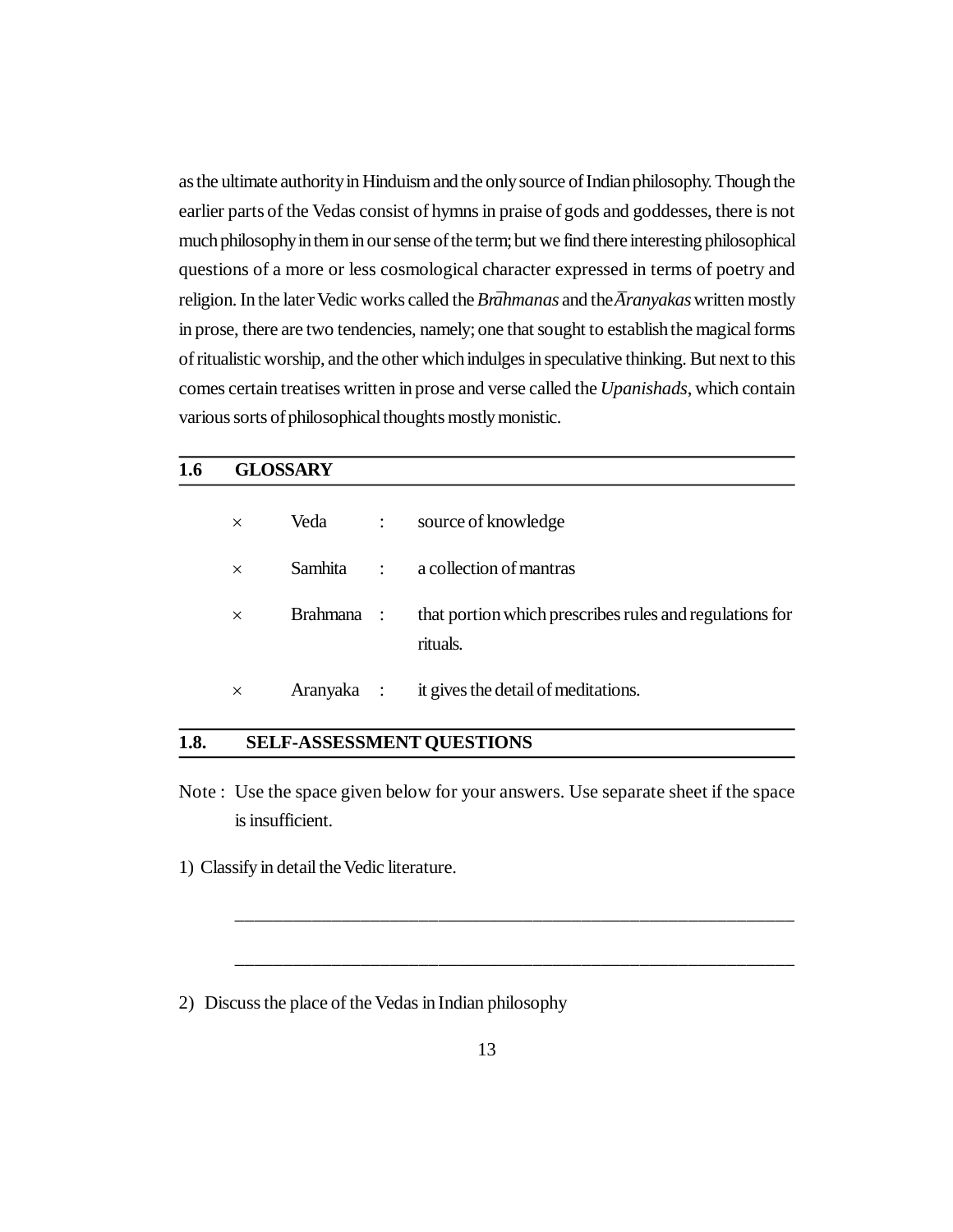|    | 3) What is the place of the Upanishads in Vedic literature?           |
|----|-----------------------------------------------------------------------|
|    |                                                                       |
|    | 4) What do you understand by the Vedas?                               |
|    |                                                                       |
|    | 5) What is meant by Samhitas? Discuss.                                |
|    |                                                                       |
|    | 6) What are Upanishads? Explain.                                      |
|    |                                                                       |
| 7) | Into how many periods the entire Indian philosophy can be classified? |
|    |                                                                       |
| 8) | Give a brief introduction of the Vedas and their parts.               |
|    |                                                                       |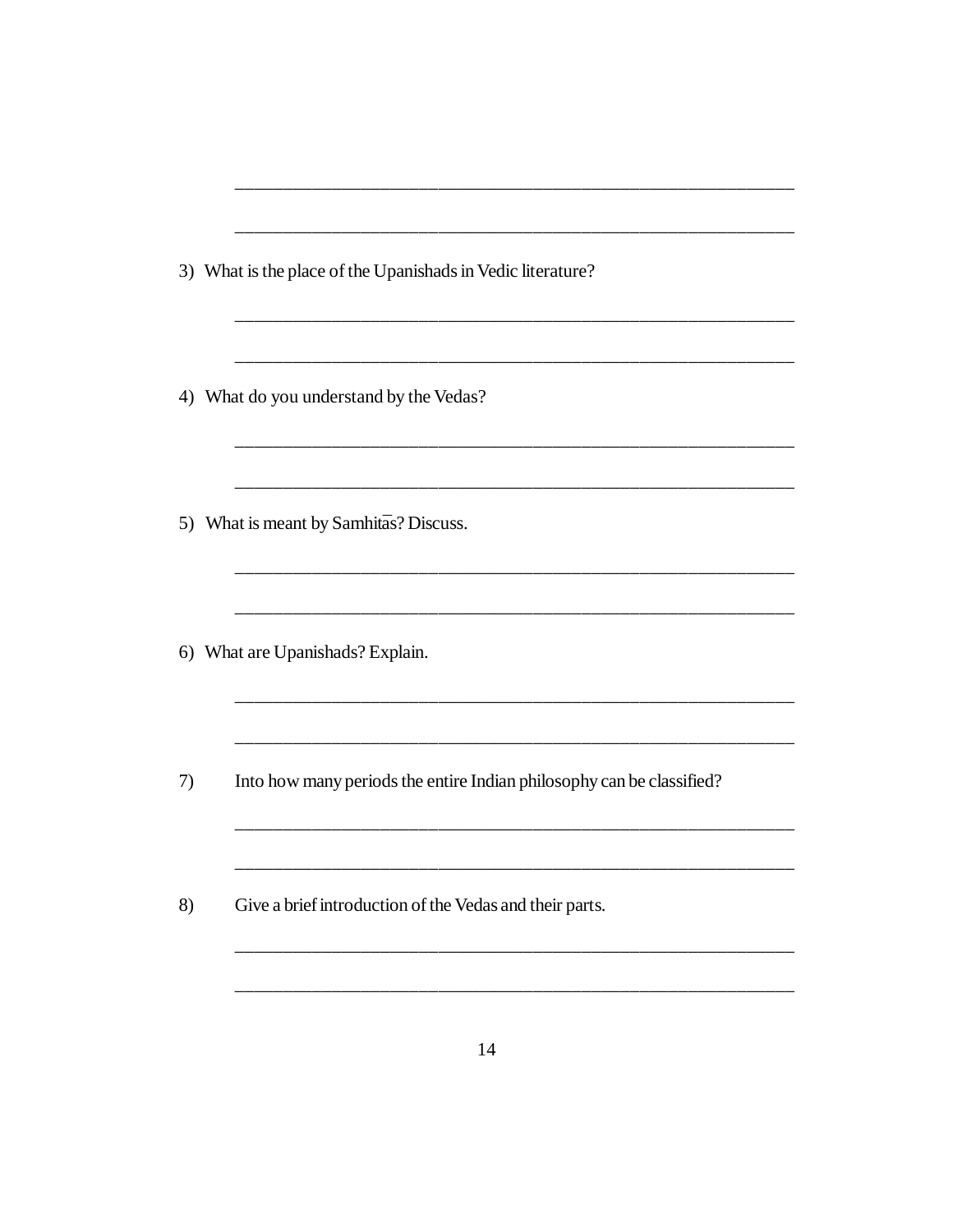## **1.7 SUGGESTED READINGAND REFERENCES**

- Sharma, Chandradhara. A Critical Survey of Indian Philosophy. Harper Collins, 2000.
- Das Gupta, S. N. History of Indian Philosophy. Vol. I. New Delhi : Motilal Banarsidass, 1988.
- M. Hiriyanna. Outlines of Indian Philosophy. London : George Allen and Unwin, 1958.
- S. Radhakrishnan. Indian Philosophy. Vol. I. New Delhi: Oxford University Press, 1967.

……………………….….. ooo ……………………………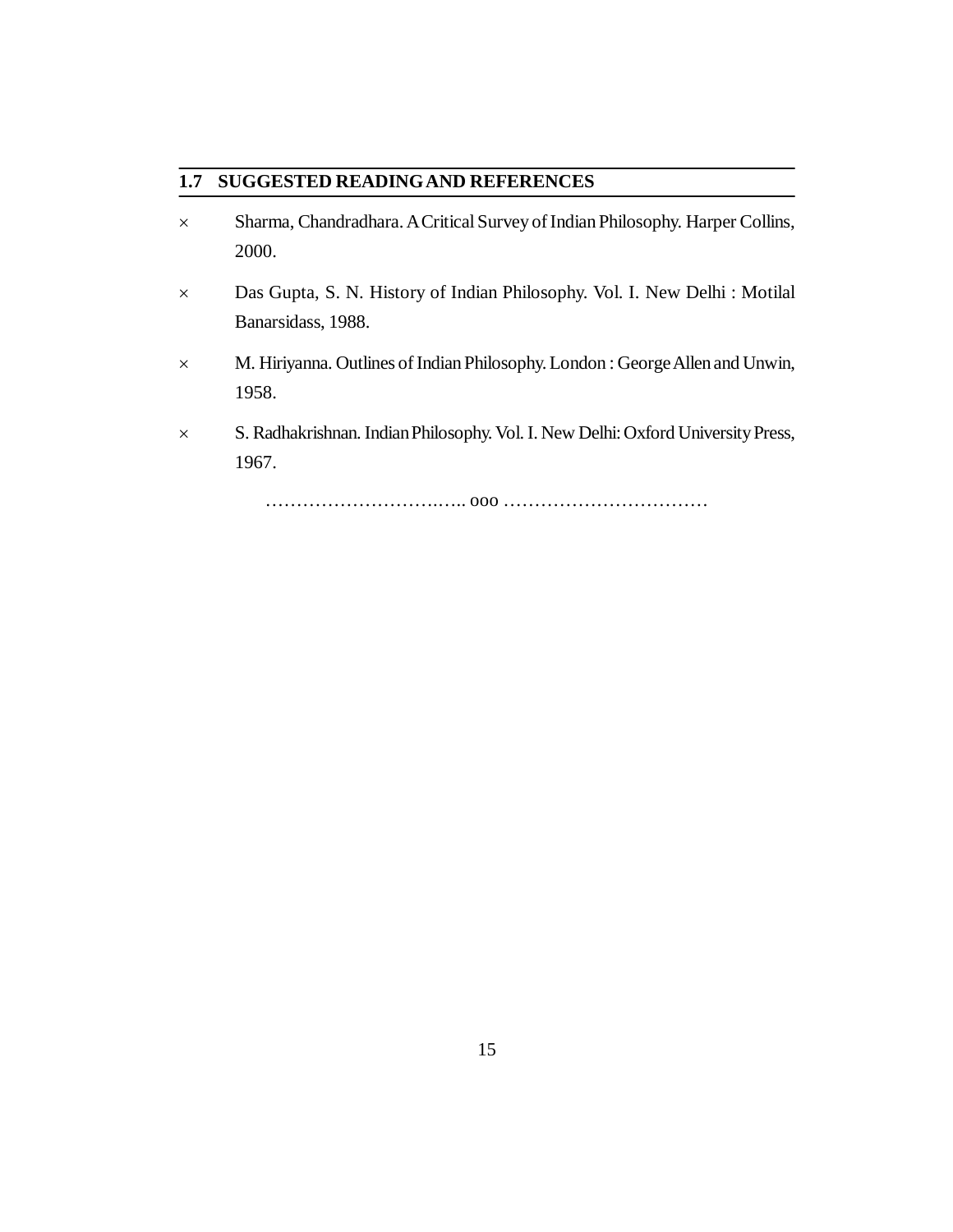## **CLASSIFICATION OF SCHOOLS OF INDIAN PHILOSOPHICAL THOUGHT**

| Unit- I             |
|---------------------|
| <b>Lesson No. 2</b> |
|                     |
|                     |

## **Structure**

| <b>Suggested Reading and References</b> |
|-----------------------------------------|
| <b>Self-Assessment Questions</b>        |
| <b>Glossary</b>                         |
| Sum up                                  |
| <b>The Orthodox Schools</b>             |
| <b>The Heterodox Schools</b>            |
| <b>Indian Schools of Philosophy</b>     |
| <b>Introduction</b>                     |
| <b>Objectives</b>                       |
|                                         |

- To classify the schools of Indian Philosophy.
- To differentiate between Heterodox and Orthodox schools of Indian Philosophy.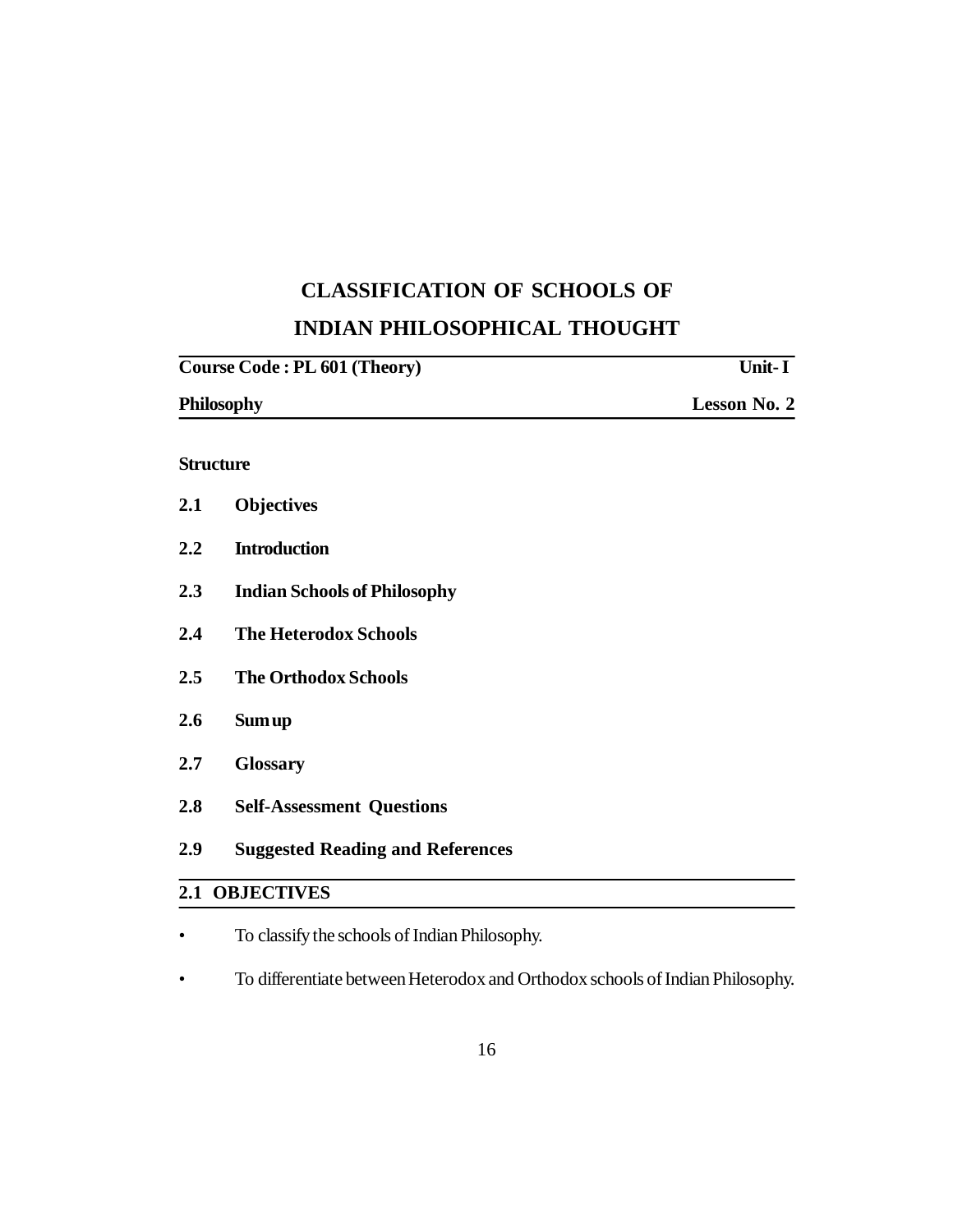#### **2.2 INTRODUCTION**

According to generally accepted principle of classification of the schools of Indian philosophy, all schools are placed in two broad classes such as, orthodox (astika) and heterodox (nastika). In the first group, we have *the six chief philosophical systems* known as six systems of philosophy (sad-darsana). In this group schools like Nya<sup>ya</sup>, Vaisesika, Sámkhya, Yoga, Mimāmsa, and Vedānta are included. These are *orthodox (astika)* not because they believe in God but because they *accept the authority of the* Vedas. The Mimamsa and the Samkhya do not believe in God as the creator of the world, yet believe in the authority of the Vedas as the source of Indian thought . MadhavaCharya has mentioned only these schools of Indian philosophy in his book *Saddarsana—Samgraha*. Under the other class of *heterodox systems*, there are mainly three schools—the Carvakas, the Jainas and the Buddhas. These do not believe in the authority of the Vedas.

The Vedas are the earliest available record of Indian literature and Indian thought and greatly influenced the development of subsequent philosophical speculations. The Mimamsa and the Vedanta may be regarded as the direct continuation of the Vedic culture. *The Vedic culture has two aspects, ritualistic and speculative (Karma Kanda and Jnāna Kanda*). The Mimāmsa emphasised ritualistic aspect. The Vedānta emphasised the speculative aspect of the Vedas and developed an elaborate philosophy. The Nyaya, Vaisesika and the Samkhya and Yoga, based their theories on ordinary human experiences and reasoning, yet these do not challenge the authority of the Vedas.



#### **2.3 INDIAN SCHOOLS OF PHILOSOPHY**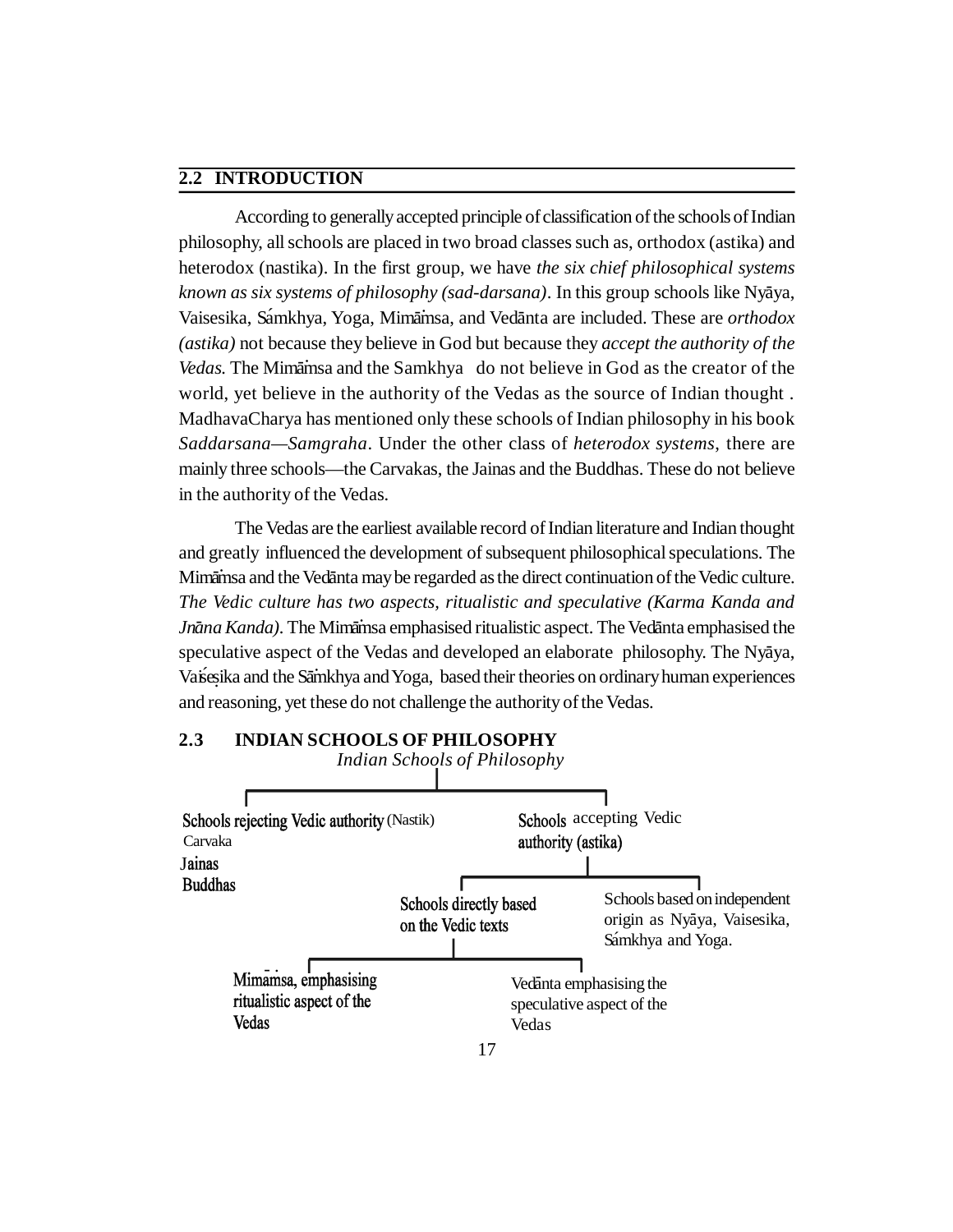## **2.4 THE HETERODOX SCHOOLS (NASTIK SCHOOLS)**

The Cārvākas, Buddhism and Jainism are opposed to the Vedic culture and therefore rejected the Vedas. They have independent sources of their origin. We may sum up all these schools of Indian philosophy in tabular form as follows :

- **1. The Cārvāka school—It** is the *materialist* school of Indian philosophy. Rejecting God, soul and rebirth, Carvakas consider perception as the only valid source of knowledge. For them this world is the only world and man should seek more and more pleasure. We should try to get the best out of this life by enjoying it as best as we can avoiding all chances of pain.
- **2. The Jaina school—**The origin of the Jaina faith lies far back in the prehistoric times. The 24 Jaina teachers known as *Tirthankaras* laid down principles of practical life. The last teacher Mahavira was contemporary of Gautama Buddha. The Jaina philosophy consists of their unique logic and moral teachings with the main aim of liberation from the process of birth and death.
- **3. The Buddha school**—The Buddha system of philosophy arose out of the teachings of Gautama Buddha. It is originally *an ethical system avoiding metaphysics*. But after the death of the Buddha, his followers developed elaborate schools of philosophy dealing with various problems. There is vast literature on Buddhist thought. *Hinayana* and *Mahayana* are two sects of the Buddhas divided on religious matters.

### **2.5 THE ORTHODOX SCHOOLS (ASTIKA SCHOOLS)**

**1. The Samkhya—** The Samkhya is one of the oldest systems of Indian philosophy. It is attributed to *Kapila muni* who composed Samkhya Sutras. They were later on commented upon by learned teachers for the understanding of common people. It is a dualistic philosophy and believes in two eternal realities of *Prakrti* and *Purusa*. It also believes in the principle of evolution and hence rules out the existence of God. Prakrti is the material principle while Purusa is the self. Evolution takes place when Prakrti comes in contact with Purusa.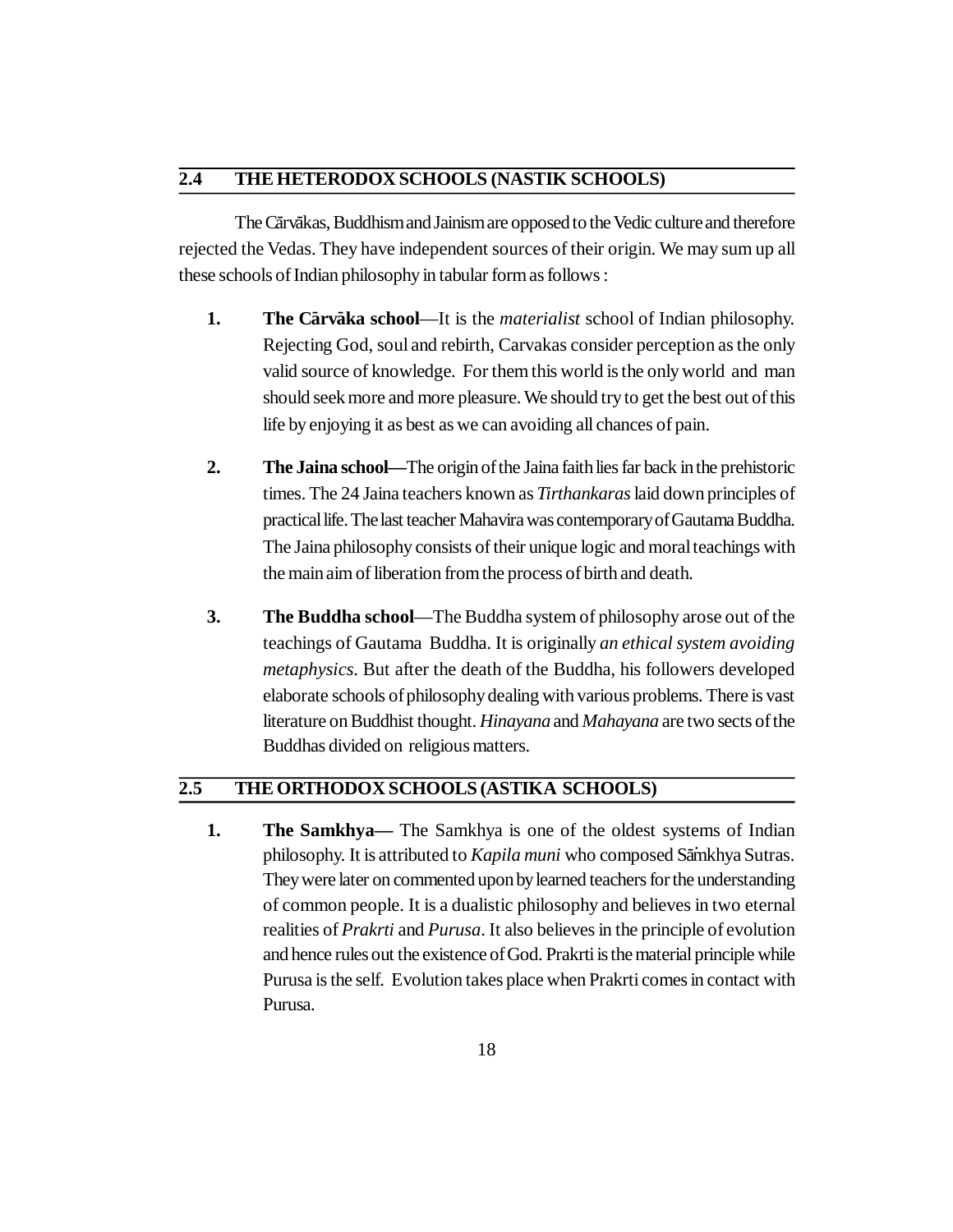- **2. The Nyaya**—The Nyaya system is the work of great sage *Gautama*. It is realistic philosophy based mainly on logical grounds. There is elaborate discussion on sources of knowledge in the Nyaya school. Nyaya accepts four sources of knowledge viz. perception, inference, comparison and verbal testimony.
- **3. The Vaisesika**—It is also a realistic school founded by the sage *Kanada*. The Vaisesika, like Nyāya, is mainly devoted to logic and epistemology. It has given elaborate details of Categories of Reality.
- **4. Yoga School**—It is attributed to the great sage *Patanjali*. Yoga school gives elaborate system of asanas and pranayama apart from the methods of meditation. It has attracted great attention due to its effects on the body, mind and soul.
- 5. The Mimamsa—The Mimamsa was founded by *Jaimini*. Its primary object is to defend and justify Vedic ritualism. It is also a realistic school believing in the reality of physical world.
- **6.** The Vedanta School—The source of the Vedanta philosophy is the Upanisads. *Brahma-sutra of Badarayna is the first systematic presentation of Vedanta philosophy*. Samkara, Ramanuja and a host of great teachers explained and elaborated Vedāntic philosophy.

## **2.6 SUM UP**

Thus it can be safely said that Indian philosophy has a very long tradition extending to as many as five thousand years. The soil of this country provided rich ground for various ideas and systems to flourish. Freedom of thought has been the basic characteristic of Indian culture. Even on the land of spiritualism, systems like Cārvāka flourished which is thorough going materialism. Jainism and Buddhism found lacs of followers even when they denounced the most sacred books of Vedas. Indian sages and philosophers were lovers of humanity. Whatever they said and wrote was for the entire human race . The Upanishads and the Bhagvadgita contain practical wisdom of eternal value. For this reason, India is known as the land of spiritualism.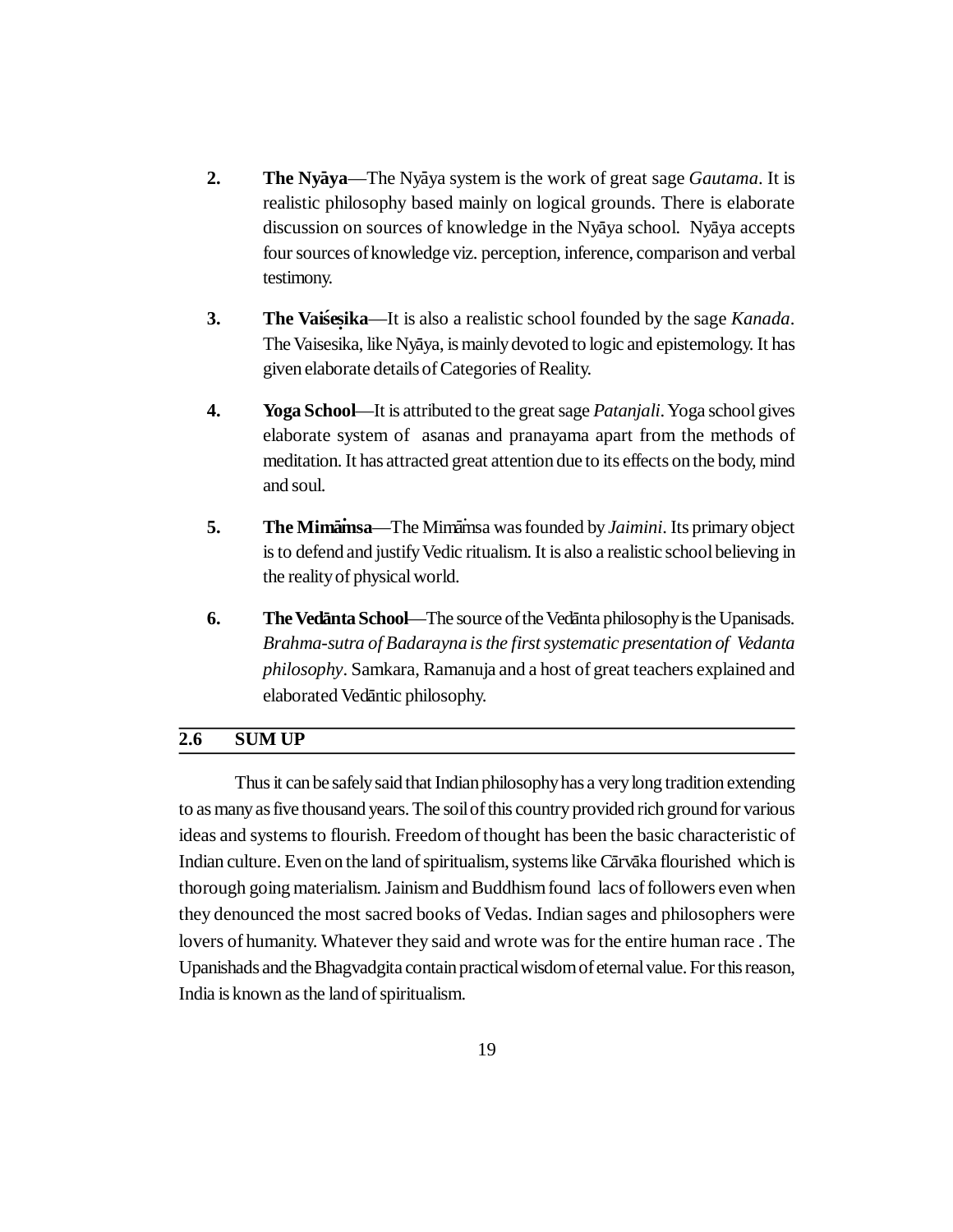## **2.7 GLOSSARY**

| $\times$ | Astika     | $\mathbb{R}$ | is that which accepts the authority of Vedas.                       |
|----------|------------|--------------|---------------------------------------------------------------------|
| $\times$ |            |              | Nastika : is that which rejects the authority of Vedas.             |
| $\times$ | Brahmana : |              | that portion which prescribes rules and regulations for<br>rituals. |

Aranyaka : it gives the detail of meditations.

## **2.8 SELF-ASSESSMENT QUESTIONS**

Note : Use the space given below for your answers. Use separate sheet if the space is insufficient.

\_\_\_\_\_\_\_\_\_\_\_\_\_\_\_\_\_\_\_\_\_\_\_\_\_\_\_\_\_\_\_\_\_\_\_\_\_\_\_\_\_\_\_\_\_\_\_\_\_\_\_\_\_\_\_\_\_\_

\_\_\_\_\_\_\_\_\_\_\_\_\_\_\_\_\_\_\_\_\_\_\_\_\_\_\_\_\_\_\_\_\_\_\_\_\_\_\_\_\_\_\_\_\_\_\_\_\_\_\_\_\_\_\_\_\_\_

\_\_\_\_\_\_\_\_\_\_\_\_\_\_\_\_\_\_\_\_\_\_\_\_\_\_\_\_\_\_\_\_\_\_\_\_\_\_\_\_\_\_\_\_\_\_\_\_\_\_\_\_\_\_\_\_\_\_

\_\_\_\_\_\_\_\_\_\_\_\_\_\_\_\_\_\_\_\_\_\_\_\_\_\_\_\_\_\_\_\_\_\_\_\_\_\_\_\_\_\_\_\_\_\_\_\_\_\_\_\_\_\_\_\_\_\_

\_\_\_\_\_\_\_\_\_\_\_\_\_\_\_\_\_\_\_\_\_\_\_\_\_\_\_\_\_\_\_\_\_\_\_\_\_\_\_\_\_\_\_\_\_\_\_\_\_\_\_\_\_\_\_\_\_\_

\_\_\_\_\_\_\_\_\_\_\_\_\_\_\_\_\_\_\_\_\_\_\_\_\_\_\_\_\_\_\_\_\_\_\_\_\_\_\_\_\_\_\_\_\_\_\_\_\_\_\_\_\_\_\_\_\_\_

\_\_\_\_\_\_\_\_\_\_\_\_\_\_\_\_\_\_\_\_\_\_\_\_\_\_\_\_\_\_\_\_\_\_\_\_\_\_\_\_\_\_\_\_\_\_\_\_\_\_\_\_\_\_\_\_\_\_

- 1) What is Indian philosophy ? Discuss
- 2) Discuss the subject-matter of Indian philosophy.
- 3) Elaborate Astika schools of Indian philosophy.
- 4) How you will classify Indian systems of thought ?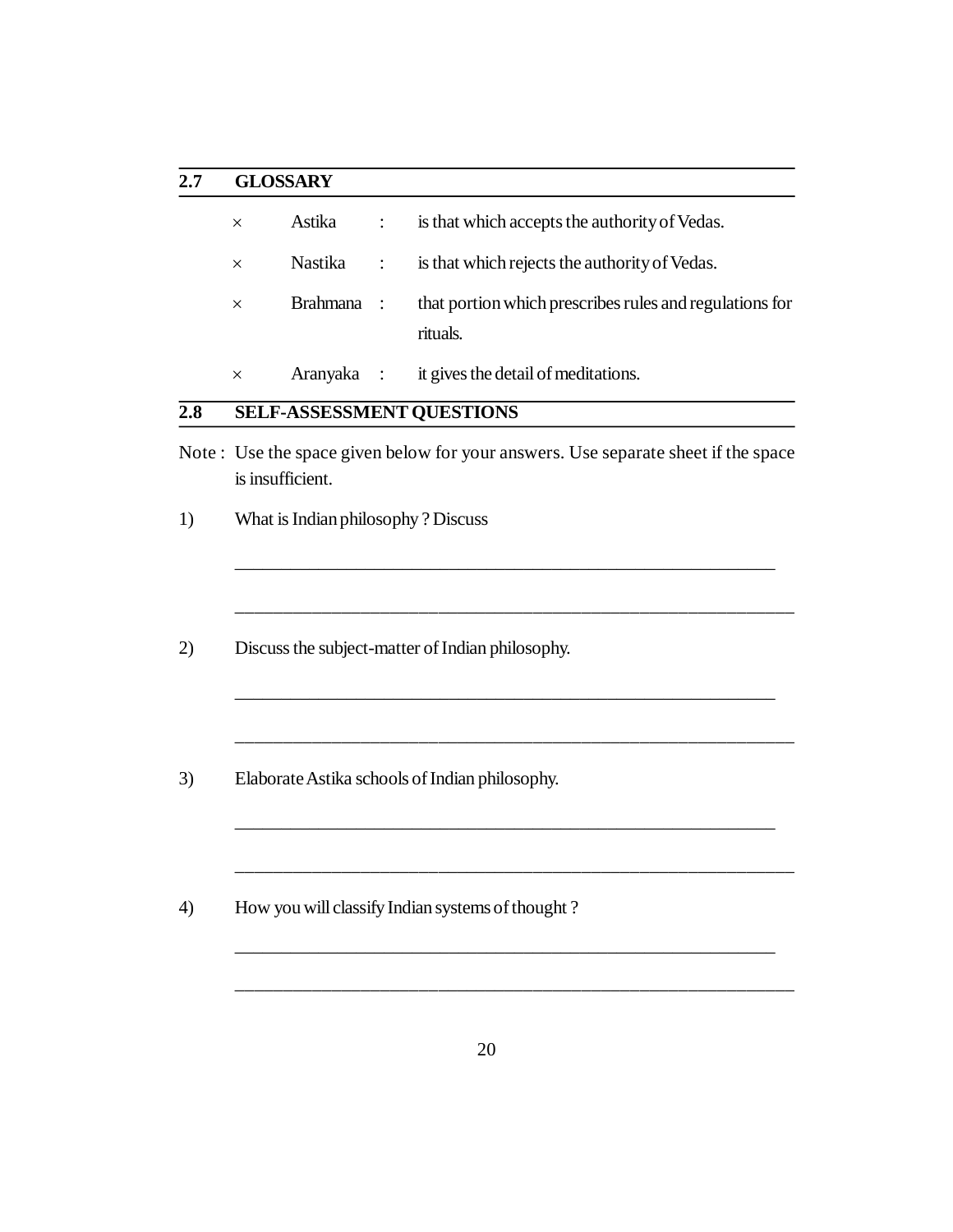5) Write an essay on Nastika schools of Indian philosophy.

## **2.9 SUGGESTED READINGAND REFERENCES**

 Das Gupta, S. N. A History of Indian Philosophy. Vol. I, Motilal Banarsidass, New Delhi, 1988.

\_\_\_\_\_\_\_\_\_\_\_\_\_\_\_\_\_\_\_\_\_\_\_\_\_\_\_\_\_\_\_\_\_\_\_\_\_\_\_\_\_\_\_\_\_\_\_\_\_\_\_\_\_\_\_\_\_\_

\_\_\_\_\_\_\_\_\_\_\_\_\_\_\_\_\_\_\_\_\_\_\_\_\_\_\_\_\_\_\_\_\_\_\_\_\_\_\_\_\_\_\_\_\_\_\_\_\_\_\_\_\_\_\_\_\_\_

 Sharma, Chandradhara. A Critical Survey of Indian Philosophy. Harper Collins, 2000.

……………………….….. ooo ……………………………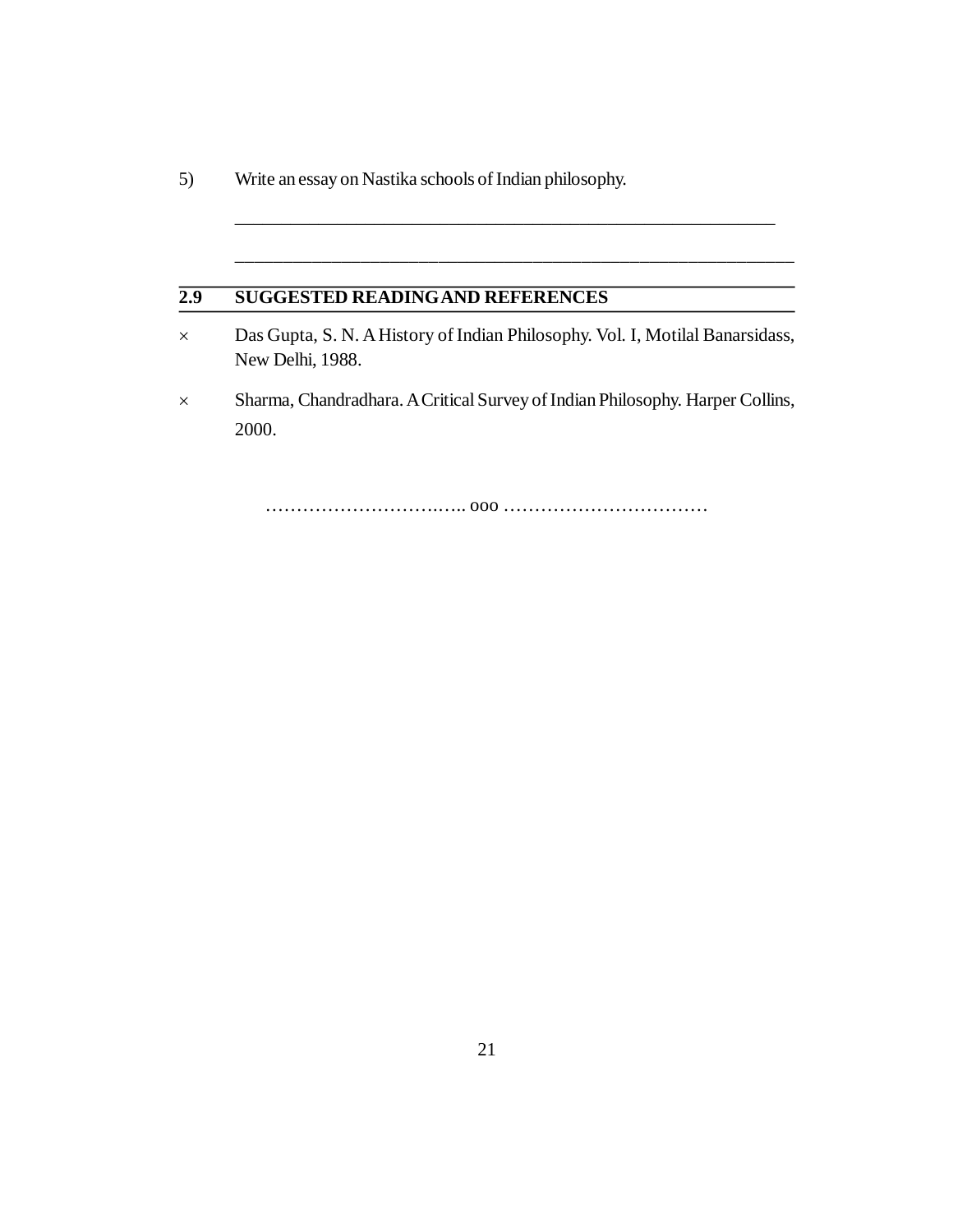## **COMMON CHARACTERISTICS OF INDIAN PHILOSOPHICAL SYSTEMS**

| Lesson No. 3 |
|--------------|
|              |
|              |
|              |
|              |
|              |
|              |
|              |
|              |
|              |
|              |
|              |
|              |
|              |

- **•** To explain the meaning and nature of Indian Philosophy.
- **•** To elaborate the common characteristics of all schools of Indian Philosophy.
- **•** To differentiate between Heterodox and Orthodox Schools of Indian Philosophy.
- **•** To reproduce the basic knowledge of Indian Darshana.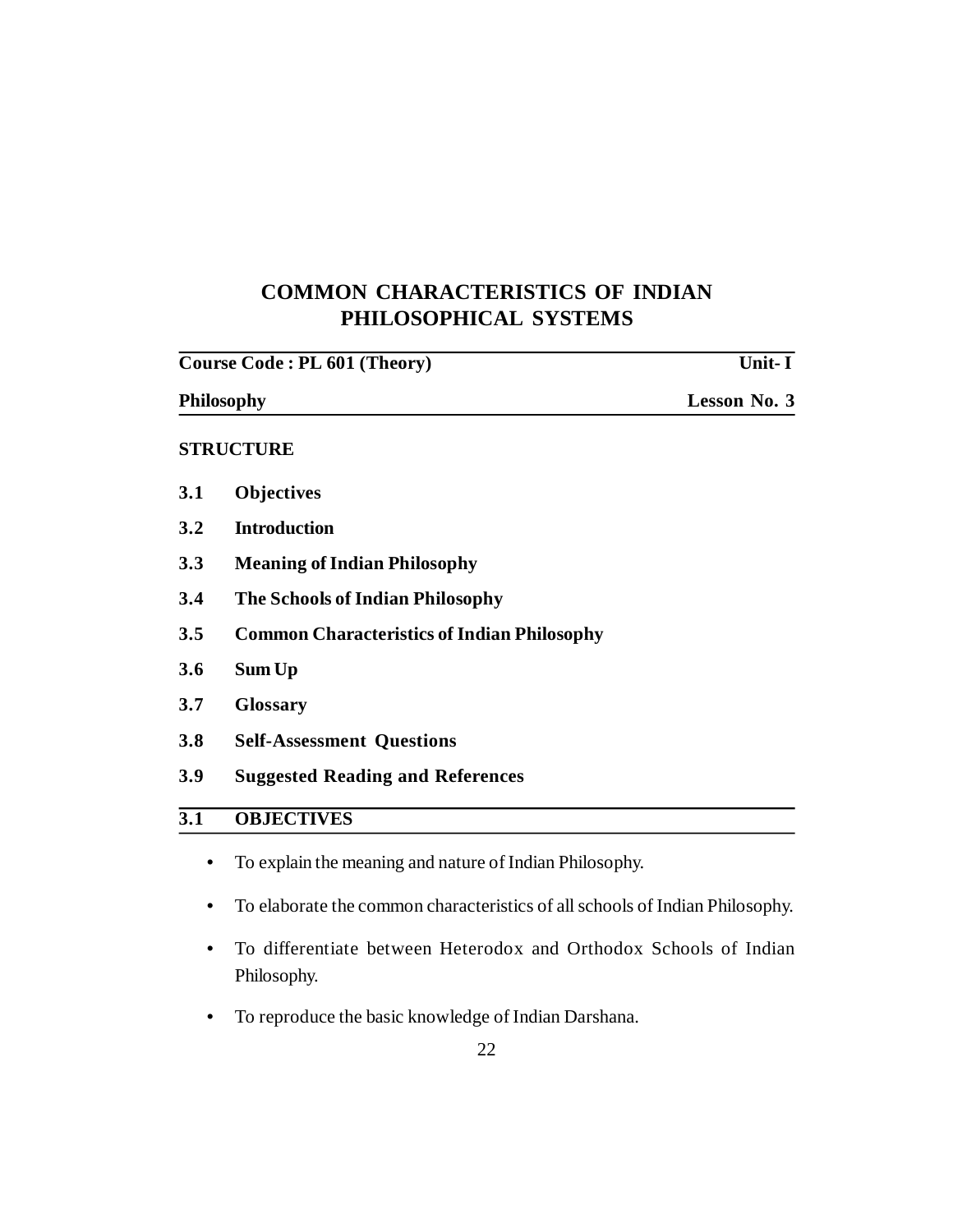## **3.2 INTRODUCTION**

Like all other living beings man struggles for existence. But while the lower beings struggle more or less blindly without any conscious plan and purpose, and work by instinct, man uses the superior gift of his intellect to understand the conditions and meaning of the struggle and to make plans and tools for ensured success. He wishes to lead his life in the light of knowledge of himself and the world. Desire for knowledge is the result of the rational nature of man. Philosophy is an attempt to satisfy this very desire of man.

## **3.3 MEANING OF INDIAN PHILOSOPHY**

To understand Indian philosophy it is necessary to grasp the meaning of the word '*Darshana*'. The term '*Darshana*' is derived from the root '*Drish*' and '*Lyut*' Pratyaya has been added to it. It means which is an instrument to see other things. That is why it is called the '*vision of truth*. It is a means through which reality can be seen.

Indian philosophy denotes the philosophical speculations of all Indian thinkers, ancient or modern, Hindus or non-Hindus, theists or atheists. Indian philosophy is supposed by some to be synonymous with Hindu Philosophy. This would be true only if the word 'Hindu' were taken in the geographical sense of the Indian. But if 'Hindu' means the follower of a particular religious faith, then this meaning is not appropriate.

Indian philosophy is marked by a great breadth of outlook which leads to the search for truth. Each school forwarded its own views but after considering the views of other schools. The systems thus became enclyclopaedic.

The openness of mind and the willingness to listen to the views of others has been one of the chief causes of the richness and greatness of Indian philosophy.

## **3.4 THE SCHOOLS OF INDIAN PHILOSOPHY**

The schools of Indian Philosophy are divided into two broad classes, namely *orthodox (astika) and heterodox (nāstika)*. To the first group, belong the six chief philosophical systems popularly known as (*Sad Darsana ´* ). They are :

(1) *Ny– aya* (2) *Vaise´ . sika* (3) *S*  $$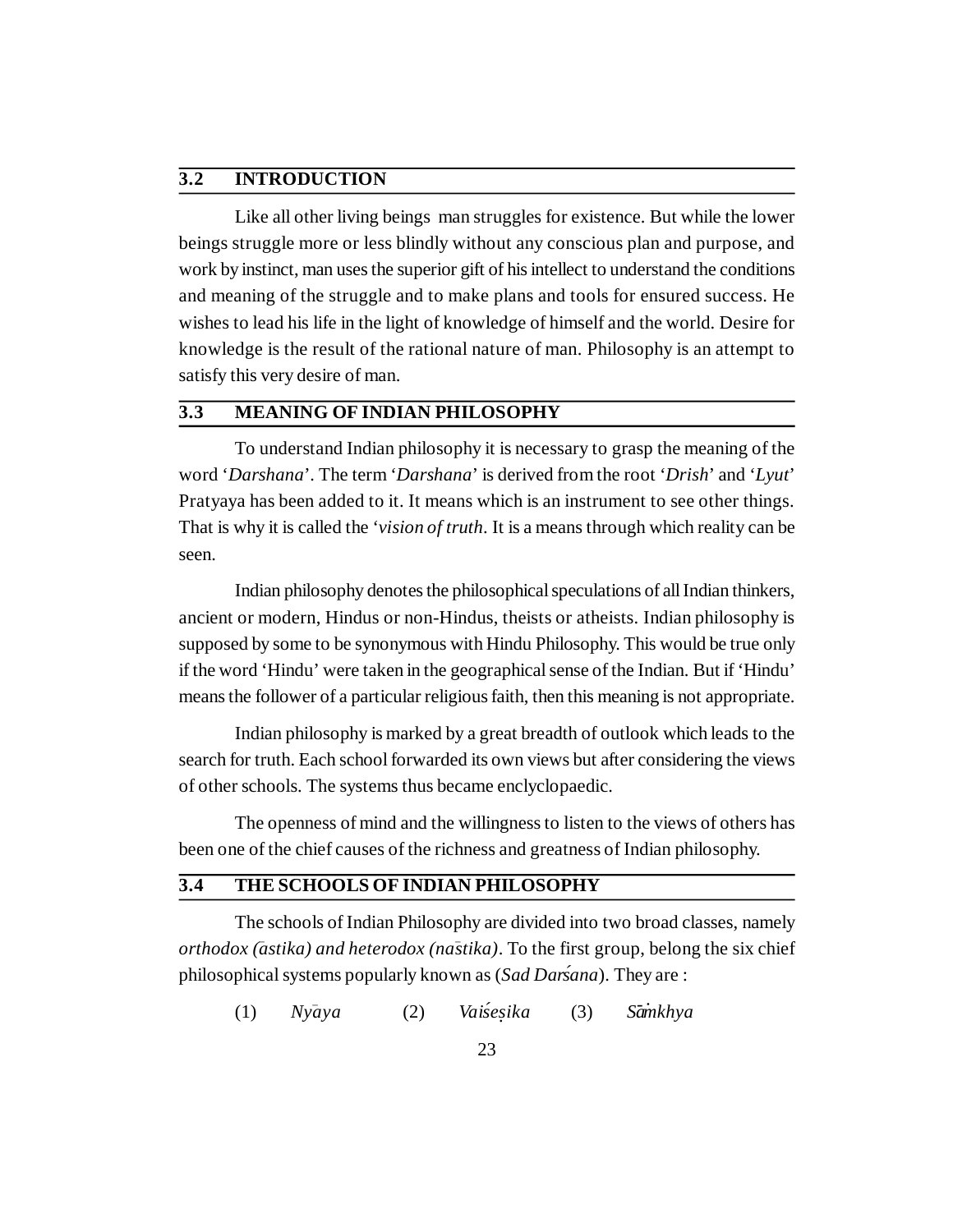These are regarded as orthodox not because they believe in God, but because they accept the authority of the Vedas. The Mimainsa and Sainkhya do not believe in God as the creator of the world, yet they are called orthodox (astika) because they believe in the authority of the Vedas.

Under the class of heterodox systems, the chief three schools are the *Carvakas*, *the Buddhas and the Jainas*. They are called heterodox because they do not believe in the authority of the Vedas.

## **3.5 COMMON CHARACTERISTICS OF INDIAN PHILOSOPHY**

Philosophy is the realization of eternal truths. But it gets affected by the culture of that place. It springs from ideas that prevail in its atmosphere. Though the different schools of Indians philosophy present a diversity of views, yet we find some common elements in them. This is the unity of the moral and spiritual outlook. To understand this, let us consider its main aspects.

**1. The practical motive present in all systems :—** The most striking point of agreement in all the systems is that they regard philosophy as a practical necessity. The aim of philosophical wisdom is not only the intellectual satisfaction but an enlightened life led with far sight, foresight and insight. So the Indian writers referred to the purust arthas before beginning their enquiry.

But the presence of a practical motive did not narrow the scope of Indian philosophy to ethics and theology alone. Its scope is very wide and it includes the theoretical aspects also.

2. **Spiritual dissatisfaction :** All the Indian Darsanas were moved to speculation by a spiritual disquiet at the sight of the evils that make the life gloomy. Philosophers wanted to know the source of these evils and the affect of these on the life. Besides, they also wanted to find out the means of getting rid of this miserable life. This made the thinkers pessimistic. That is why Indian philosophy has often been criticised as pessimistic.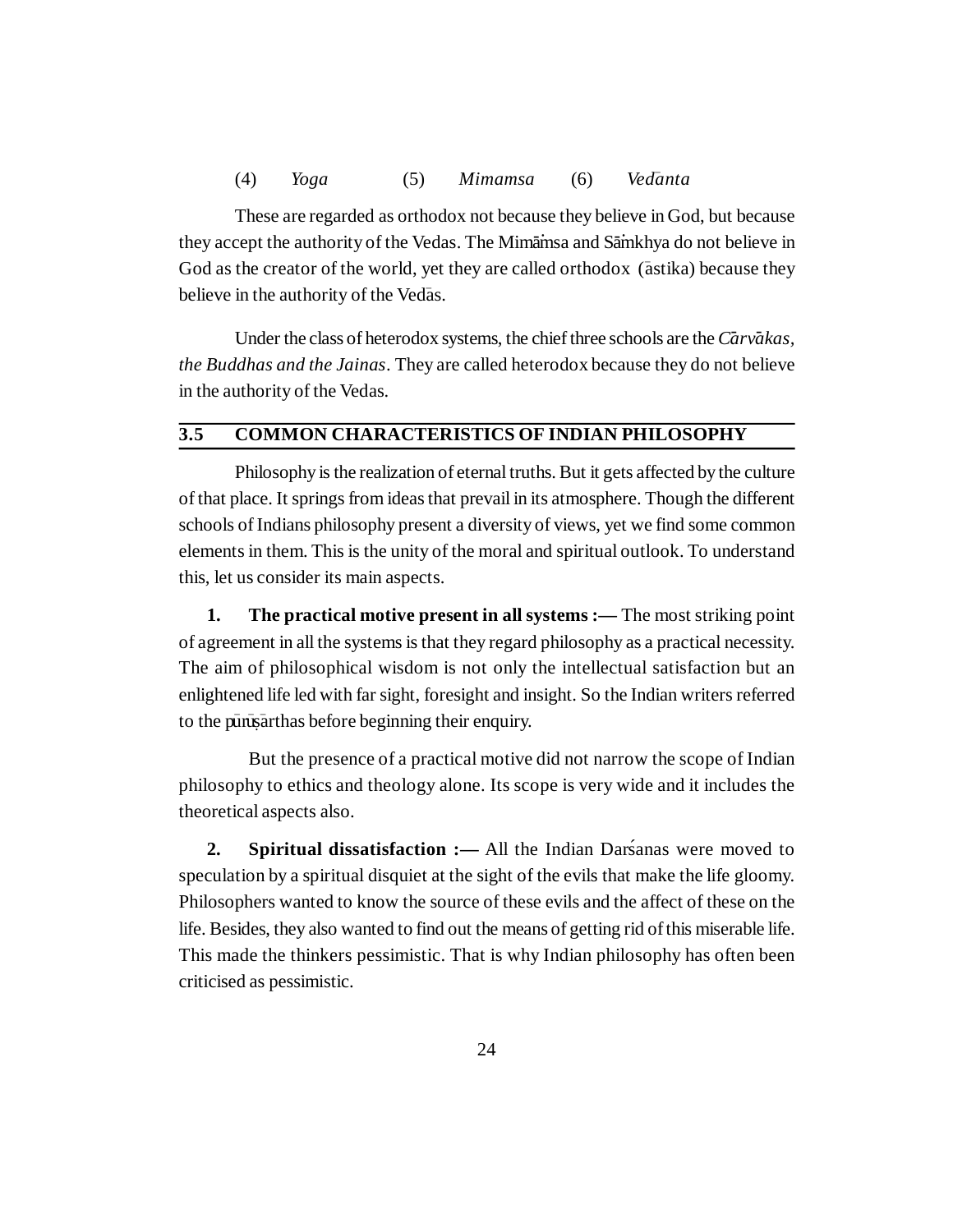Indian philosophy is pessimistic in the sense that it works under a sense of discomfort and disquiet at the existing order of things.

But no Indian system stops with the life as miserable. It discovers a way also to get out of these miseries e.g. The Four Noble Truths and Eight Fold Path of coming out of miseries, suggested by Buddha, shows the optimism in philosophy. So the pessimism in philosophy is initial and not final.

**3. Spiritual nature :—** Indian philosophy is spiritual. It believes in soul and seeks to realise it in its true form. This is the spiritual outlook of the Indian thinkers which prevents them from ending in despair and guarantees its final optimism. This optimism has been described as spiritualism by James. Barring Cārvāka, all other systems believe in an eternal moral order that makes for the regularity of the universe.

**4. Philosophy is close to life :—** Indian philosophy is close to life. It not only seeks to quench intellectual thirst, but it has a higher and profounder aim in view. It wants to tackle the ultimate problems of life. In the classical books of Indian Philosophy, like Gita and the Upanisads, it mirrored the ideals and feelings of the common masses.

**5. Liberation is the ultimate end :—** All Indian systems, *except the* Carvaka, accept the idea of liberation as the highest end of life. Liberation means divine transformation and emancipation from worldly miseries. Indian philosophies, however, unanimously hold that liberation enables a man to free himself from the cycle of birth and death.

**6. The root cause of bondage is Ignorance :—** Ignorance is the root cause of our bondage and sufferings and liberation from these can not be achieved without knowledge of reality i.e. the real nature of the self and the world. This ignorance is not only intellectual but spiritual and psychological also.

**7. Practice of Yoga for Mokṣa :** — AII Indian thinkers regard Yoga as a prerequisite for getting freedom from psychological and spiritual ignorance. The Astanga . path of Patanjali yoga has been associated almost with every system. Indian systems laid emphasis on both the Jnana and the Sadhna aspect.

**8. Synthesis of Religion and Philosophy :—** The most striking common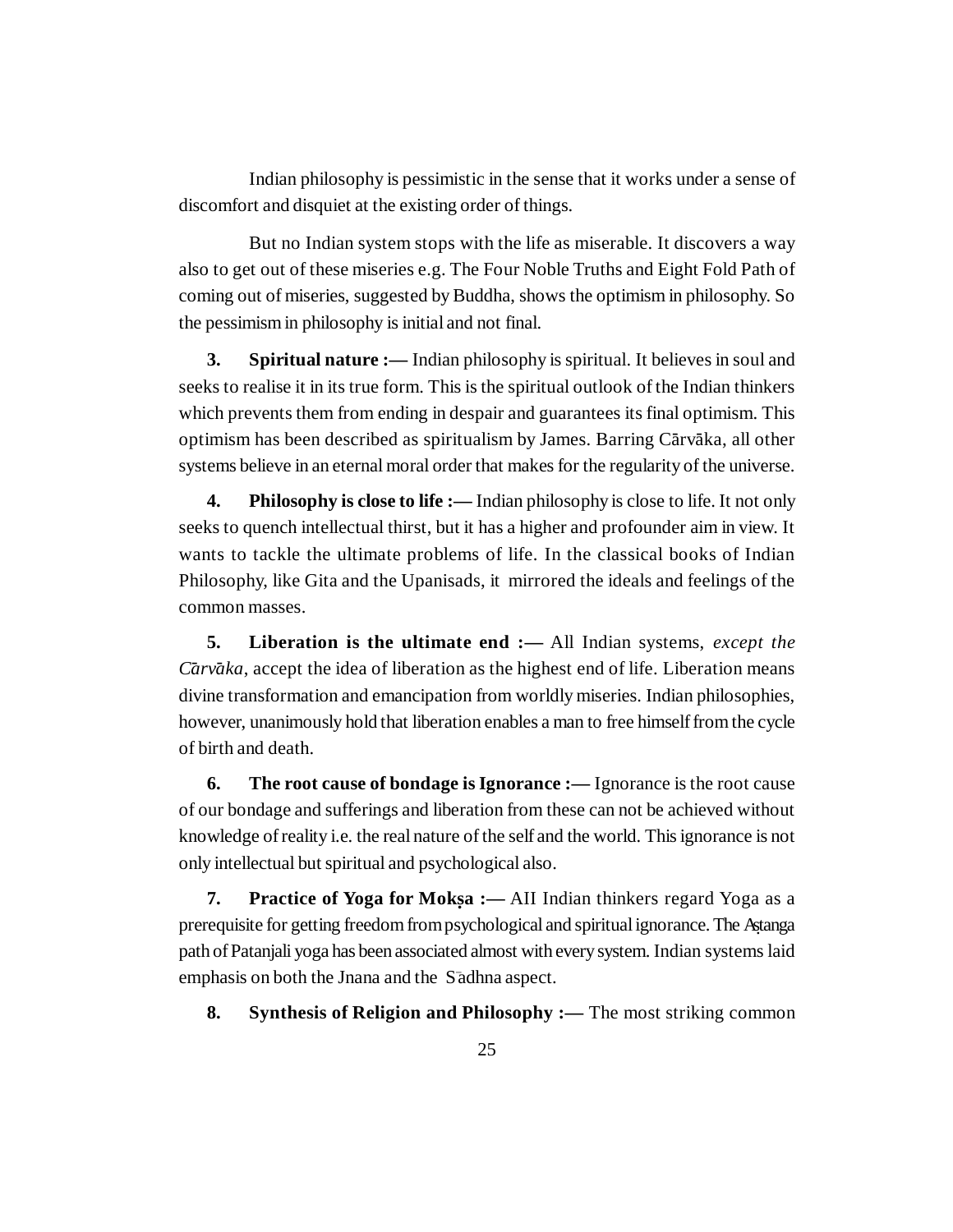feature of all Indian Philosophical systems lies in the fact that Religion and Philosophy have not been divided. In fact, the transformation of life and emancipation from worldly misery constitute the common goal of both Dharma and Darshana.

**9. Intellectualism :—** Despite being religious, Indian philosophical systems seek truth in their own independent way. They approach the problems with an open mind and unprejudiced eyes. In them, we trace the germs of almost all the 'isms' of the world. Logical proofs are forwarded everywhere in the Indian systems of thought.

**10. Synthetic approach :—** Though intellectuals, the Indian philosophers were synthesists; they have never laid exclusive emphasis on any single aspect of human life. Though recommending individual Sadhna, they have kept the universal welfare in mind. The Indian philosophical systems laid stress not only on the individual salvation, but also the spiritual transformation of society. This transformation is not only spiritual but also physical and mental.

**11. Dynamism :—** Indian philosophical systems are dynamic. When one particular system of philosophy became very popular, it was countered by some other system. Through Materialism, Spiritualism, Dualism, Non-dualism and Qualified monism etc., one can see the unbroken chain of action and reaction and the dynamic evolution of Indian philosophy as a spiral whole.

**12. Faith in Rta :—** Indian philosophy sees a moral system in microcosm and macrocosm alike. This universal moral system is termed *Rta in Vedas, Apurva in Mimamsa and Adrsta in Nyaya Vaisesika*. This idea shapes itself into the general conception of karma, which is accepted by all Indian systems. The law of karma in its different aspects may be regarded as the law of conservation of moral values, merits and demerits of actions. This law of conservation means that there is no loss of the effect of work done and that there is no happening of events to a person except as the result of his own work.

**13. Faith in Karma :—** The law of Karma is accepted by the six orthodox schools, as well as the Jainas and the Bauddhas.

In general, the law of karma means that all actions-good or bad, produce their proper consequences in the life of the individual who acts, provided they are performed with a desire for the fruits thereof. This law helps us to explain certain differences in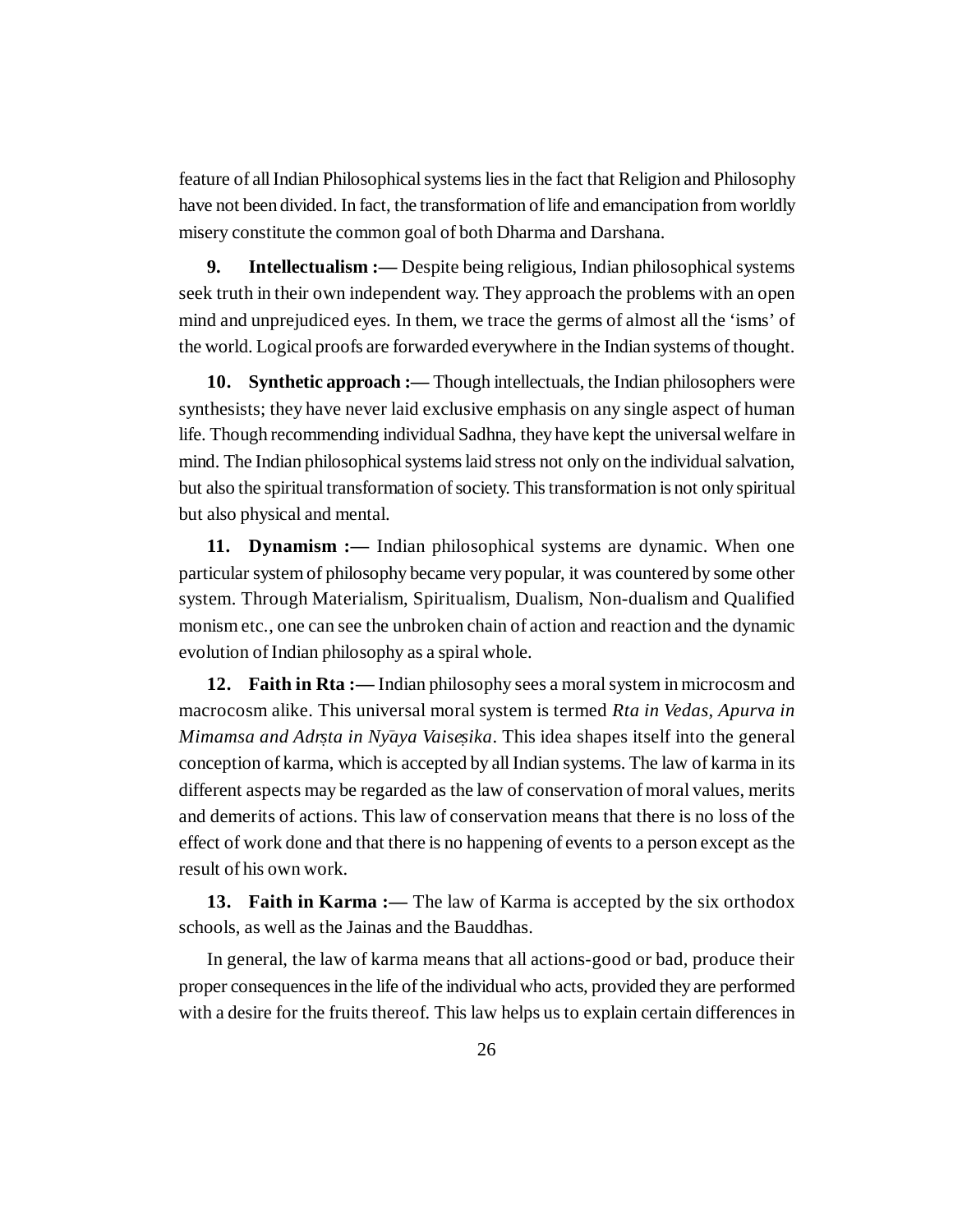individual beings, which cannot be known by the known circumstances of their lives. We see that some virtuous men suffer where as wicked prosper in the world. This is due to the law of karma.

The word 'Karma' means the law and also the force generated by an action. Karma has the potency of bearing fruit. Karma in the second sense has been variously classified. According to one classification:

- (a) Karmas which have not yet begun to bear fruits; and
- (b) Karmas which have begun to bear fruits like the present body and its accompaniments.

Some systems of Indian philosophy like the Nyaya-Vaise sika believe that the law of karma is under the guidance and control of God, the supreme being, who creates the world in accordance with the law. It is God who controls our Adrsta and **.** dispenses all the joys and sorrows of our life in accordance with our karma.

**14. Faith in Rebirth :—** The theory of karma and that of rebirth go hand in hand. Due to the bondage of karma, human soul has to assume different bodies. Liberation frees a person from rebirth also. *Charvaka school does not believe in these theories*.

**15. Self control is needed to remove passions :—** Self-control is necessary for concentration of the mind. Unless the impulses are controlled, action cannot fully follow the dictates of reason.

Self-control means the control of the lower self, the blind animal tendencieslove and hate as well as the instruments of knowledge and action (the indriyas). But morality not only relates to the control of the lower self; it relates to the cultivation of certain positive virtues also. The Yamas refer to the negative side i.e. having great control and putting efforts for abstinence from injury to life, falsehood, stealing, sensuous appetite and greed for wealth.

These are to be cultivated with the Niyamas, namely purity of body and mind, contentment, fortitude, study and resignation to God. They are the positive virtues.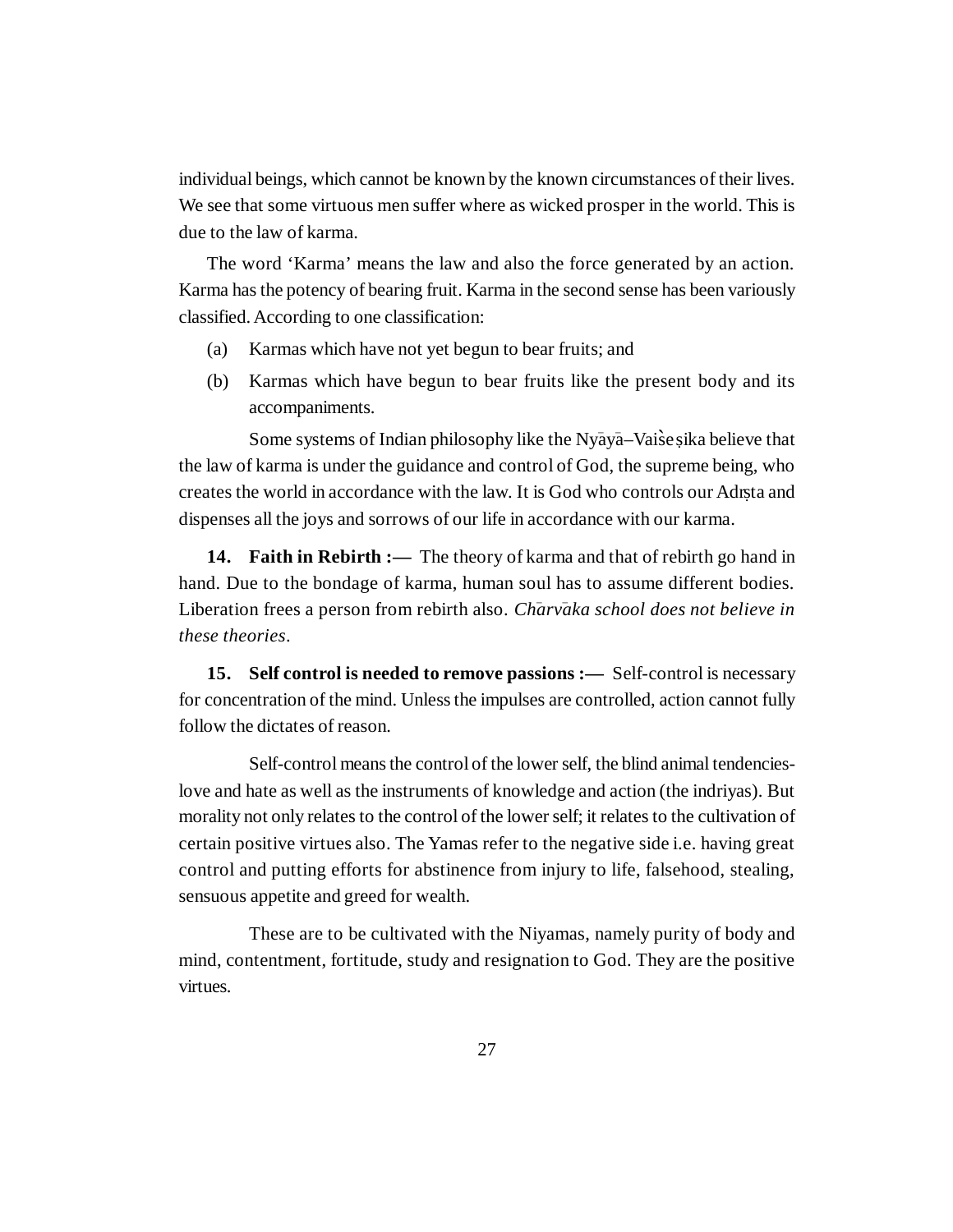**16. The space-time background :—** The prevailing sense of the vastness of the space-time world formed the common background of Indian thought and influenced its moral and metaphysical outlook. Indian thinkers look upon the world as beginingless.

## **3.6 SUM UP**

Philosophy in India has been more a practical attempt to realise the truth than a mere theoretical discussion of ultimate principles. So Indian philosophy leads from falsehood to truth, from darkness to light, from death to immortality. The Four Noble Truths of Buddha and Tri-ratna of Jainas show the way to the light. The summum bonum of life, according to all the six traditional systems of Indian philosophy is liberation. Yoga is the practical aspect of Sāmkhya philosophy. Its aim is the cessation of all the mental modifications and thereby providing peace to the soul and freedom from the cycles of birth and rebirths.

Thus Indian philosophy synthesises theory with practice, thought with will and action. It seeks to make human life better, happier and more integrated, a sure sign of all true knowledge.

By seeing the common charactersitics of all the Indian schools of thought we have deduced that Indian thinkers did not draw a line between philosophy and life; rather they combined both the aspects.

| 3.7      | <b>GLOSSARY</b>                  |                                                                           |
|----------|----------------------------------|---------------------------------------------------------------------------|
| $\times$ | Darsana                          | : Indian term to mean Philosophy. Literally it means<br>seeing.           |
| $\times$ | Orthodox (Astika)                | : which believe in the authority of the Vedas.                            |
| $\times$ |                                  | Heterodox (Nastika) : which do not believe in the authority of the Vedas. |
| 3.8      | <b>SELF-ASSESSMENT QUESTIONS</b> |                                                                           |

**Note :** Use the space given below for your answers. Use separate sheet if the space is insufficient.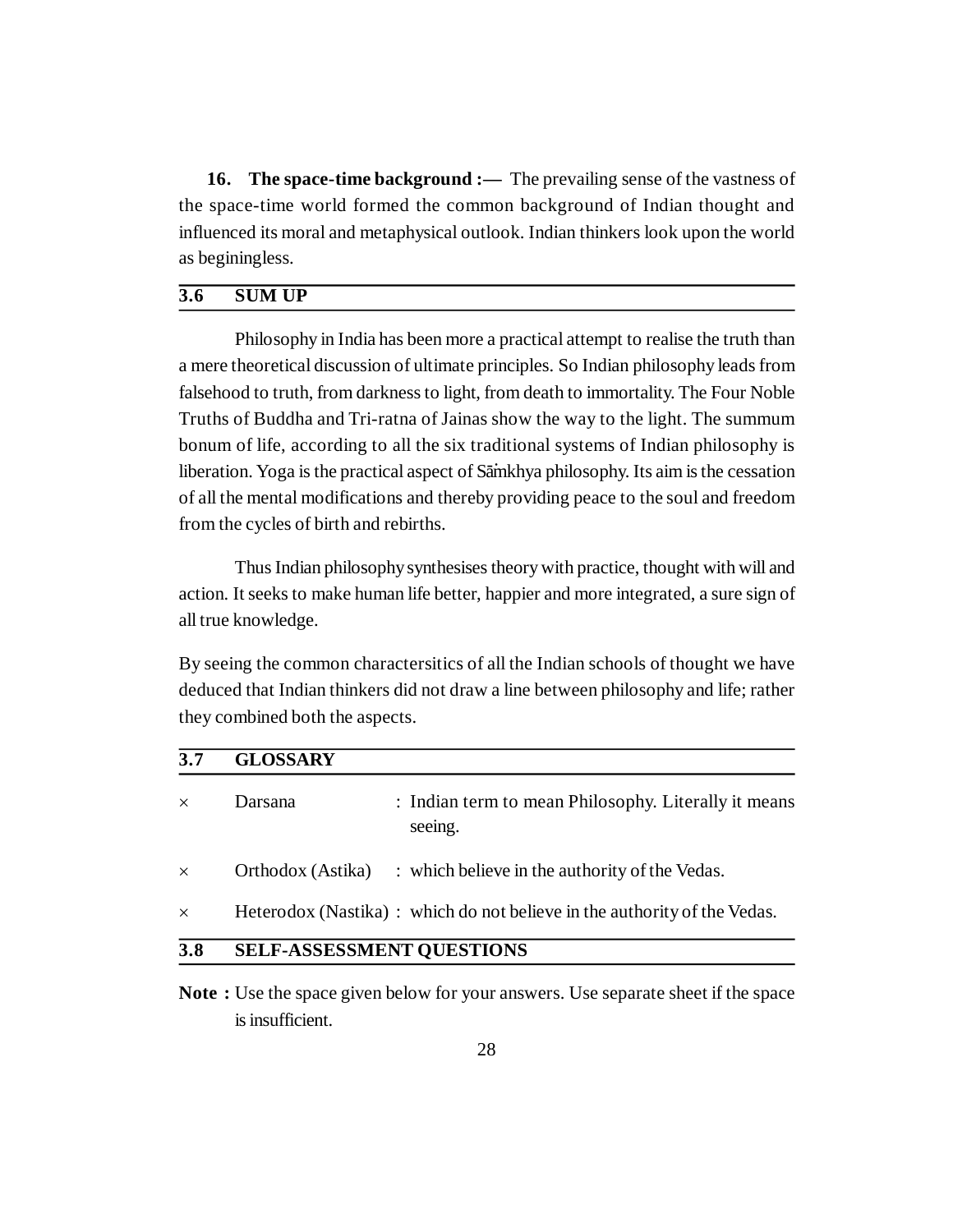1) Define Indian philosophy.

| Explain the distinction between Heterodox and Orthodox schools of Indian<br>philosophy. |
|-----------------------------------------------------------------------------------------|
| What is the necessity of philosophy and what purpose is solved by its study?            |
| What are the basic features of Indian philosophy?                                       |
| Do all the schools agree regarding the common characteristics of Indian<br>Philosophy?  |
| Bring out the common characteristics of Indian Philosophy.                              |

\_\_\_\_\_\_\_\_\_\_\_\_\_\_\_\_\_\_\_\_\_\_\_\_\_\_\_\_\_\_\_\_\_\_\_\_\_\_\_\_\_\_\_\_\_\_\_\_\_\_\_\_\_\_\_\_\_\_

\_\_\_\_\_\_\_\_\_\_\_\_\_\_\_\_\_\_\_\_\_\_\_\_\_\_\_\_\_\_\_\_\_\_\_\_\_\_\_\_\_\_\_\_\_\_\_\_\_\_\_\_\_\_\_\_\_\_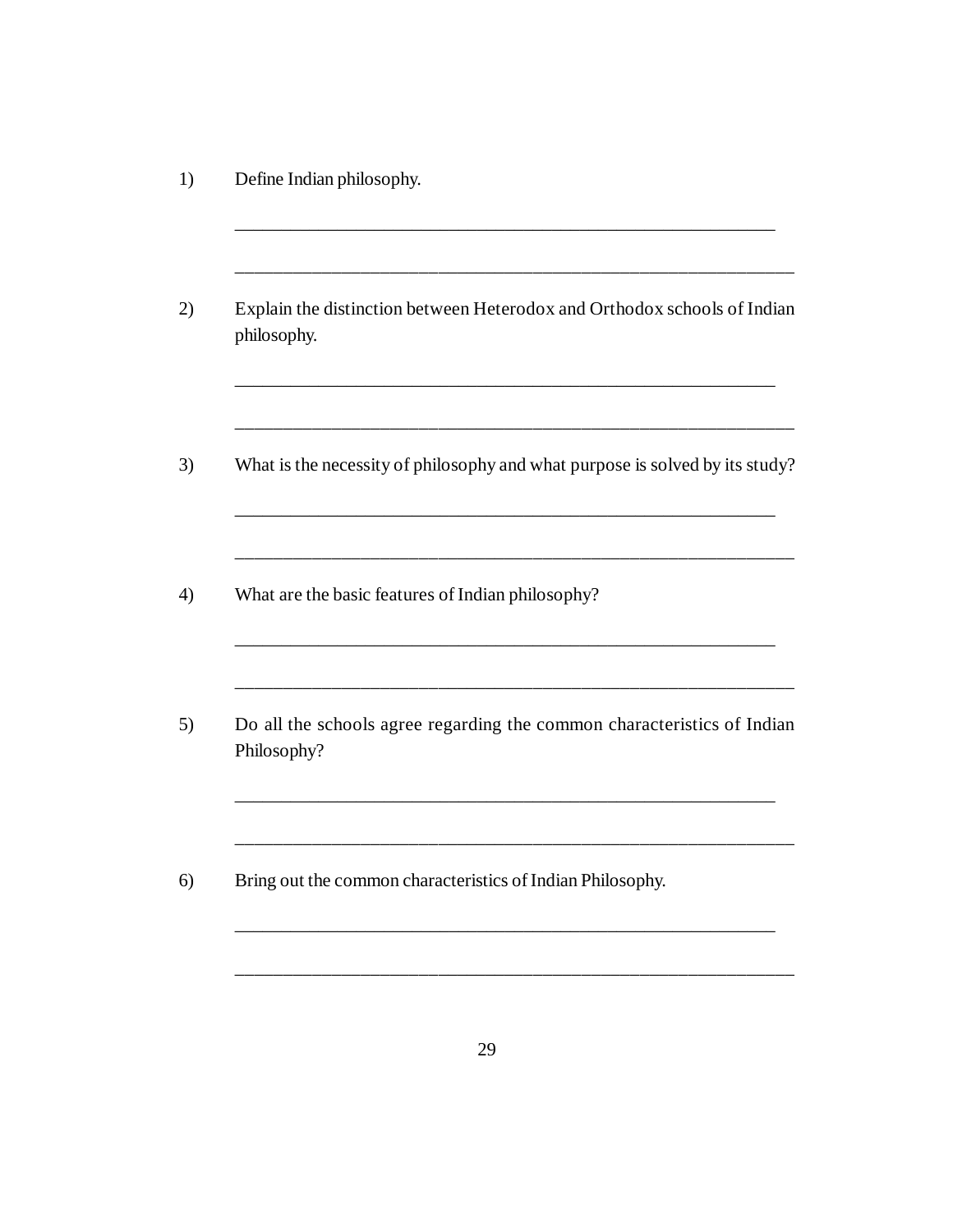- 7) Write a short note on the pessimism in Indian Philosophy.
- 8) "The aim of Indian philosophy is not merely to satisfy our intellectual curiosity but to give us a way of life." Explain.

\_\_\_\_\_\_\_\_\_\_\_\_\_\_\_\_\_\_\_\_\_\_\_\_\_\_\_\_\_\_\_\_\_\_\_\_\_\_\_\_\_\_\_\_\_\_\_\_\_\_\_\_\_\_\_\_\_\_

\_\_\_\_\_\_\_\_\_\_\_\_\_\_\_\_\_\_\_\_\_\_\_\_\_\_\_\_\_\_\_\_\_\_\_\_\_\_\_\_\_\_\_\_\_\_\_\_\_\_\_\_\_\_\_\_\_\_

\_\_\_\_\_\_\_\_\_\_\_\_\_\_\_\_\_\_\_\_\_\_\_\_\_\_\_\_\_\_\_\_\_\_\_\_\_\_\_\_\_\_\_\_\_\_\_\_\_\_\_\_\_\_\_\_\_\_

\_\_\_\_\_\_\_\_\_\_\_\_\_\_\_\_\_\_\_\_\_\_\_\_\_\_\_\_\_\_\_\_\_\_\_\_\_\_\_\_\_\_\_\_\_\_\_\_\_\_\_\_\_\_\_\_\_\_

## **3.9 SUGGESTED READINGAND REFERENCES**

- Chatterjee, S.C. & D.M. Dutta : An Introduction to Indian Philosophy. Calcutta : University of Calcutta, 1984.
- M. Hiriyanna. Outlines of Indian Philosophy. Delhi: Motilal Banarsidass Publishers Pvt. Limited, Delhi. 1993.

………………………...….. ooo ……………………………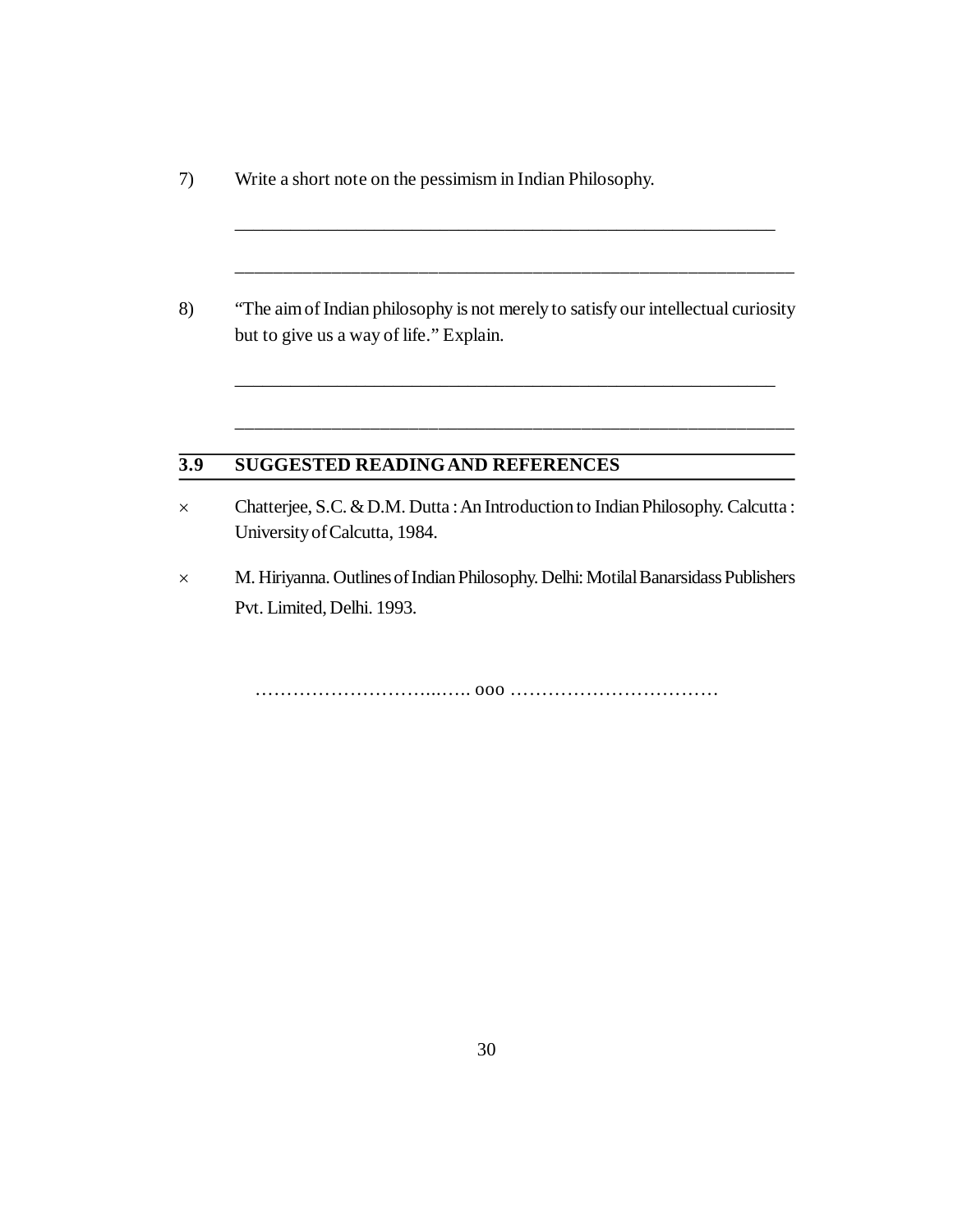## **BUDDHISM - THE FOUR NOBLE TRUTHS,THE EIGHT-FOLD PATH**

| Course Code: PL 601 (Theory) | Unit-II             |
|------------------------------|---------------------|
| <b>Philosophy</b>            | <b>Lesson No. 4</b> |

**By: DR. P. P. SINGH**

## **Structure**

- **4.1 Objectives**
- **4.2 Introduction**
- **4.3 The Four Noble Truths**
- **4.4 The Eight-fold Path**
- **4.5 Sum up**
- **4.6 Glossary**
- **4.7 Self-Assessment Questions**
- **4.8 Suggested Reading and References**

## **4.1 OBJECTIVES**

- To explain the basic features of Buddha's Ethical Teaching.
- To elaborate the Four Noble Truths.
- To discuss the ethical principles of Buddhism.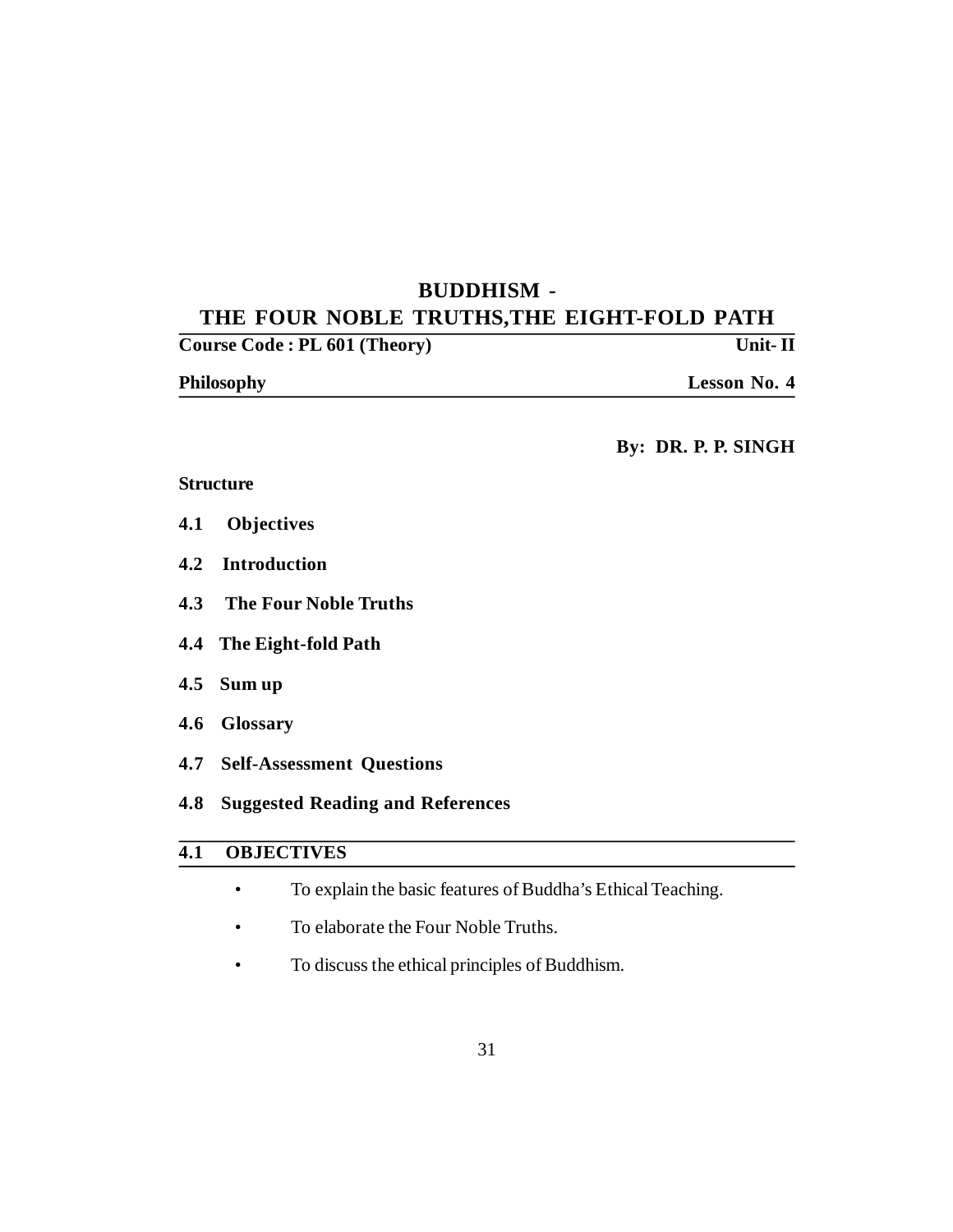## **4.2 INTRODUCTION**

 Buddhism as a religion was founded by Buddha - the man who *"Woke up"*, in the 6th century B.C. He was born around 560 B.C. in northern India approximately one hundred miles from Benares. His father was a king of the *Shakya* clan. Buddha's full name was Siddhartha Gautama of the Sakyas; Siddhartha was his given name, Gautama his surname, and Sakya the name of the clan to which his family belonged. At sixteen he married a neighboring princess named Yasodhara who bore him a son whom they called Rahula.

Prince Siddhartha renounced the princely life at a very young age and spent years in study, penance and meditation. For six years he sought enlightenment through ascetic practices; remaining unsuccessful, he resumed the life of a beggar living on alms but observed himself fully in meditation. He is said to have spent seven weeks in a posture of meditation under the Bo tree. At the end of this period he had become Buddha–"The Enlightened One". People came to him asking not "who are you?" but with respect to name, origin, or ancestry "what are you?"-what order of being do you belong to, what species do you represent? "Are you a god?" they asked. Siddhartha replied, "No." "An Angel?" "No". "A saint?" " No". "Then what are you?" Siddhartha answered, "I am awake" - *'Buddha'.* His answer became his title, for this is what Buddha means. In the Sanskrit root *budh* denotes both to wake up and to know. 'Buddha', then, means the "Enlightened One" or the "Awakened One".

## **4.3 THE FOUR NOBLE TRUTHS (ARYA SATYA)**

Buddha was primarily an ethical teacher and a reformer, not a metaphysician. When any one asked Buddha metaphysical questions as to whether the soul was different from the body, whether it survives death, whether the world was finite or infinite, eternal or non-eternal, etc., he avoided discussing them. Instead of discussing metaphysical questions, Buddha always tried to enlighten persons on the most important questions of human sufferings, their origin, cessation and the means to overcome them. The answer to these questions constitutes the basic tenets of Buddhism which are best encapsulated in what are known as the *Four Noble Truths* (*catvari aryasatyani*).These are: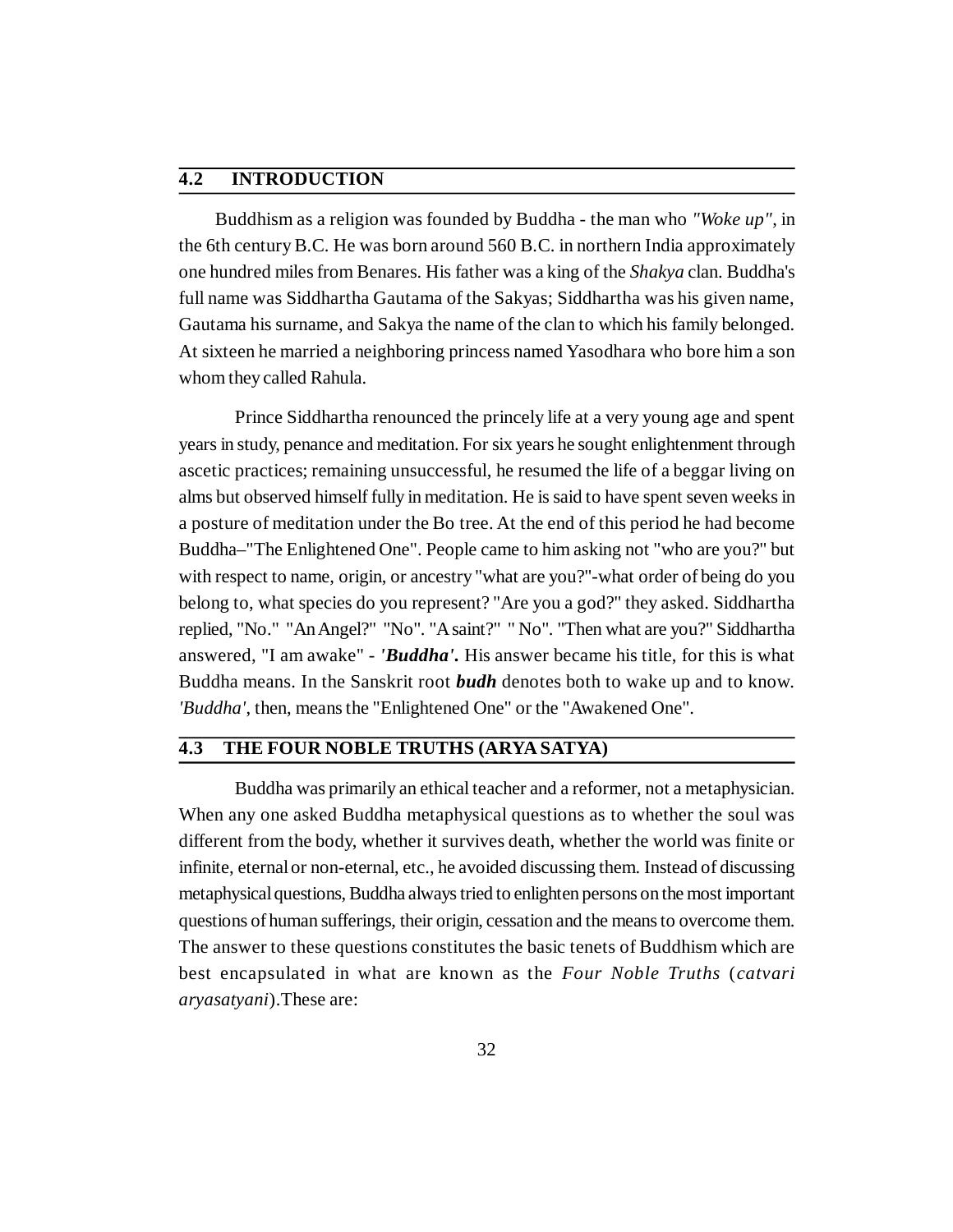- 1. Life in the world is full of suffering (*duhkha*)
- 2. There is a cause of the suffering (*du · hkha-samudaya*)
- 3. It is possible to stop suffering (*du · hkha-nirodha*)

## 4. There is a path which leads to the cessation of suffering. (*du · hkha-nirodha-marga*)

Thus the Four Noble Truths together constitute the axioms of his system. They are the basic postulates from which almost everything in his teaching logically unfolds. The Four Noble Truths ( $\bar{a}$ *rya satya*) are:

## **1.** The First Noble Truth about Suffering (duhkha)

The first noble truth is that life is suffering (*duhkha*). The sights of suffering which upset the mind of young Siddhartha were of disease, old age and death. Birth and death, pain and pleasure, and life are all a suffering or *duhkha*. Buddha maintains that suffering is not casual; rather it is causally present in all forms of existence and in all kinds of experiences. Even what appears as pleasant is really a cause of pain and sorrow. There can be no birth without death, nor pleasure without pain, nor love without sorrow; both go hand in hand, being the two ends of the same process.

Having an enlightened mind, Buddha was not content to leave this first truth in generalized form. He goes on to pinpoint it by citing six occasions when life's dislocation becomes distressingly evident. Rich or poor, average or gifted, young or old, all life is subject to the following:

*1. The trauma of birth. 2. The pathology of sickness. 3. The morbidity of decrepitude. 4. The phobia of death. 5. To be tied to what one abhors. 6. To be separated from what one loves. Buddha says that the shoe of life does pinch in these six places.*

The First Noble Truth concludes with the assertion that the five skandas are painful. As these five skandas are body, senses, ideas, feelings, and consciousness-in short the sum total of what we regard as human life - his statement amounts to the thesis that the totality of human life in its usual condition is steeped in suffering. In some way life has become estranged from reality, and this estrangement precludes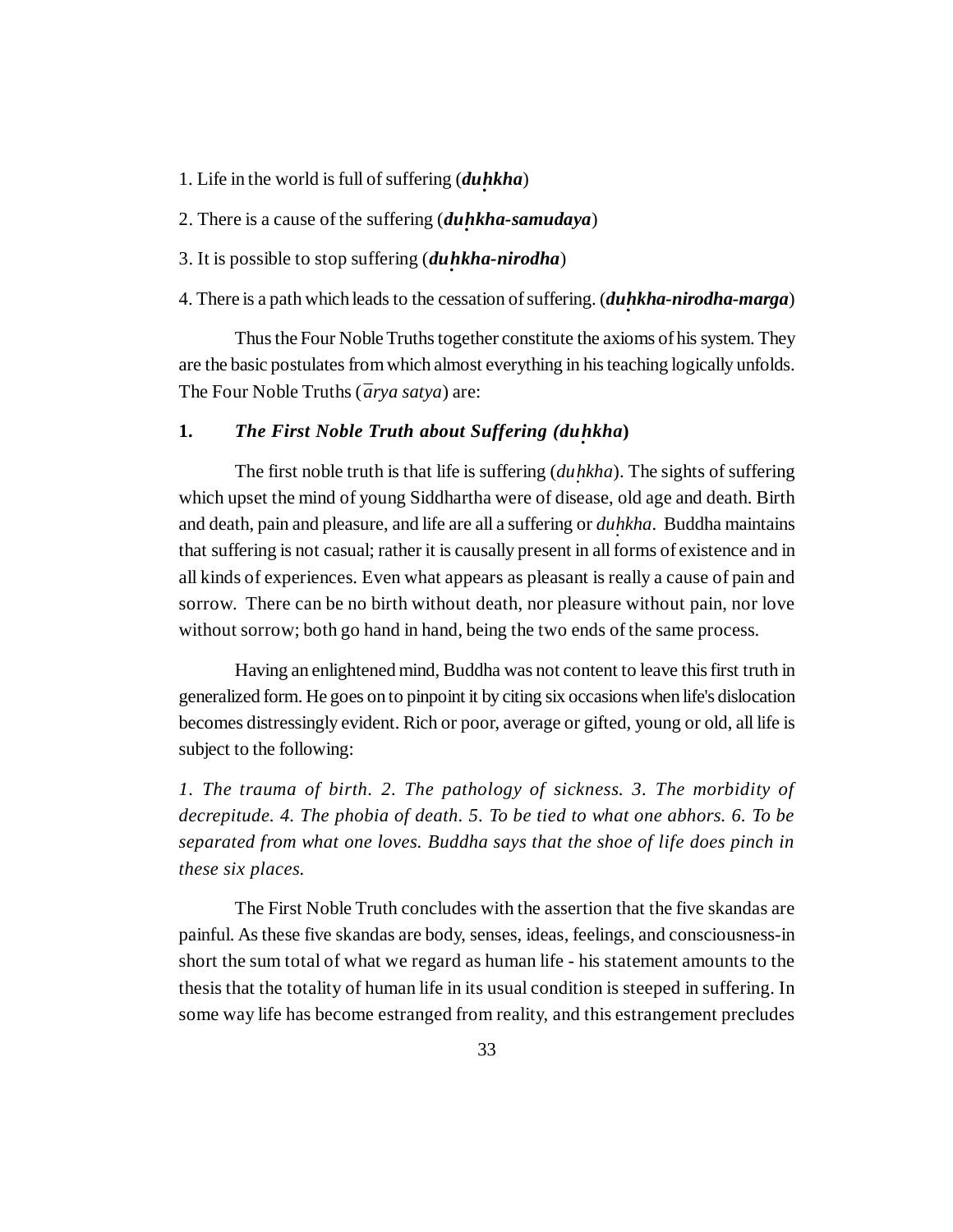real happiness of life.

Buddha's first noble truth is thus concerned with the nature of human suffering. Human life as a whole is full of suffering and suffering alone (*Sarvam Duhkham*). Birth, different diseases, old age and death (*Jaramarana*) constitute the nature of human suffering. Everywhere and at all stages of life, therefore, there is suffering.

## 2. *The Second Noble Truth about the Cause of Suffering (du · hkha-samudaya)*

The second noble truth about the cause of suffering maintains that suffering is not casual but causal. Human suffering is not uncaused. Buddha's belief in the theory of *dependent origination* makes him able to trace back the origin of suffering finally in ignorance (*Ajnana*) through a twelve-linked chain (*Dvadasa nidana*), in which every consequent is dependent for its origin on the adjoining antecedent. Buddha thus explains suffering as belonging to chain of twelve bricks or links: The first (or, in a sense, the last) link in the chain is *Jaramarana*, i.e. suffering (*duhkha*) itself in the nature of old age, diseases, death etc. The cause of this *Jaramarana* is *jati*, i.e. taking birth. If one does not take birth at all, there would not have been suffering. So birth is the most obvious cause of suffering. But the question is why one takes birth at all. What is the cause of *Jati*? The cause of *Jati*, according to Buddha, is *Bhava* i.e. the will to be born. So, birth is due to an inherent urge, a drive for that. But what is the cause of this **Bhava**? The cause of this *Bhava* is *Upadana* i.e. one's clinging to the sensory enjoyments. This clinging, again, is due to *Trisna*, i.e. thirst for such enjoyment. This thirst is due to *Vedana*, i.e. memory of previous sense experiences, which in its turn, is due to *Sparsha* i.e. sense-object contact. Further this contact or *Sparsha* is occasioned by *Sadayatana*, i.e. six organs of cognition - mind and the five senses. The cause of this *Sadayatana* is *Nama-Rupa*, i.e., the psycho-physical organism. This organism develops and comes into existence because of  $Vij\tilde{n}$ *ana*, i.e., initial consciousness. This consciousness (*Vijñana*) is the effect of *Sanskaras*, i.e., impressions of our past existence or past karams. And these Sanskaras which determine our present life and existence are due to *Avidya*, i.e., ignorance about truth. Ignorance, thus, according to Buddha, is the root cause of all human sufferings.

In short, 1. *Avidya,* 2. *Sanskaras*, 3. *Vijnana*, 4. *Nama-Rupa*, 5.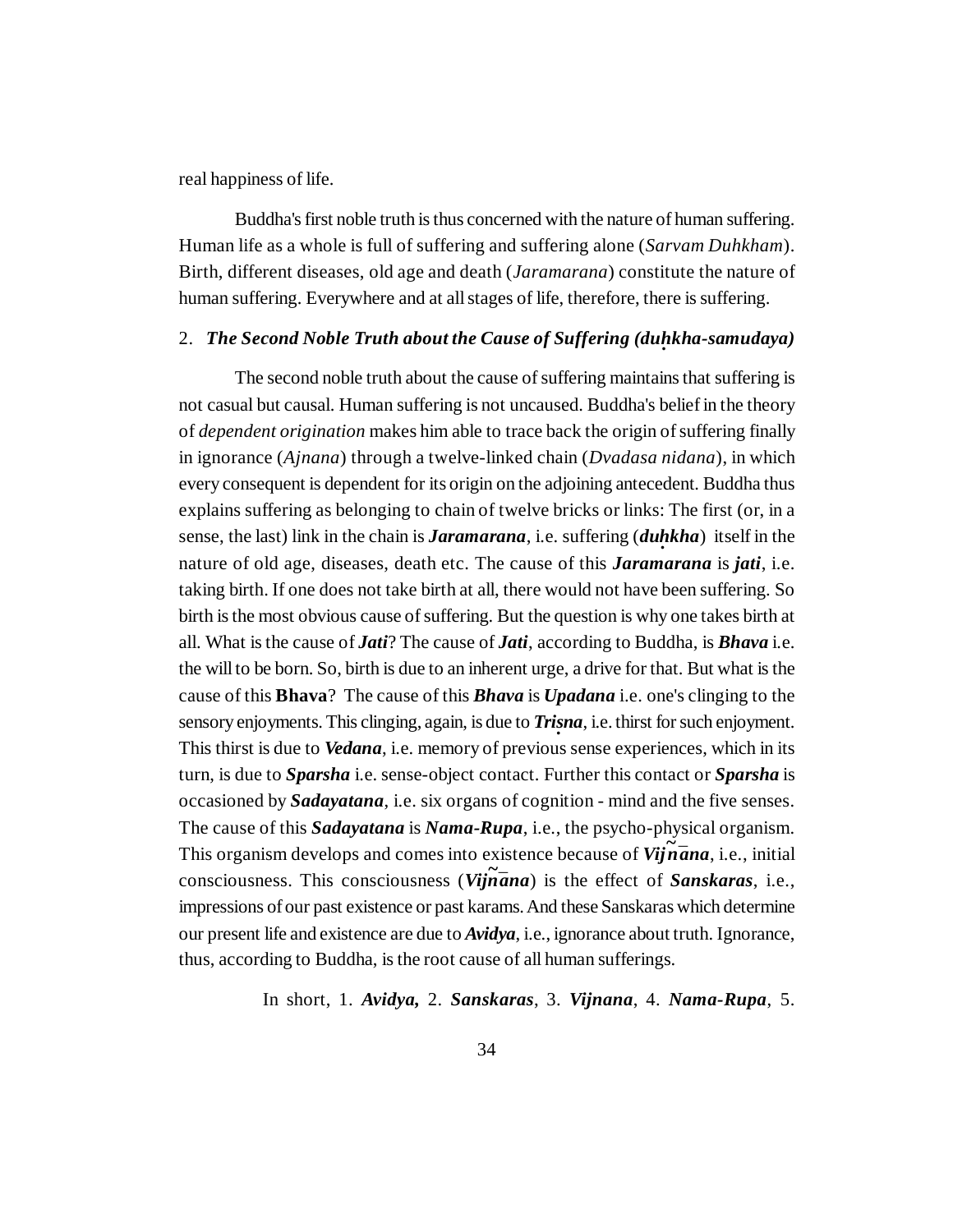*Sadayatana*, 6. *Spar sa*, 7. *Vedana*, 8. *Tri sna*, 9. *Upadana*, 10. *Bhava*, 11. *Jati*, *· ·* and 12. *Du hkha–* such is the chain of cause and effect which is responsible for *·* human sufferings. These twelve links of causation constitute the wheel of our existence - birth and re-birth which is called *Bhavachakra*.

## **3.** *The Third Noble Truth about the Cessation of Suffering (du · hkha-Nirodha)*

The third Noble Truth follows logically from the second. If the cause of life's sufferings is *Avidya*, i.e., ignorance or *Tanha* (a specific kind of desire) i.e. selfish craving, its cure lies in the overcoming of *Avidya* and *Tanha*. If we could be released from the narrow limits of self-interest into the vast expanse of universal life, we would be free of our torment. The Fourth Noble Truth advises how this cure can be accomplished. The overcoming of our craving is thus through the **Eight-fold Path**.

#### **4.4 THE EIGHT-FOLD PATH**

## 4. *The Fourth Noble Truth about the Path to Liberation (Du · hkha-nirodhamargh)*

The fourth noble truth about the path to liberation (*Duhkha-nirodha-margh*) consists of eight steps or rules propounded by Buddha which is also known as the '**Middle Path**'. He declared that those who wished to be liberated and enlightened ought to follow these. The eight-fold path sums up, in a nutshell, the essentials of ethical teaching of Buddha. The Eight Steps or rules are:

## **1. Right View or Right Understanding (***samyag d · r · sti***):**

This primarily refers to a clear understanding of the four noble truths as propounded by Buddha. It also refers to a clear understanding of the theory of *Pratityasamutpada* (momentariness) as imbibed in the teachings of Buddha.

#### 2. Right Thought (*samyag sankalpa*):

 This second stage of the eight-fold path requires that our mind should be pure, free from lust, ill-will etc. Moreover, at the same time, the moral aspirant should be willing to give up anything that impedes his onward march.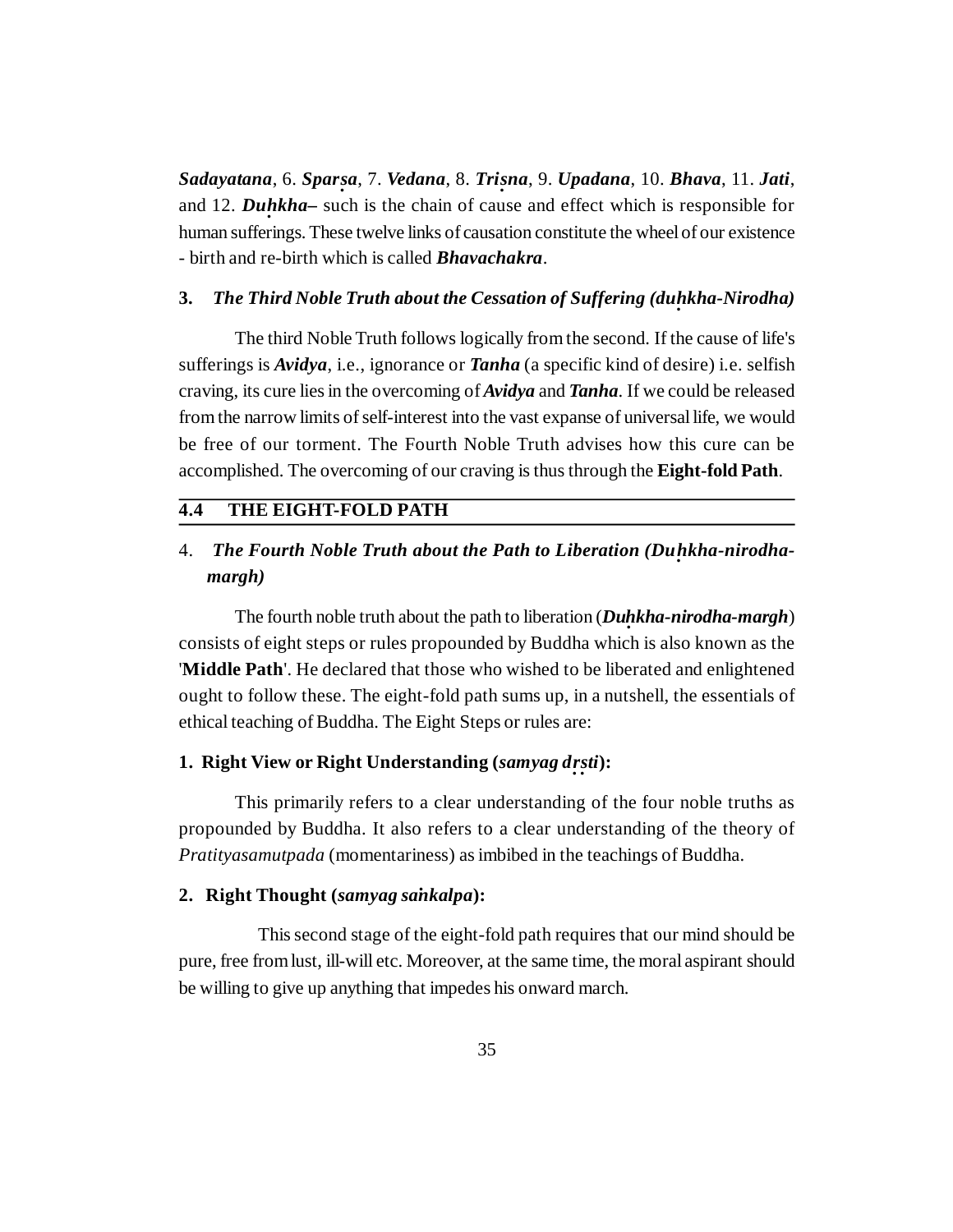#### 3. Right Speech (*samyag vāka*):

 This consists in refraining from telling a lie, back-biting, harsh talks, and idle gossip. Moreover, our speech should be free from ill-will, selfish interests, dogmatic assertions etc. It must be commensurate with right thought.

#### 4. Right Conduct (*samyag karm* $\bar{a}$ *nta*):

This generally consists in observing the five precepts (*Panchsheel*) in both their negative and positive aspects:

- (1) Not to kill but to practise harmlessness and compassion to all;
- (2) Not to take that which is not given, but to practise charity and generosity;
- (3) Not to commit sexual misconduct, but to practise chastity and self-control;
- (4) Not to indulge in false speech, but to practise sincerity and honesty;
- (5) Not to partake of intoxicating drinks, but to practise restraint and mindfulness.

#### **5. Right Livelihood** (*samyag*  $\overline{a}$ *jiva*):

Right livelihood counsels that the moral aspirant should earn his livelihood by honest and fair means. This includes abstaining from inclinations towards undue hoarding, unjust money-making etc. The traditional trades from which people are asked to abstain are:

- 1. Dealing in arms;
- 2. Dealing in living beings;
- 3. Dealing in flesh;
- 4. Dealing in intoxicants; and
- 5. Dealing in poison.

### **6.** Right Effort (*samyag vy* $\bar{a}$ *yama*):

This consists in making sincere efforts to eliminate evil practices and cultivate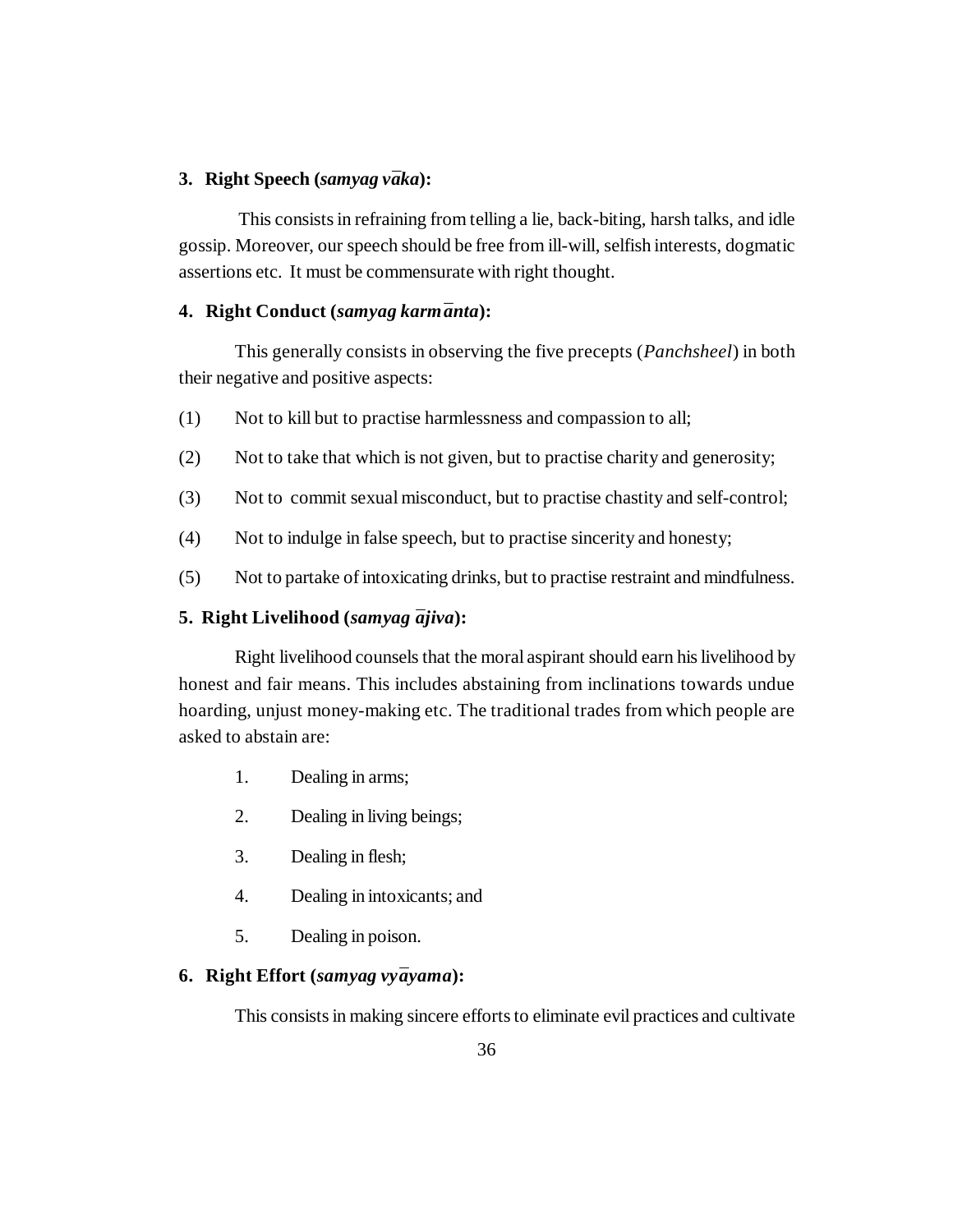the good ones. It, therefore, comprises of the following four constant efforts:

- 1. The effort to prevent the arising of evil which has not yet arisen;
- 2. The effort to eradicate that evil which has already accumulated;
- 3. The effort to induce good which has not yet arisen; and
- 4. The effort to cultivate that good which is already present.

# **7. Right Mindfulness (***samyag sm · r · ti***):**

This consists in one's having a constant vigil over the body, the feelings, the mind and the ideas engendered therein so as to prevent these from going astray. Right mindfulness frees the mind of Raga and Dvesha and prepares it for higher concentration.

#### **8. Right Concentration (***samyag sam¯adhi***):**

After practising right mindfulness, one prepares himself for the final stage, which is the stage of right concentration. This consists in meditation. This is the stage of *Sam¯adhi*. According to Buddha, through the three successive lower stages, mind finally reaches the fourth stage of Sam $\bar{a}$ dhi which is really the stage of perfect rapture and equanimity and wherein neither any kind of pleasure nor pain or anguish is felt.

In the *first stage* of concentration, the moral aspirant engages himself in reasoning (vitark) and contemplation (vichara), and enjoys the joy of pure thinking and spontaneity.

In the *second stage* of concentration, the moral aspirant absorbs himself in meditation. All doubts have by now been dispelled and the moral aspirant comes to acquire belief in the four-fold truth. The moral aspirant at this stage, free from reasoning enjoys peace and tranquility. But he remains conscious of this enjoyment.

In the *third stage*, the moral aspirant detaches himself from the joy of tranquility. He experiences complete equanimity and calmness, but he remains conscious of bodily ease and comfort.

In the *fourth stage* of concentration, the moral aspirant detaches himself from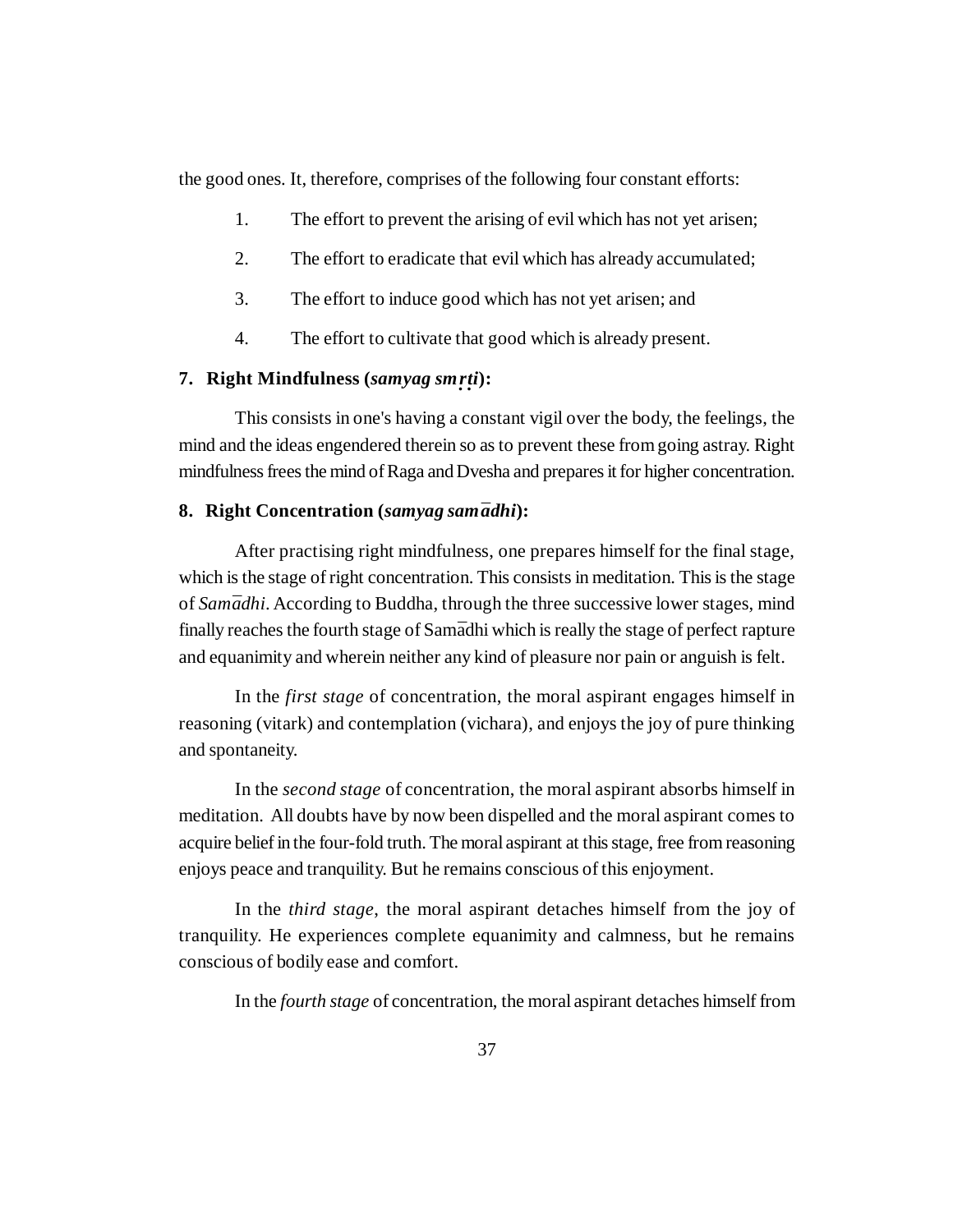the bodily ease too. This is the stage of perfect tranquility, perfect equanimity and self -possession. The moral aspirant now attains the desired goal of Nirvana with the cessation of all suffering. He attains the perfect wisdom and perfect righteousness.

This is, thus, the Eight-fold path contained in the Fourth Noble Truth.

#### **4.5 SUM UP**

Of the eight-fold path discussed above, the first two constitute what is called *Prajna* (knowledge) in Buddhism; the next three constitute what is called *Shila* (conduct); and the last three constitute *Sam ādhi* (concentration). So in one way of taking things, *Prajna, Shila* and *Samadhi* are the three broad ways through which one can achieve the highest goal of life i. e. *Nirvana*. Sometimes, the order is changed and the three are put as *Shila* (conduct), *Samādhi* (concentration) and *Prajña* (knowledge), which implies that after practising morality, concentration, and mindfulness, a right understanding about the nature of things arises, which results in the cessation of life sufferings.

#### **4.6 GLOSSARY**

| $\times$ | Nirvana     | : it is the highest spiritual state that can possibly be<br>achieved; a state of complete happiness and peace.                                 |
|----------|-------------|------------------------------------------------------------------------------------------------------------------------------------------------|
| $\times$ | Middle Path | : The eightfold path of Buddism regarded as a golden<br>mean between self-indulgence and self-mortification,<br>is also called as Middle Path. |

#### **4.7 SELFASSESSMENT QUESTIONS**

- Note : Use the space given below for your answers. Use separate sheet if the space is insufficient.
- 1) Give a brief life-sketch of Gautama Buddha.

\_\_\_\_\_\_\_\_\_\_\_\_\_\_\_\_\_\_\_\_\_\_\_\_\_\_\_\_\_\_\_\_\_\_\_\_\_\_\_\_\_\_\_\_\_\_\_\_\_\_\_\_\_\_\_\_\_\_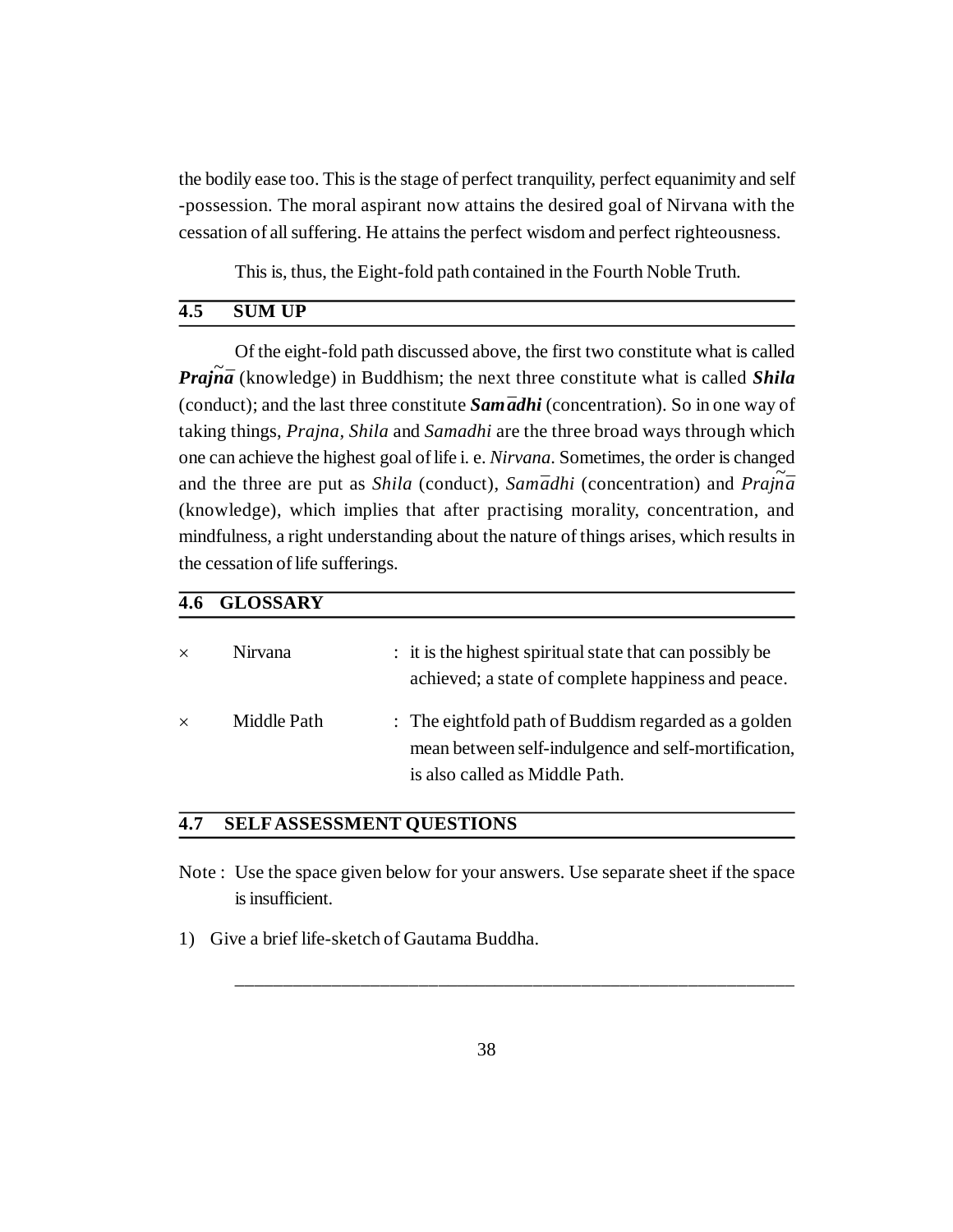2) Discuss the Ethical teachings of Buddha.

3) Set out briefly the "Four Noble Truths" of Buddhism.

4) Discuss in detail the Eight-fold Path of Buddhism.

5) Write a short note on Buddhist doctrine of 'Dependent Origination'.

#### **4.8 SUGGESTED READING AND REFERENCES**

 Chatterjee, S.C. & D.M. Dutta : An Introduction to Indian Philosophy. Calcutta: University of Calcutta, 1984.

\_\_\_\_\_\_\_\_\_\_\_\_\_\_\_\_\_\_\_\_\_\_\_\_\_\_\_\_\_\_\_\_\_\_\_\_\_\_\_\_\_\_\_\_\_\_\_\_\_\_\_\_\_\_\_\_\_\_

\_\_\_\_\_\_\_\_\_\_\_\_\_\_\_\_\_\_\_\_\_\_\_\_\_\_\_\_\_\_\_\_\_\_\_\_\_\_\_\_\_\_\_\_\_\_\_\_\_\_\_\_\_\_\_\_\_\_

\_\_\_\_\_\_\_\_\_\_\_\_\_\_\_\_\_\_\_\_\_\_\_\_\_\_\_\_\_\_\_\_\_\_\_\_\_\_\_\_\_\_\_\_\_\_\_\_\_\_\_\_\_\_\_\_\_\_

\_\_\_\_\_\_\_\_\_\_\_\_\_\_\_\_\_\_\_\_\_\_\_\_\_\_\_\_\_\_\_\_\_\_\_\_\_\_\_\_\_\_\_\_\_\_\_\_\_\_\_\_\_\_\_\_\_\_

\_\_\_\_\_\_\_\_\_\_\_\_\_\_\_\_\_\_\_\_\_\_\_\_\_\_\_\_\_\_\_\_\_\_\_\_\_\_\_\_\_\_\_\_\_\_\_\_\_\_\_\_\_\_\_\_\_\_

\_\_\_\_\_\_\_\_\_\_\_\_\_\_\_\_\_\_\_\_\_\_\_\_\_\_\_\_\_\_\_\_\_\_\_\_\_\_\_\_\_\_\_\_\_\_\_\_\_\_\_\_\_\_\_\_\_\_\_\_

\_\_\_\_\_\_\_\_\_\_\_\_\_\_\_\_\_\_\_\_\_\_\_\_\_\_\_\_\_\_\_\_\_\_\_\_\_\_\_\_\_\_\_\_\_\_\_\_\_\_\_\_\_\_\_\_\_\_

\_\_\_\_\_\_\_\_\_\_\_\_\_\_\_\_\_\_\_\_\_\_\_\_\_\_\_\_\_\_\_\_\_\_\_\_\_\_\_\_\_\_\_\_\_\_\_\_\_\_\_\_\_\_\_\_\_\_\_\_

\_\_\_\_\_\_\_\_\_\_\_\_\_\_\_\_\_\_\_\_\_\_\_\_\_\_\_\_\_\_\_\_\_\_\_\_\_\_\_\_\_\_\_\_\_\_\_\_\_\_\_\_\_\_\_\_\_\_

 Chandradhar, Sharma. A Critical Survey of Indian Philosophy. Delhi : Motilal Banarsidass Publishers, 1987.

………………………… ooo …………………………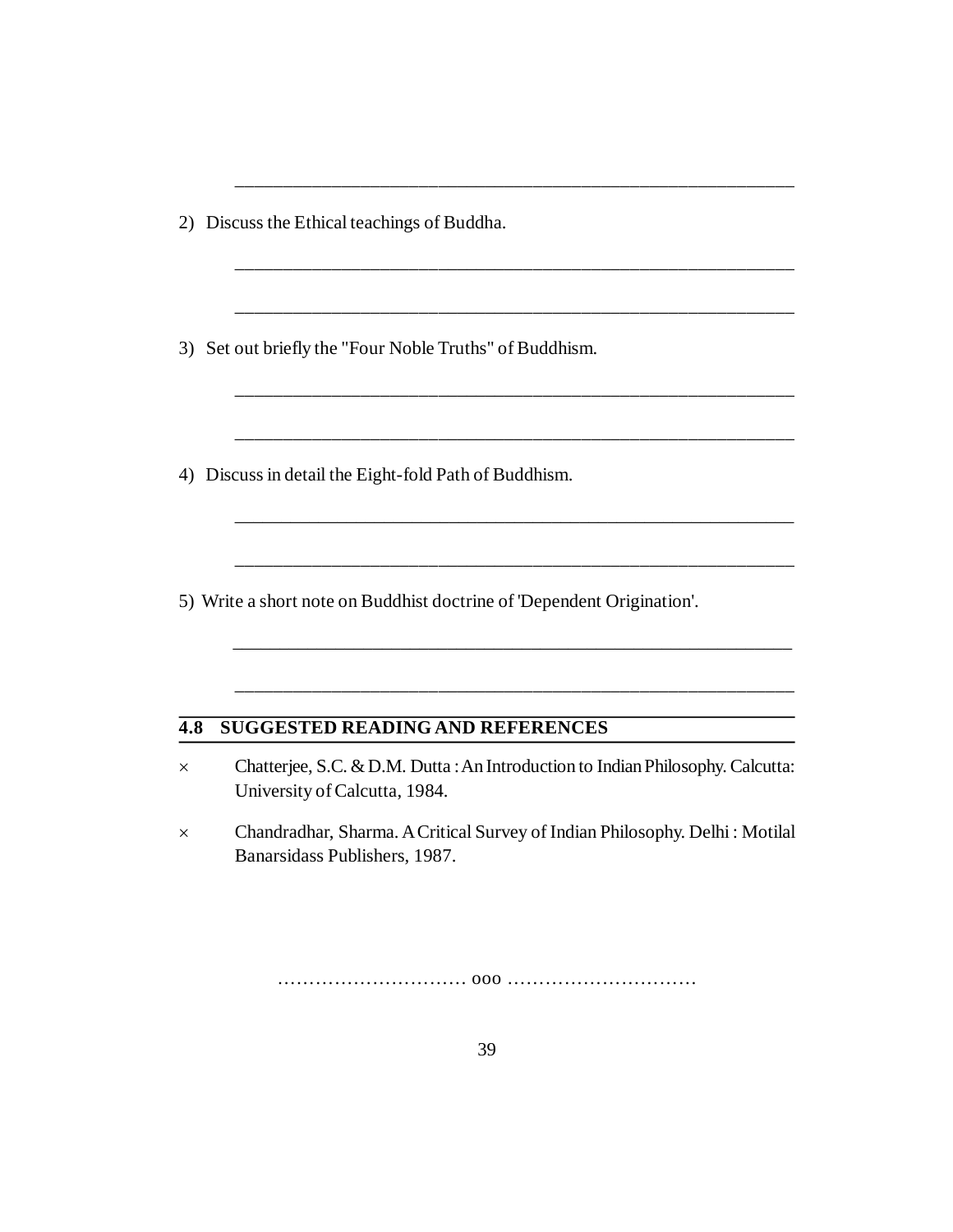# **JAINISM - THEORY OF KNOWLEDGE**

| Course Code: PL 601 (Theory) |                                         | Unit- $\Pi$         |  |
|------------------------------|-----------------------------------------|---------------------|--|
|                              | <b>Philosophy</b>                       | Lesson No. 5        |  |
|                              |                                         | By: DR. P. P. SINGH |  |
|                              | <b>Structure</b>                        |                     |  |
| 5.1                          | <b>Objectives</b>                       |                     |  |
| 5.2                          | <b>Introduction</b>                     |                     |  |
| 5.3                          | <b>Theory of Knowledge</b>              |                     |  |
| 5.4                          | <b>Kinds of Knowledge</b>               |                     |  |
| 5.5                          | Sum up                                  |                     |  |
| 5.6                          | <b>Glossary</b>                         |                     |  |
| 5.7                          | <b>Self-Assessment Questions</b>        |                     |  |
| 5.8                          | <b>Suggested Reading and References</b> |                     |  |
| 5.1                          | <b>OBJECTIVES</b>                       |                     |  |

- 1. To introduce Jainism as a school of Indian philosophical thought.
- 2. To explain the nature of knowledge according to Jainism.
- 3. To elaborate the Jaina sources of knowledge.
- 4. To differentiate between different kinds of knowledge advocated by Jainism.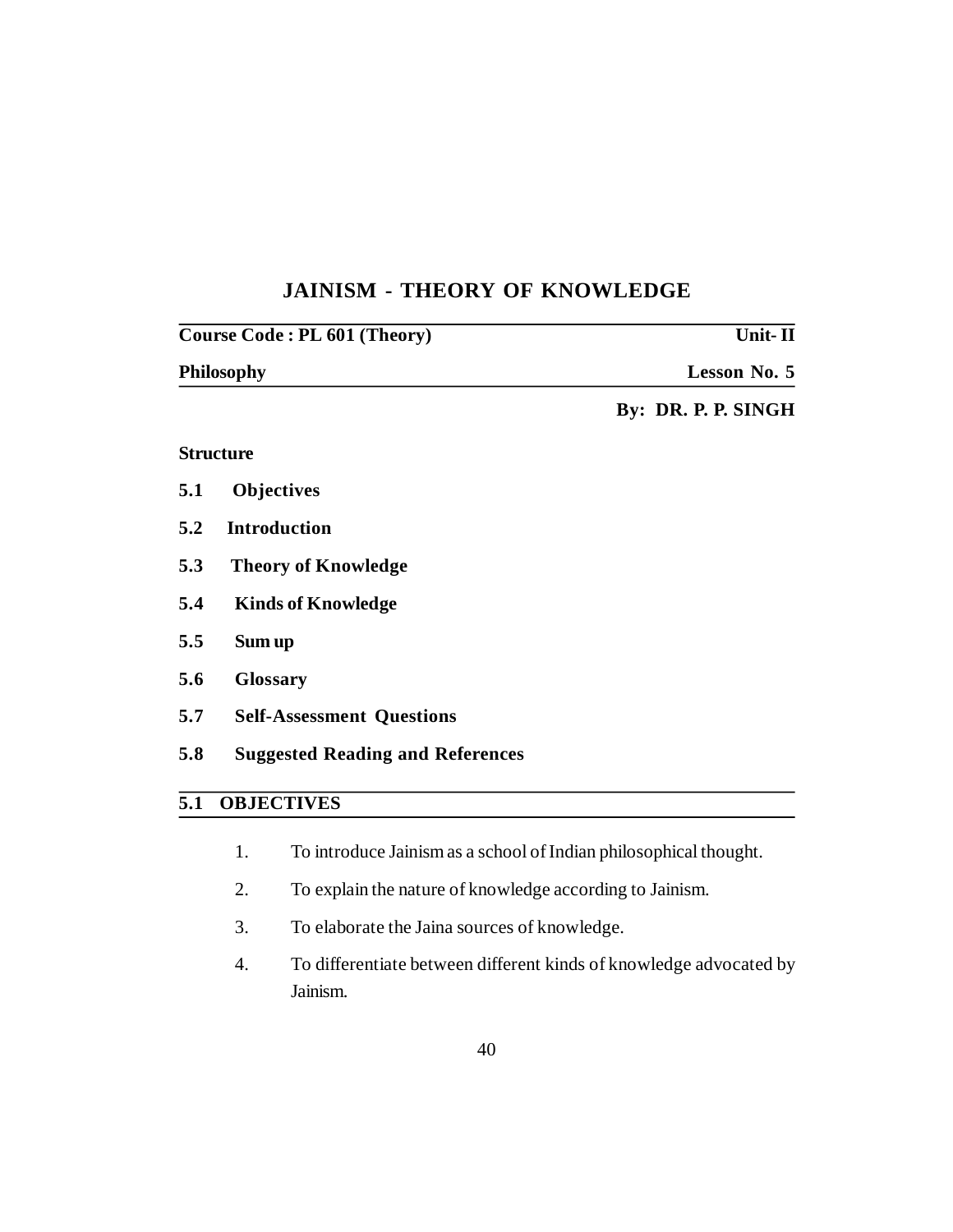### **5.2 INTRODUCTION**

Jainism is one of the heterodox schools of Indian philosophy. Vardham*¯*ana Mah*¯*avira is generally regarded as the founder of Jaina religion, although the Jainas believe that there have been twenty three religious teachers prior to Mahavira who have contributed to the foundation and development of Jaina religion. These religious teachers are known in Jainism as *Tirthankaras* (Perfect soul) or *Jin* (Conqueror of passions). Ri **·** sabhadeo is regarded to be the first Jaina *Tirthankara* and Parsvnath to be the twenty third one. Mah*¯*avira is the 24th and the last *Tirthankara*.

Jainism is a non-theistic religion of moral purity and excellence in which man is at the centre. Its main aim is to liberate man out of the chain of *karma* and rebirth in which man has fallen. Jainism denies the idea of God as the creator and sustainer of the universe. It develops a scientific cosmology and recognizes an infinite number of souls as well as matter as the constituents of the universe. Jainism interprets the 'law of karma' naturalistically which says that the defilement of the soul is due to karmic matter, and finally believes in the possibility of attaining perfection through ascetic practice and contemplative knowledge.

In the course of time, Jainism was divided into two sects i.e *Digambara* and *Svetāmbara*. There is hardly anything essentially different between the two. Both follow the teachings of the Jina. The differences between them are only in some minor details of faith and practice. The *Digambaras* are more rigorous and puritanical, while the *Svetambara* are not so rigid in their approach. The *Digambaras* believe in non-possession to such an extent that the *Digambara* monks live and move in nudity without any cloth on their body, but the *Svetambara* do not believe in complete nudity and wear white clothes. There is a third sect also, known as *Sthanakavasis*, limited to a very small area in Maharashtra. This sect emerged out of the *Svet¯ambaras* in protest against their (*Svet¯ambaras'*) worship of images of the *Tirtha·nkaras*. The Sthanakavasis maintain a non-idolatrous worship.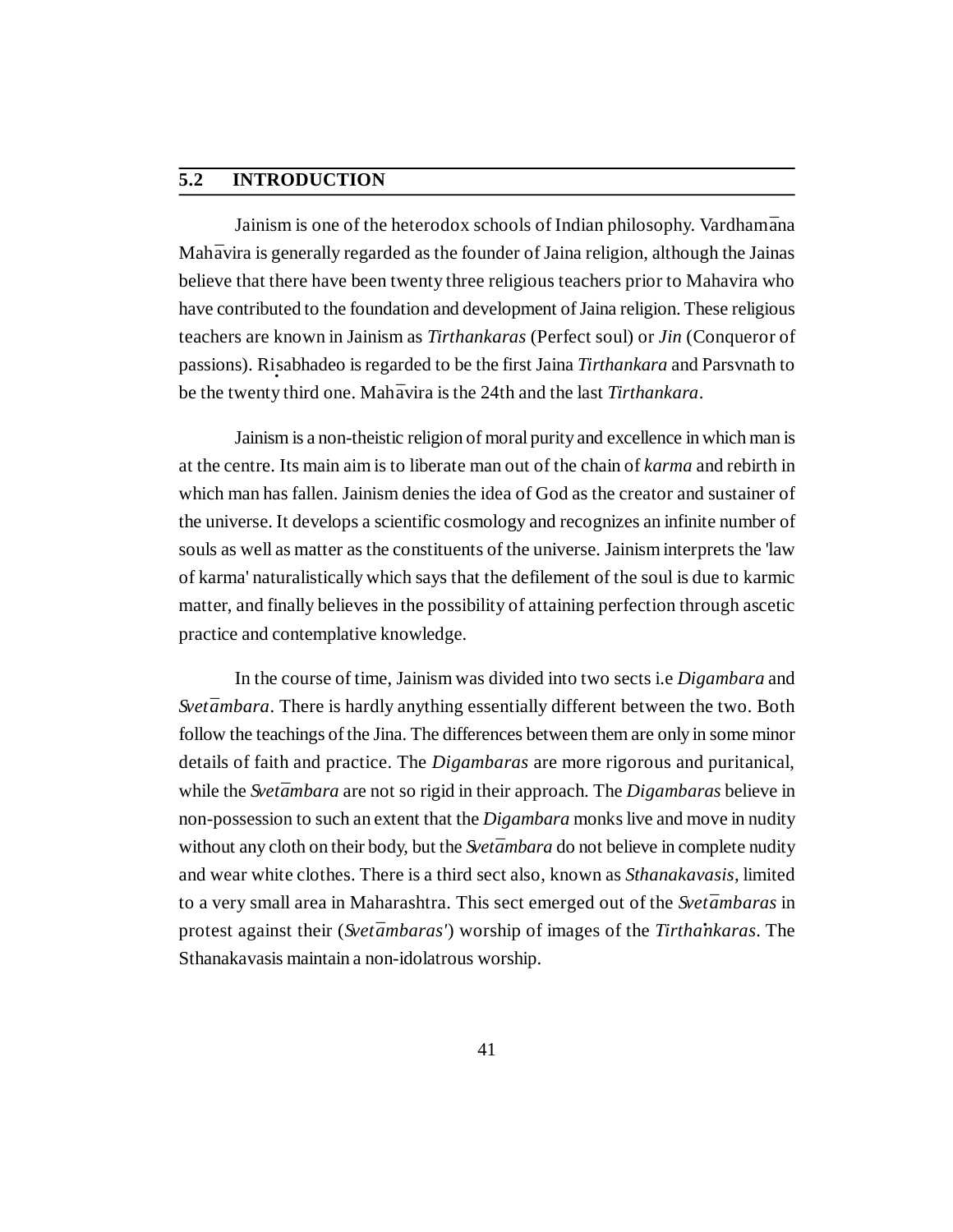#### **5.3 THEORY OF KNOWLEDGE**

The Jaina doctrine of knowledge is known as '*Syadvāda*' which means "may be" or "perhaps". It holds that all knowledge is merely probable and partial, and all predictions are relative because reality is multiple. Reality has infinite aspects which are all relative and we can know only some of these aspects. 'Syat' means relatively speaking or viewed from a particular view-point, must precede all our judgements. All our judgements are, therefore, necessarily relative, conditional and limited. Absolute affirmation and absolute negation are wrong.

The Jainas classify knowledge into immediate (*aparok · sa*) and mediate (*paroksa*). Immediate (*aparoksa*) knowledge is direct; and mediate (*paroksa*) knowledge is indirect.

Mediate knowledge is further divided into *Mati* and *Sruti*. *Mati* is ordinary cognition, obtained by normal means of sense perception. *Sruti* is testimony derived through signs, symbols or words.

Immediate knowledge is divided into *Avadhi*, *Manahparyaya* and *Kevala*. *Avadhi* is direct knowledge of things; *Manahparyaya* is direct knowledge of thoughts; and *Kevala* is perfect knowledge independent of the senses. The Jainas thus admit five kinds of knowledge: *Mati, Sruti, Avadhi, Manahparyāya* and *Kevala*. These five kinds of knowledge (*jnana*) constitute the *pramanas* (instruments) of knowledge according to the Jaina theory of knowledge.

Of the five kinds of knowledge, the first two i.e. *Mati* and *Sruti* are *parok · sa* (indirect), since there is dependence on the senses; and the rest are *pratyaksha jnana* (direct knowledge). But there are some who view sensory knowledge as *pratyaksa* or direct and described *Mati* and *Sruti* as *pratyakshajna* (direct knowledge), because they are due to the direct perception of the soul without any intervening medium. Indeed, here the use of the word *pratyaksha* is peculiar to the Jaina theory of knowledge. The term '*aksha*' means the atman or soul, and *pratyakshajnana* is the direct knowledge by the atman.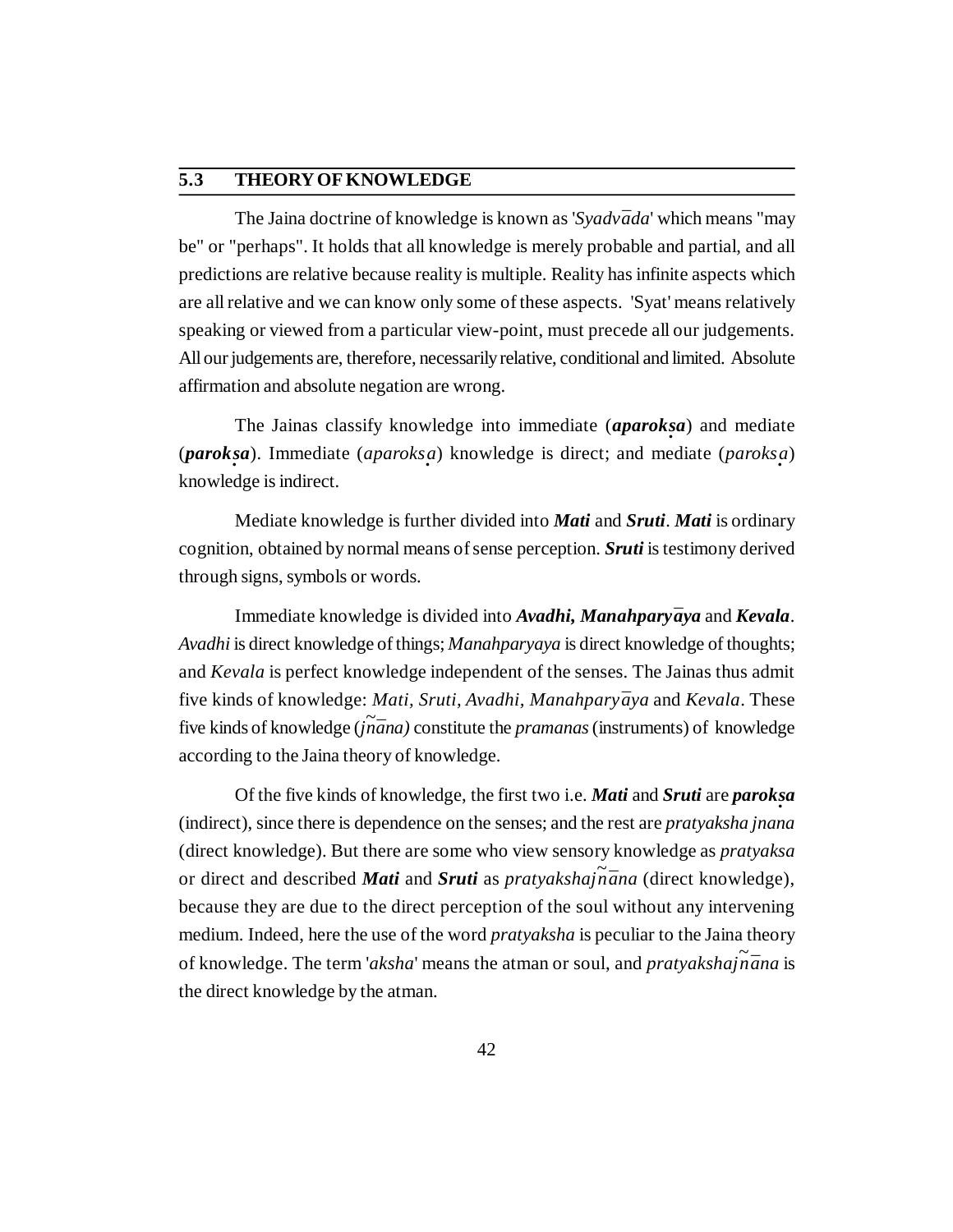However, sometimes *pratyaksha* is said to be of two kinds: *Samvyavaharika* and *paramarthika*. The later includes *Avadhi, Manahparyaya* and *Kevala*; and the former includes both what is caused by the senses (*indriyanibandhana*) and what is not caused by them (*anindriyanibandhana*). The *Samvyavaharika* pratyaksha is what we have in everyday life, and on it perception and memory depend. *Paroksa* is thus divided into five kinds:

(i) *Smrti* or memory of what is already experienced, as when we remember a man whom we saw before;

(ii) *Pratyabhij* $\vec{n}$ *a* or knowledge derived from resemblances of things, as when we identify a new object with something about which we have read before;

( iii ) *Tarka* or reasoning from universals;

 $(iv)$  *Anūmāna* or knowledge by means of the middle term; and

( v ) *Agama* or verbal testimony of an ancient being.

In the *Pramananayatattvalokalamkara*, the distinction between direct (*pratyaksa*) and indirect (*paroksa*) knowledge is said to be one of degree of clearness, not of kind. It is because, according to the Jainas, the outer sense activity is only an indirect help for the rise of perceptual knowledge.

#### **5.4 KINDS OF KNOWLEDGE**

- (A) Five kinds of valid knowledge:
	- 1. **Mati** or Ordinary Cognition: *Mati* is ordinary sense experience obtained by normal means of sense perception. It includes *smrti* (memory), *samjna* (recognition), *tarka* (induction) based on observation, and *anumana* (deductive reasoning). *Mati-j<sup>~</sup> n¯ana* refers to the ordinary process of sense experience which is generally conditioned by perception through the activities of the sense organs  $(intdivyas)$  and mind (*manas*). *Mati-jnana* thus includes both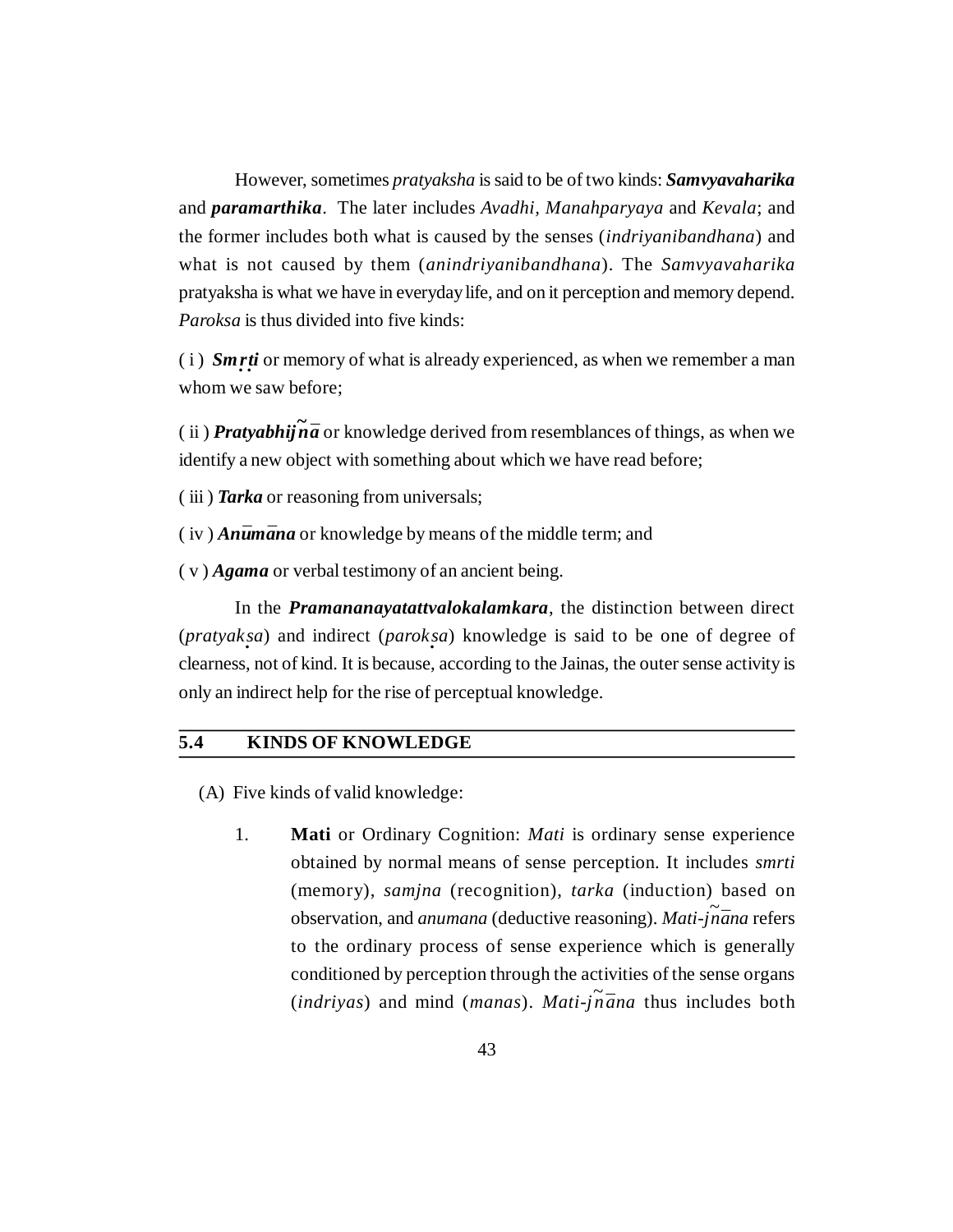perceptual and inferential knowledge.

- 2. Srūti or Testimony: Sruti or Testimony is knowledge derived through signs, symbols or words. It involves association, attention, understanding, and aspects of the meaning of things. *Srūti-jñana* is the cognition revealed by the scriptures. It thus includes all kinds of knowledge derived from spoken or written authority. While *Matij ~ n¯ana* gives us knowledge by acquaintance; *Sruti-j<sup>~</sup> n¯ana* gives us knowledge by description.
- 3. Avadhi or Clairvoyance: *Avadhi* or clairvoyance is direct knowledge of things. It implies the perception of things and events at a great distance of space and time. It is a kind of extra-sensory perception. It is not ordinarily available to all persons but it is latent in everyone. Through the instrument of extra-sensory perception, one may actually see events taking place in a distant land or at distant time.
- 4. *Manahparyaya* or Telepathy: The fourth type of knowledge is *manahparyaya jñāna*. It is direct knowledge of the thoughts of others. It refers to the telepathic knowledge of others' minds. Through manahparyaya, one can have direct access to the present and past thoughts of others. But this capacity arises only as a result of yoga and tapas.
- 5. **Kevala** or Perfect knowledge: The last type, *kevala-jnāna*, refers to the infinite knowledge. It is unlimited and absolute knowledge. It is not limited by space, time or object. It comprehends all substances and their modifications. When all karmas that obstruct knowledge are completely removed from the soul, there arises in it absolute knowledge unlimited by space and time. It is thus perfect consciousness which is possible only for liberated souls free from bondage.
- (B) Three kinds of invalid knowledge: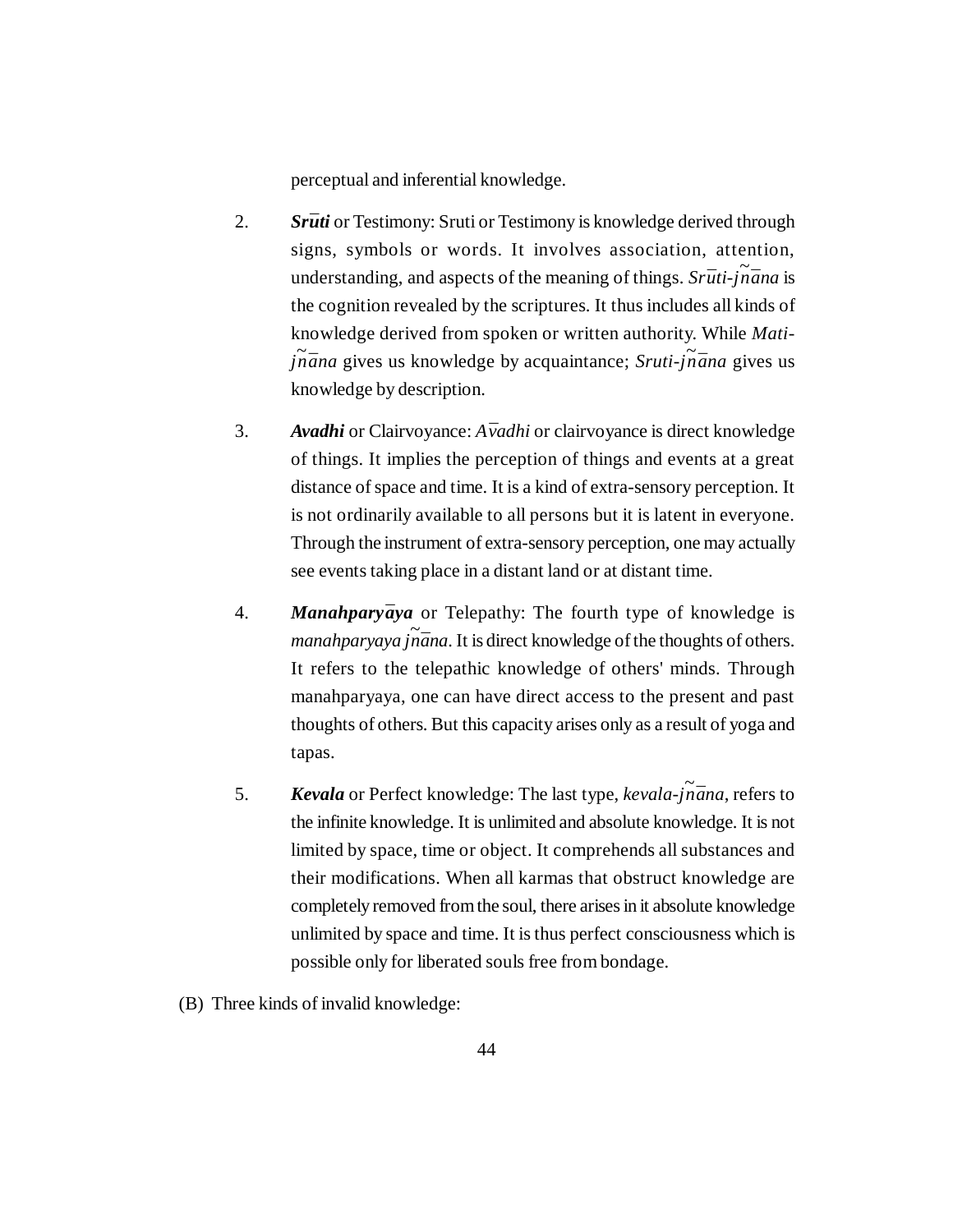Besides these five kinds of valid knowledge, the Jainas also speak of three kinds of invalid knowledge:

- 1. **Sainshaya** or doubt:
- 2. *Viparyaya* or mistake
- 3. *Anadhyavasaya* or indifference.

Valid knowledge is a faithful representation of objects, and is therefore practically useful. Invalid knowledge represents things in relations in which they do not exist. When we mistake a rope for a snake, our error consists in seeing a snake where it is not. Invalid knowledge is subject to contradiction. It is characterized by *Samshaya* or doubt which affects *Mati* and *Srūti; Viparyaya* or mistake i.e. the opposite of truth which may be found in *av¯adhi*; and *Anadhyavasaya* or indifference i.e. wrong knowledge caused by carelessness or indifference. *We have thus eight kinds of knowledge: the five valid kinds of knowledge and the three invalid ones. Of the five kinds of valid knowledge, the first three kinds are liable to error, while the last two cannot be wrong.*

#### **5.5 SUM UP**

Thus like Mimamsa, the Jainas admit the two-fold classification of knowledge i. e. immediate (*aparok · sa*) and mediate (*paroks · a*). But they point out that what is ordinarily called immediate knowledge is only relatively immediate. Perception of objects through the senses (*indriyan*) or mind (*m¯anas*) is immediate as compared with inference. But such knowledge can not be regarded to be absolutely immediate, because even here the soul ( $\bar{a}$ *tman*) knows through the medium of something else. But the Jainas hold that in addition to such ordinary immediate knowledge, there is also a really absolute immediate knowledge known as *paramarthika*, which the soul attains by removing its karma obstacles. The Jainas recognize three different kinds of really immediate knowledge such as *Avādhi, Manahparyaya* and *Kevala*. These are regarded as the three kinds of extraordinary or extra-sensory perceptions which are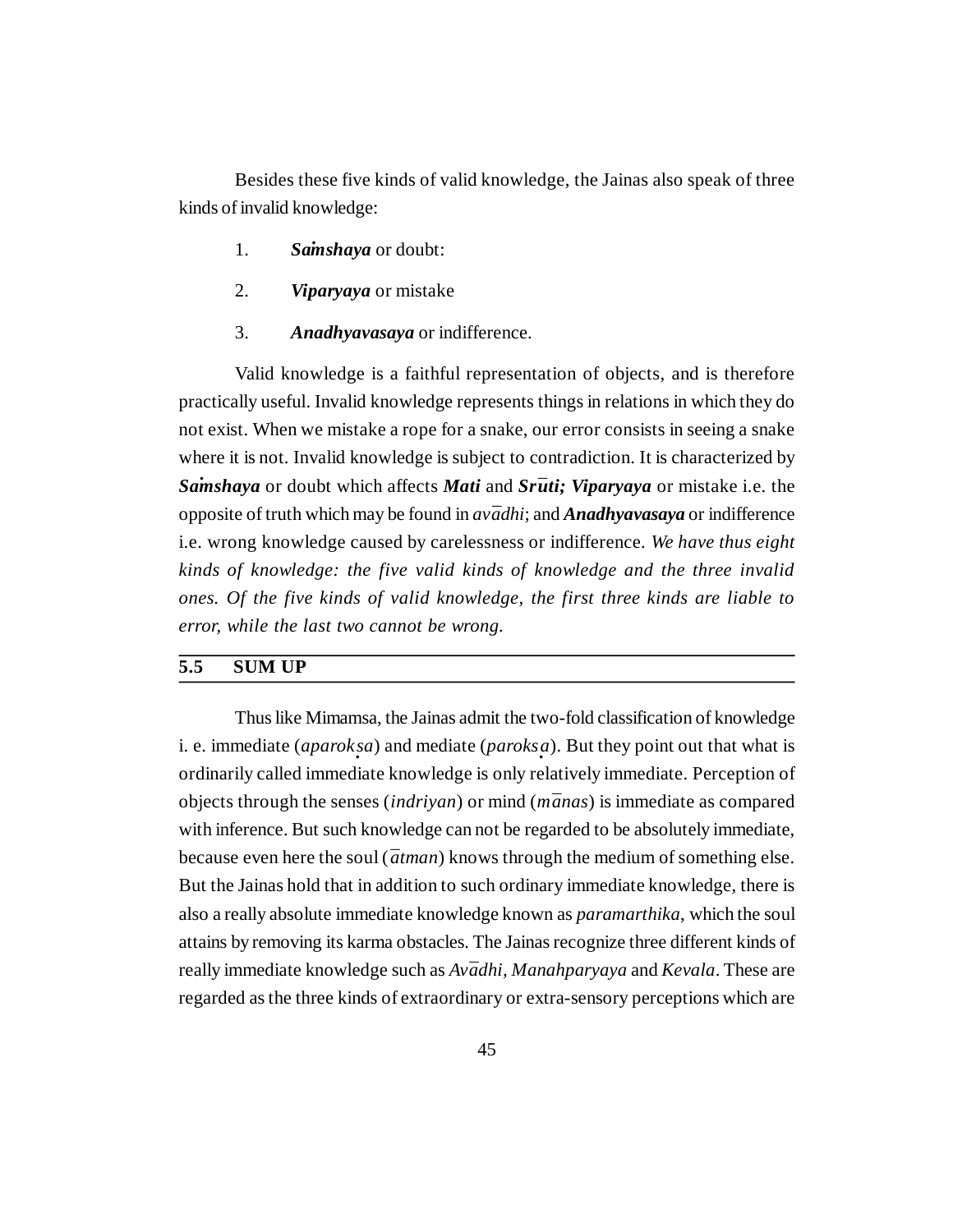immediate *par* excellence. But in addition to these, there are two kinds of ordinary knowledge possessed by an average person. These are called *Mati* and *Srūti*. The Jainas maintain that these two kinds of ordinary knowledge, namely; *mati* and *srūti*, as well as the lowest kind of immediate extraordinary knowledge, namely; *av* $\bar{a}$ *dhi*, are not absolutely free from error. But the two higher kinds of immediate extra-sensory knowledge, namely; *manahparyāya* and *kevala*, are never liable to any error. However, in the theory of knowledge, the Jainas accept the general view that there are three *pramānas* (sources of knowledge), namely; Perception, Inference and Testimony.

| 5.6      | <b>GLOSSARY</b>     |                                                |
|----------|---------------------|------------------------------------------------|
| $\times$ | <b>Tirthankaras</b> | : One who has conquered all passions.          |
| $\times$ | Syadvada            | : The theory that every judgement is relative. |
| 5.7      |                     | <b>SELF ASSESSMENT QUESTIONS</b>               |

Note : Use the space given below for your answers. Use separate sheet if the space is insufficient.

\_\_\_\_\_\_\_\_\_\_\_\_\_\_\_\_\_\_\_\_\_\_\_\_\_\_\_\_\_\_\_\_\_\_\_\_\_\_\_\_\_\_\_\_\_\_\_\_\_\_\_\_\_\_\_\_\_\_

\_\_\_\_\_\_\_\_\_\_\_\_\_\_\_\_\_\_\_\_\_\_\_\_\_\_\_\_\_\_\_\_\_\_\_\_\_\_\_\_\_\_\_\_\_\_\_\_\_\_\_\_\_\_\_\_\_\_

\_\_\_\_\_\_\_\_\_\_\_\_\_\_\_\_\_\_\_\_\_\_\_\_\_\_\_\_\_\_\_\_\_\_\_\_\_\_\_\_\_\_\_\_\_\_\_\_\_\_\_\_\_\_\_\_\_\_

\_\_\_\_\_\_\_\_\_\_\_\_\_\_\_\_\_\_\_\_\_\_\_\_\_\_\_\_\_\_\_\_\_\_\_\_\_\_\_\_\_\_\_\_\_\_\_\_\_\_\_\_\_\_\_\_\_\_

\_\_\_\_\_\_\_\_\_\_\_\_\_\_\_\_\_\_\_\_\_\_\_\_\_\_\_\_\_\_\_\_\_\_\_\_\_\_\_\_\_\_\_\_\_\_\_\_\_\_\_\_\_\_\_\_\_\_

\_\_\_\_\_\_\_\_\_\_\_\_\_\_\_\_\_\_\_\_\_\_\_\_\_\_\_\_\_\_\_\_\_\_\_\_\_\_\_\_\_\_\_\_\_\_\_\_\_\_\_\_\_\_\_\_\_\_

- 1) Discuss the Jaina theory of knowledge.
- 2) How do the Jainas classify knowledge into immediate and mediate?
- 3) Discuss the various kinds of knowledge recognized by Jainism.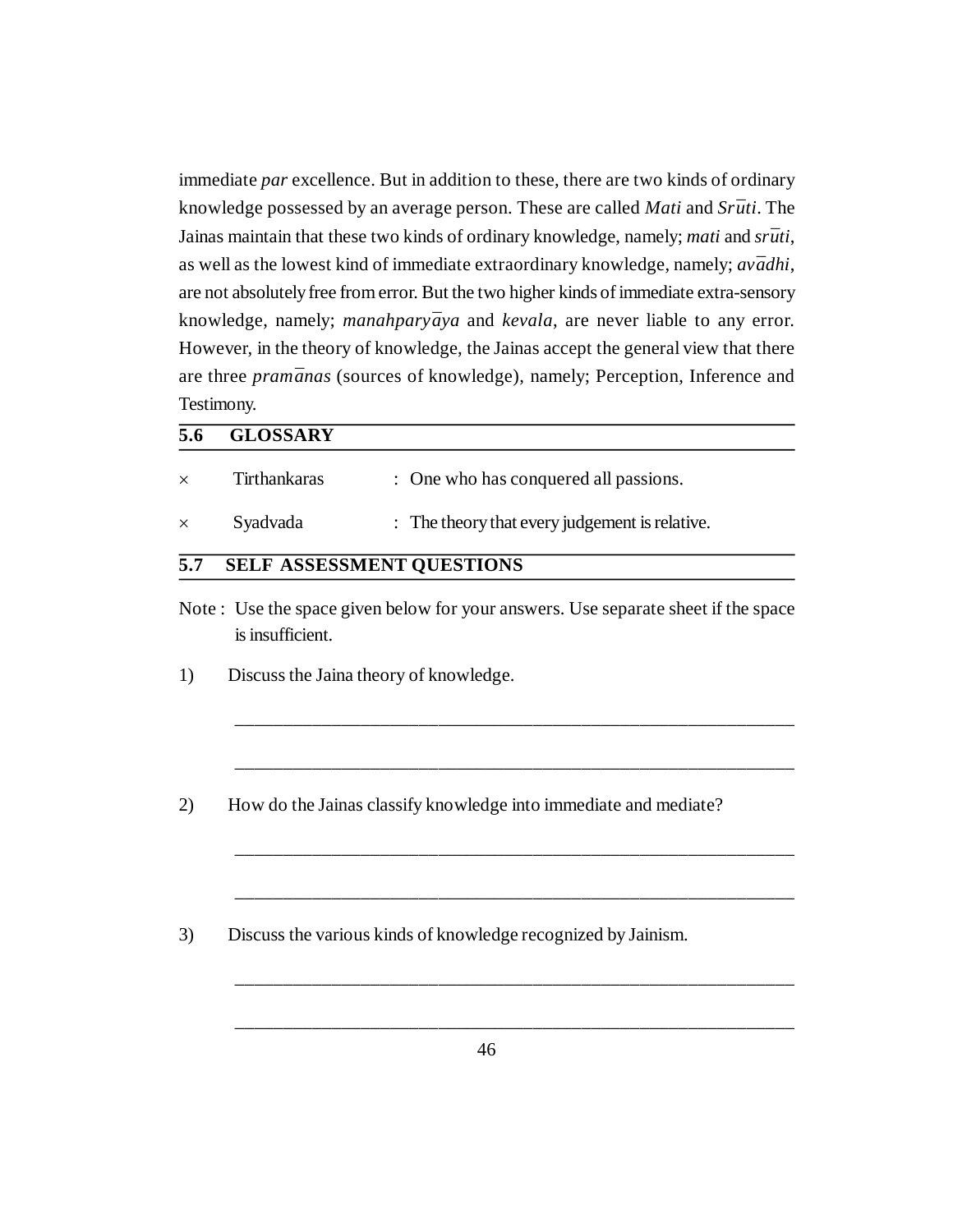4) What is 'Syadvada'?

## **5.8 SUGGESTED READINGAND REFERENCES**

 Satishchandra Chatterjee and Dhirendramohan Datta : An Introduction to Indian Philosophy. Calcutta : University of Calcutta, 1984.

\_\_\_\_\_\_\_\_\_\_\_\_\_\_\_\_\_\_\_\_\_\_\_\_\_\_\_\_\_\_\_\_\_\_\_\_\_\_\_\_\_\_\_\_\_\_\_\_\_\_\_\_\_\_\_\_\_\_

\_\_\_\_\_\_\_\_\_\_\_\_\_\_\_\_\_\_\_\_\_\_\_\_\_\_\_\_\_\_\_\_\_\_\_\_\_\_\_\_\_\_\_\_\_\_\_\_\_\_\_\_\_\_\_\_\_\_

 Hiriyanna M., Outlines of Indian Philosophy. Delhi : Motilal Banarsidass Publishers Private Limited, Delhi. 1993.

………………………..ooo…………………………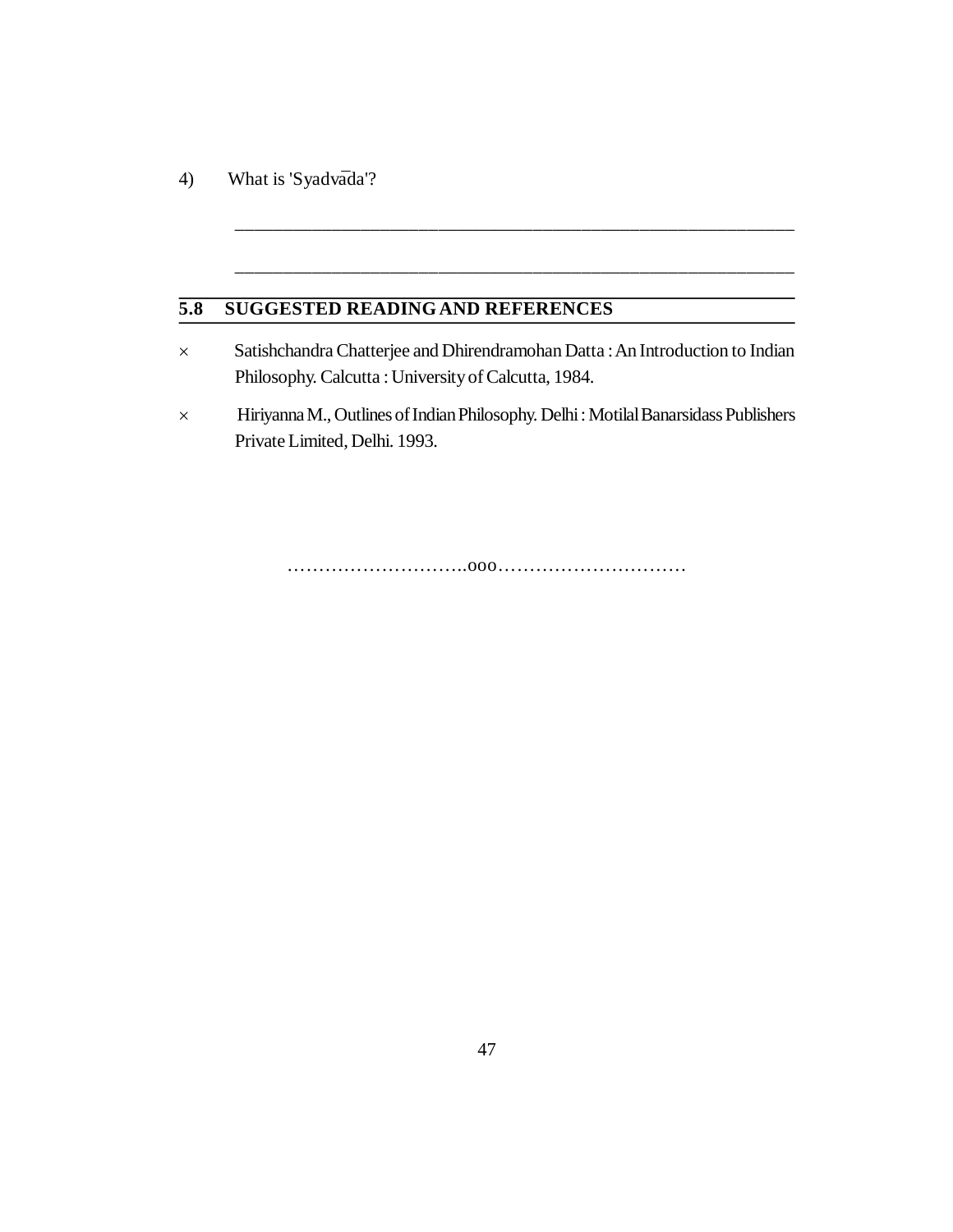#### **CHARV - AKAS - METAPHYSICS (WORLD, SOUL AND GOD)**

| Course Code: PL 601 (Theory) |                                                                           | Unit- $\Pi$ |  |
|------------------------------|---------------------------------------------------------------------------|-------------|--|
|                              | <b>Philosophy</b><br>Lesson No. 6                                         |             |  |
|                              | <b>STRUCTURE</b>                                                          |             |  |
| 6.1                          | <b>Objectives</b>                                                         |             |  |
| 6.2                          | <b>Introduction</b>                                                       |             |  |
| 6.3                          | Cārvāka: Meaning and Background                                           |             |  |
| 6.4                          | Cārvāka Metaphysics                                                       |             |  |
| 6.5                          | Cārvāka on the nature of physical world                                   |             |  |
| 6.6                          | Cārvāka views about the soul                                              |             |  |
| 6.7                          | Cārvāka views about God                                                   |             |  |
| 6.8                          | <b>Sum up</b>                                                             |             |  |
| 6.9                          | <b>Glossary</b>                                                           |             |  |
| 6.10                         | <b>Self Assessment Questions</b>                                          |             |  |
| 6.11                         | <b>Suggested Reading and References</b>                                   |             |  |
| $\overline{6.1}$             | <b>OBJECTIVES</b>                                                         |             |  |
|                              | To discuss the background of Indian materialist school Cārvāka.           |             |  |
|                              | To explain Cārvāka Metaphysics, their views about World, Soul and<br>God. |             |  |

# **6.2 INTRODUCTION**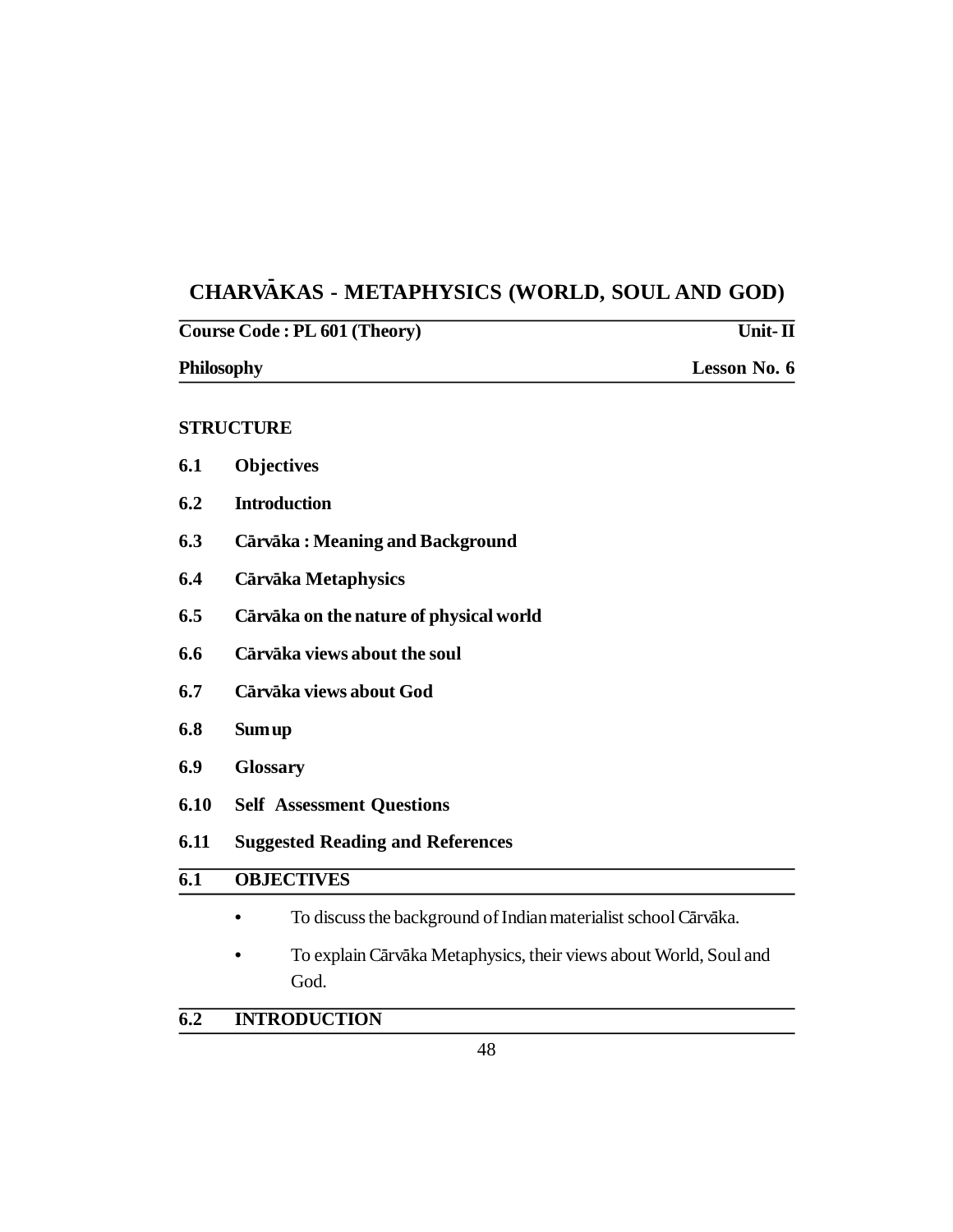For ages India is known as the land of spiritualists and idealists. Indian mind never compromised with the idea that this world is the only reality. Temporary existence of material objects and all living things was emphasised time and again. The idealistic approach to life, the eternal reality of soul remained the corner stone of Indian spiritualism. There is a general tendency to brand the west as the land of materialists and India as the land of spiritualism. If this is a well accepted belief then how came the materialists in India ?

In the history of Indian philosophy streching to five thousand years Cārvāka materialists are the only school which talked of matter as the ultimate reality. During such a long span of thinking if some one talked of matter negating soul and God, it could not be considered as strange. Materialism is as old thinking as spiritualism. But the important fact is that the Cārvākas were never looked with respect and appreciation. Cārvāka was treated as philosophy of ordinary people, Lokayatmat. Lest Cārvākas philosophy may create confusion in young minds, it was not included in the course of studies in many Indian universities. However, there is nothing wrong to know about materialists which existed in India during the period when spiritualism was at its height. We should know different ideas and views.

#### $\overline{6.3}$ **CĀRVĀKA—MEANING AND BACKGROUND**

Materialism represents a tendency of thinking which seeks to reduce the higher to the lower or explain the higher things in the light of lower ones. Thus materialism is opposed to spiritualism or spiritual interpretation of the universe. Cārvākas are known to represent materialistic point of view in India. But we do not come across a systematic exposition of materialist thinking. Occasional references are found even in the Vedas, the Epics and other philosophical works. As for the origin of the word Cārvāka, a view is that it was the name of a sage who propounded materialism. His followers came to be known as the Cārvākas. There is yet another view that Brahaspati, the guru of demons-asuras, was the founder of Indian materialism. In support of this view, it is said that materialist views found expression through Brahaspati in the epic of Mahabharata. There was a time when asuras (evil persons) became very powerful and the life of gods became difficult. The Gods, on the advice of Lord Shiva went to Brahaspati to save them from asuras. Then, Brahaspati taught materialistic thinking to the demons which subsequently became the cause of their destruction. The point of view of life that eat, drink and be merry,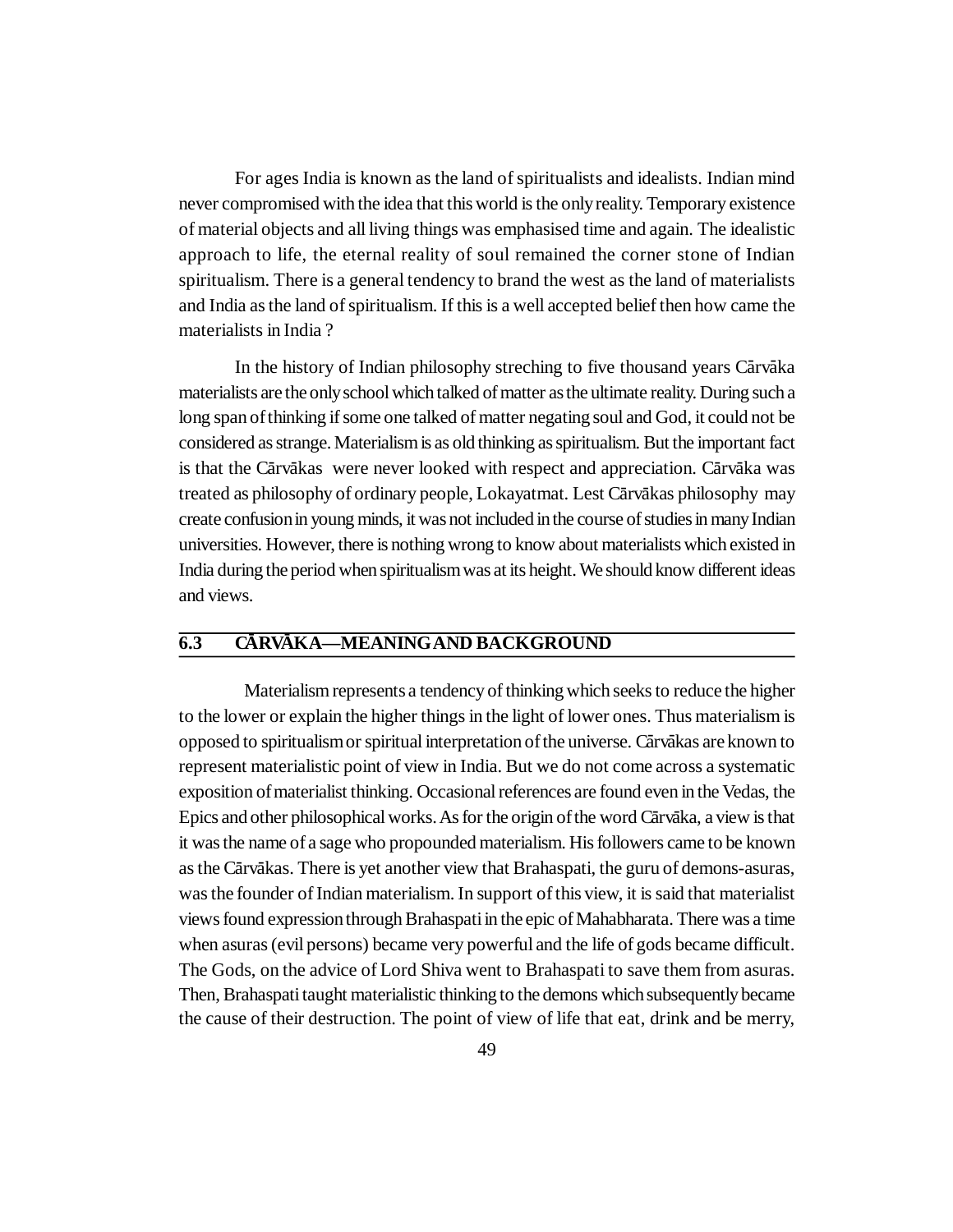tomorrow we may die, is self-destructive approach in life. *A small statement sums* up Carvaka philosophy as : So long as you live, live happily, borrow money and eat *nicely, the physical body perishes and is reduced to ashes, who says there is rebirth (Yavat jivet sukhum jivet, rinum kritwa gritum pipet, bhusmi bhutasys dehasya punragamnam kutah).*

Whatever may be the background of its origin, one thing is certain that materialism in India came to be known as Cārvāka philosophy. Historically speaking there is no authentic record about the author of Cārvāka thinking, nor we know the date and period when it was put fourth. However, scholars systematised the materialist philosophy under separate heads of epistemology, metaphysics and ethics.

#### $\overline{6.4}$ **CĂRVĂKA METAPHYSICS**

Metaphysics is a branch of philosophy which deals with supernatural phenomena. That which is supernatural, beyond our ordinary perception is included in metaphysics. It is the science of reality. In nature everything is changing, moving. Nothing is permanent in nature. That which is changing cannot be ultimate reality. Thus, real must be something other than the world of nature. Is there anything other than and outside nature? What is meant by the first cause, the cause of causes ? Is there anything like spirit or soul? Who is the absolute and ultimate cause of things ? All such questions are taken up by metaphysicians for discussion. Thus metaphysics is a comprehensive subject which discusses basic questions of human interest.

All the schools of Indian philosophy deal with metaphysical issues. Cārvākas have their own metaphysics. Since perception is the only valid source of knowledge, the world of objects is the only real world. There is nothing like supernatural reality. Cārvākas are very emphatic in their metaphysical views. Their view point is common sense approach to reality. What we perceive through our five senses can not be disbelieved. Similarly, it is very difficult to accept the reality of concepts which we cannot explain and verify. What Cārvākas say appeals to our common sense understanding. Cārvākas are realists and materialists. For them matter is the only reality.

#### **6.5 C CARVAKAS ON THE NATURE OF PHYSICAL WORLD**

The Cārvākas were realists and materialists; therefore their explanation of the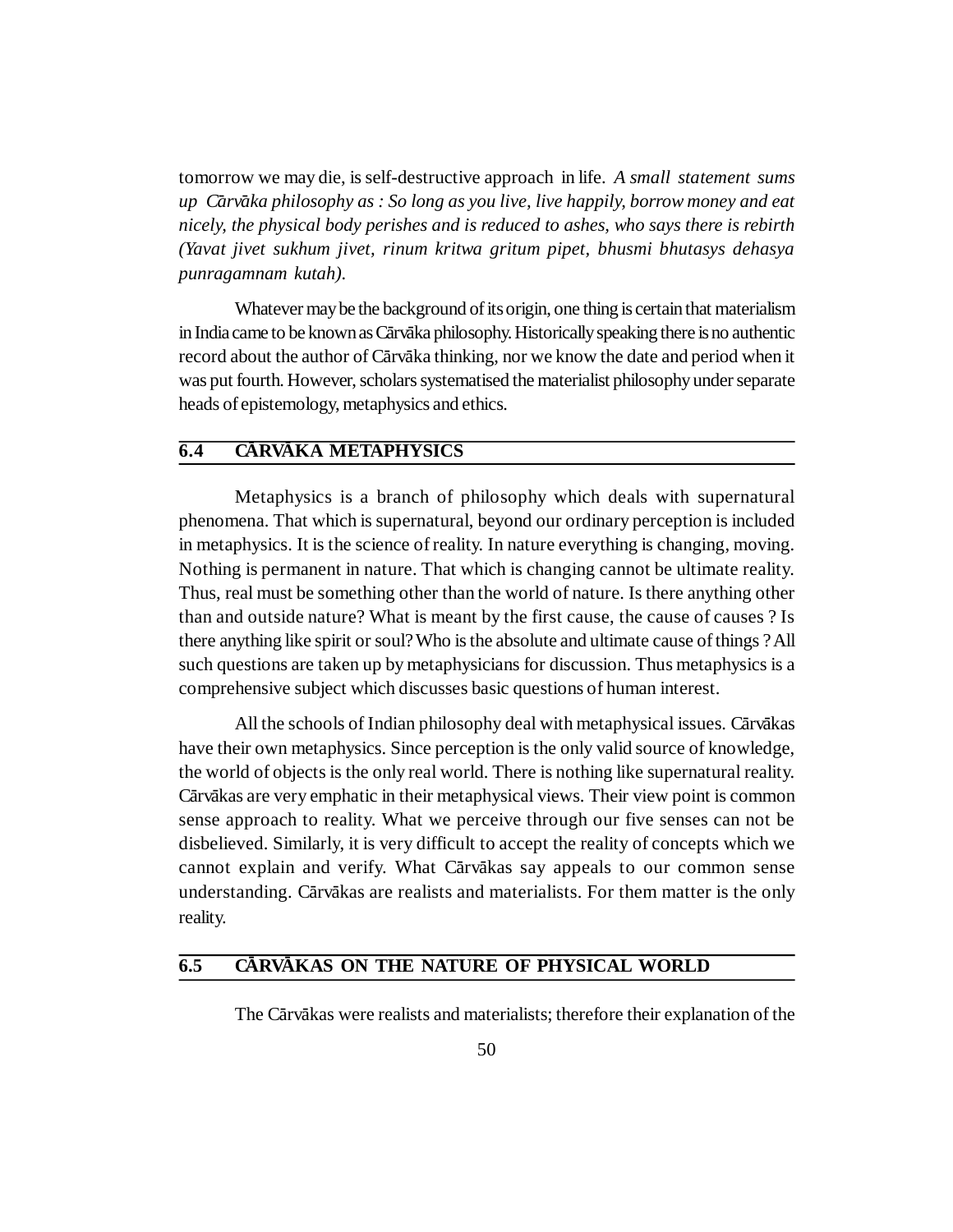world of matter is contrary to many schools of Indian philosophy. Regarding the nature of the physical world most other Indian thinkers hold that it is composed of five kinds of elements such as ether (akasa), air (vayu), fire (agni), water (jal) and earth (prithvi). As against this view, Cārvākas accepted only four elements and rejected ether (akasa) because it is not percieved but only inferred. According to Cārvākas all living and non-living material objects were composed of only four elements. Coming into existence means combination of four elements and death implies dissolution of these elements.

Being realists, Cārvākas emphatically said that the world which we perceive, feel and experience could be the only world. The concept of supernatural world was the figment of imagination. Our mind and consciousness are qualities of brain. For this reason the Cārvākas advised us to make best possible use of things available to us and live life as happy as possible. This is the only life given to us and we should not think of next life. Success of life depends on net gain or loss we earn in this world. All those actions are good and desirable which bring us more and more success in life and consequent pleasure which is the ultimate aim of all human beings.

The Cārvāka view of the world of matter is very close to the modern science. Matter is the ultimate reality and all other things are the products of matter. Material objects are related to each other as causes and effects. There is no supernatural agency or power which is thought to rule the world. This is also known as common sense view of the world.

#### $\overline{6.6}$ **CÁRVÁKA VIEWS ABOUT THE SOUL**

Consistent with their views, the Cārvākas rejected soul or the self as different from physical body. Since only living body is perceived, the soul could not be other than the body with its qualities of thinking and consciousness. The soul as a spiritual entity has no tangible proof. Consciousness is said to be the quality of soul but it is perceived by perception, it cannot be considered as the quality of any unpercieved non-material or spiritual reality. *Thus consciousness is the quality of a living body.* While non-material soul is never perceived, we have direct evidence of the identity of the self with the body in our daily experience.

The so called spiritualists have assumed the existence of soul as different from the body without any proof. The objection that consciousness is not perceived in any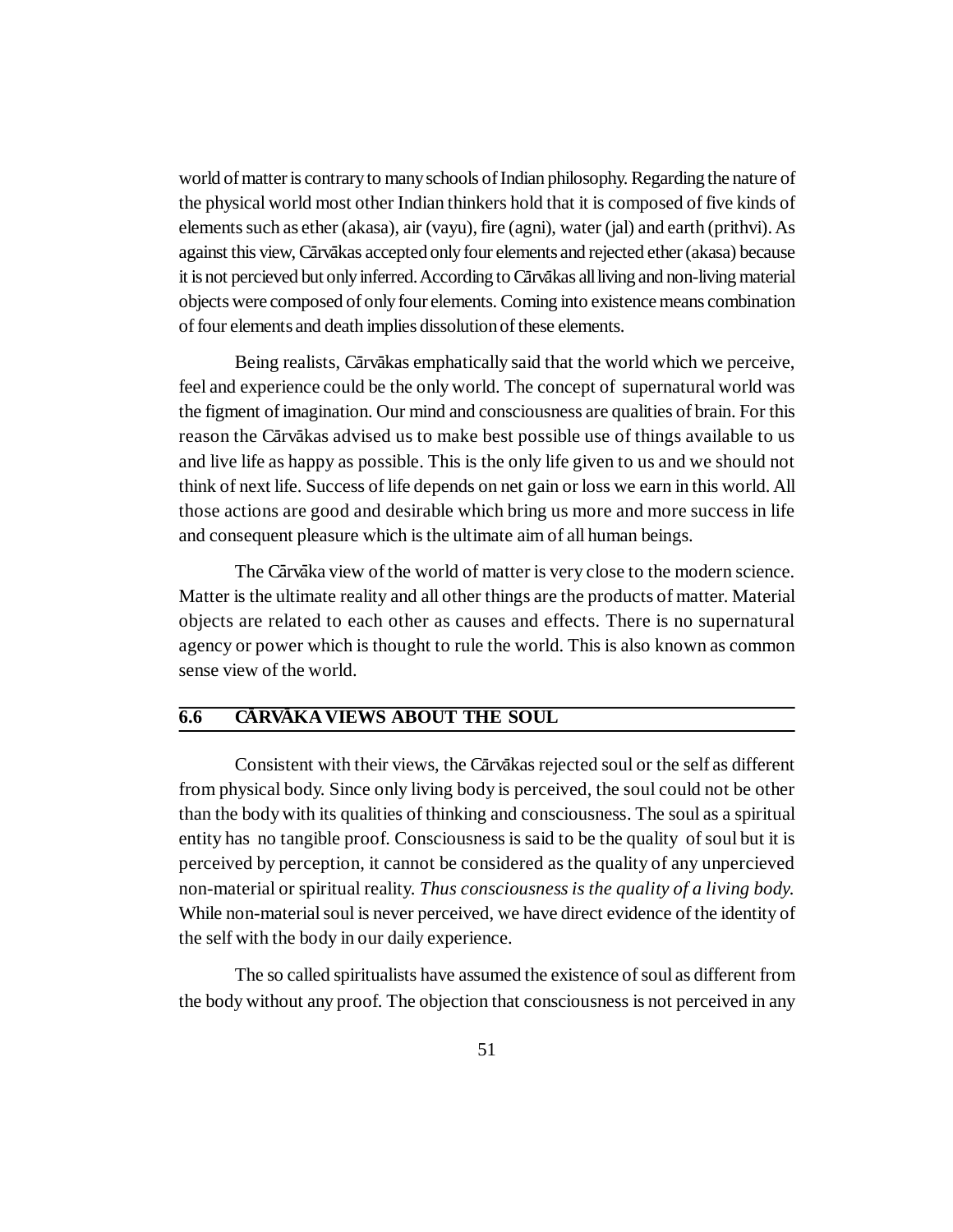of four elements is removed by the Cārvākas. According to them, individually none of the four elements possess consciousness yet when they combine consciousness emerges as the result of such combination. Thus consciousness is the by-product of matter, there is no evidence of its existence independent of the body.

As we cannot prove the existence of soul apart from the body, we have no reason to believe its eternal character, its immortality. With the death of the body, everything comes to an end. Nobody has seen the same person taking rebirth. All questions concerning previous life, after life, rebirth, enjoyment of fruits of karmas in heaven are totally meaningless. The four elements disintegrate with cessation of functioning of living organs of the body and that is the end of life. The Cārvākas did not believe in the soul with its immortal nature.

#### $\overline{6.7}$ **CÁRVÁKA VIEWS ABOUT GOD**

There is another metaphysical concept known as God. As we cannot perceive soul different from the body, we do not perceived God different from the world. According to the Cārvākas, people assumed that there was a supernatural world besides the gross material. The former can not be perceived through senses while the later is open to our perception and experience. But there is no basis for such an assumption. God is not open to perception, nobody has ever perceived God. The assumption of a creator of this world is false since the world is produced out of four material elements.

An objection may be raised that material elements by themselves could not give rise to this beautiful world. There must be a creator. To support this argument, it may be said that creation of earthen pot requires a potter who gives shape to the clay. Material elements are only the material cause of the world, but we must have an effecient cause like God as the shaper and designer of the world. To these strong arguments, the Cārvākas reply that material elements have fixed nature. It is by the nature and laws inherent in them that they combine together to form this world. There is no need of God as a creator, according to the Cārvākas. There is no proof that the objects of the world are the products or results of any design. It is more reasonably explained as a result of combination of elements. The Cārvākas were atheists.

Since the Cārvākas try to explain the world only by nature and natural laws, their philosophy can safely be called naturalism (Svabhav-vada). It can also be called mechanism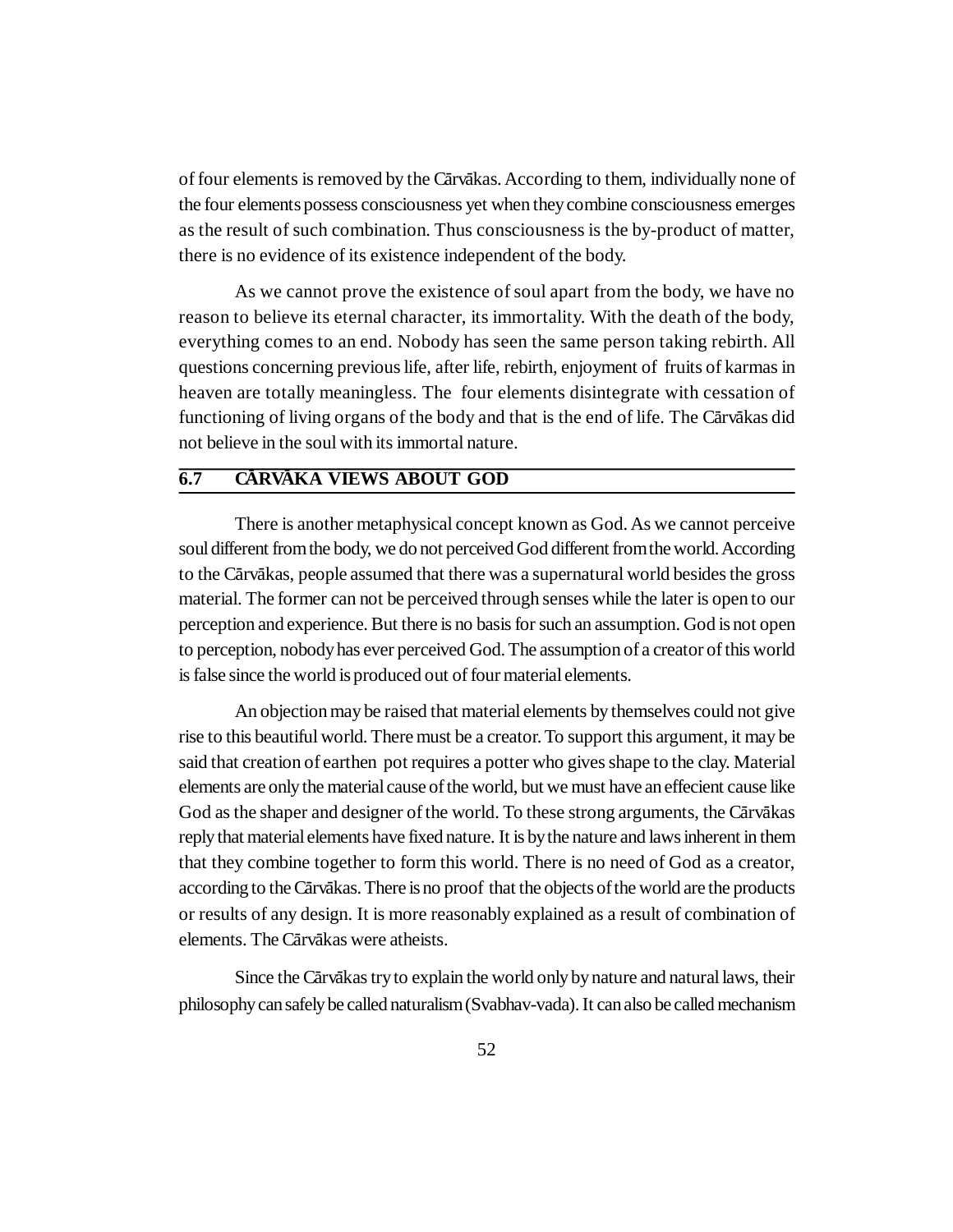as Cārvākas deny the existence of conscious purpose behind the world and explained it as it were a mechanical combination of elements. The Cārvāka philosophy is a kind of positivism because they believed in positive facts or what is generally observed in the nature. But it may be said that due to their atheism, Indian mind in general refused to accept the Cārvāka philosophy. It is a philosophy fit for asuras and not for common men and women.

#### **6.8 SUM UP**

The Cārvākas in India have been more hated than understood. Refusing to accept traditional wisdom without criticism is the characteristic of free mind. The Cārvākas have made important contribution to the Indian thought due to their critical approach and analytical mind. Indian philosophers were forced to reflect on Cārvākas arguments in epistemology and metaphysics. They made their existence felt by strong arguments. Therefore the Cārvākas are as important as pragmatists, logical positivists and naturalists are in the west.

| 6.9      | <b>GLOSSARY</b>   |                                                                                                                                    |
|----------|-------------------|------------------------------------------------------------------------------------------------------------------------------------|
| $\times$ | <b>Brahaspati</b> | $:$ is traditionally regarded as the founder of $Carv\bar{a}ka$<br>school.                                                         |
| $\times$ | Naturalism        | : is the idea or belief that only natural laws and forces<br>operate in the world.                                                 |
| $\times$ | Positivism        | : is a philosophical theory stating that certain knowledge<br>is based on natural phenomena and their properties<br>and relations. |

#### **6.10 SELFASSESSMENT QUESTIONS**

- Note : Use the space given below for your answers. Use separate sheet if the space is insufficient.
- 1) Define the word Cārvāka.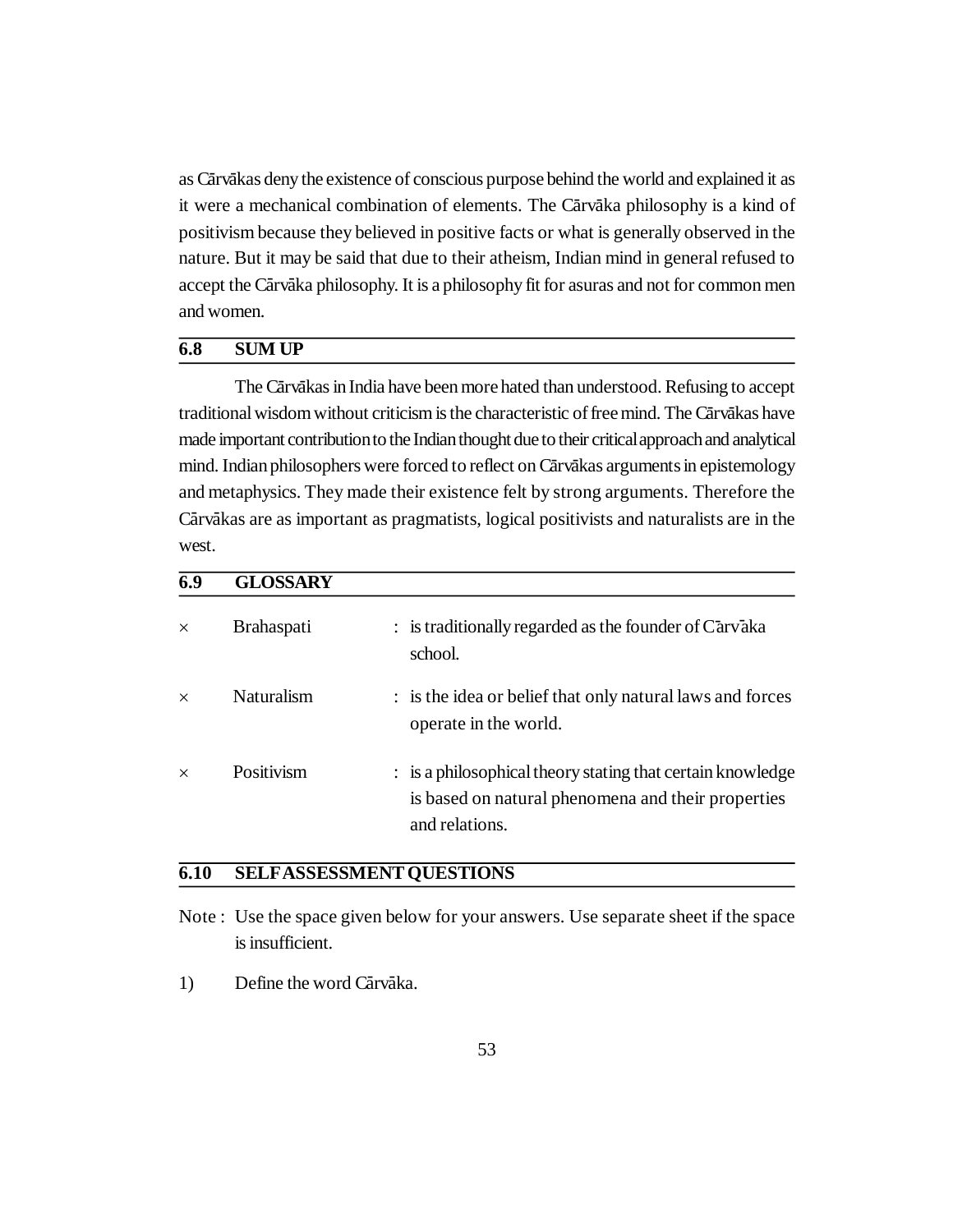2) Trace the historical background of Cārvāka.

3) Discuss Charvaka views on the world, soul and God.

## **6.11 SUGGESTED READINGAND REFERENCES**

Das Gupta, History of Indian Philosophy. Allahabad : Kitab Mahal, 1969.

Hiriyanna. M. Outlines of Indian Philosophy, Delhi: Motilal Banarsidass, 1994.

\_\_\_\_\_\_\_\_\_\_\_\_\_\_\_\_\_\_\_\_\_\_\_\_\_\_\_\_\_\_\_\_\_\_\_\_\_\_\_\_\_\_\_\_\_\_\_\_\_\_\_\_\_\_\_\_\_

\_\_\_\_\_\_\_\_\_\_\_\_\_\_\_\_\_\_\_\_\_\_\_\_\_\_\_\_\_\_\_\_\_\_\_\_\_\_\_\_\_\_\_\_\_\_\_\_\_\_\_\_\_\_\_\_\_

\_\_\_\_\_\_\_\_\_\_\_\_\_\_\_\_\_\_\_\_\_\_\_\_\_\_\_\_\_\_\_\_\_\_\_\_\_\_\_\_\_\_\_\_\_\_\_\_\_\_\_\_\_\_\_\_\_

\_\_\_\_\_\_\_\_\_\_\_\_\_\_\_\_\_\_\_\_\_\_\_\_\_\_\_\_\_\_\_\_\_\_\_\_\_\_\_\_\_\_\_\_\_\_\_\_\_\_\_\_\_\_\_\_\_

………………………..ooo…………………………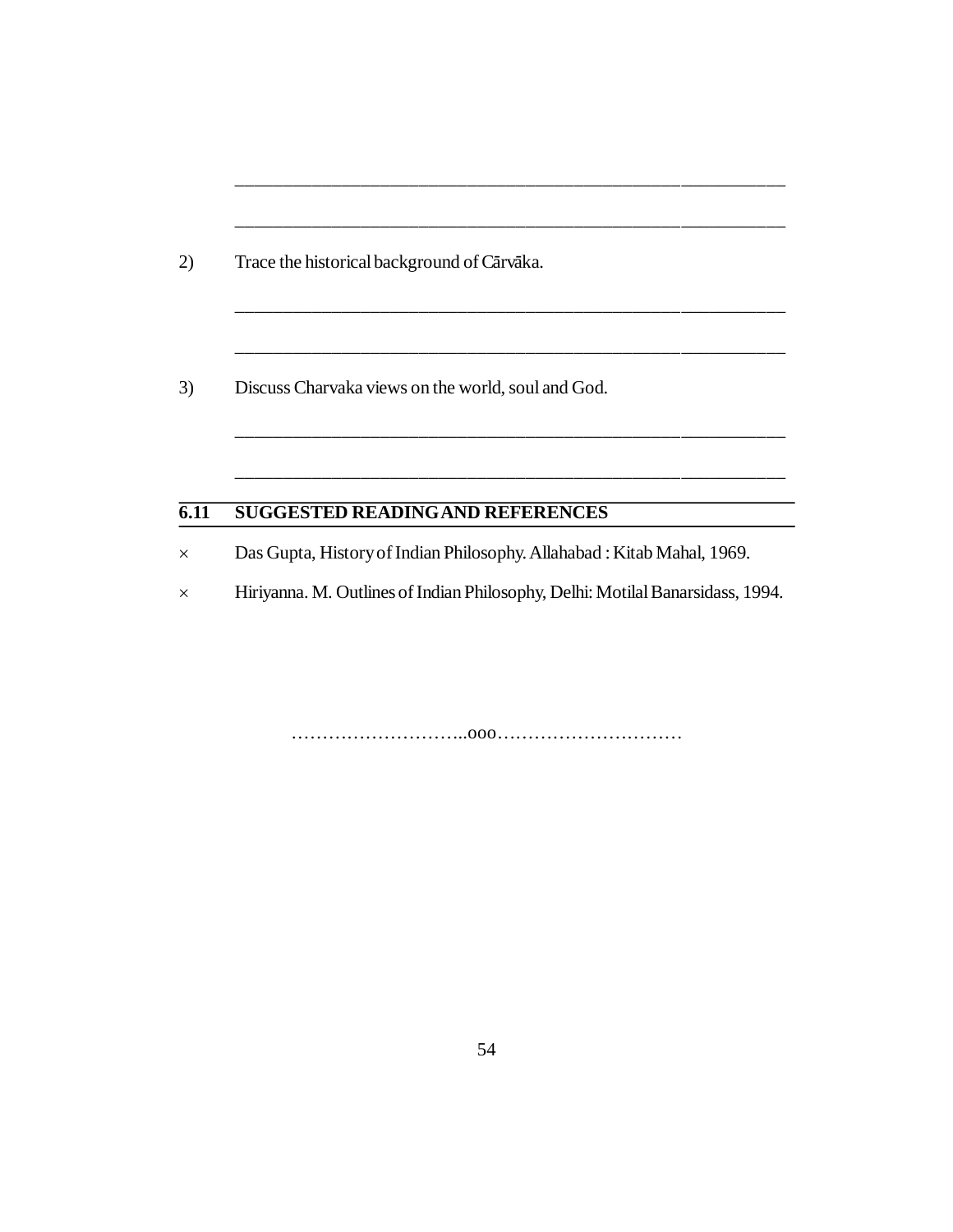# **NY-AYA - THEORY OF KNOWLEDGE, SOURCES OF KNOWLEDGE**

|                  | Course Code: PL 601 (Theory)            | Unit- $\Pi$         |
|------------------|-----------------------------------------|---------------------|
| Philosophy       |                                         | <b>Lesson No. 7</b> |
|                  | <b>STRUCTURE</b>                        |                     |
| 7.1              | <b>Objectives</b>                       |                     |
| 7.2              | <b>Introduction</b>                     |                     |
| 7.3              | Nyaya theory of knowledge               |                     |
| 7.4              | <b>Perception (Pratyaksa)</b>           |                     |
| 7.5              | Inference (Anumāna)                     |                     |
| 7.6              | Comparison (Upamana)                    |                     |
| 7.7              | <b>Testimony Śabda</b> )                |                     |
| 7.8              | Sources of knowledge—an assessment      |                     |
| 7.9              | <b>Sum up</b>                           |                     |
| 7.10             | <b>Glossary</b>                         |                     |
| 7.11             | <b>Self-Assessment Questions</b>        |                     |
| 7.12             | <b>Suggested Reading and References</b> |                     |
| $\overline{7.1}$ | <b>OBJECTIVES</b>                       |                     |
| ×                | To reproduce Nyaya Philosophy.          |                     |

 $\times$  To distinguish between valid and invalid knowledge.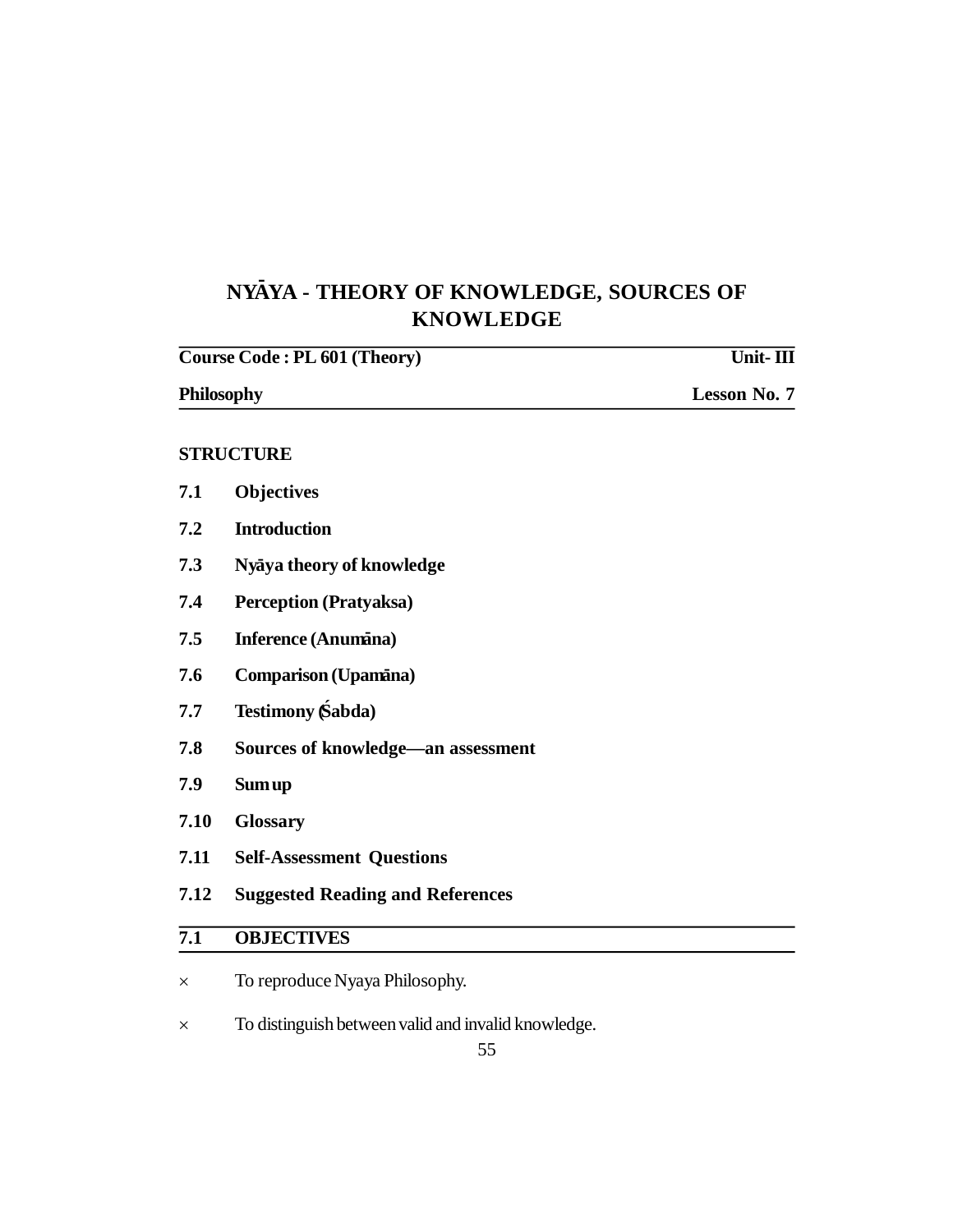- To explain the Nyaya theory of knowledge.
- To elaborate the sources of knowledge in Nyaya.

### **7.2 INTRODUCTION**

Ny**-**aya school of philosophy is one of the six schools of Indian philosophy. As realistic, logical and epistemological school it has very significant place among the systems of Indian thought. The main aim of teaching of this particular school is to acquaint students about the contribution which Nyaya philosophers made in the development of Indian thought. By stressing on the conditions of correct thinking and means of acquiring true knowledge Ny**-**aya school gave a specific direction for realisation of ultimate goal of life that is liberation. The students of Indian philosophy should know that Indian logicians were no less than greek thinkers in giving logical basis to their thinking.

The Nyaya philosophy was founded by great sage Gotama. He is also known as Gautama and as Aksapada. The Nyaya has significant place among the schools of Indian philosophy because special emphasis was laid by Ny**-**aya thinkers on methods of correct thinking and means of true knowledgde. Thus logic and epistemology were given more importance as compared to metaphysics. Like all other schools, Nyaya philosophers knew that the ultimate aim of life in this world was liberation or moksha. But unlike Vedanta philosophy, Nyaya thinkers devoted their attention to the nature of true knowledge and means to acquire such knowledge. It is true knowledge which leads to liberation by distinction between the real and the unreal. Thus Nyaya school tackled the root cause of our ignorance and consequent bondage. We can say that the Nyaya, like other Indian systems, is a philosophy of life, although it is mainly interested in the problems of logic and epistemology.

The original work of the Nya<sup>y</sup>a philosophy is the *Nyaya-sutra by Gotama*. It is divided into five chapters or books, each containing two sections. The sutras were commented and explained by many great thinkers. The modern school of Nyaya begins with the *work of Gangesa known as Tattva cintamani*. The Nyaya philosophy deals with four subjects such as theory of knowledge, nature of physical world, the self and liberation. We are concerned with the first important subject, that is, knowledge.

#### **7.3 THE NYAYATHEORY OF KNOWLEDGE**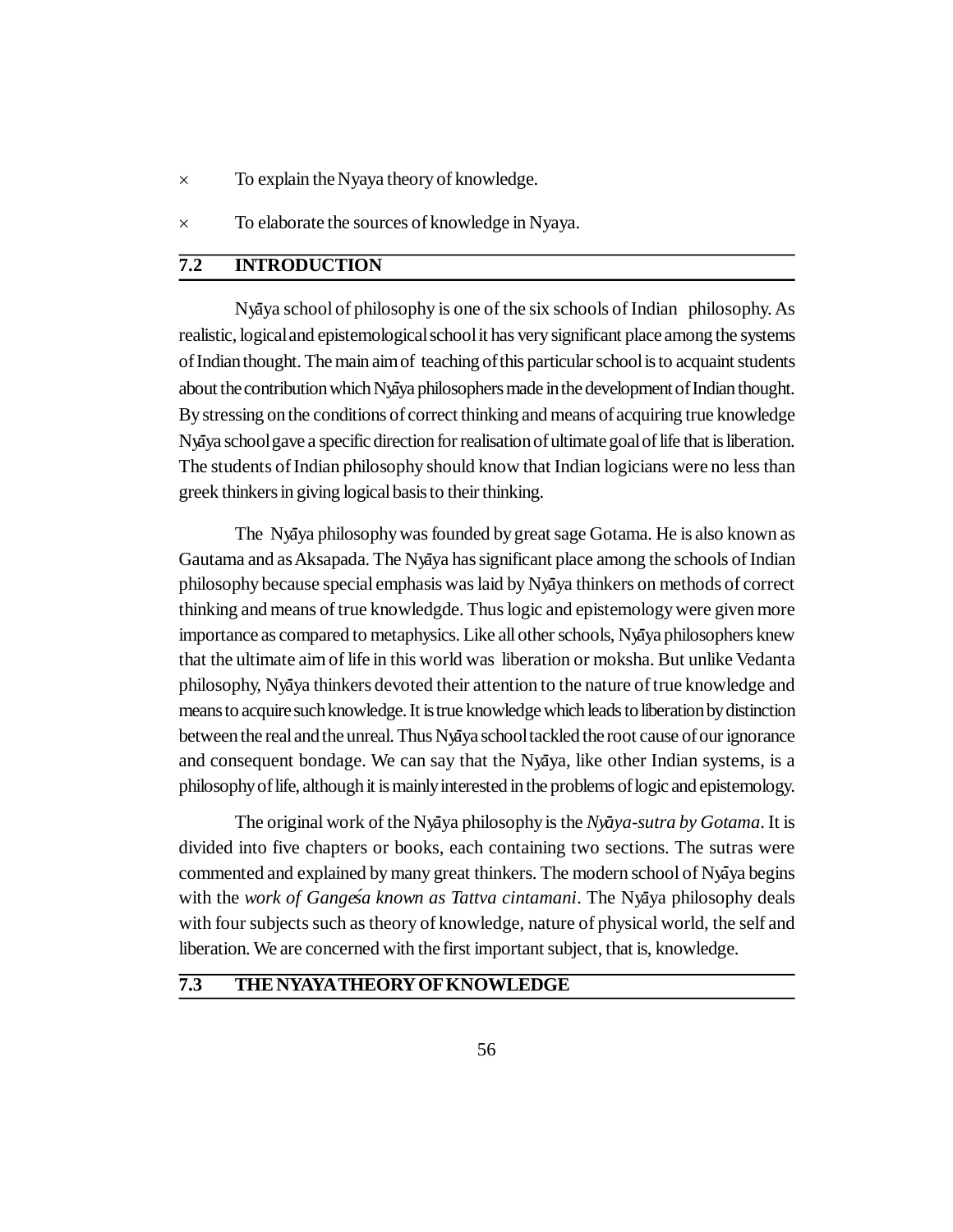According to the Nyaya philosophy, epistemology is the basis of all metaphysical speculation. For knowing the real, we must employ correct thinking and reasoning. Epistemology is the science of knowledge based on rigorous criticism. The knowledge which we have may not be valid or correct. We must distinguish between true knowledgde and false knowledge. True knowledge leads to the discovery of real while false knowledge leads to confusion. Thus the Nyaya theory of reality is based on the Nyaya theory of knowledge. *For acquiring true knowledge, Ny-aya philosophy has recognised four separate sources as: Perception (pratyaksa), Inference . (anum-ana), Comparison (upamana); and Testimony (sabda).* These four sources of knowledge need separate treatment for proper understanding.

The Nyaya philosophy defines knowledge as the manifestation of objects. Just as the light of a lamp reveals physical things; so knowledge manifests its objects. There are two main kinds of knowledge: presentative cognition (anubhava), and memory or representative cognition (smrti). Each of these can be valid or invalid. *Valid presentative knowledge is called pram-a. It is divided into perception, inference, comparison and testimony.*

*Invalid representative knowledge is divided into doubt (sam´saya), error (bhrama) and hypothetical argument (tarka).* Thus only the valid presentative knowledge is certain and definite. True knowledge corresponds to the nature of its objects, otherwise it is false. True knowledge leads to successful practical activity, while false knowledge ends in failure and disappointment. With this analysis of knowledge, *we now try to understand all the four sources of knowledge*.

### **7.4 PERCEPTION OR PRATYAKSA**

*Perception is a definite and true cognition of objects produced by senseobject contact.* Logically it is a true form of knowledge. It is direct and immediate knowledge. Perception of a chair or table before me is due to contact of my eyes with the chair or table and I am certain about the object. Perception can also be defined as immediate cognition.

In Western logic, the problem of perception as a source of knowledge has not been discussed. Generally no man questions the truth of what is perceived by his senses. It was thought quite unnecessary to examine the validity of perception or to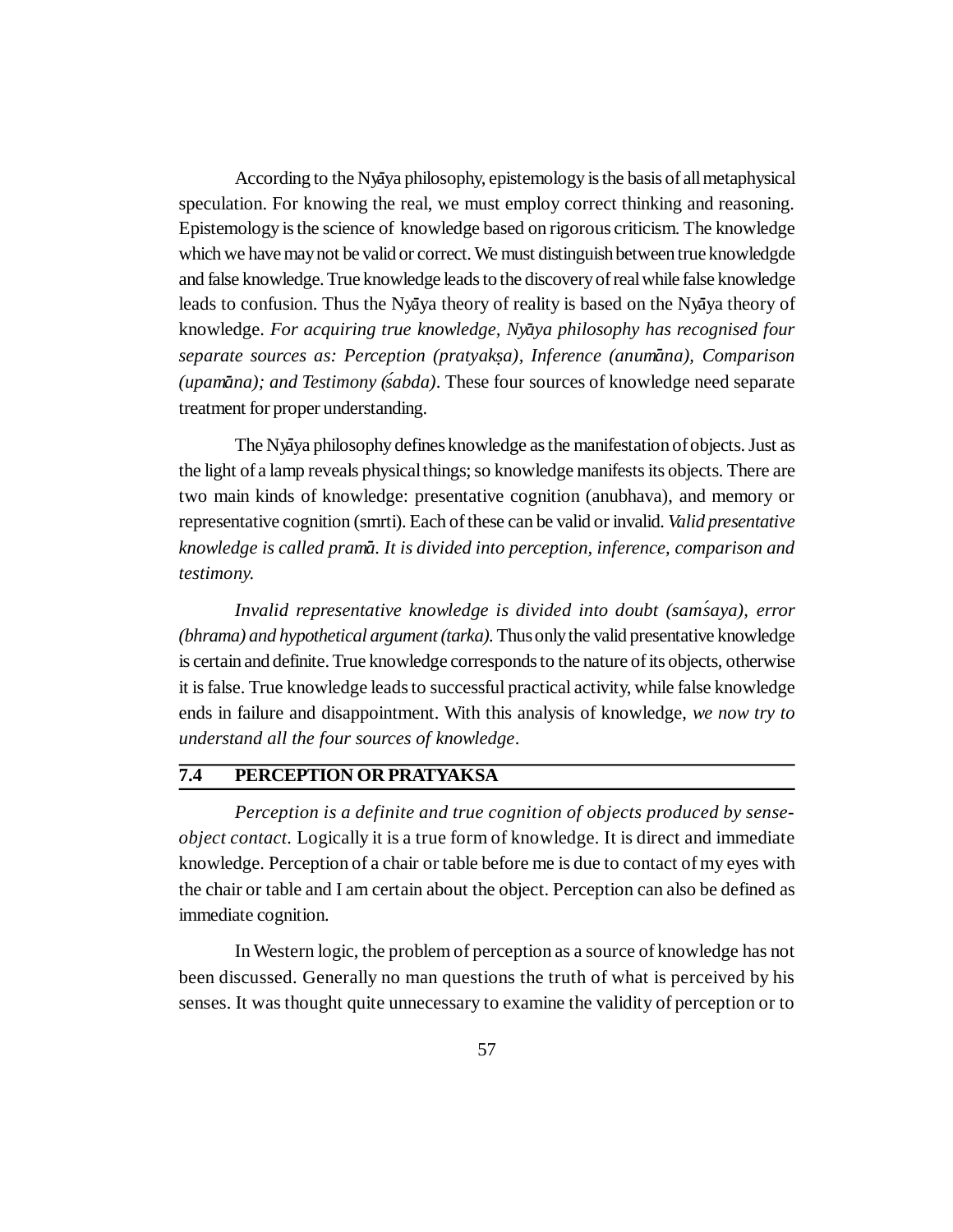lay down conditions of perception. But Indian logicians with their critical out look, made through examination of perception as a valid source of knowledge.

In Nyāya philosophy *perception has been classified in three different ways:* First, we have *ordinary and extraordinary perceptions*. Secondly, perception is classified into *external and internal*. The former is due to the external senses of sight, hearing, touch, taste and smell. The latter is brought with psychological processes.Thus, we have six kinds of ordinary perceptions, that is, the visual, auditory, tactual, gustatory, olfactory, and the internal or mental perception. The extraordinary perception is of three kinds, that is, *samanyalaksana, jnanalaksana and yogaja*. Here the object is not present to the sense but is conveyed to sense through an unusual medium.

The significant point to note is that Nyaya recognised six organs of senses and not five. The sixth sense organ is mind which perceives internal conditions of the body. Besides this, the Nyaya believed that there could be extra ordinary perceptions also. For example, perceiving a class of things with a quality such as "All men are mortal, mortality in connection with all men is perceived. Similarly in jñanalaksna we say "ice looks cold", the stone looks hard", such expressions are not result of ordinary perception. Then there are intuitive perceptions (Yogaja) where ordinary sense organ is not operative. In this way Nyaya philosophers have discussed perception as a source of knowledge in all its dimensions.

# **7.5 INFERENCE OR ANUMANA**

Inference or anumana is the second valid source of knowledge recognised by the Naiyayikas. It is the process of knowledge in which cognition is not immediate and direct but through some medium. *It is knowledge which follows some other knowledge. For example, inference of fire from perception of smoke, or inference of rain on the perception of wetness of a ground refers to inference or anumana.*

Inference is a process of reasoning in which we pass from the apprehension of some mark to that of something else by virtue of a relation of invariable concomitance between the two. *There is invariable relation between smoke and fire, or wetness*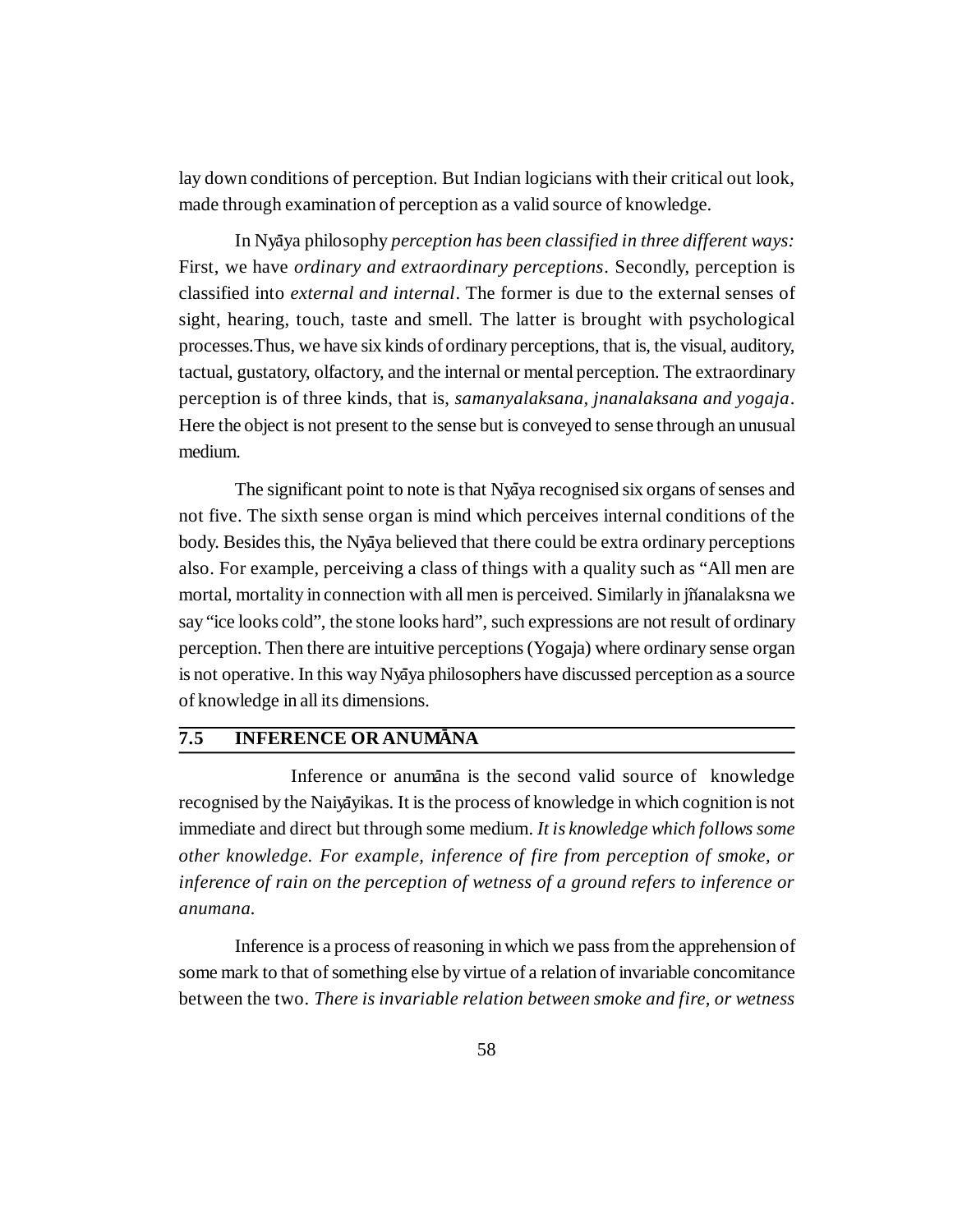*of the ground and rain.* Fire is not perceived, only smoke is perceived but we do not doubt the existence of fire. Thus inference is a valid source of knowledge based on reasoning.

*Reasoning proceeds from known to unknown*. The structure of argument in inference consists of three terms and at least three propositions. The three terms are : Major term, Minor term and the Middle term. The three propositions are : major premise, minor premise and the conclusion. In order to explain constituents of inference, we may keep the example of smoke and inference of fire on its basis. We know the unperceived fire in the hill through perception of smoke in it and the knowledge of an invariable relation between smoke and fire. There is, first, the knowledge of smoke as a mark in the hill. Secondly, there is a recollection of the relation of invariable concomitance between smoke and fire, as we have observed in the past. Thirdly we have the resulting knowledge of the existence of unperceived fire in the hill. In this inference the hill is the Paksa (minor term), since it is subject under consideration, fire is the Sadya (major term) as that is something which we want to prove. Smoke is the Linga (middle term) as it is a mark or sign which indicates the presence of fire. We can now put it as :

- I There is smoke on the hill
- II Where there is smoke there is fire
- III There is fire on the hill.

 Inferential reasoning is explained in the given structure of argument. But in Ny**-**aya logic inferential structure is different from Aristotelian syllogism as it is given. In Ny**-**aya inference, the first step in inference is the predication of the Sadhya with regard to the Paksha, that is, "The hill is fiery", the second is the affirmation of the Hetu as related to the paksa i.e., "Because the hill is smoky", the third is the affirmation of the hetu as invariably related to the Sadhya i.e., "wherever there is smoke, there is fire, as in the kitchen".

- I The hill is fiery.
- II Because the hill is smoky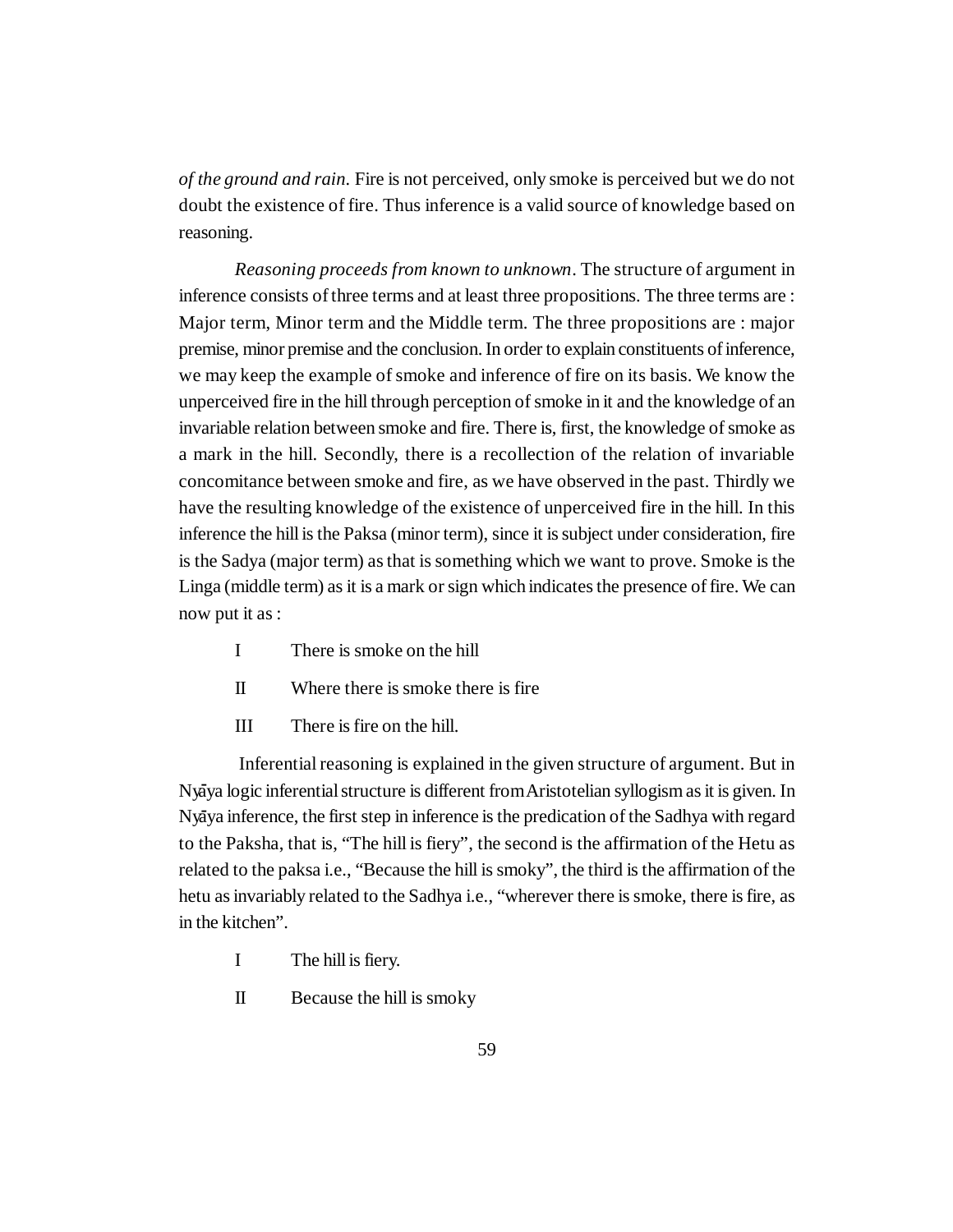#### III Wherever there is smoke, there is fire.

Thus inference in Indian logic consists of three propositions but the order of propositions is reversed as it puts conclusion of the syllogism first and its usual major premise last in the formal statement of an inference. In this context it is pertinent to point out that some Nyaya thinkers made inference a five proposition structure instead of three propositions as illustrated here :

- 1. Ram is mortal.
- 2. Because he is a man.
- 3. All men are mortal.
- 4. Ram is a man.
- 5. Therefore Ram is mortal.

As for the western logic the unnecessary repetition is eliminated and the same will be put as :

All men are mortal.

Ram is a man.

Therefore Ram is mortal.

In the end, we may say that inference is a valid source of knowledge recognised by the Nyaya school. The argument may be stated either in three propositions or five propositions, the basis of inference is the invariable concomitance between the middle term and the major term which is the logical ground of inference.

#### **7.6 COMPARISON OR UPAM-ANA**

Comparison or upamana is the third source of valid knowledge accepted by the Ny**-**aya. *It is the source of our knowledge of the relation between a name and the things so named*. For example, persons who have not seen white or red parrots may be informed that such parrots are just like green parrots with difference that red parrots are bigger in size with long tail. On the basis of comparison in the mind, clear ideas can be formed. The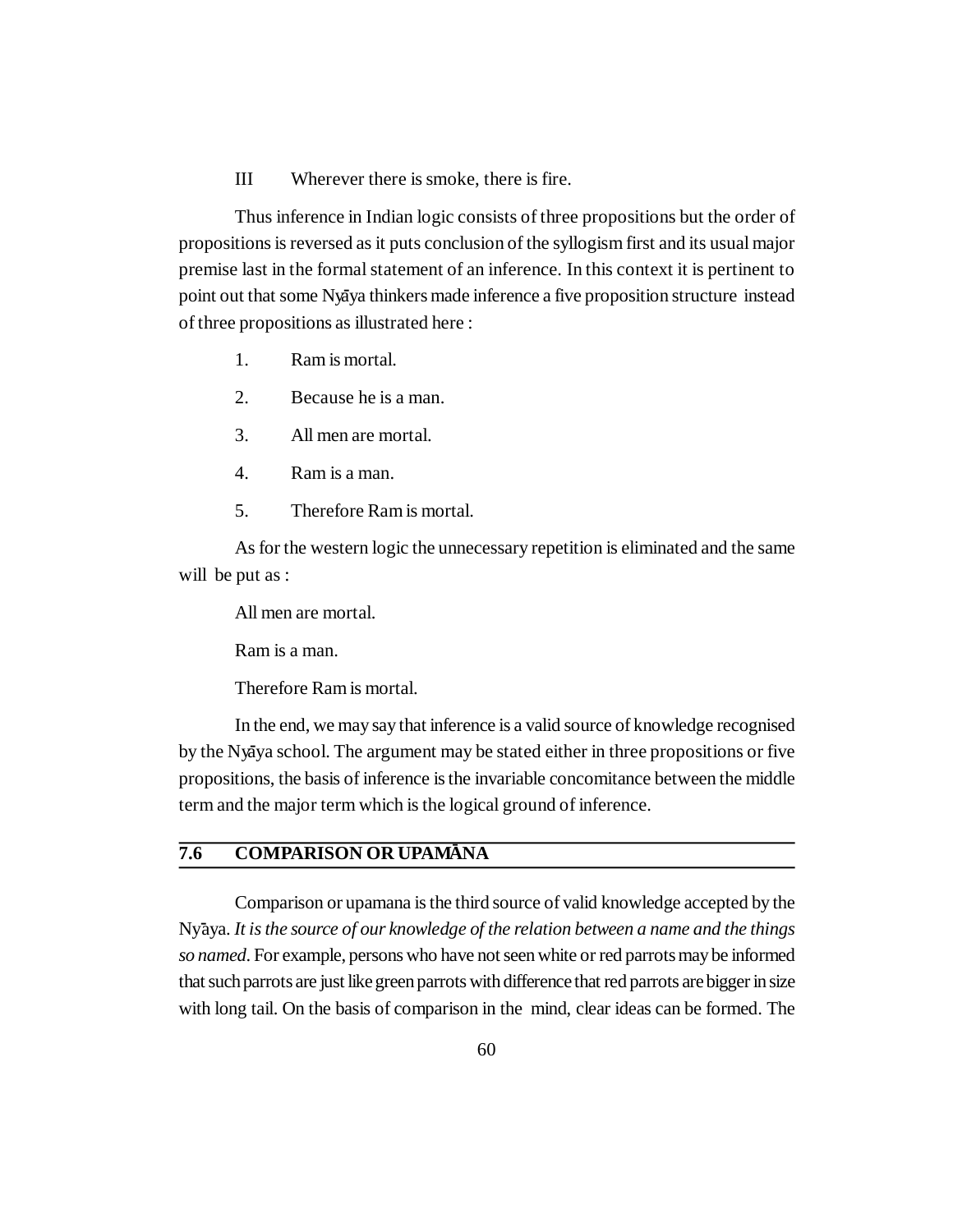grounds of our knowledge in comparison are a given description of the objects to beknown and a perception of their similarity to the familiar objects given in the description . Comparison is recognised by the Nyaya as a valid source of knowledge but many schools of Indian philosophy do not accept this view.

#### **7.7 TESTIMONY OR SABDA**

Testimony or sabda is the last pramāņa accepted by the Nyāya. Śabda means *verbal knowledgde.* Since all verbal knowledge is not valid, the Ny**-**aya defined it as valid verbal testimony. It consists of statement or assertion of a trust worthy person. A verbal statement is valid when it comes from a person who knows the truth and speaks the truth about anything for the guidance of other person. So there are clearly two conditions in testimony for becoming valid source of knowledge: *First,* the person giving statement must be perceiver of truth, and

*Second,* his words are well received and understood by the person to whom knowledge is given.

There are different ways of classifying testimony or sabda. *Verbal knowledge may be classified as that relating to perceptible objects; and the other as relating to imperceptible objects.* Under the first head we are to include the trustworthy assertions of ordinary persons, the saints and the scriptures in so far as they bear on the perceptible objects of the world. As for verbal knowledge relating to imperceptible objects, it will include all the assertions of trust worthy persons, saints, prophets and scriptures in so far as they bear on super sensible realities. It also includes assertions of scientists about heavenly bodies and statements of scriptures about God, soul, immortality etc. In Indian philosophy, all thinkers do not agree regarding comparison and testimony as the valid sources of knowledge.

#### **7.8 SOURCES OF KNOWLEDGE-AN ASSESSMENT**

Discussion on pramanas or sources of knowledge is an important topic with Indian thinkers of almost all schools. Opinions differ on the kinds and nature of valid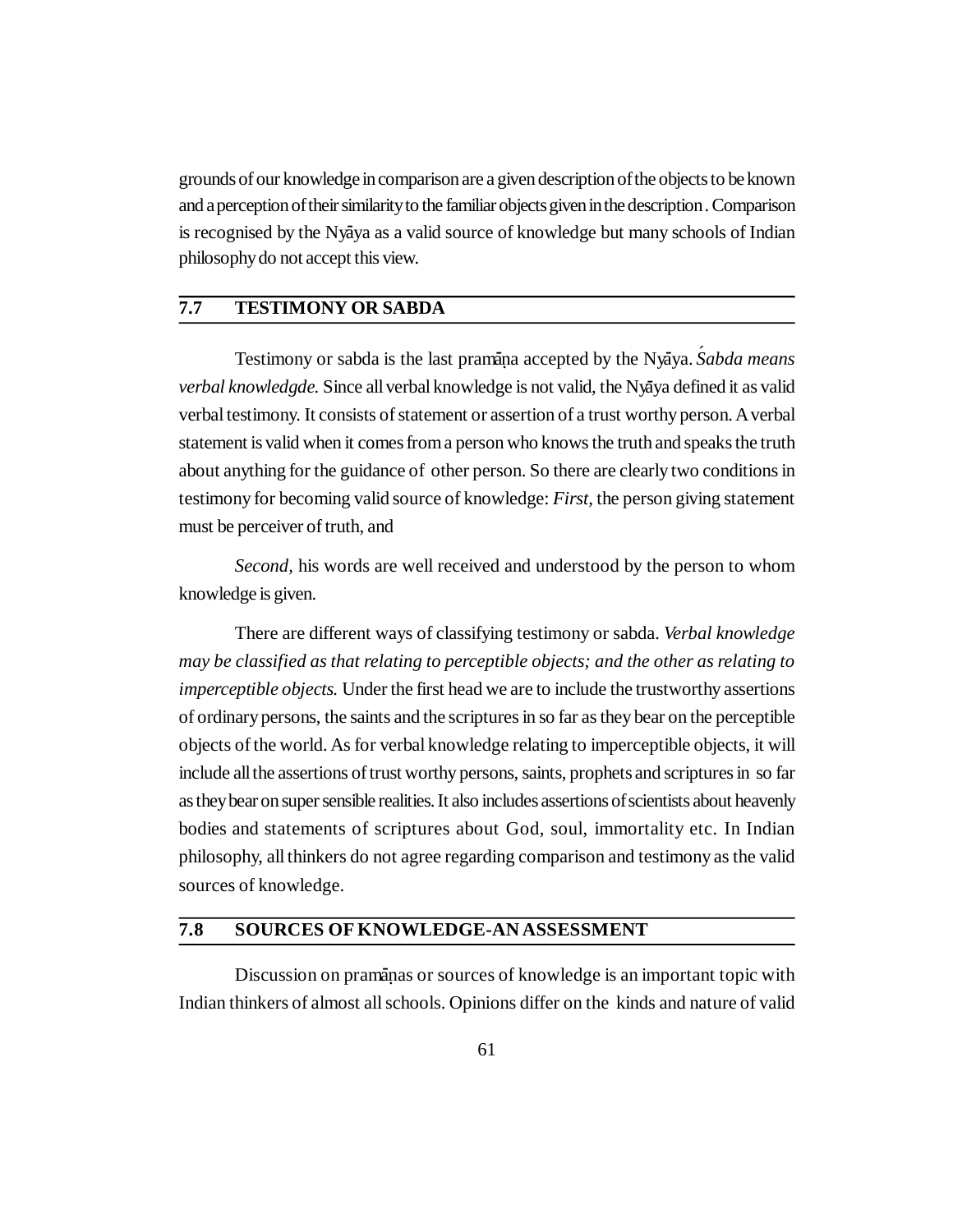sources of knowledge. C**-**arv**-**akas out right reject all sources of knowledgde except perception. For them inference, comparison, testimony are very doubtful means so far as valid knowledge is concerned. We can believe only in perception. But other schools accept pramanas other than perception with minor differences and reservations. One thing is certain that where there is question of knowing there is always discussion on ways of knowing apart from valid knowledge and invalid knowledge. Without correct knowledge truth cannot be known, and without knowing truth, liberation is not possible. Hence there is wide agreement on the importance of knowledge and the possible valid sources of acquiring correct knowledge.

#### **7.9 SUM UP**

We come to the conclusion that the Nyaya school of Indian philosophy is significant for its emphasis on logical and epistemological issues. What is valid knowledge and how it can be acquired, are the basic questions for any student of philosophy—Dwelling extensively on these questions, the Nyaya philosophy made very important contribution in the development of Indian thought. The Nyaya has proved that Indian logicians were no less than the western thinkers in their analysis of concepts related with knowledge. They have also proved that there was no blind acceptance of things. Every concept or view point received very critical examination. Validity of the various sources of knowledge was put to rigorous test and examination. Differences on the nature of sources apart, we do not find blind belief in any systems of philosophy. This characteristic has been recognised by the western thinkers as well.

| 7.10<br>$\times$ | <b>GLOSSARY</b>  |                                                                         |  |
|------------------|------------------|-------------------------------------------------------------------------|--|
|                  | Pramāna          | : source of knowledge                                                   |  |
| $\times$         | Perception       | : is a definite cognition which is produced by sence-<br>object contact |  |
| $\times$         | Verbal Testimony | : is defined as the statement of trustworthy person                     |  |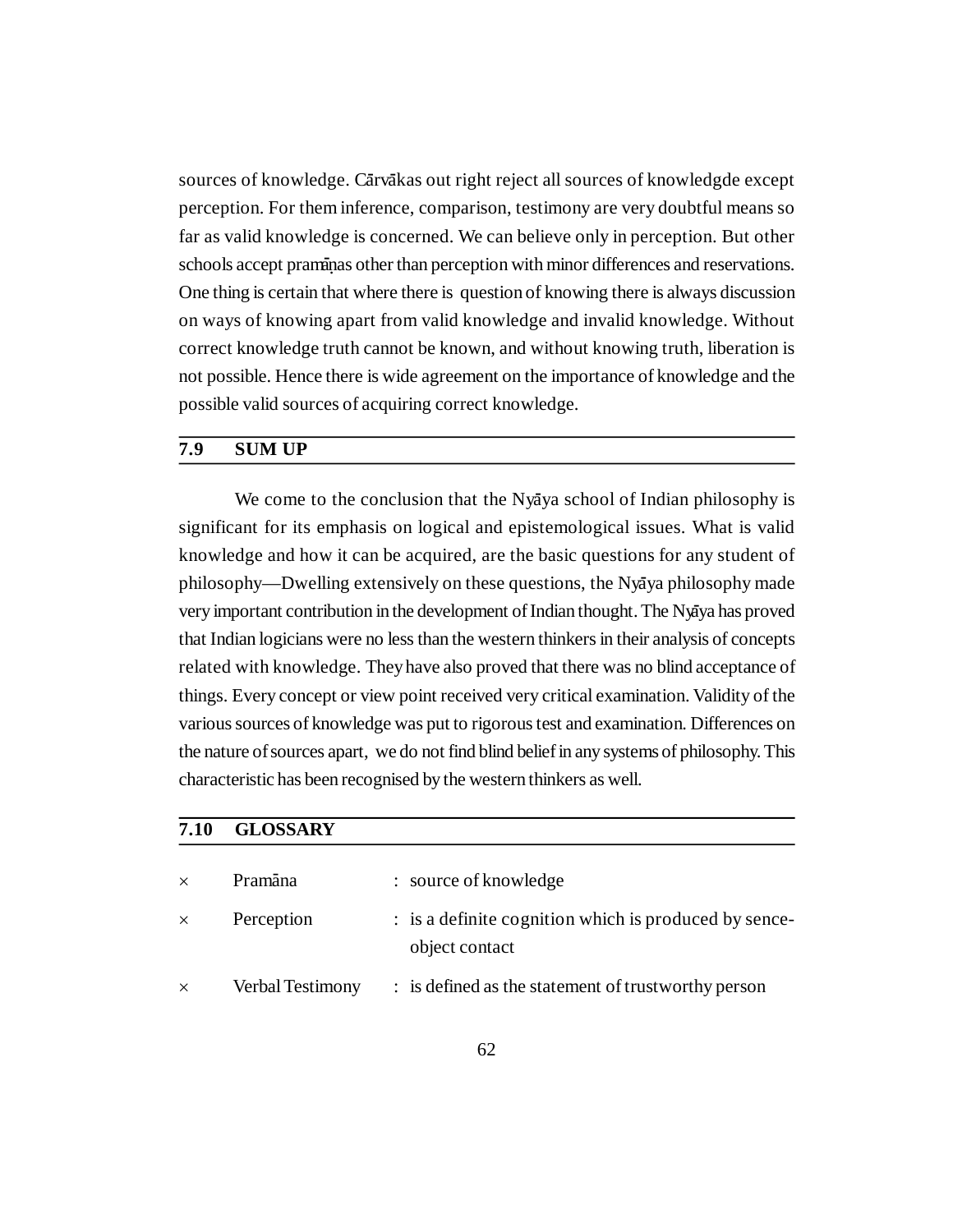### **7.11 SELF-ASSESSMENT QUESTIONS**

Note : Use the space given below for your answers. Use separate sheet if the space is insufficient.

\_\_\_\_\_\_\_\_\_\_\_\_\_\_\_\_\_\_\_\_\_\_\_\_\_\_\_\_\_\_\_\_\_\_\_\_\_\_\_\_\_\_\_\_\_\_\_\_\_\_\_\_\_\_\_

\_\_\_\_\_\_\_\_\_\_\_\_\_\_\_\_\_\_\_\_\_\_\_\_\_\_\_\_\_\_\_\_\_\_\_\_\_\_\_\_\_\_\_\_\_\_\_\_\_\_\_\_\_\_\_

\_\_\_\_\_\_\_\_\_\_\_\_\_\_\_\_\_\_\_\_\_\_\_\_\_\_\_\_\_\_\_\_\_\_\_\_\_\_\_\_\_\_\_\_\_\_\_\_\_\_\_\_\_\_\_

\_\_\_\_\_\_\_\_\_\_\_\_\_\_\_\_\_\_\_\_\_\_\_\_\_\_\_\_\_\_\_\_\_\_\_\_\_\_\_\_\_\_\_\_\_\_\_\_\_\_\_\_\_\_\_

\_\_\_\_\_\_\_\_\_\_\_\_\_\_\_\_\_\_\_\_\_\_\_\_\_\_\_\_\_\_\_\_\_\_\_\_\_\_\_\_\_\_\_\_\_\_\_\_\_\_\_\_\_\_\_

\_\_\_\_\_\_\_\_\_\_\_\_\_\_\_\_\_\_\_\_\_\_\_\_\_\_\_\_\_\_\_\_\_\_\_\_\_\_\_\_\_\_\_\_\_\_\_\_\_\_\_\_\_\_\_

\_\_\_\_\_\_\_\_\_\_\_\_\_\_\_\_\_\_\_\_\_\_\_\_\_\_\_\_\_\_\_\_\_\_\_\_\_\_\_\_\_\_\_\_\_\_\_\_\_\_\_\_\_\_\_

\_\_\_\_\_\_\_\_\_\_\_\_\_\_\_\_\_\_\_\_\_\_\_\_\_\_\_\_\_\_\_\_\_\_\_\_\_\_\_\_\_\_\_\_\_\_\_\_\_\_\_\_\_\_\_

\_\_\_\_\_\_\_\_\_\_\_\_\_\_\_\_\_\_\_\_\_\_\_\_\_\_\_\_\_\_\_\_\_\_\_\_\_\_\_\_\_\_\_\_\_\_\_\_\_\_\_\_\_\_\_

\_\_\_\_\_\_\_\_\_\_\_\_\_\_\_\_\_\_\_\_\_\_\_\_\_\_\_\_\_\_\_\_\_\_\_\_\_\_\_\_\_\_\_\_\_\_\_\_\_\_\_\_\_\_\_

\_\_\_\_\_\_\_\_\_\_\_\_\_\_\_\_\_\_\_\_\_\_\_\_\_\_\_\_\_\_\_\_\_\_\_\_\_\_\_\_\_\_\_\_\_\_\_\_\_\_\_\_\_\_\_

- 1) Who is the founder of Nyaya Philosophy ?
- 2) Differentiate between valid and invalid knowledge.
- 3) Explain Perception as a source of knowledge.
- 4) Elaborate Inference as a source of knowledge.
- 5) Write a note on Sabda.
- 6) What is Verbal Testimony ? Discuss.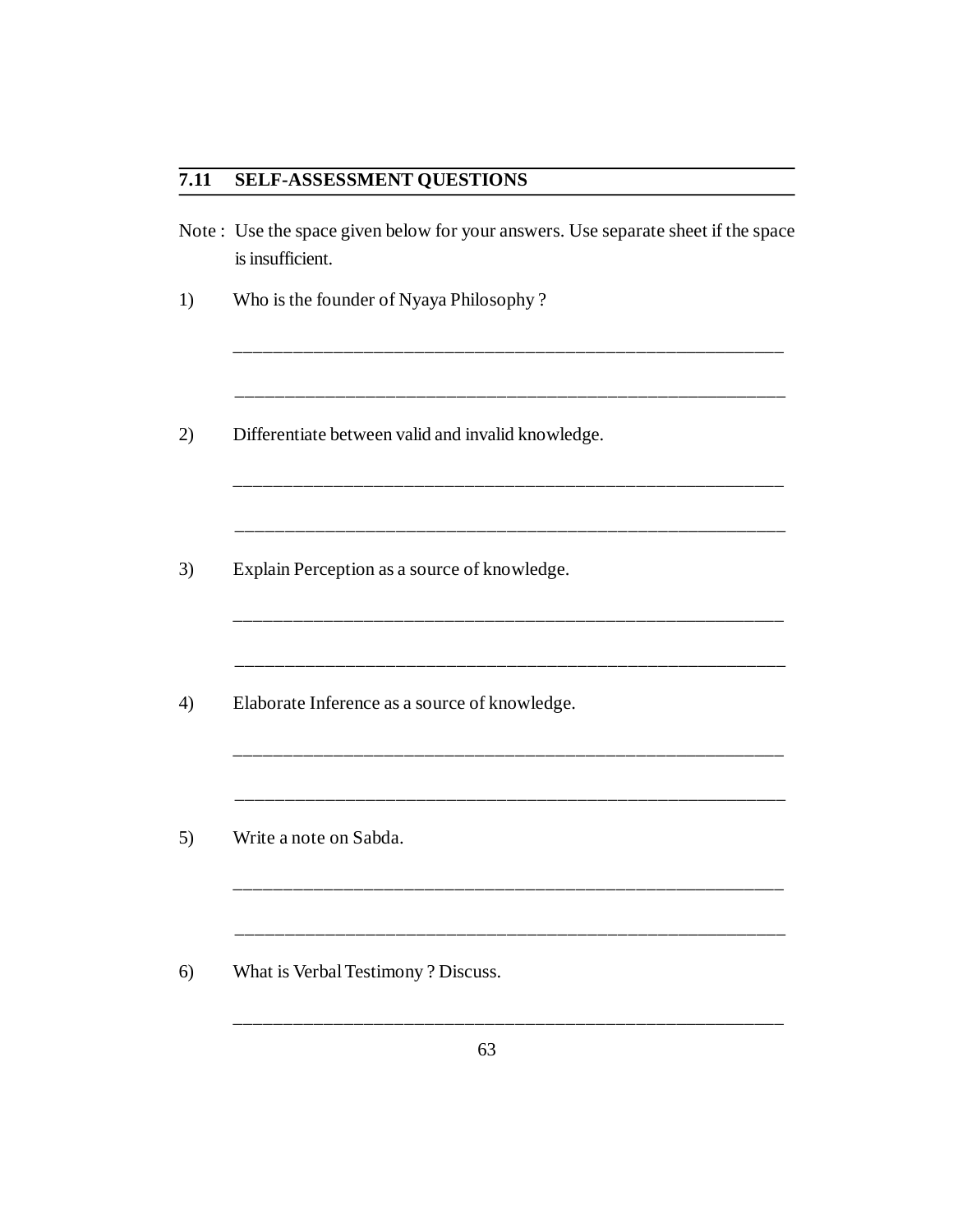### **7.12 SUGGESTED READINGAND REFERENCES**

 Chatterjee, Satishchandra and Dhirendramohan Datta : An Introduction to Indian Philosophy. Calcutta : University of Calcutta, 1968.

\_\_\_\_\_\_\_\_\_\_\_\_\_\_\_\_\_\_\_\_\_\_\_\_\_\_\_\_\_\_\_\_\_\_\_\_\_\_\_\_\_\_\_\_\_\_\_\_\_\_\_\_\_\_\_

- Hiriyanna M., Outlines of Indian Philosophy. London : George Allen and Unwin Ltd., 1951.
- Hiriyanna M., Essentials of Indian Philosophy. London : George Allen and Unwin Ltd., 1952.

………………………..ooo…………………………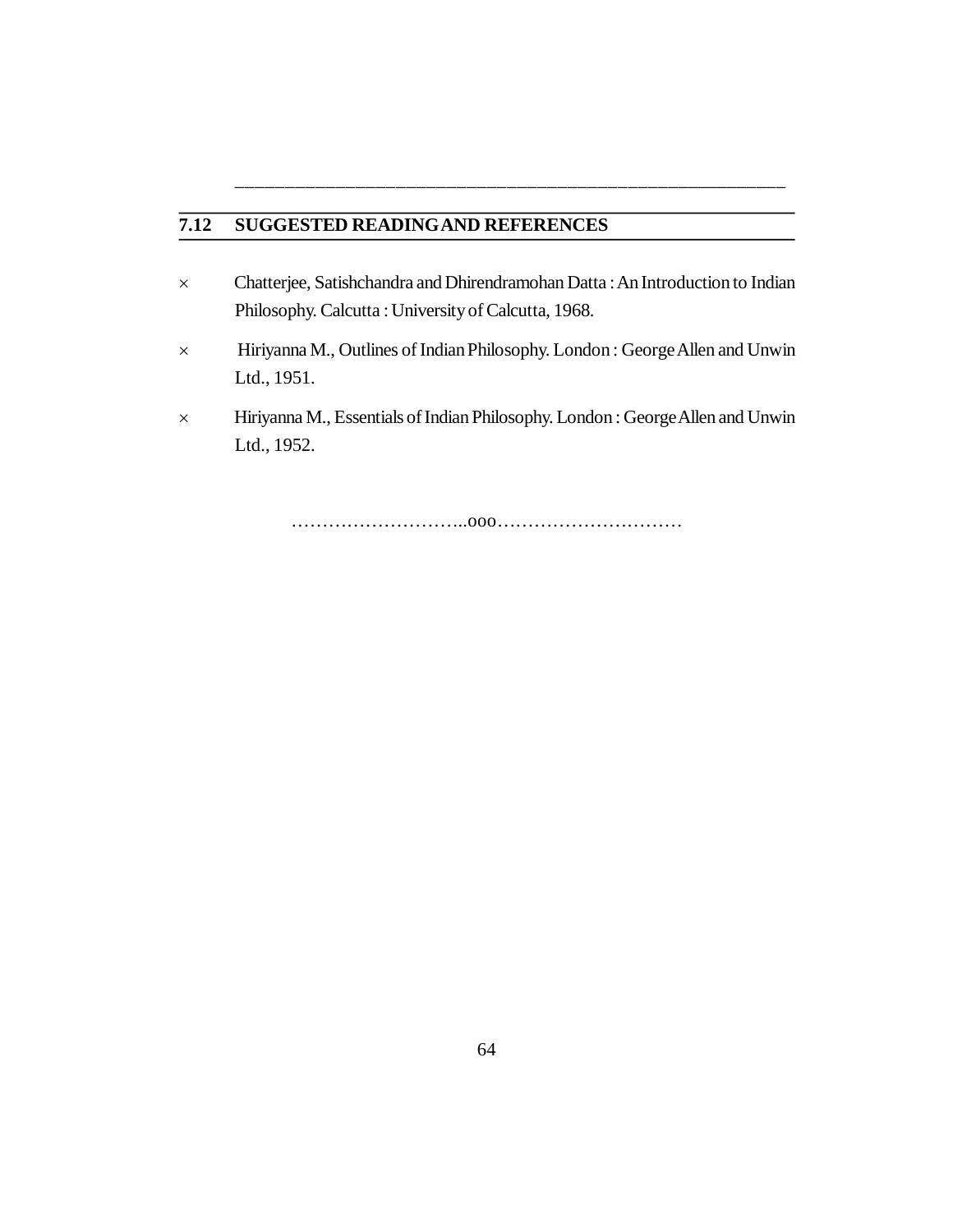# **VAISESIKA — CATEGORIES OF REALITY**

| Course Code: PL 601 (Theory) |                                         | Unit-III            |  |
|------------------------------|-----------------------------------------|---------------------|--|
|                              | Philosophy                              | <b>Lesson No. 8</b> |  |
|                              | <b>STRUCTURE</b>                        |                     |  |
| 8.1                          | <b>Objectives</b>                       |                     |  |
| 8.2                          | <b>Introduction</b>                     |                     |  |
| 8.3                          | The Category of Substance or Dravya     |                     |  |
| 8.4                          | The Category of Quality or Guna         |                     |  |
| 8.5                          | The Category of Action or Karma         |                     |  |
| 8.6                          | The Category of Generality or Samanya   |                     |  |
| 8.7                          | The Category of Particularity or Visesa |                     |  |
| 8.8                          | The Category of Inherence or Samavaya   |                     |  |
| 8.9                          | The Category of Non-Existence or Abhava |                     |  |
| 8.10                         | <b>Sum up</b>                           |                     |  |
| 8.11                         | <b>Glossary</b>                         |                     |  |
| 8.12                         | <b>Self-Assessment Questions</b>        |                     |  |
| 8.13                         | <b>Suggested Reading and References</b> |                     |  |
|                              |                                         |                     |  |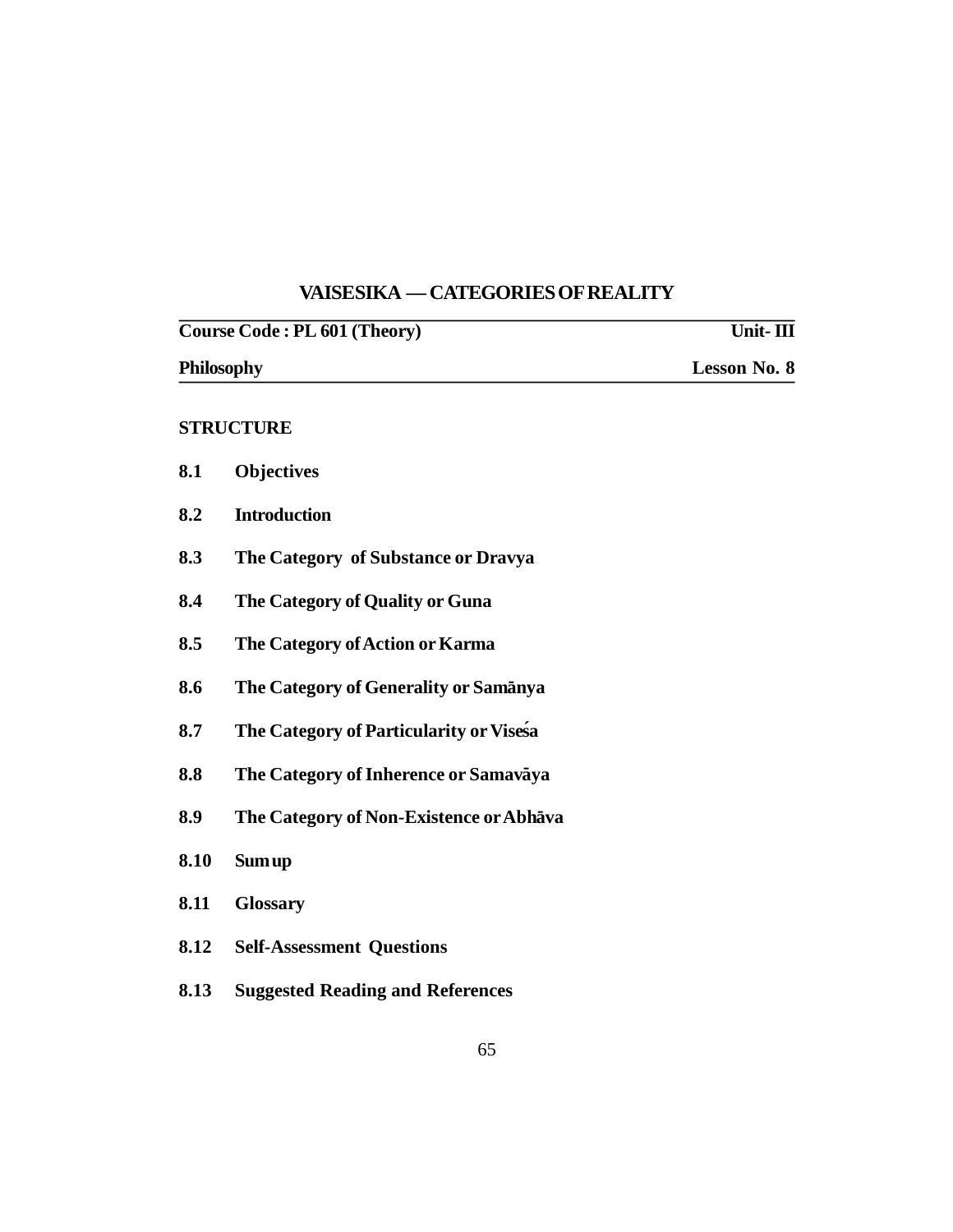#### **8.1 OBJECTIVES**

- To explain the Vaisesika school of Philosophy
- $\times$  To define Category and to reproduce the different Categories of Reality in Vaisesika system
- To distinguish between Bhava (being) and Abhava (Non-being)

#### **8.2 INTRODUCTION**

The Vaisesika school is a realistic system like the Nyaya school. Very often the two systems are clubbed together and written as Nyaya-Vaisesika schools. Their view of knowledge, God and liberation are almost similar. The difference is only in the statement of categories of reality. Vaisesika-sutras of sage Kanada are the source of Vaisesika system of Indian philosophy. The category is the way of describing whatever is real in this world. The Nyaya recognised sixteen categories while the Vaisesika recognised only seven categories of reality.

Both in the Western and Indian philosophy, the most fundamental question which occupied the minds of thinkers has been the nature of *real* and difference between *real* and *unreal*. The considerable part of the Vaisesika school of philosophy has been devoted to the explanation of the various ways of describing the real. These are the categories of reality. Substance and quality are the first two basic categories which cover most of what is real in this world. The categories are called Padarthas. So, by padārthas, we propose to mean all objects of knowledge, or all that is real. According to the Vaises ika school all objects denoted by words may be broadly divided into two classes, being and non-being. Being stands for all that is existent, physical things, minds, souls etc. Non-being stands for all negative facts like non-existence of things. There are six kinds of being or positive realities, namely *substance, quality, action, generality, particularity and inherence*. The Vaisesika thinkers added a seventh Padārtha as *abhāva* or all negative facts. Thus, there are seven Padarthas. It is important here to study the seven categories of reality one by one.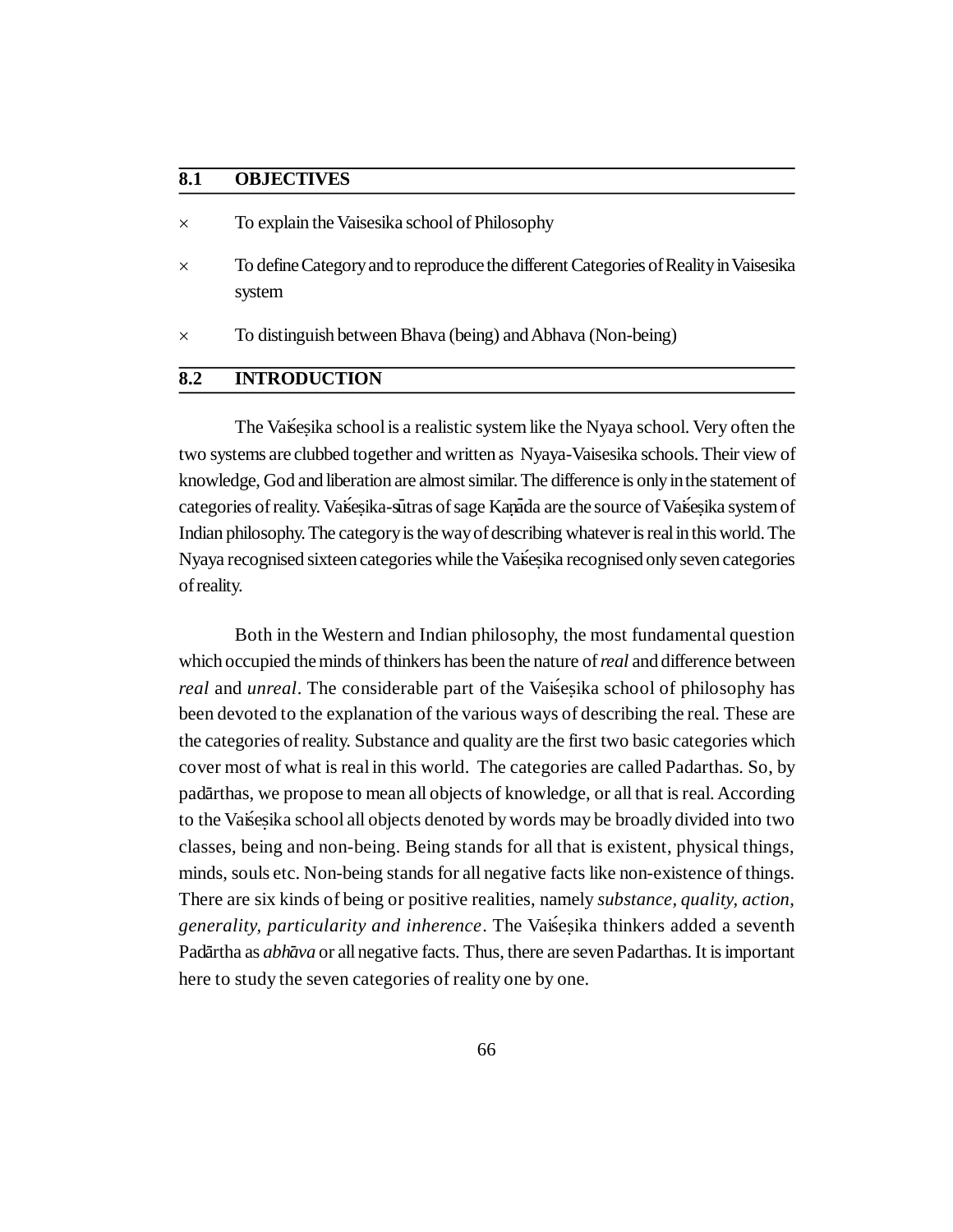#### **8.3 THE CATEGORY OF SUBSTANCE OR DRAVYA**

A *substance or dravya* is that in which a quality or an action can exist, but it is different from both. Without substance, there can be no quality or action. Thus a substance is the substratum of qualities and actions. It is the material cause of things itself. For example, wood is the material cause of all wooden objects. The Vaisesika school has given *nine kinds of substances* namely :

Earth—Prithvi Water—Jala Light—Tejas Air—Vāyu Ether—Ākāśa Time—Kala Space—Dik Soul—- Atman Mind—Manas

Of these nine substances, the first five are called physical elements (panchabhutas) since each of them possesses a specific quality which can be experienced by external senses. Smell, taste, touch, colour, and sound are the specific qualities known through five sense organs.

*Space (dik) and Time (kala) are like Ether (ākāśa)*, imperceptible substances each of which is one, eternal and all pervading. Space is inferred as the ground of our cognitions of here and there, near and far. Time is the cause of our cognitions of past, present, and future, older and younger. Although one and indivisible, ether, space and time are distinguished into different parts and thus conventionally spoken of as many by reason of certain limiting conditions which effect our knowledge of them.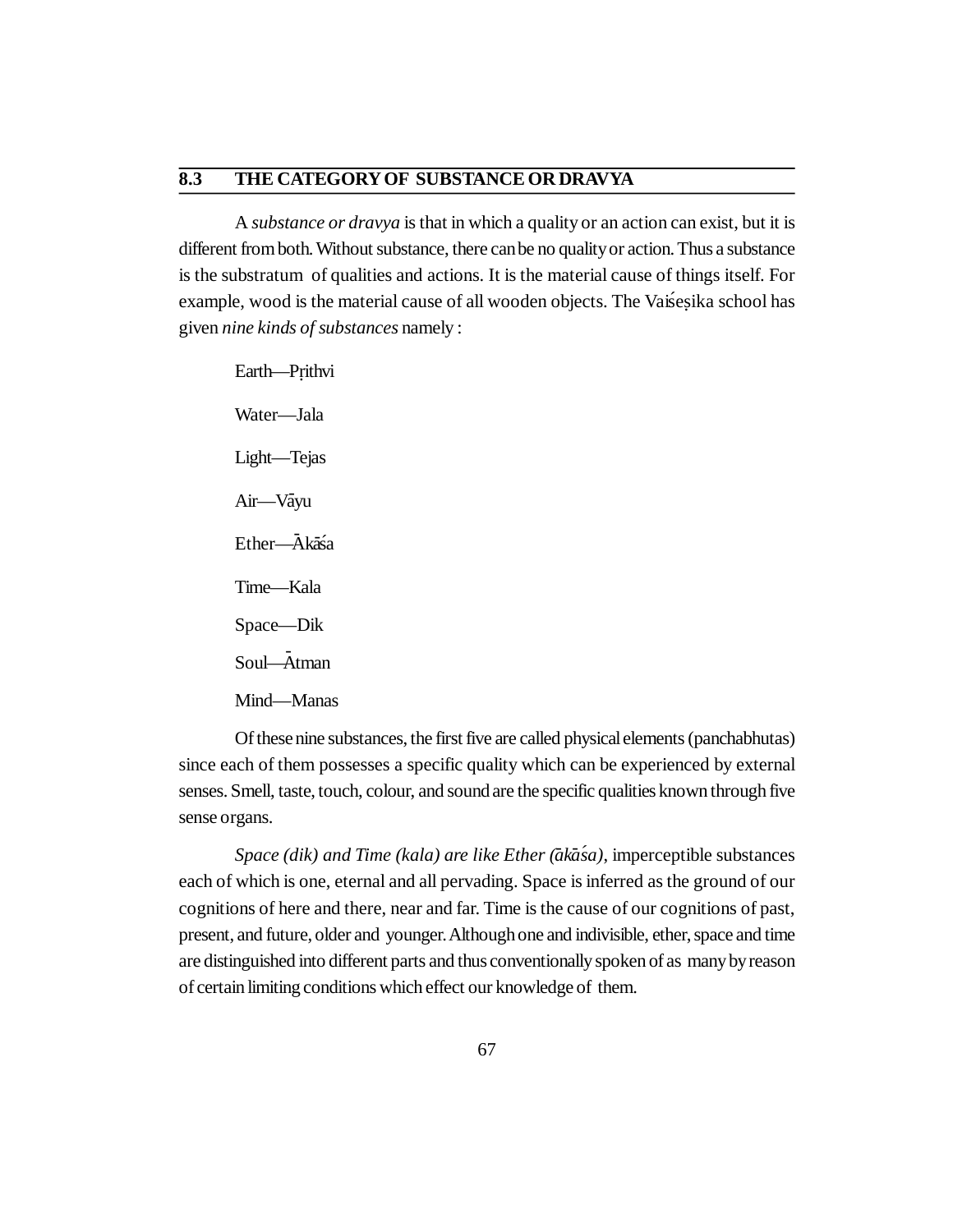*The soul is an eternal all pervading substance*, which is the substratum of the phenomena of consciousness. There are two kinds of souls, namely, the individual soul (jivātmā) and the supreme soul (paramātmā). The latter is one and is inferred as the creator of the world. The former is internally or mentally perceived as possessing some quality when, for example, one says, "I am happy", "I am not happy". The individual soul is not one but many being different in different bodies.

- *Manas,* which is a substance, is the internal sense for the perception of individual soul and its qualities like pleasure and pain. It is atomic and, therefore cannot be perceived. Its existence is inferred from the following grounds :
- a) Just as in the perception of the external objects we require external senses, so in the perception of internal objects like, cognition, feeling, willing, there must be an internal sense.
- b) We find that although the five external senses may be in contact with their respective objects, at the same time we don't have the perception of colour, touch, sound, taste, and smell of the different objects which may be in contact with our external senses at one and the same time, we perceive only that to which we are attentive. This means that we must attend to or turn our mind and fix it on the objection of perception. So every perception requires the contact of the mind with the object through its contact with the sense organ in question. That is, we must admit the existence of mind or manas as internal sense. Mind is partless or atomic, and functions as an internal sense of perception.

#### **8.4 THE CATEGORY OF QUALITY OR GUNA**

A *quality or guna* is defined as that which exists in a substance and has no quality or activity in itself. A substance exists by itself and is the constituent cause of things. But a quality depends for its existence on some substance and is never a constitutive cause of anything. It is a non-material cause of things in so far as it determines only their nature and character, but not their existence. Thus, *all qualities must belong to substances and so there cannot be qualities of a quality.* For example, the red colour belongs to something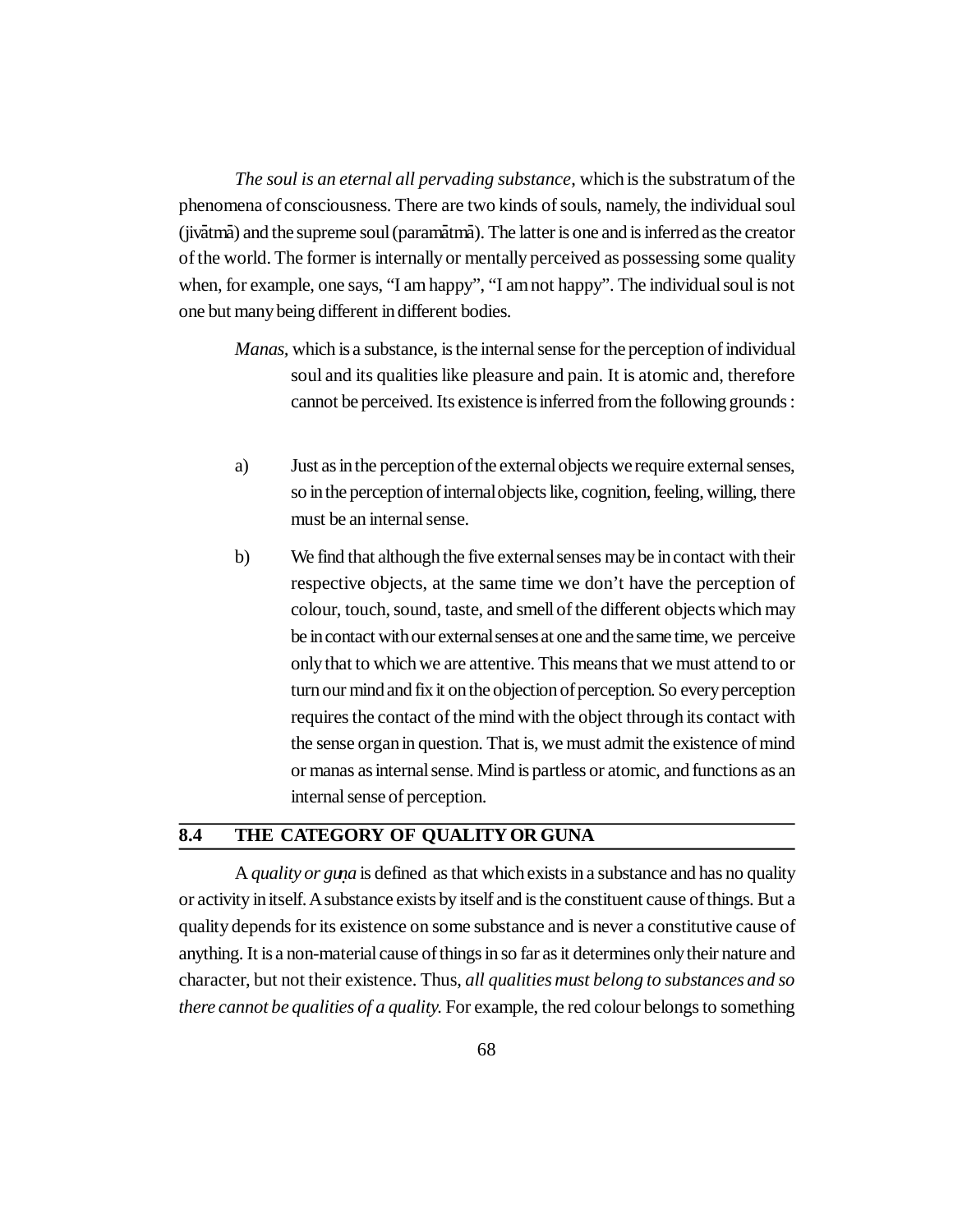and not to any other colour. A quality is unmoving or motionless property of things. It inheres in the things as something passive and inactive. A quality is different from both substance and action.

The Vaises ika school admits *twenty four kinds of qualities*. These are *rupa or colour, rasa or taste, gandha or smell, sparasa or touch, sabda or sound, S-amkhya or number, parim-a.na or magnitude, prthaktva or distinctness, samyoga or conjunction, vibhaga or disjunction, paratva or remoteness, aparatva or nearness, budhi-or cognition, sukha or pleasure, dukha or pain, icch-a or desire, dve. sa or aversion, prayatna or effort, gurutva or heaviness, dravatva (or fluidity), sneha or ´ viscidity, s-amsk · - ara or tendency, dharma or merit, and adharma or demerit.* Some of these qualities have sub-divisions. For example different kinds of colours, tastes, smell etc.

*Number* is that quality of things for which we use the words, one, two, three. There are many kinds of numbers. *Magnitude* is that quality by which things are distinguished as large or small. It is of four kinds : extremely small, extremely large, the small and the large.

*Prthaktva* is that quality by which we know that one thing is different from another as chair is different from table. *Conjunction* is the union between two or more things. *Disjunction* is the disconnection between things. *Remoteness and nearness*, are each of two kinds. *Budhi, pleasure, pain* are simple qualities. *Prayatna or effort* is of three kinds: Pravriti, Nivrtti and jivanayoni or vital function. *Sänskāras* are of three kinds, velocity, mental impression, and elasticity.

Thus we get a list of twenty four qualities in the Vaises ika system. This division of qualities in the Vaisesika philosophy is guided by consideration of their simplicity or complexity. These are simplest and passive qualities of substances.

#### **8.5 THE CATEGORY OF ACTION OR KARMA**

*Action or karma* is a physical movement. Like quality, it belongs only to substance, but is different from both. A substance is the substratum of both quality and action. Quality belongs to a substance and is a passive property. But action is dynamic character of things. Being dynamic, action is the independent cause of the conjunction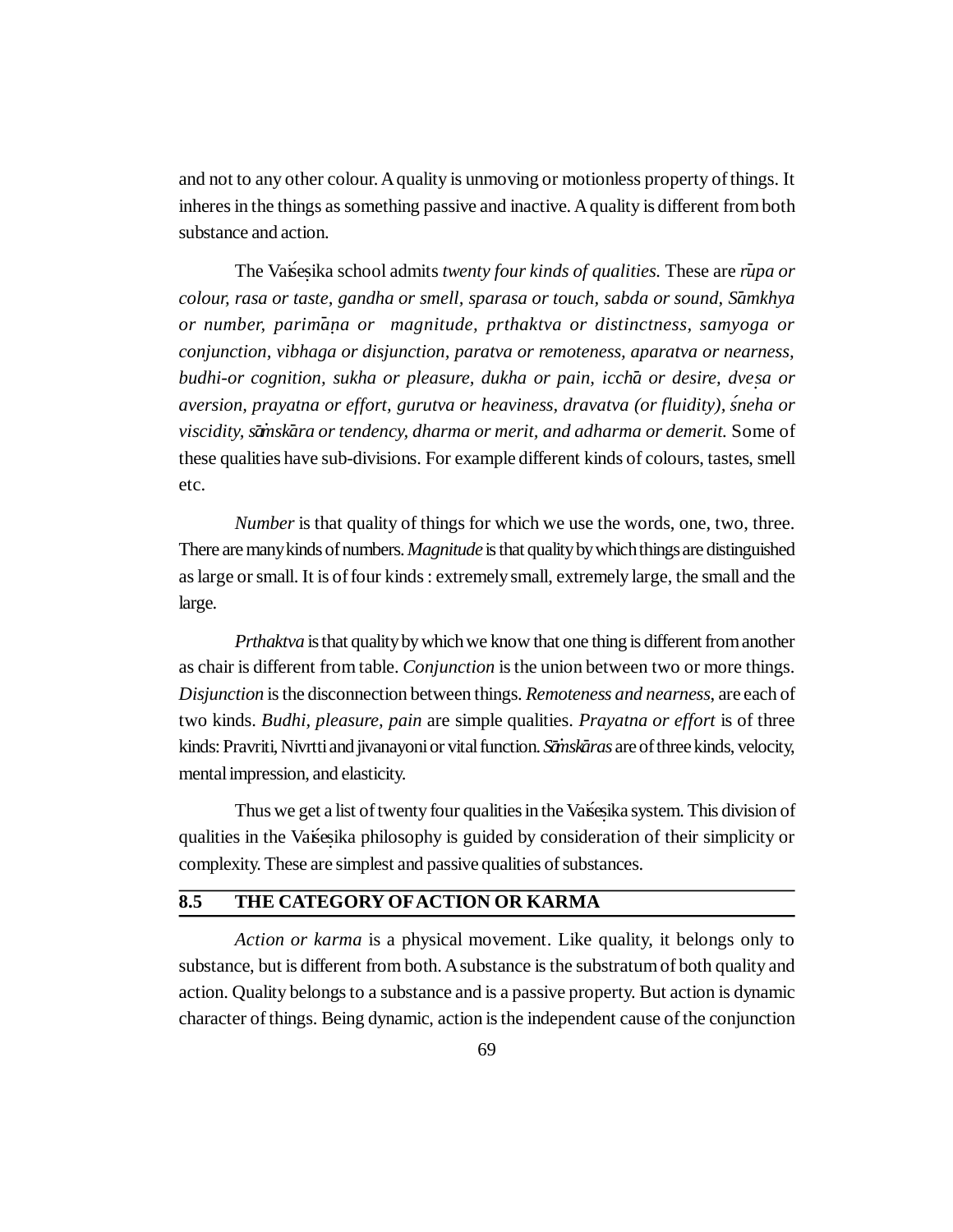and disjunction of things. All actions or movements must subsist in limited corporeal substances, such as earth, water, light, air and the mind. There can be no action in allpervading substances like ākāša, space, time and the soul.

The Vaises ika school has given *five kinds of actions* or movements such as :

- *a) Throwing upward-Utksepana .*
- *b*) *Throwing downward-Avaksepana*
- *c) Contraction -Akuncana*
- *d*) Expansion-Prasarna
- *e) Locomotion-Gamana*

The five kinds of actions are nothing but the ways in which all possible movements take place in this world. Things are either thrown up or put down. All movements are like that. A ball is thrown up or forced down on the earth. Then there are two kinds of movements indicating expansion of things or contraction of things. A balloon expands with air but contracts when air is taken out. All kinds of actions or movements which are not covered under these four are denoted by locomotion. Such actions as the walking of a living animal, going up of flames are not separately classified. In fact all kinds of actions are not perceived. Action of the mind is not perceived since the mind is an imperceptible substance.

#### 8.6 THE CATEGORY OF GENERALITY OR SAMANYA

The *universal or class-essence of things is called s-am-anya*. Things of a certain class bear a common name because these possess a common nature. Men, cows, horses etc. have common features and represent classes of men, cows and horses. There are *enumerable* classes of things with their class-essence or class concept. Unless a particular river is mentioned, the word river means any river or all rivers. The Vaises ika would say that it is their samanya or generality. It is the "universal" in things which bring them into separate classes.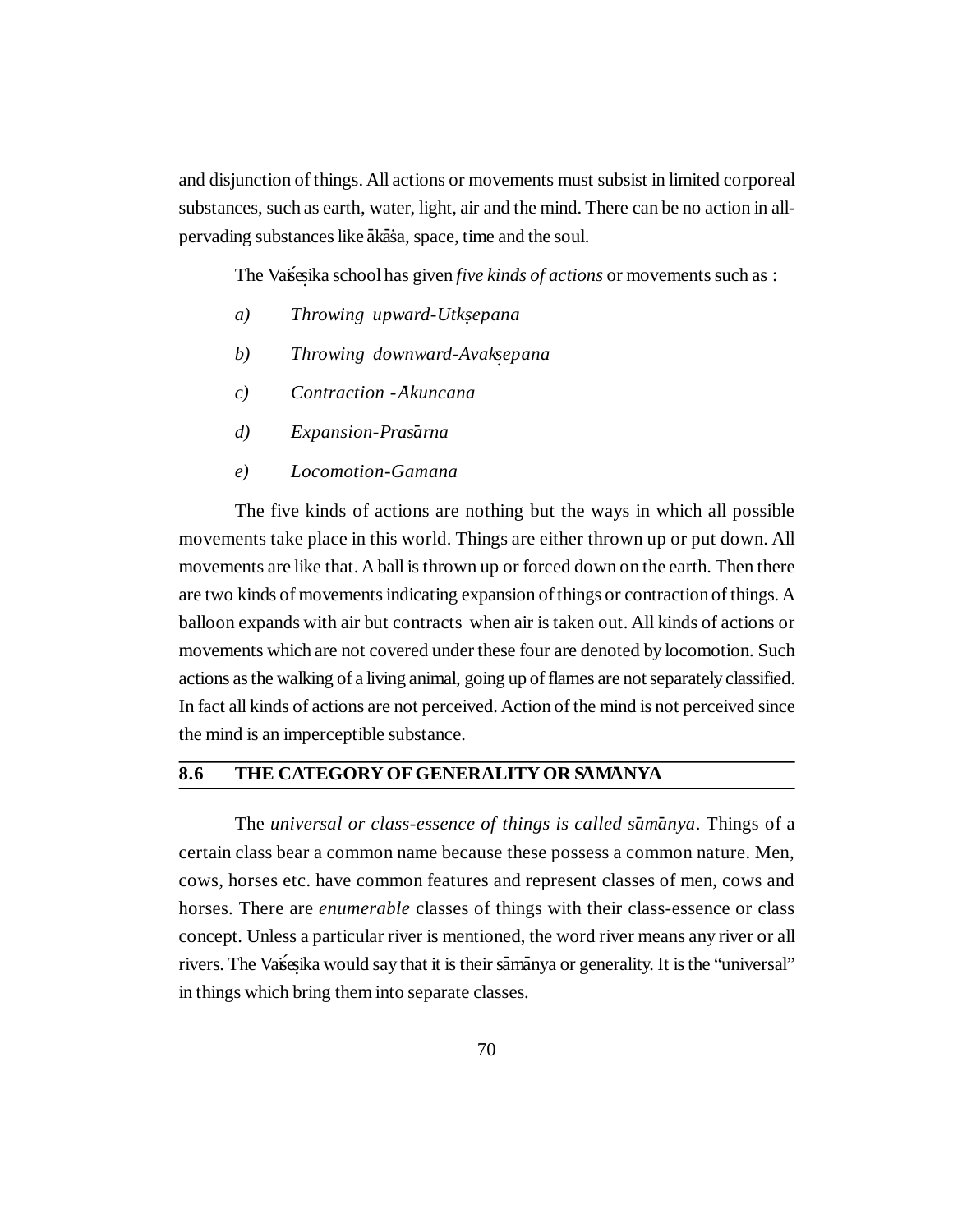There are different views regarding the universal element in things. Nyaya-Vaisesika puts forward the realistic theory of the universal. According to them universals are eternal entities which are distinct from, but inhere in many individuals. There is the same universal in all the individuals of a class. The universal is the basis of the notion of sameness that we have with regard to all the individuals of a certain class. It is only because one common essence is present in different individuals that they are brought under a class and thought of as essentially the same. Thus samanya or the universal is the real entity which corresponds to a general idea or classconcept in our mind.

*The universals may be distinguished into para or the highest and all pervading, apara or the lower, and the parapara or the intermediate.* Beinghood is the highest universal since all other universals come under it. Jarness as the universal present in all jars is apara or the lowest since it has the most limited or the narrowest extent. Thinghood is another universal, in between the highest and the lowest. It is parapara.

#### 8.7 THE CATEGORY OF PARTICULARITY OR VIŚESA

*Particularity* or *visesa* is the extreme opposite of the universal. The category of particularity refers to the unique individuality of substances which have no parts and are eternal, such as space, time, akasa, mind, soul, and atoms of earth, water, light and air.

As subsisting in the eternal substances, vises as are themselves eternal. We should not suppose that vises a pertains to ordinary things of the world like pots, chairs and tables. It does not belong to anything made up of parts. It is only when we come to the ultimate differences of the partless eternal substances that we have to admit certain original or underived peculiarities called vises as. Thus particular is a category not in any ordinary sense. It is referred to in a very significant sense as a category of eternals having no parts.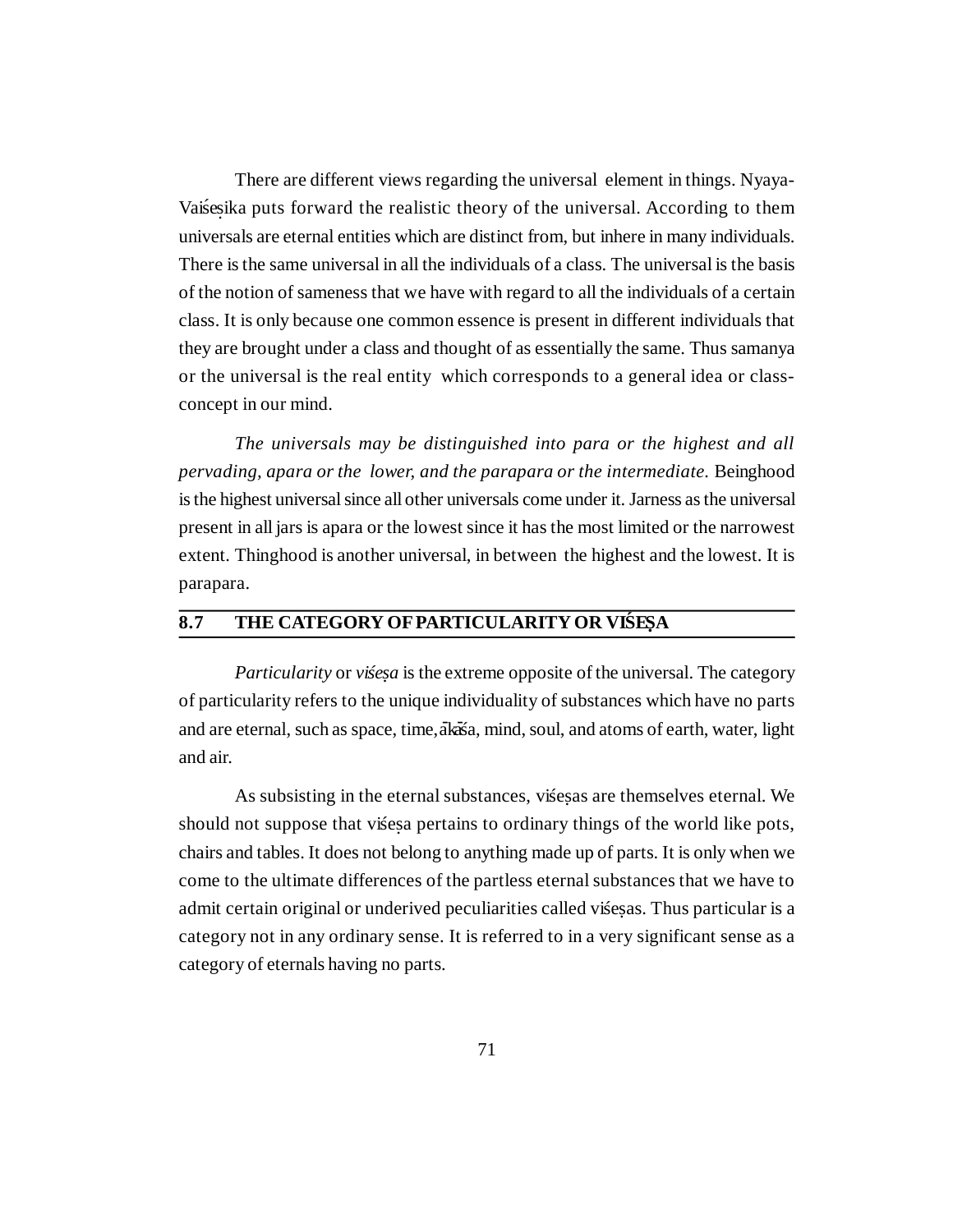# **8.8** THE CATEGORY OF INHERENCE OR SAMAVAYA

The category of *inherence or samavaya* refers to the possible relation between things as it also reflects a new dimension of reality. Nyaya-Vaisesika philosophy recognised two main relations. These are called samyoga or conjunction and samavāya.

*Conjunction or samyoga is a temporary inherence or relation*. Two things may be related on temporary or non-eternal basis. For example, two balls moving from opposite directions meet at a certain place. The relation which holds between them is one of conjunction. It is just temporary contact between two substances which may again be separated. The objects in question are not affected by temporary relation and then separation. Thus conjunction is an external relation which exists as an accidental quality of two substances related by it. But none the less, such relations do exist between things in this world and have to be recognised as a fact of reality.

Unlike conjunction, *samavāya is a permanent or eternal relation between things*, *of which one inheres in the other. The whole is in its parts, a quality is in a substance, the universal is in the individuals*. The cloth as a whole is in the threads, colour red is a quality in the rose, manhood as a universal is in individual men. Samavaya is perceptible category. Samavāya is an eternal relation between any two entities, one of which cannot exist without the other. Terms related by samavaya cannot be reversed like those related by samyoga or conjunction. Thus samyoga or conjunction is a temporary relation between two things which can exist separately, and it is produced by the action of either or both of the things related. For example, the relation between man and chair on which he may be seated for the time being.

### **8.9 THE CATEGORY OF NON-EXISTENCE OR ABHAVA**

So far we have dealt with six positive categories. It is very significant for the Vaises ika school that it accepted a negative category of *non-existence or abhava*. Thus in all there are seven categories recognised by the Vaisesika. According to the Vaisesika thinkers, the reality of non-existence cannot be denied as the seventh category. Looking at the sky at night one feels sure of the non-existence of the sun, as of the existence of the moon and the stars. The Vaises ika recognises, therefore, non-existence as the seventh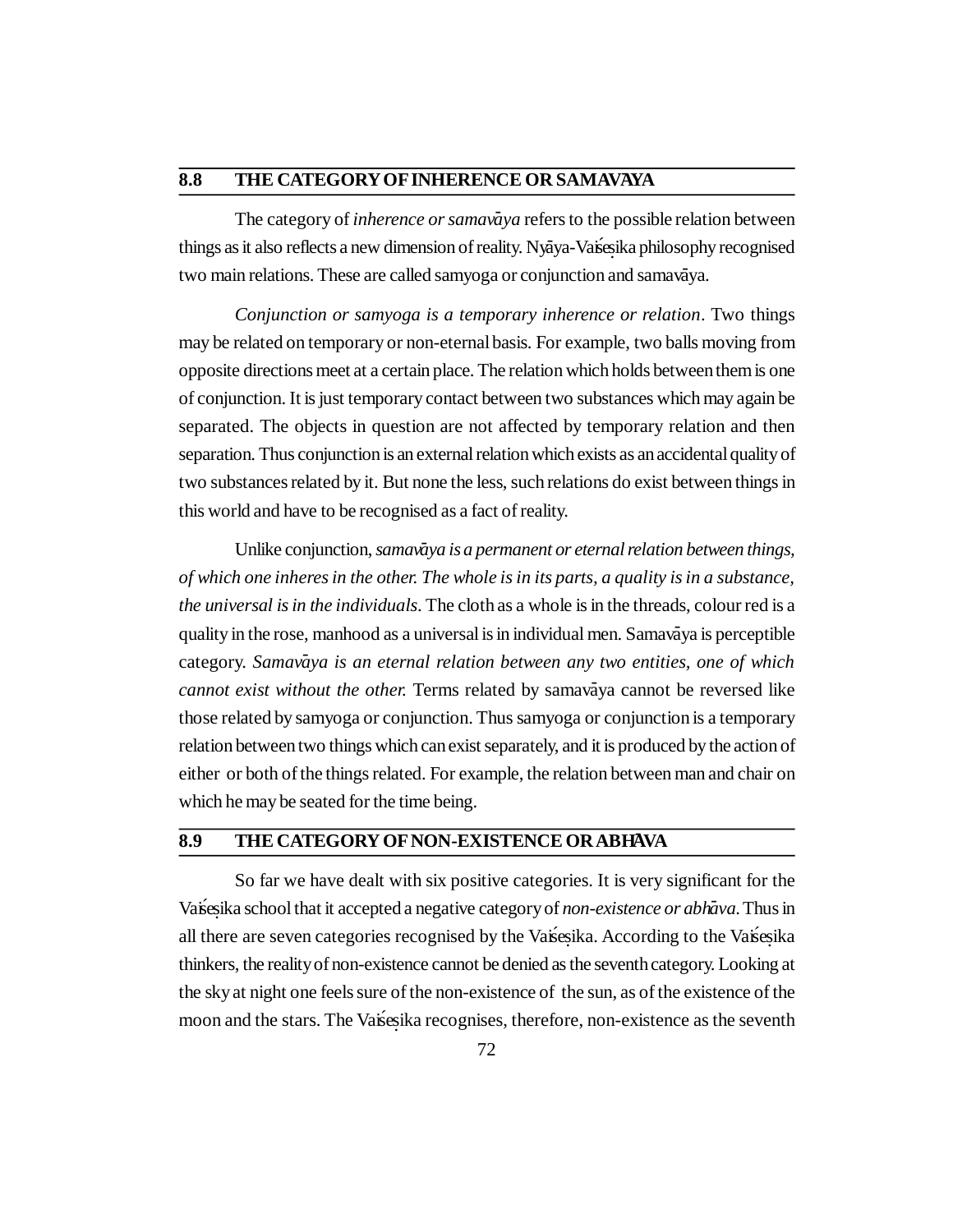category of reality.

Abh<del>*ava or non-existence is of two kinds, namely : samsarg<code>abh</code><i>ava and*</del> *anyonyabhava*. The first means the absence of something in something else. Anyonyabhava means the fact that one things is not another thing.

 $S$ *amsarg<code>ābh</code>* $\bar{a}$ *va is of three kinds, namely : pr* $\bar{a}$ *gabh* $\bar{a}$ *va, dhva* $\bar{a}$ *s* $\bar{a}$ *bh* $\bar{a}$ *va and* atyantabhava. All kinds of samsargabhava can be expressed by a judgement of general form:

*S is not in P*

whereas anyonyābhāva can be expressed by a judgement

### *S is not P*

While *samsargabhava* is the absence of a connection between two things, *anyonyabhava* underlies the difference of one thing from another thing. When one thing is different from another thing, they mutually exclude each other and there is the non-existence of either as the other. A table is different from chair. This means that a table does not exist as a chair, or more simply a table is not chair. Anyonyabhava is non-existence of one thing as another from which it is different. Thus *samsargabhava is the absence of a connection between two entities,* and its opposite is just their connection. On the other hand, *anyonyabh-ava is the absence of one thing as another*, and its opposite is just their sameness or identity.

For example "A hare has no horn" and "there is no colour in air", are propositions which express the absence of connection between a hare and a horn, between colour and air. So samsargabhava is relative non-existence in the sense of negation of the presence *of something in some other thing, while anyonyabhava is mutual non-existence or difference in the sense of a negation of the identity between two things. It is absolute non-existence.*

### **8.10 SUM UP**

Hence it can be said that Nyaya-Vaisesika explanation of categories of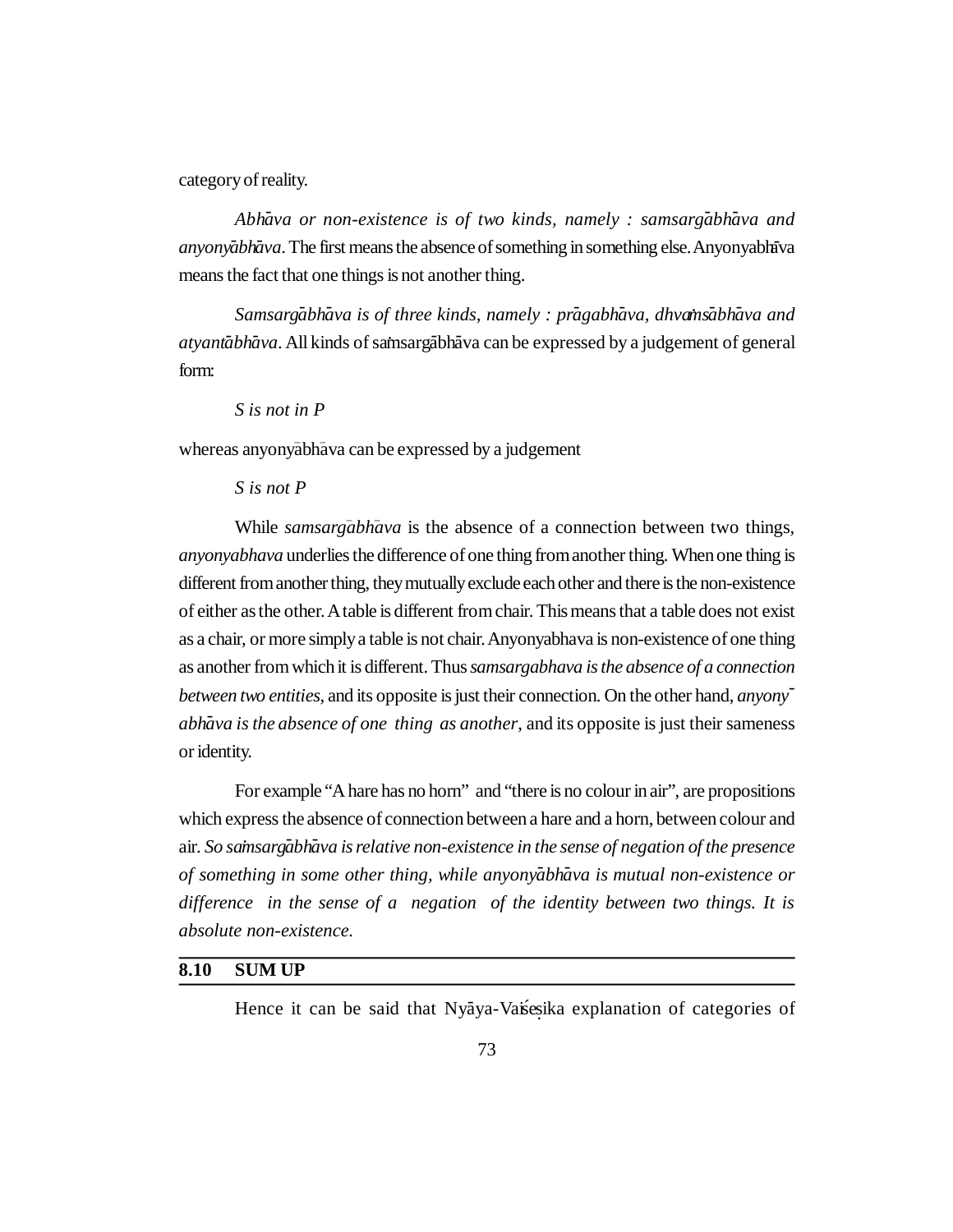substance, quality, action, generality and particularity is an exhaustive account of describing all that is real in this world, but in logical terms and not in ordinary sense. The Vaises ika division of objects into seven classes and of these into many other subclasses is a logical classification of them based on their distinctive characters and ultimate differences.

Treating the last two categories of inherence and non-existence we find that the Vaises ika school tried to perfect their logical analysis of the forms of reality. While relations do exist between things and it is a fact of reality, they are explained in their two possible forms. Possible relations other than saimyoga and samvaya is thus ruled out. Similarly, recognising non-existence as a category of reality was a very bold statement. Non-existence of thing is certainly a way of describing reality. Thus the whole logical analysis is perfected by the Vaisesika thinkers. The forms of non-existence further reflect perfection of explanation of reality.

| 8.11           | <b>GROSSARY</b>  |                                                                                   |
|----------------|------------------|-----------------------------------------------------------------------------------|
| $\times$       | Padartha         | : is an object which can be thought and named.                                    |
| 8.12           |                  | <b>SELF-ASSESSMENT QUESTIONS</b>                                                  |
|                | is insufficient. | Note: Use the space given below for your answers. Use separate sheet if the space |
| Q)             |                  | Who is the founder of Vaisesika Philosophy?                                       |
| $\overline{Q}$ |                  | What are the seven categories of reality in Vaisesika? Explain.                   |
| $\circ$        |                  | Differentiate between Bhava and Abhava.                                           |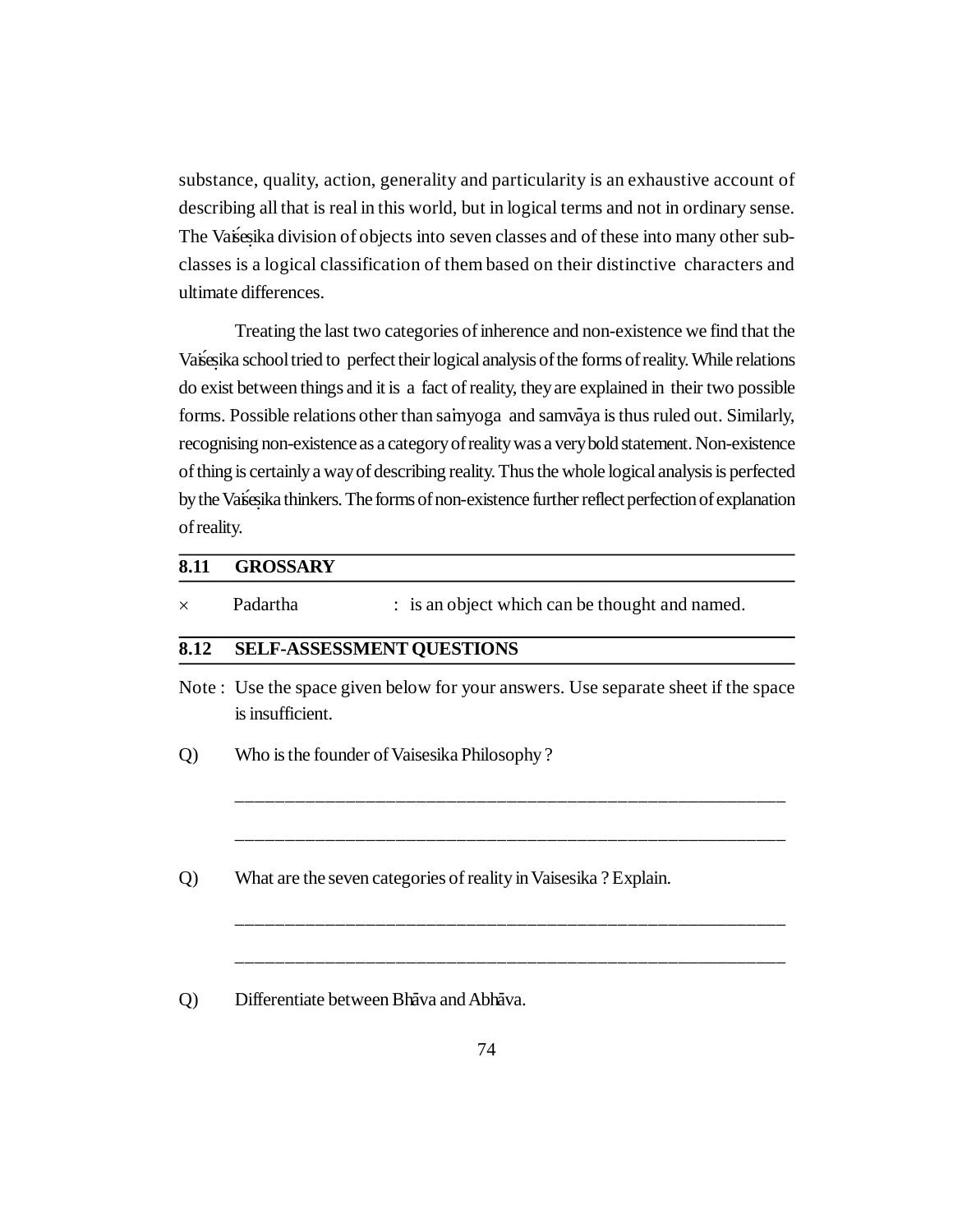# **8.13 SUGGESTED READINGAND REFERENCES**

- Chatterjee, Satishchandra and Dhirendramohan Datta : An Introduction to Indian Philosophy. Calcutta : University of Calcutta, 1968.
- Hiriyanna. M. Outlines of Indian Philosophy. London : George Allen and Unwin Ltd., 1951.

\_\_\_\_\_\_\_\_\_\_\_\_\_\_\_\_\_\_\_\_\_\_\_\_\_\_\_\_\_\_\_\_\_\_\_\_\_\_\_\_\_\_\_\_\_\_\_\_\_\_\_\_\_\_\_

\_\_\_\_\_\_\_\_\_\_\_\_\_\_\_\_\_\_\_\_\_\_\_\_\_\_\_\_\_\_\_\_\_\_\_\_\_\_\_\_\_\_\_\_\_\_\_\_\_\_\_\_\_\_\_

 Hiriyanna M. Essentials of Indian Philosophy. London : George Allen and Unwin Ltd., 1952.

………………………..ooo…………………………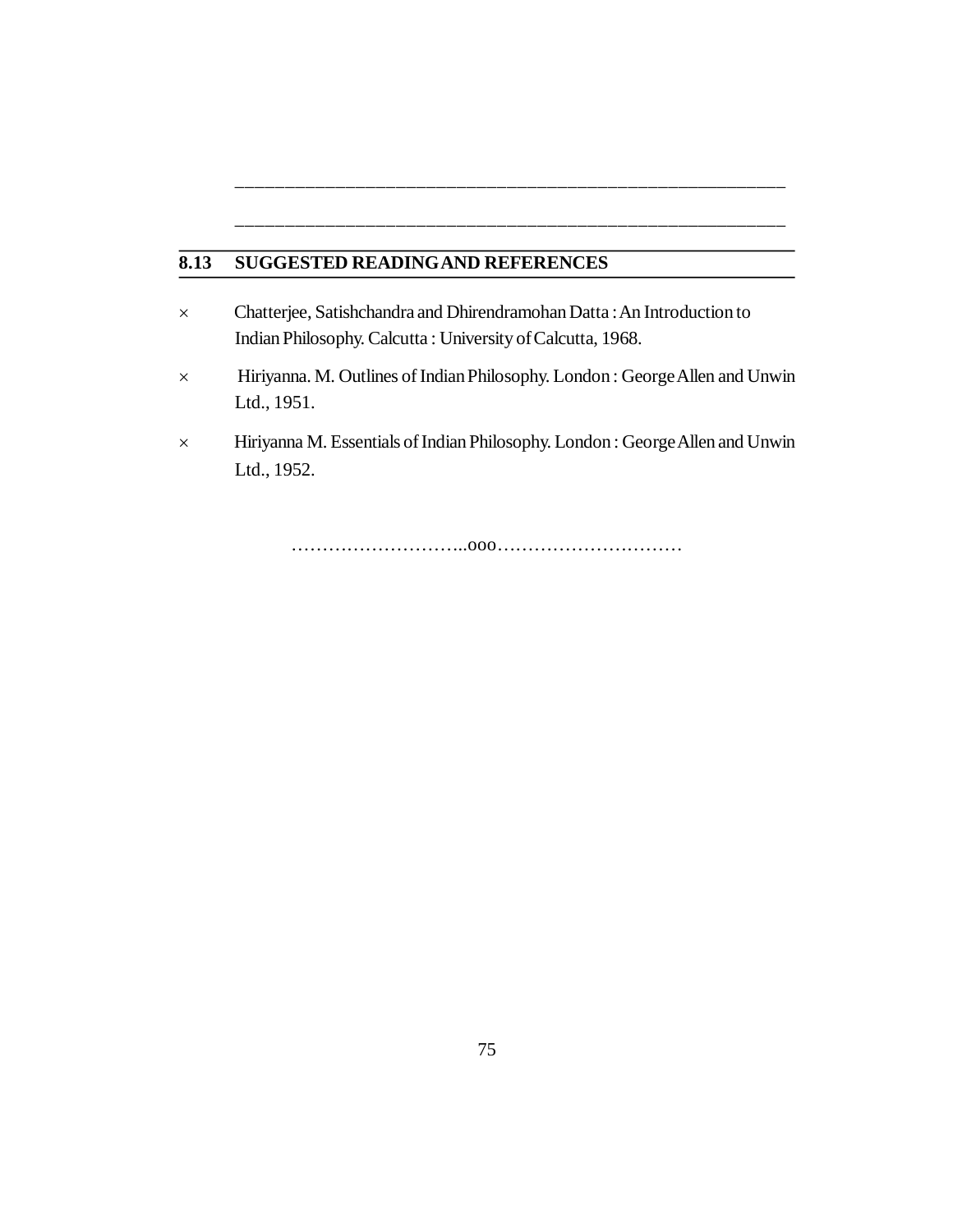# **THEORY OF CAUSATION (SANKHYA)**

| Course Code : PL 601 (Theory) | <b>Unit-IV</b> |
|-------------------------------|----------------|
| <b>Philosophy</b>             | Lesson No. 9   |

### **STRUCTURE**

- **9.1 Objectives**
- **9.2 Introduction**
- **9.3 Theory of Causation**
- **9.4 Sum up**
- **9.5 Glossary**
- **9.6 Self-Assessment Questions**
- **9.7 Suggested Reading and References**

## **9.1 OBJECTIVES**

- To introduce Samkhya philosophy and explain its basic features.
- **•** To explain the Theory of Causation.
- To differentiate between Satkāryavāda and Asatkāryavāda.

# **9.2 INTRODUCTION**

The Samkhya system is the oldest Indian philosophical system according to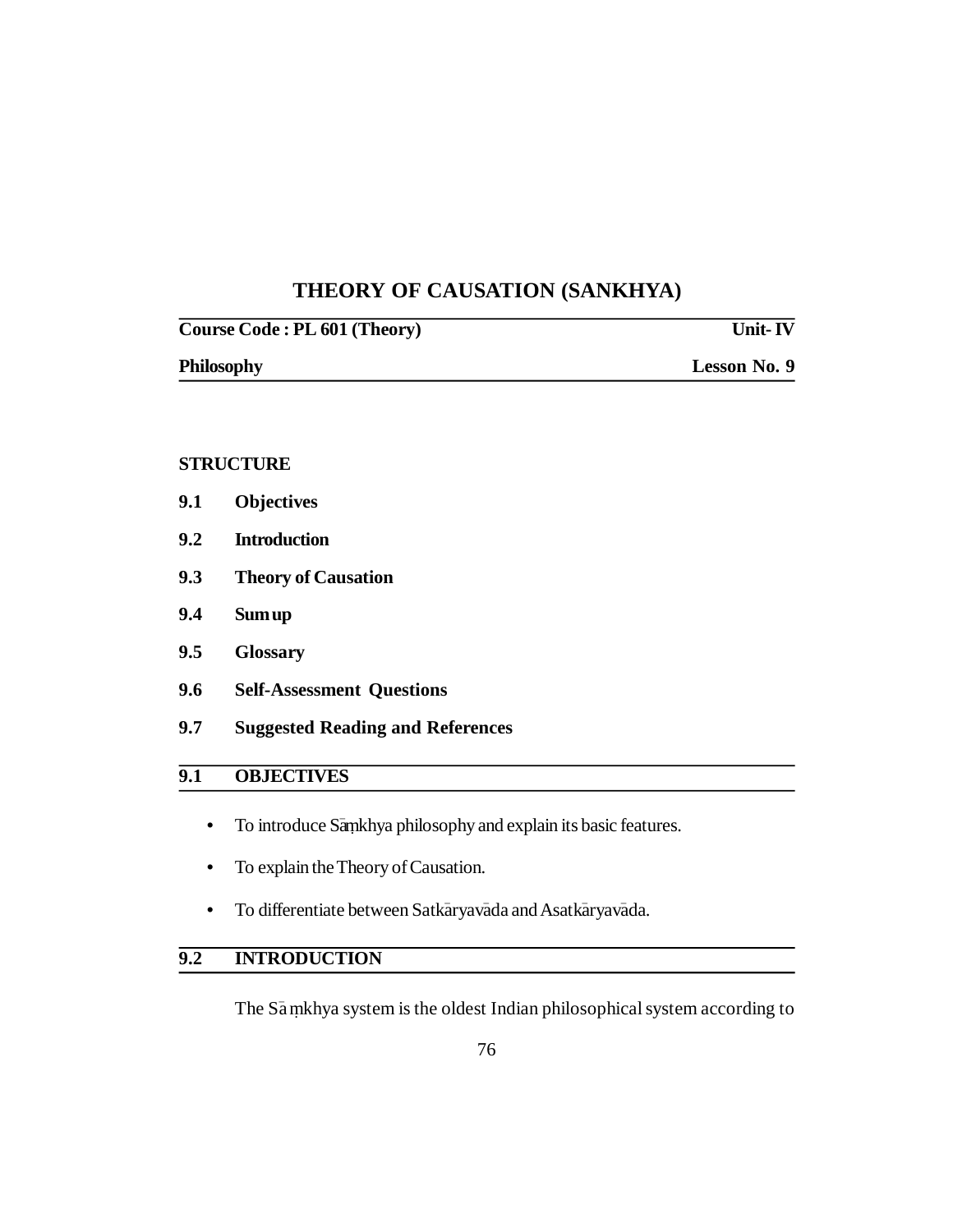the historians of Indian philosophy. There are references to the system in the Upanishads, the Gita and the Mahabharta. **Kapila** is said to be the founder of the system. So the first work of the S– a mkhya school is the **. S – amkhya-S . – utra** of Kapila. This system is sometimes described as the **Atheistic S– amkhya .** as distinguised from Yoga which is called the Theistic Samkhya. The reason for this is that Kapila did not admit the existence of God and also thought that God's existence could not be proved.

The origin of the name 'Samkhya' is shrouded in mystery. According to some thinkers the name Samkhya is an adaptation from 'Samkhya' meaning 'number', and has been applied to this philosophy because it aims at a right knowledge of reality by the enumeration of the ultimate objects of knowledge. According to others, however, the word *S – amkhya means perfect knowledge* and a philosophy in which we have such knowledge, is justly named Sāṃkhya. Like the Nyāyā and Vais̀eṣika system, Sāṃkhya aims at the knowledge of reality for the practical purpose of putting an end to all pain and suffering. It gives us a knowledge of the self which is clearly higher than that given by the other systems, excepting the **Vedanta**. So it may very well be characterized as the Sankhya in the sense of a pure metaphysical knowledge of the self. It is a metaphysics of dualistic realism as compared to realistic pluralism of Nyaya and Vaisesika as it believes in two realities namely, Prakrti and Purușa only. The Nyaya and Vaisesika admit the reality of many atoms, minds and souls.

## **9.3 THEORY OF CAUSATION**

The Sankhya metaphysics, especially its doctrine of Prakrti rests mainly on its theory of causation which is known as **Satkāryavāda**. *It is a theory as to the relation of* an effect to its material cause. According to Sankhya philosophy, that which does not exist cannot come into existence, and there is no absence of what is existent. The effect is concealed in the cause before it is produced. In this way, creation means the manifestation of that which is hidden and destruction implies the concealment of that which is manifest. In this way, both creation and destruction indicate the discarding of one form or quality and adoption of another form or quality. The difference between the cause and the effect is one of quality or form. The effect exists in its cause. It is a theory as to the relation of an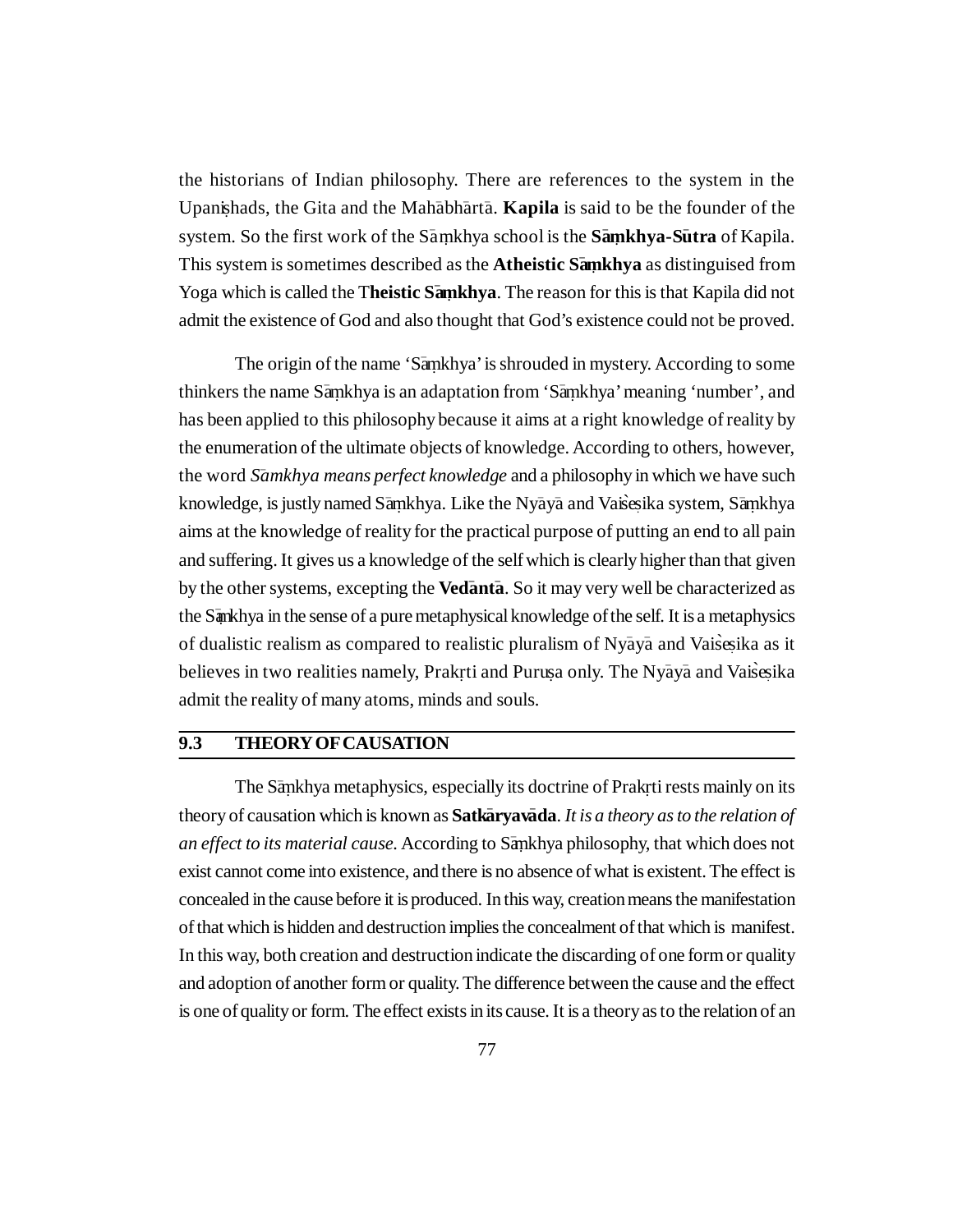effect (Kārya) to its material cause.

The specific question discussed in this context is this : *Does an effect originally exist in the material cause prior to its production, i.e. appearance as an effect?* The Bauddhas and the Nyaya and Vasesika, answer this question in negative. According to them, the effect cannot be said to exist before it is produced by some cause. If the effect already existed in the material cause prior to its production, there is no sense in our speaking of it as being caused or produced in any way. Further we cannot explain why the activity of any efficient cause is necessary for the production of the effect. If the pot already existed in the clay, then why should the potter exert himself to produce it ? Moreover, if the effect were already existent in its material cause, it would logically follow that the effect is indistinguishable from the cause, and that we should use the same name for both the pot and the clay, and also that the same purpose would be served by a pot and a lump of clay.

It cannot be said that there is a distinction of form between the effect and its material cause, for then we have to admit that there is something in the effect which is not to be found in its cause and, therefore, the effect does not really exist in the cause. This theory that the effect does not exist in the material cause prior to its production is known as Asatkaryavada (i.e. the view that the Karya or the effect is asat or non-existent before its production). Nyaya and Vaisesika, Bauddhas and some followers of Mimansa believe in it and call it **Arambhvada** i.e. *the theory of the beginning of the effect a new*. The Satkāryavādins, on the other hand, believe that the effect is not a new creation but only an explicit manifestation of that which was implicitly contained in its material cause.

The Samkhya establish their view of Satkaryavada, namely that the effect exists in the material cause even before it is produced. The causal relation cannot subsist between objects essentially different from one another. Development is the coming to light of what is latent and hidden or, in other words, it is the transition from potential being to actual being, or in Hegel's words, it is the passage from the implicit to the explicit. According to this view of *Satkaryavada*, the cause and the effect are the undeveloped and the developed states of one and the same substance. All production is development (Udbhava), and all destruction is envelopment (Anudbhava) or disappearance into the cause. There is no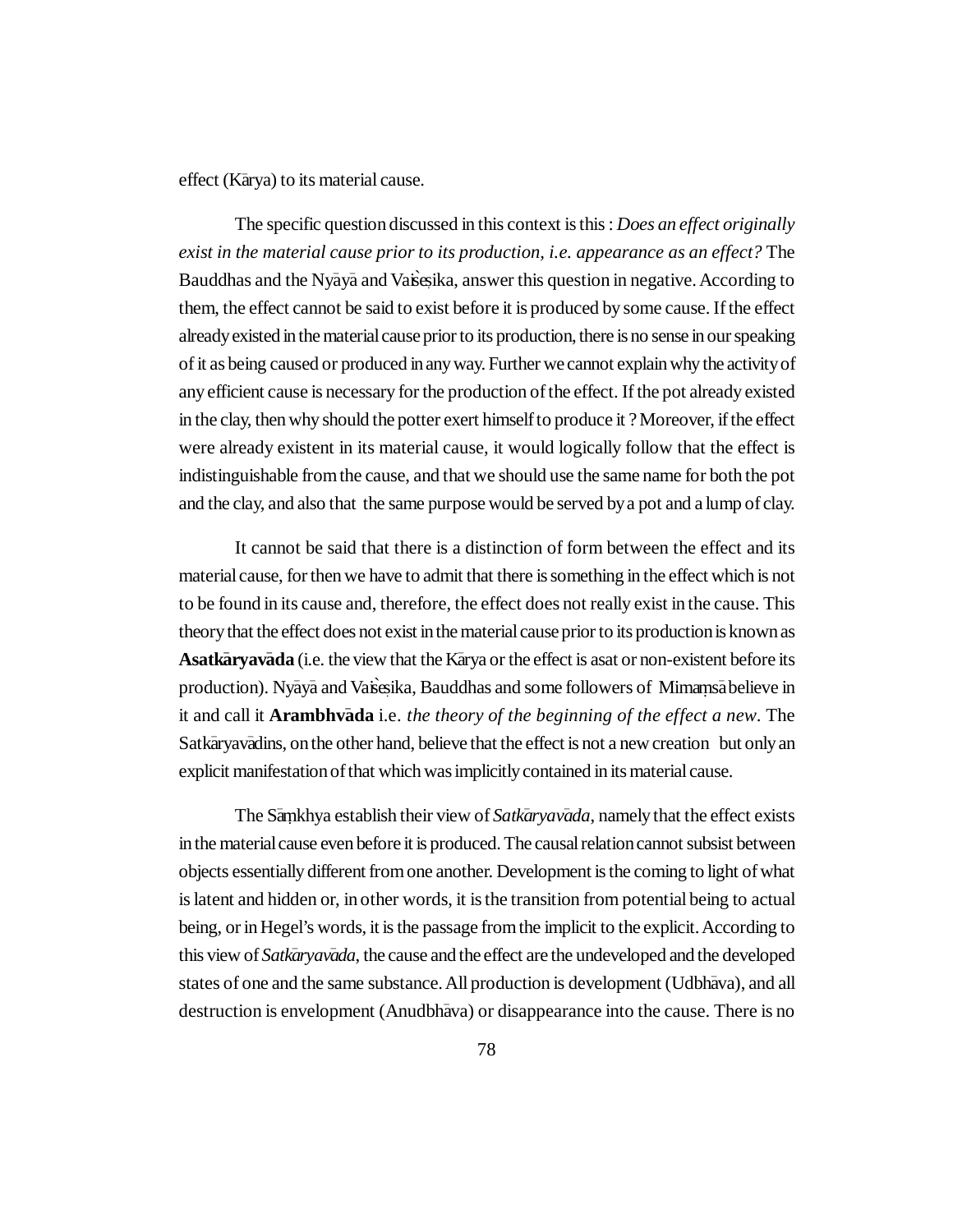such thing as utter annihilation.

*The view of the S– amkhya is based on the following grounds : .*

- a) If the effect were really non-existent in the material cause, then no amount of effort on the part of any agent could bring it into existence. Can any man turn blue into red, or sugar into salt? Hence when an effect is produced from some material cause, we are to say that it pre-exists in the cause and is only manifested by certain favourable conditions, as when oil is produced by pressing seeds. The activity of efficient causes, like the potter and his tools, is necessary to manifest the effect, pot, which exists implicitly in the clay.
- b) There is an invariable relation between a material cause and its effect. A material cause can produce only that effect with which it is causally related. It cannot produce an effect which is in no way related to it. But it cannot be related to what does not exist. The effect is only a manifestation of its material cause, because it is invariably connected with it. Hence the effect must exist in the material cause before it is actually produced.
- c) We see that only certain effects can be produced from certain causes. Curd can be got only out of milk and a cloth only out of threads. This shows that the effect somehow exists in the cause. Had it not been so, any effect could be produced from any cause. The potter would not have taken clay to produce pot; instead he must have taken milk or thread or any other thing.
- d) The fact that only a potent cause can produce a desired effect goes to show that the effect must be potentially contained in the cause. The potent cause of an effect is that which possess some power that is definitely related to the effect. But the power cannot be related to the effect, if the latter does not exist in some form. This means that the effect exists in the cause in an unmanifested form before its production or manifestation. So, only an efficient cause can produce that for which it is potent. Production is only an actualization of the potential: were it not so, then curd should be produced out of water, cloth out of reeds, and oil out of sand particles.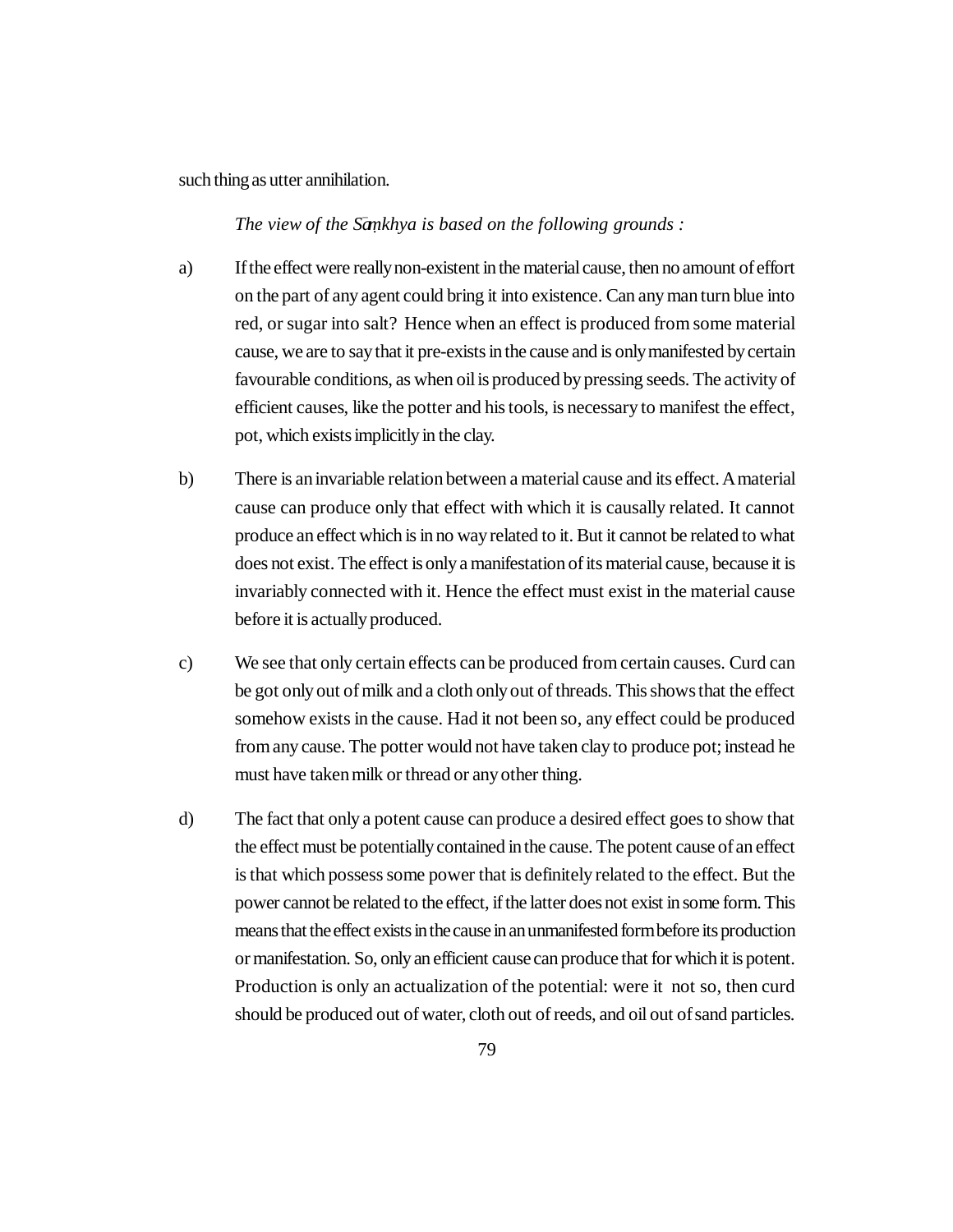- e) If the effect be really non-existent in the cause, then when it is produced, the nonexistent comes into entity. So if the effect does not pre-exist in its cause, it becomes a mere non-entity like the hare's horn or the sky flower and existence of such objects is mere absurdity.
- f) Lastly, we see that the effect is not different from, but essentially identical with the material cause. If, therefore, the cause exists, the effect must also exist. In fact, the effect and the cause are explicit and implicit states of the same substance. The effect is the essence of its material cause and as such identical with it. When the obstructions in the way of manifestation are removed, the effect usually flows out of its cause. So effect is already contained in the cause. The cause and effect are not two different things but are identical e.g. A cloth is not really different from the threads, out of which it is made; a statue is the same as its material cause, with a new shape and form; the weight of the table is the same as that of the pieces of wood used in it.
- g) The non-existent cannot be the object of activity as the sky-flower cannot be produced. The difference between the material cause and its effect is only practical and not fundamental. It is only due to the purpose served by them. Identity is fundamental while difference is only practical.

The Sankhya distinguishes two kinds of causes, efficient and material. While the material cause enters into the effect, the efficient cause exerts influence from outside. Though the effect is contained in the cause, something else is necessary to liberate it from the causal state. We have to press the seeds to get the oil, beat the paddy to get the grain. When this concomitant activity is lacking, the effect does not arise. Though the effect is potentially contained in the cause, this potentiality is not actualised all at once. The removal of the barriers is the concomitant cause required to actualise the potentiality. These concomitant conditions, according to Vyasa, are place, time, form and constitution of a thing. From a piece of stone, a plant cannot spring.

Two kinds of effects are distinguished. When cream is produced from milk, we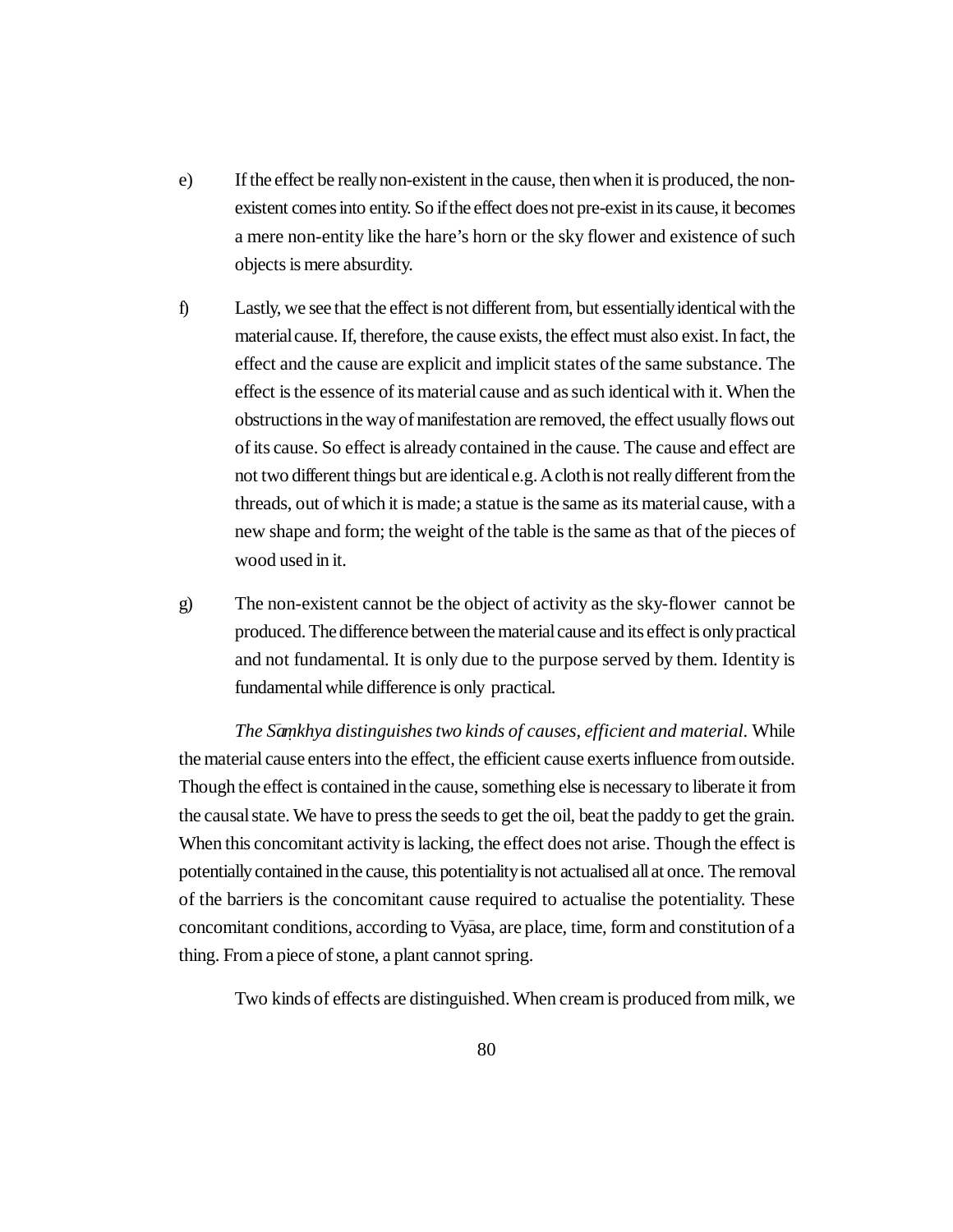have a case of simple manifestation. When a jewel is made of gold, we have an instance of reproduction. When the quality of a thing changes, we have a case of **Dharmaparinama**; when the potential becomes actual and the change is only external, we have a case of Laksanaparinama. The change of state due to mere lapse of time is Avasthaparinama. We cannot twice step into the same stream, since the waters do not remain identical for two moments together. It is also true that the same individual does not twice step into the same river, for he has meanwhile changed even as the river has done. All things and states, outward and inward, are subject to this law of change. And out of this change, the mind of man constructs the rule of causality by means of the relation of antecedents and consequences.

Hence, the Sankhya believes in the fact that the effect is already contained in the cause in the potential form. Whenever the proper environment is created, the effect becomes explicit. That is why their theory is called as *Satkaryavada*.

The theory of Satkaryavada has got two different forms namely, *Parinamavada and Vivartav– ada.*

- a) Parin**amavada:** According to Parinamavada, the cause really changes into the effect. In a way the existence of the cause and effect is the same. e.g. The turning of clay into the pot.
- **b)** Vivartava<sup>da:</sup> According to Vivartava<sup>da the changing of the cause into the</sup> effect is not true but illusory. The existence of the two is different or separate. e.g. The appearance of snake in a rope.

The Sankhya philosophers believe in the theory of Parinamavada while the Vedanta philosophers accept the theory of Vivartavada. Ramanuja, like the Sankhya accepts Parinamavada. But according to Ramanuja, the universe is the result of Brahman while according to Sankhya the universe is the result of Prak rti. Hence  $R$ amanuja's view is called **Brahman pariṇāmavāda** and the Sāṇkhya view is **Prakṛti parin. – amav – ada**.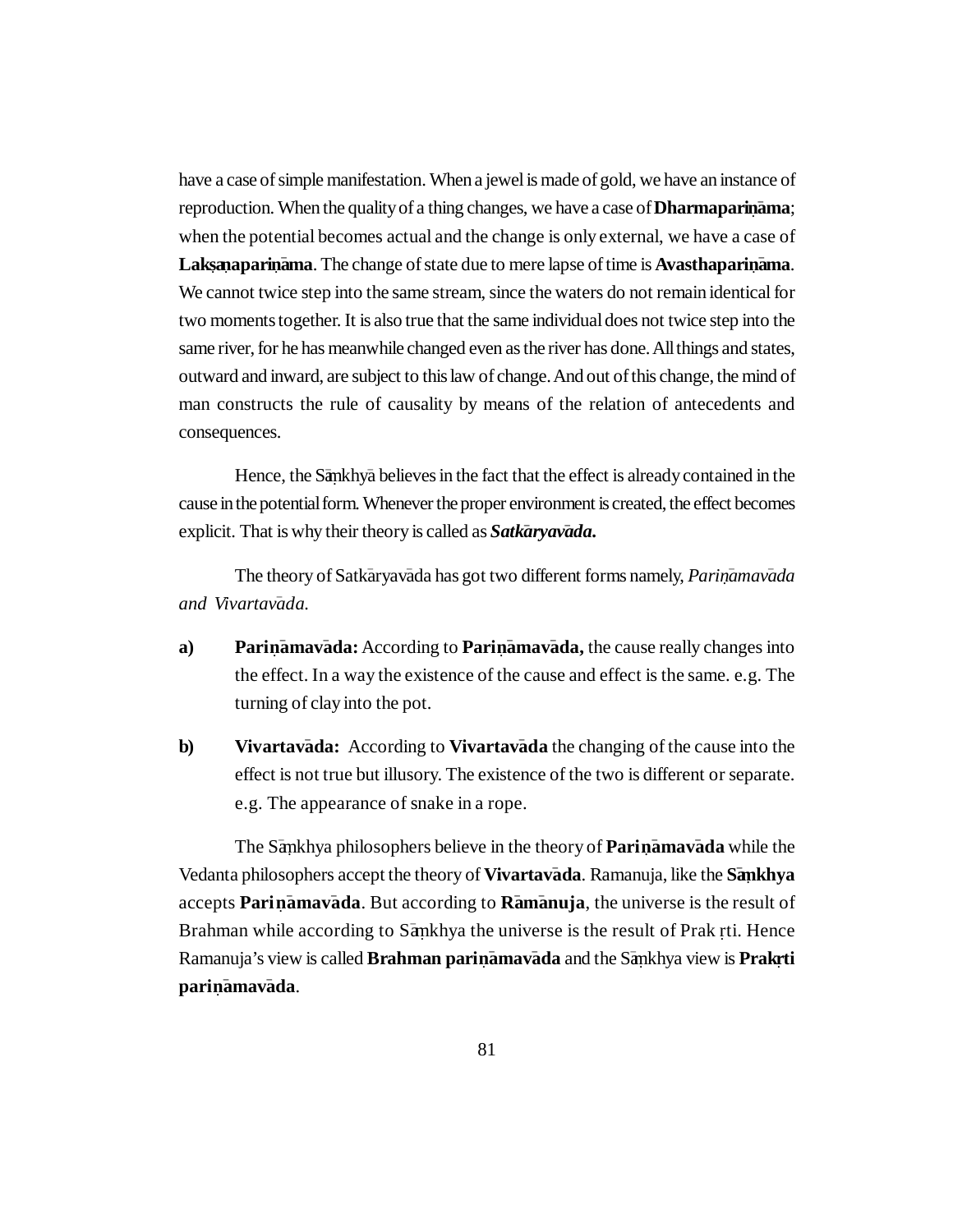Thus Sāmkhyā believes that the effect is already contained in the cause.

### **9.4 SUM UP**

The Samikhya metaphysics, especially its doctrine of Prakrti, rests mainly on its theory of Causation, which is known as Satkaryavāda. It is a theory as to the relation of an effect to its material cause. And Prakrti is the ultimate cause of the world of objects.

# **9.5 GLOSSARY**

| $\times$ | Sankhya | means right knowledge as well as number.                                 |
|----------|---------|--------------------------------------------------------------------------|
| $\times$ |         | Asatkāryavāda : is a view which says that production is a new beginning. |

# **9.6 SELF ASSESSMENT QUESTIONS**

**Note :** Use the space given below for your answers. Use separate sheet if the space is insufficient.

\_\_\_\_\_\_\_\_\_\_\_\_\_\_\_\_\_\_\_\_\_\_\_\_\_\_\_\_\_\_\_\_\_\_\_\_\_\_\_\_\_\_\_\_\_\_\_\_\_\_\_\_\_\_\_\_\_\_

\_\_\_\_\_\_\_\_\_\_\_\_\_\_\_\_\_\_\_\_\_\_\_\_\_\_\_\_\_\_\_\_\_\_\_\_\_\_\_\_\_\_\_\_\_\_\_\_\_\_\_\_\_\_\_\_\_\_

\_\_\_\_\_\_\_\_\_\_\_\_\_\_\_\_\_\_\_\_\_\_\_\_\_\_\_\_\_\_\_\_\_\_\_\_\_\_\_\_\_\_\_\_\_\_\_\_\_\_\_\_\_\_\_\_\_\_

\_\_\_\_\_\_\_\_\_\_\_\_\_\_\_\_\_\_\_\_\_\_\_\_\_\_\_\_\_\_\_\_\_\_\_\_\_\_\_\_\_\_\_\_\_\_\_\_\_\_\_\_\_\_\_\_\_\_

\_\_\_\_\_\_\_\_\_\_\_\_\_\_\_\_\_\_\_\_\_\_\_\_\_\_\_\_\_\_\_\_\_\_\_\_\_\_\_\_\_\_\_\_\_\_\_\_\_\_\_\_\_\_\_\_\_\_

\_\_\_\_\_\_\_\_\_\_\_\_\_\_\_\_\_\_\_\_\_\_\_\_\_\_\_\_\_\_\_\_\_\_\_\_\_\_\_\_\_\_\_\_\_\_\_\_\_\_\_\_\_\_\_\_\_\_

- 1) Who gave the philosophy of Samkhya and which is his famous work?
- 2) Why is Sāinkhya considered as atheistic?
- 3) How is Samkhya different from Nyaya and Vasesika regarding the belief in reality?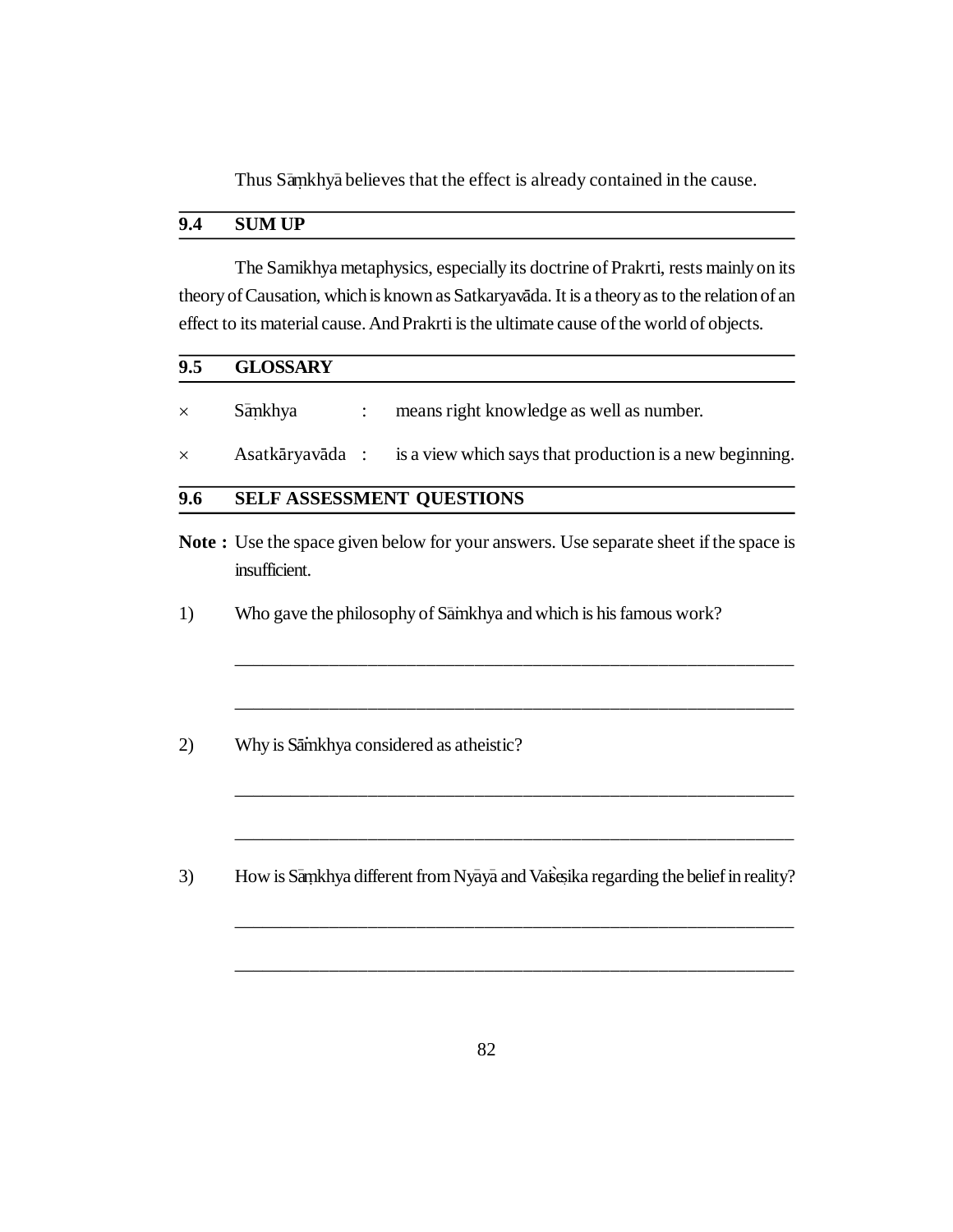| Explain the Sankhya doctrine of Causation.                    |  |  |
|---------------------------------------------------------------|--|--|
| What is Satkaryavada? How is it different from Asatkaryavada? |  |  |
| How does Sankhya establish Satkaryavada? Explain.             |  |  |
| What are the two types of causes according to Sankhya?        |  |  |
| Differentiate between Parinamavada and Vivartavada.           |  |  |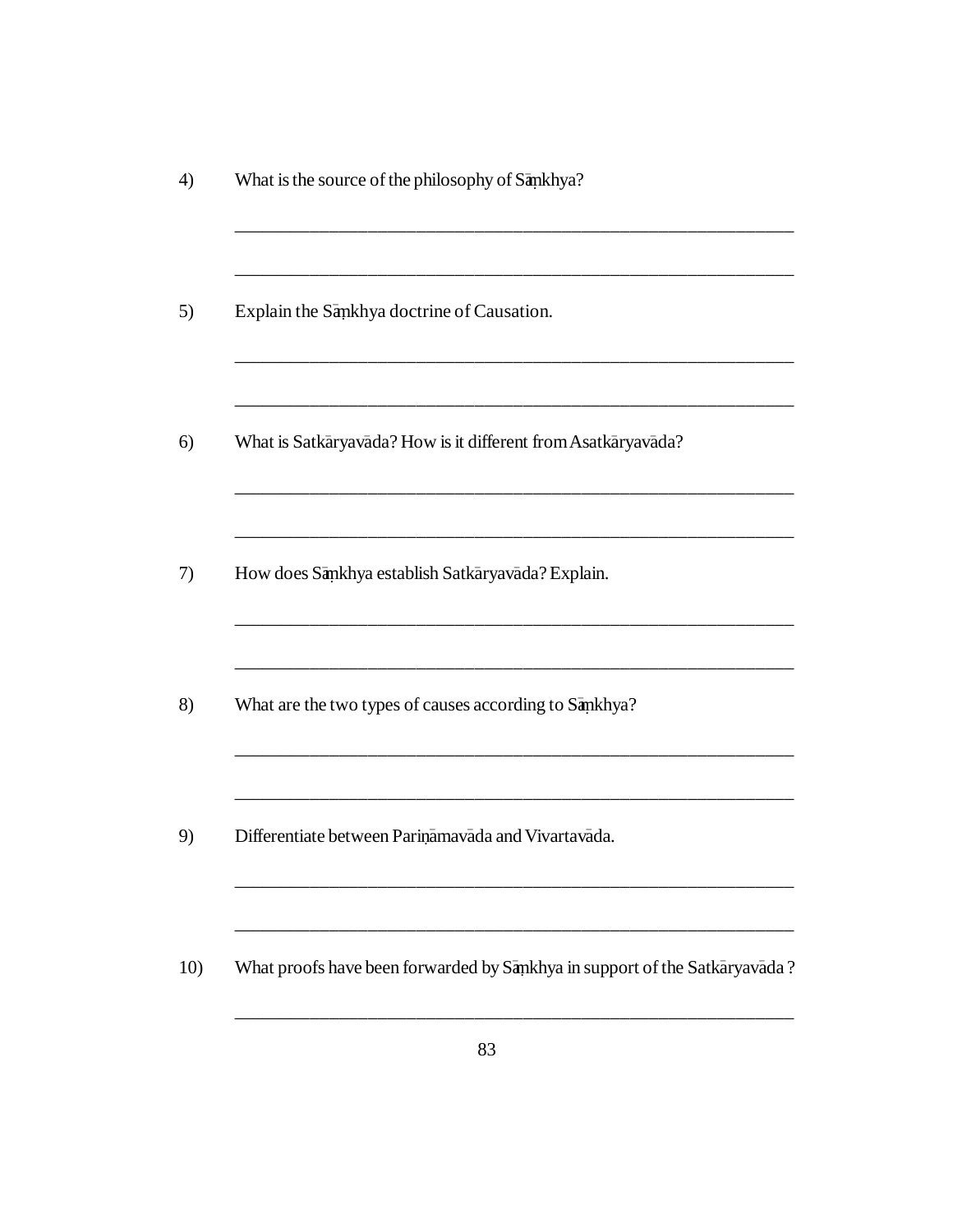### **9.7 SUGGESTED READINGAND REFERENCES**

 Chandradhar, Sharma. A Critical Survey of Indian Philosophy. Delhi : Motilal Banarsidass Publishers, 1987.

\_\_\_\_\_\_\_\_\_\_\_\_\_\_\_\_\_\_\_\_\_\_\_\_\_\_\_\_\_\_\_\_\_\_\_\_\_\_\_\_\_\_\_\_\_\_\_\_\_\_\_\_\_\_\_\_\_\_

- Chatterjee, Satishchandra and Dhirendramohan Dutta : An Introduction to Indian Philosophy. Calcutta : University of Calcutta, 1968.
- Hiriyanna. M. Outlines of Indian Philosophy. London : George Allen and Unwin Ltd., 1951.

………………………..ooo…………………………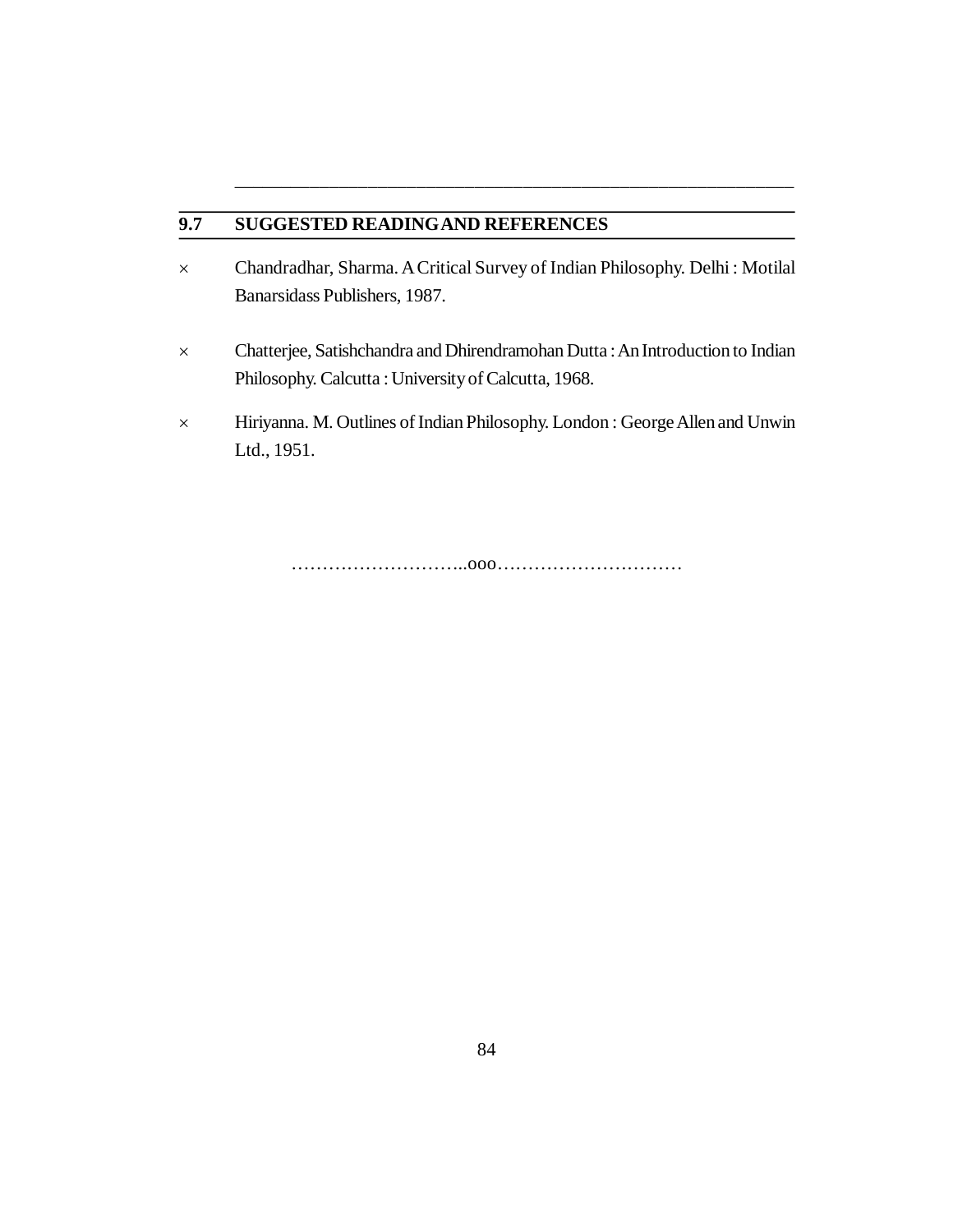# **EVOLUTION OFTHE WORLD (SANKHYA)**

| Course Code: PL 601 (Theory) | Unit- $\overline{\mathbf{I} \mathbf{V}}$                         |  |  |  |  |  |  |
|------------------------------|------------------------------------------------------------------|--|--|--|--|--|--|
|                              | Lesson No. 10<br>Philosophy                                      |  |  |  |  |  |  |
|                              | <b>STRUCTURE</b>                                                 |  |  |  |  |  |  |
| 10.1                         | <b>Objectives</b>                                                |  |  |  |  |  |  |
| 10.2                         | <b>Introduction</b>                                              |  |  |  |  |  |  |
| 10.3                         | The Theory of Evolution                                          |  |  |  |  |  |  |
| 10.4                         | <b>Criticism</b>                                                 |  |  |  |  |  |  |
| 10.5                         | Difference between evolutionist Principles of Darwin and Sankhya |  |  |  |  |  |  |
| 10.6                         | <b>Sum up</b>                                                    |  |  |  |  |  |  |
| 10.7                         | <b>Glossary</b>                                                  |  |  |  |  |  |  |
| 10.8                         | <b>Self-Assessment Questions</b>                                 |  |  |  |  |  |  |
| 10.9                         | <b>Suggested Reading and References</b>                          |  |  |  |  |  |  |
| 10.1                         | <b>OBJECTIVES</b>                                                |  |  |  |  |  |  |
|                              | To explain the relation between Purusa and Prakrti.              |  |  |  |  |  |  |

- **•** To establish that the world is the result of the relationship between Purusa. and Prakrti. **.**
- **•** To prove that the world is a result of evolution.
- **•** To elaborate the different products of the interaction between Purusa and .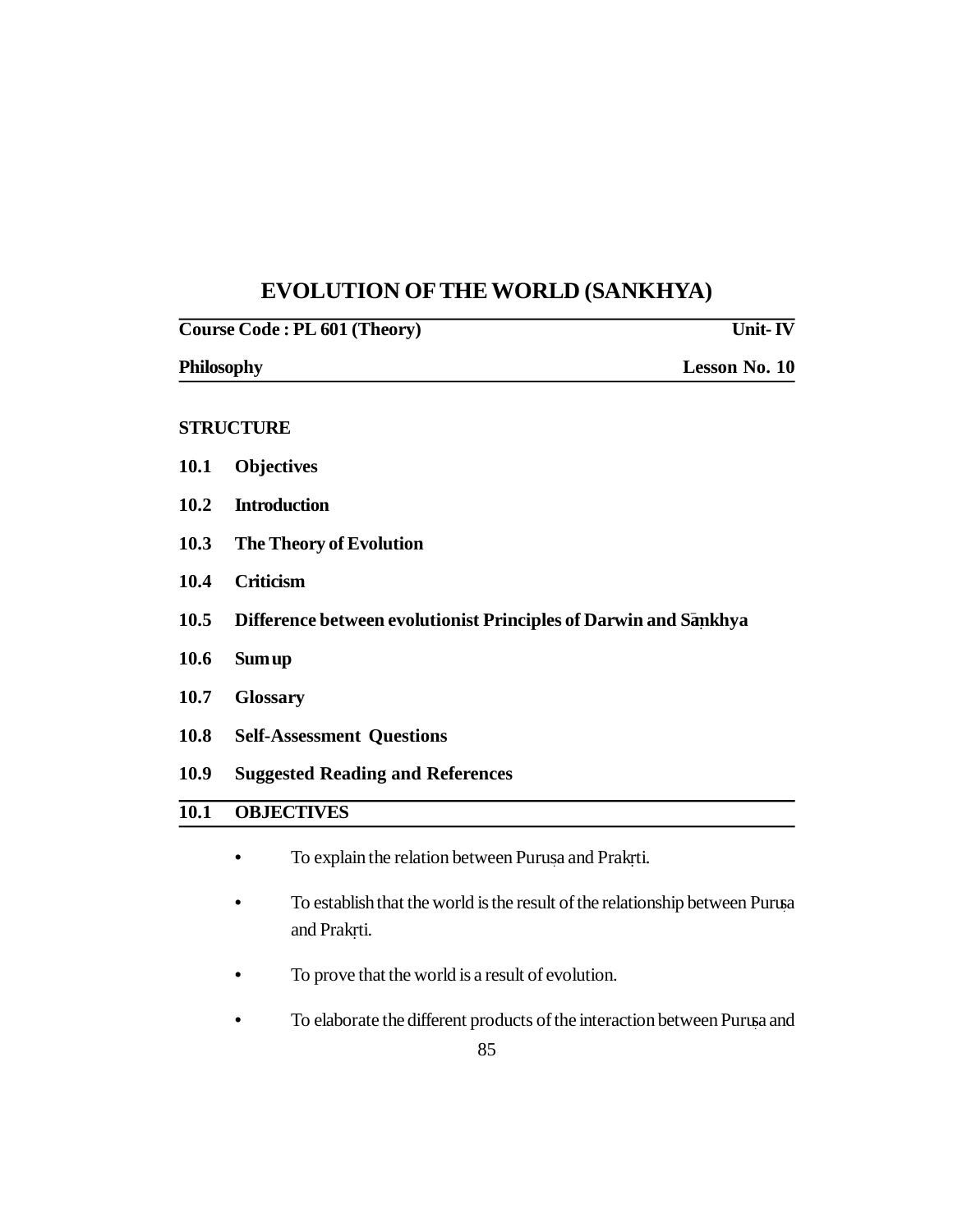Prakrti. **.**

### **10.2 INTRODUCTION**

The most perplexing question of the Samkhya system is the problem of the relation between Purusa and Prak<sub>ti.</sub> Prak<sub>ti</sub> evolves a world full of woe and raises the self from its slumber. The self remains inactive, though it sees all that is presented to it. Prak**.**rti unconsciously serves the Purusa. The Samkhya gives all the credit to Prakrti for the marvellous arrangement of the world. The analogy employed by the Samkhya regarding the activities of Prak<sub>rti</sub> is that non-intelligent Prak<sub>rti</sub> is said to act even as the non-intelligent trees grow fruits. Prakrti produces the manifold universe on account of its union with **.** Purusa. Prak ti is blind, but with the guidance of Purusa it produces the manifold world.

### **10.3 EVOLUTION OF THE WORLD**

According to the Sankhya, the universe evolves. This evolution takes place because of the contact between Prakrti and the Purusa. The evolution of the world has its starting point in the contact between Purusa or the self and Prakrti or the primal matter. The contact (Sanyoga) between Purusa and Prakrti, does not, however, mean any ordinary kind of conjunction like that between two finite material substance. It is a sort of effective relation through which Prakrti is influenced by the presence of Purusa in the same way in which our body is sometimes moved by the presence of a thought. There can be no evolution unless the two become some how related to each other. The contact of these two is necessary for creation to take place. The evolution of the world cannot be due to the self (Purusa) alone, for it is inactive; nor can it be due to matter (Prakrti) alone, for it is non- intelligent. The activity of Prak**.**rti must be guided by the intelligence of Purusa, if there . is to be any evolution of the world. The evolution of creation can take place through the activity of Prakrti or when the energy of Prak **. .**rti is conjoined to the consciousness of the Purusa. But how is this possible when they differ so much in their respective natures? What brings the one in contact with the other?

The answer given by the Sankhya is this: Just as a blind man and a lame man can co-operate in order to get out of a forest, so the non-intelligent Prak**.**rti and the inactive Purusa combine and co-operate to serve their respective interests. Prake requires the presence of Purusa in order to be known or appreciated by someone and Purusa requires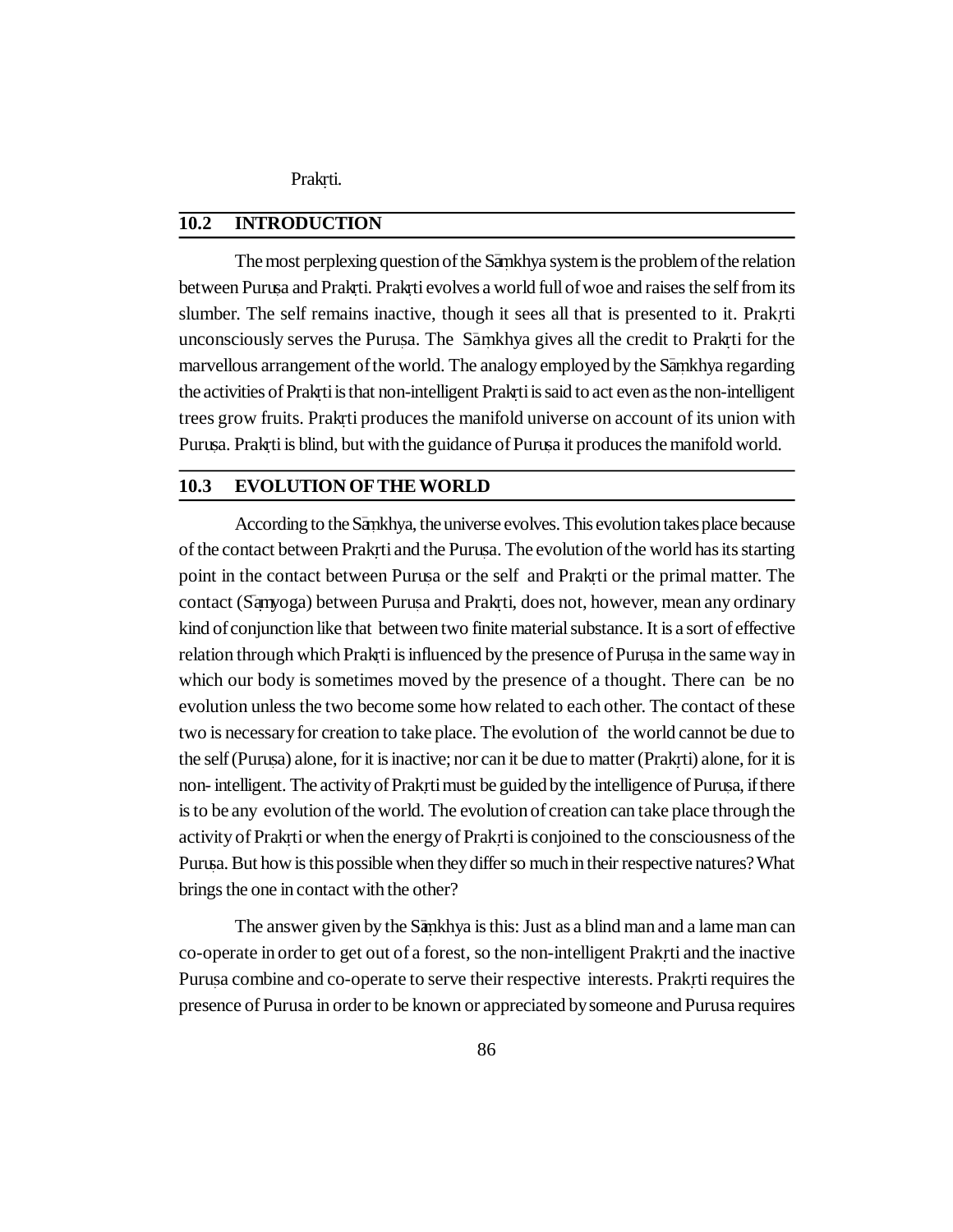the help of Prakrti in order to discriminate itself from the latter and, thereby, attain liberation.

In the unmanifested condition, Prakrti is the union of opposites. When they are all **.** held together in a state of equilibrium, there is no action. The state of rest is said to be the natural condition of Prakrti. Although Prakrti lacks in the outer activity but it has the inner tendencies to act. The tendencies to manifestation (sattva) and activity (rajas) are held in check by the tendency to non- manifestation and non activity (tamas). So Prakrti is a unity **.** of the opposite elements.

With the contact between Purusa and Prakrti, there is a disturbance of equilibrium in which the gunas were held before creation. One of the gunas, namely rajas, which is naturally active, is disturbed first, and then through rajas, the other gunas begin to vibrate. **.** This produces a tremendous commotion in the infinite bosom of Prakrti and each of the **.** gunas tries to preponderate over the rest. There is a gradual differentiation and integration **.** of the three gunas, and as a result of their combination in different proportions, the various **.** objects of the world originate. Prakrti which contains within itself the possibilities of all **.** things, develops into the apparatus of thought as well as the objects of thought but only by the union with Purusa. The state of the disturbance of equilibrium is known as the state of **'Guna Ksobha'**.



The following chart shows the process of evolution of the world :-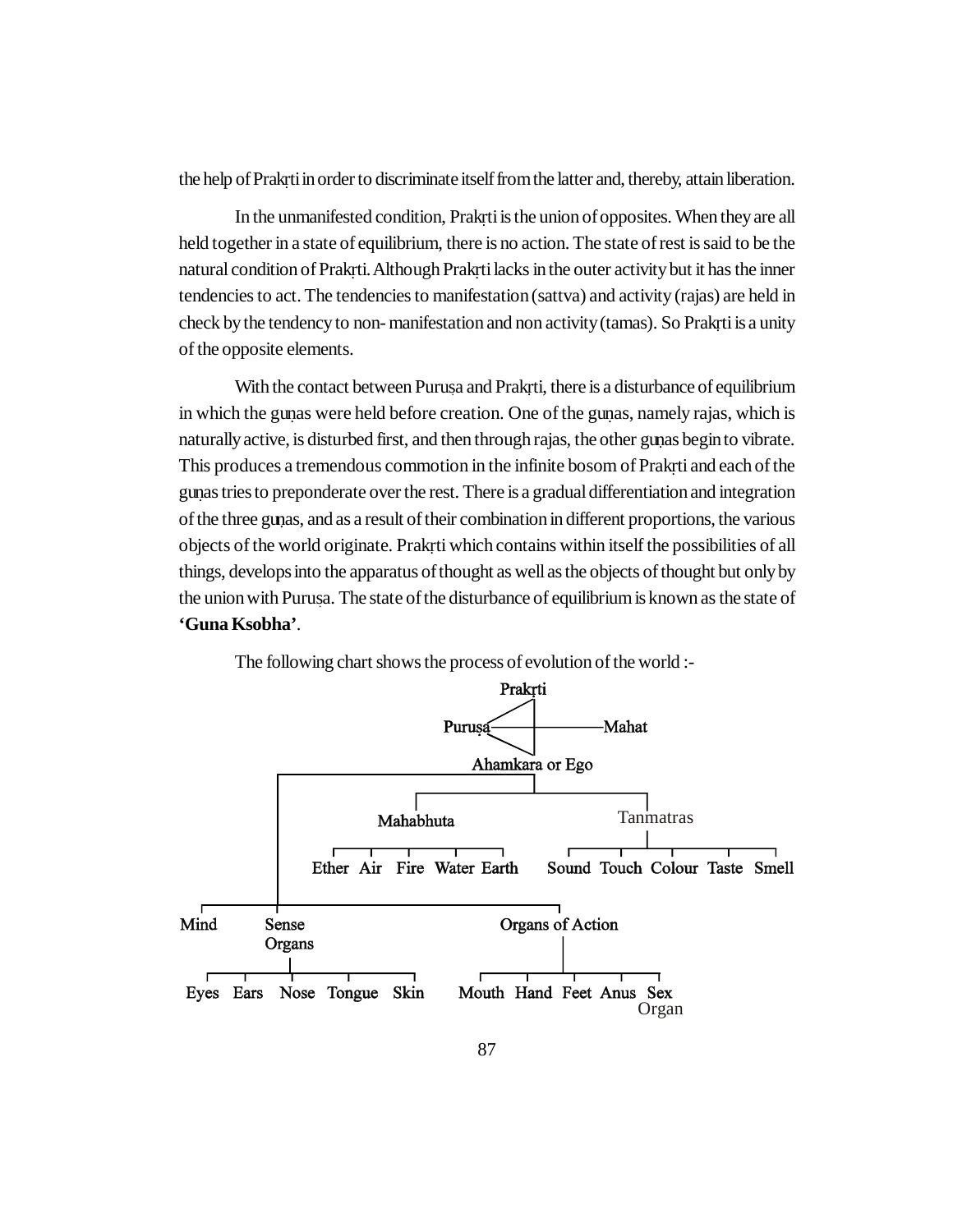**1. Mahat:** The first product of the evolution of Prakrti is 'mahat' or 'buddhi' or 'the great'. It is the basis of the intelligence of the world. *While the term 'Mahat' brings out the cosmic aspect, buddhi, which is used as a synonym refers to the psychological aspect of 'Mahat'.* Considered in its cosmic aspect, it is the great germ of this vast world of objects and is accordingly called mahat or the great one. In its psychological aspect i.e. as present in individual beings, it is called buddhi or the intellect. The special functions of buddhi are ascertainment and decision. It is by means of the intellect that the distinction between the subject and other objects is understood, and one makes decisions about things. Buddhi arises out of the preponderance of the element of Sattva in Prak rti. It is the **.** natural function of buddhi to manifest itself and other things. In its pure (Sattvika) condition it has such attributes as virtue (dharma), knowledge (Jnana), detachment (Vairagya) and excellence (aisvarya). But when vitiated by tamas, it has such contrary attributes as vice (adharma), ignorance (ajñāna), attachment (āsakti) and imperfection (anaisvarya). Buddhi is different from Purusa or the self which transcends all physical things and qualities. But it is the ground of all intellectual processes in all individual beings. It stands nearest to the self and reflects the consciousness of the self in such a way as to become apparently conscious and intelligent. While the senses and the mind function for buddhi or the intellect, the latter functions directly for the self and enables it to discriminate between itself and Prakrti. **.**

2. **Ahamkara:** Ahamkara or the ego is the second product of Prakrti, which arises directly out of mahat; the first manifestation. *The function of ahamkara is the feeling* of '*I' and 'mine' (abhimana)*. It is on account of ahankara that the self considers itself to be an agent or a cause of action, a desire of and striker for ends, and an owner of properties. We first perceive the objects through the senses. Then the mind reflects on them and determines them specifically as of this or that kind. Next there is an appropriation of those objects as belonging to and intended for me, and also a feeling of myself as somehow concerned with them. Ahankara is just this sense of the self as 'I' (aham), and of objects as mine' (mama).

*Aha mk. – ara is said to be of three kinds, according to the predominance of one or other of the three gunas. It is called 'Vaik– arika' or 'S– attvika' when the element of Sattva predominates in it, 'taijasa' or 'r– ajasa' when that of rajasa predominates and* 'bhutadi' or 'tamasa', when tamas predominates.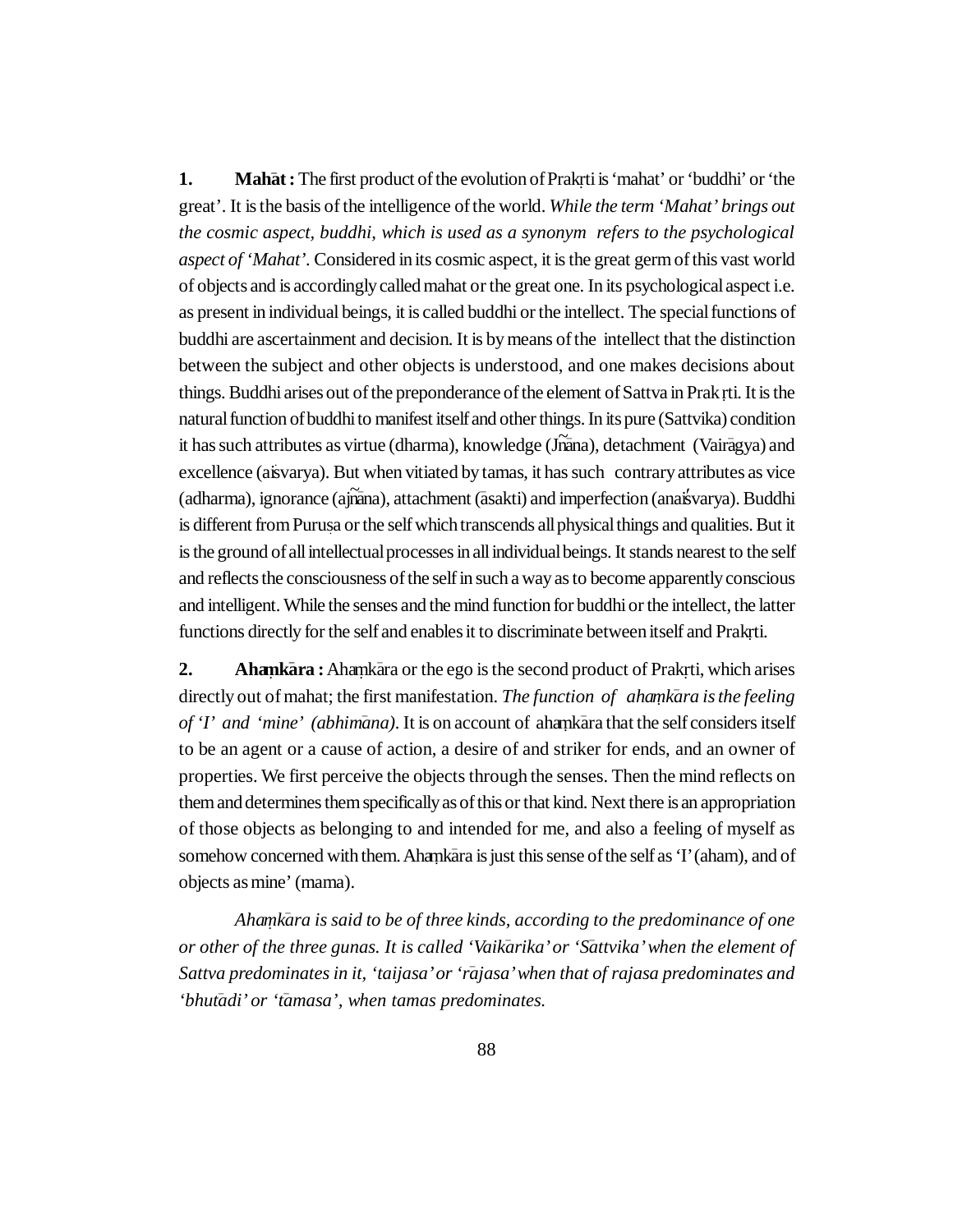# **Distinctions of ahamkāra :**

**(a) – attvika :** In this, there is preponderance of the element of Sattva. In its cosmic form it gives rise to mind, the five senses and five organs of actions. In its psychological form it gives rise to meritorious actions.

**(b) – amasika :** In this, it is the element of tamas which is dominant. In its universal form, it forms the origin of the five subtle elements (tanmatras). In its psychological form, it causes lethargy, indifference and disturbance.

**(c) R – ajasika :** In this the dominant element is rajas. In its cosmic aspect, it supplies energy to both Sattva and tamas to change into their products. In its psychological form, it is responsible for bad activities.

The above order of development from ahamkara is accepted by Vacaspati Mi'sra. Vijñanabhiksu, however, gives a different order. According to him, manas or the mind is the only sense which is Sattvika. The other ten organs are developed from rajasa, ahankara and the five subtle elements from the tamasa.

**(3) Mind or Manasa :** The mind is the central organ which partakes of the nature of the organs of both knowledge and action. Without the guidance of the manas neither of the senses can function in relation to their objects. The manas is a very subtle sense indeed, but it is made up of parts, and so can come into contact with several senses at the same time. The mind, the ego and the intellect (manas, ahamkara and buddhi) are the three internal organs while the senses of sight, hearing etc. and the organs of actions are called the external organs. The vital breaths or processes are the functions of the internal organs. While the external organs are limited to present objects, the internal ones deal with the past, present and future.

*According to S– amkhya the manas is neither atomic nor eternal, but a* composite product of Prakrti, and so subject to origin and destruction in time. It is also held by them that we may have many experiences-sensation, perception, feeling and volition-at the same time, although ordinarily our experiences come one after the other. The three internal organs along with ten external organs are called the thirteen Karanas or organs.

**(4) Five organs of knowledge (Jn– anendriy– a):** *The five organs of perception are the senses of sight, hearing, smell, taste and touch.* These perceive respectively the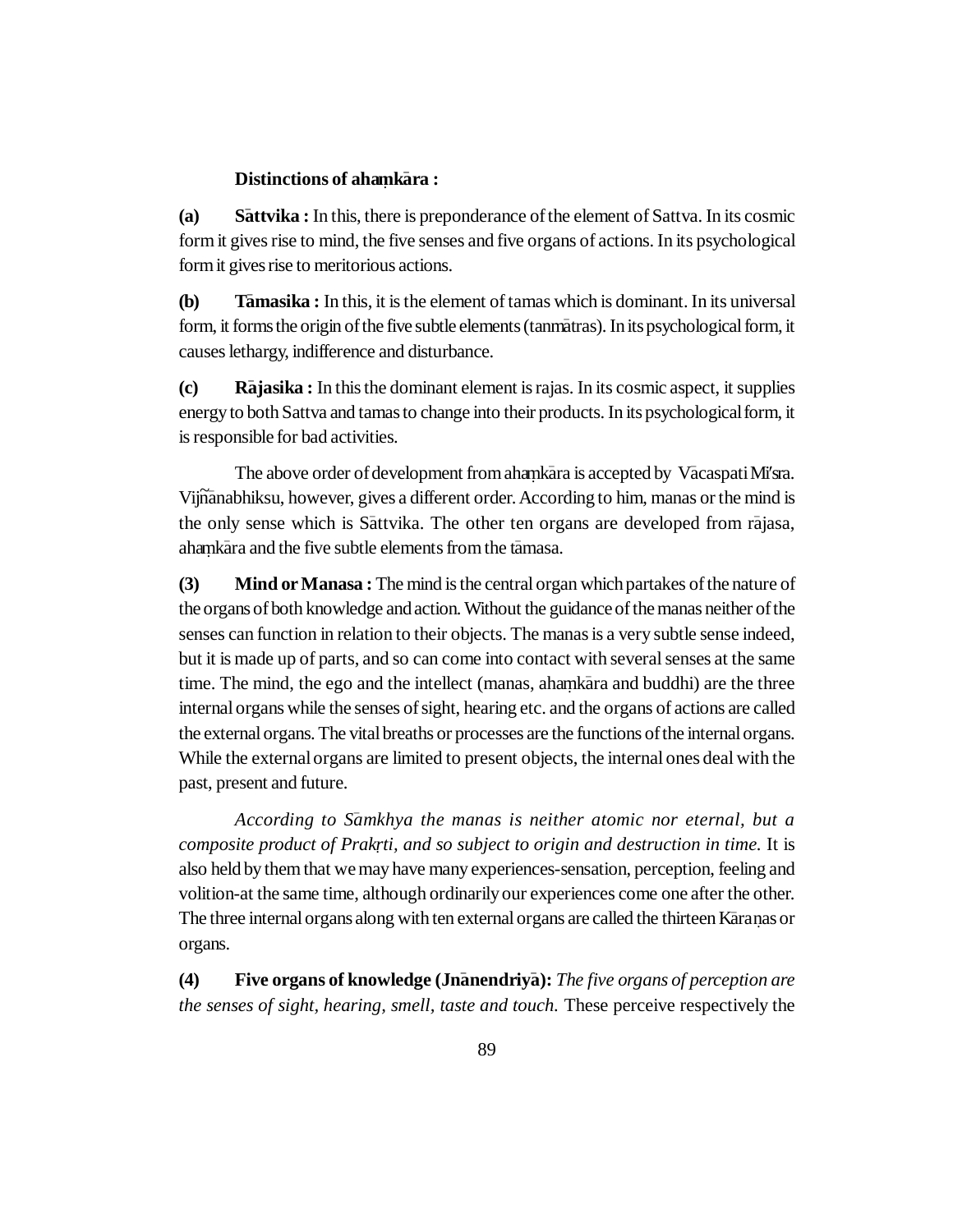physical qualities of colour, sound, smell, taste and touch, and are developed from ahamkara for the enjoyment of the self. It is the self's desire to enjoy objects that creates both the objects, and the organs for enjoyment.

**(5) Five organs of action (Karmendriya) :** *The organs of action are located in the mouth, hands, feet, anus and the sex organ.* These perform respectively the functions of speech, prehension, movement, excretion and reproduction. The real organs are not the perceptible external organs like the eye-balls, ear-holes etc. There are certain imperceptible powers in these perceptible end-organs which apprehend physical objects and act on them. The mind is the central organ which partakes of the nature of the organs of both knowledge and action. Without the guidance of manas neither of them can function in relation to their objects.

**(6) Five Subtle elements (tanmatras) :** The subtle elements of the objects are called tanmatras. These are very subtle and cannot be ordinarily perceived; We know them by inference although the yogins may have a perception of them. The gross physical elements arise from the tanmatras as follows :

- (i) From the essence of **sound** is produced akasa with the quality of sound which is perceived by the ear.
- (ii) From the essence of **touch** combined with that of **sound** arises **air** with the attributes of sound and touch.
- (iii) Out of the essence of **colour** as mixed with those of **sound**, and **touch** there arises **light or fire** with the properties of sound, touch and colour.
- (iv) From the essence of **taste** combined with those of **sound**, **touch** and **colour** is produced the element of **water** with the qualities of sound, touch, colour and taste.
- (v) The essence of **smell combined with the other four** gives rise to **earth** which has all the five qualities of sound, touch, colour; taste and smell. The five physical elements akas'a, air, light, water and earth have respectively the specific properties of sound, touch, colour, taste and smell. In the order of their occurrence here, the succeeding element has the special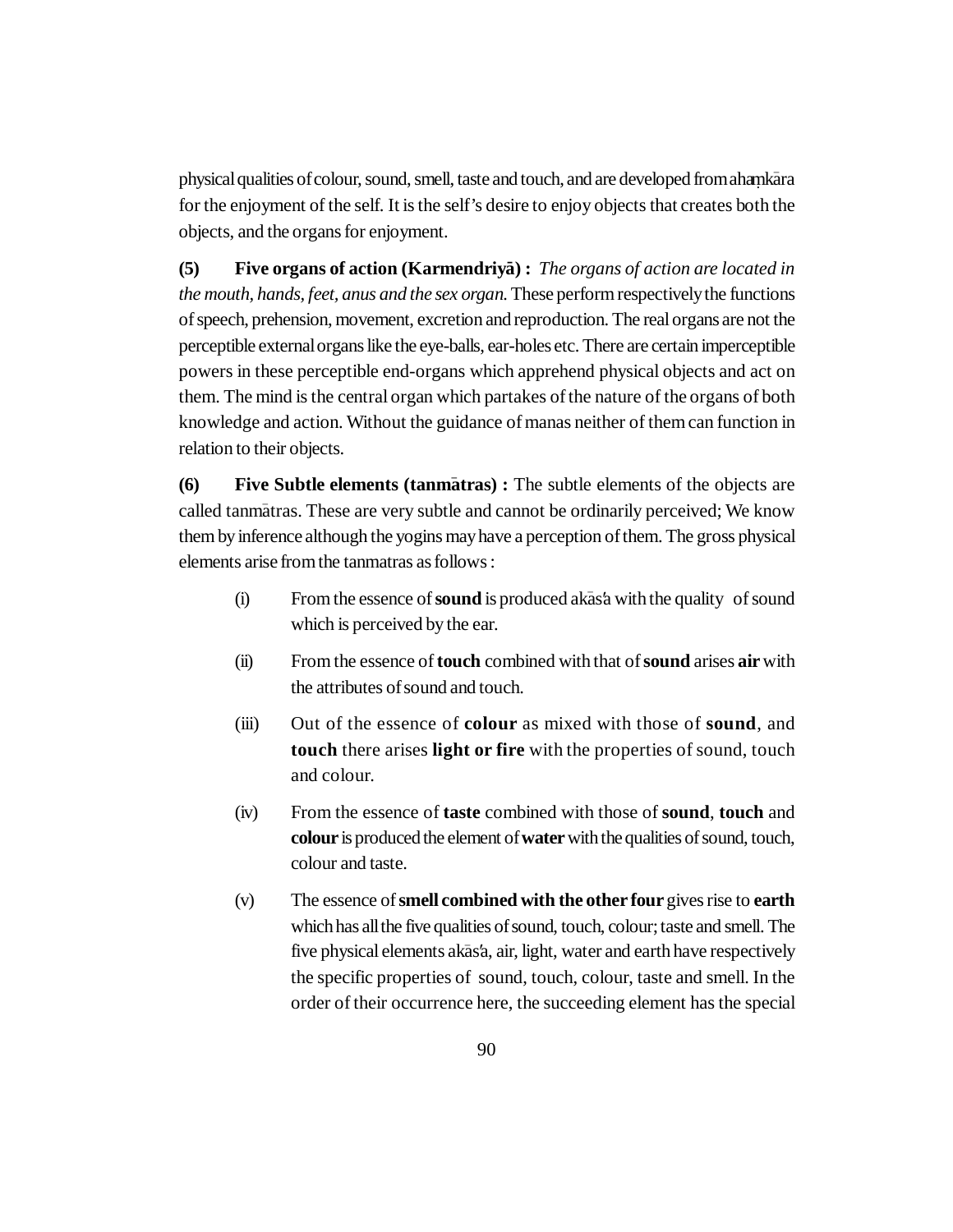qualities of the preceding ones added to its own.

The history of the evolved universe is a play of twenty-four principles, of which Prakrti is the first, the five gross elements are the last, and the thirteen organs **.** (Karanas) and five tanmatras are the intermediate ones. But it is not complete in itself, since it has a necessary reference to the world of selves as the witnesses and enjoyers thereof. The world serves the most fundamental ends of the moral and the spiritual life.

In the Sankhya system, the evolution of Prakrti into a world of objects makes it possible for spirits to enjoy or suffer according to their merits or demerits. But the ultimate end of the evolution of Prakrti is the freedom of self. It is through a life of moral training in **.** the evolved universe that the self realizes its true nature. So Purusa and Prakrti, together, cause the world. Despite being contradictory in nature, the two co-operate like the oil, wick and flame of the lamp. All organs are for the purpose of the Purusa. The subtle body is also for the use of the Purusa. In this way the entire process of evolution from mahat to the physical elements, aims at the liberation of the Pūrūṣa. This evolution shall continue till the Pūrūṣa attains the liberation.

### **10.4 CRITICISM**

- 1. There is no logical basis for the order of distortions of Prakrti. **.** Appearance of these distortions of Prakrti in the specific order named **.** in Samkhya does not appear to be supported either by logical or metaphysical necessity.
- 2. According to Dr. Radhakrishnan, Sankhya has mixed up its spiritual or intellectual metaphysics with psychological facts. It has mixed up its own assumptions with the thoughts borrowed from the Upanishads. Hence the evolution of Sankhya is not adequate and logical.

# **10.5 DIFFERENCE BETWEEN EVOLUTIONIST PRINCIPLES OF DARWIN AND S–AMKHY . A.**

| <b>Darwin's View</b>      | Sankhya View             |
|---------------------------|--------------------------|
| 1. It explains biological | It explains cosmological |
| evolution.                | evolution.               |

### **amkhya View .**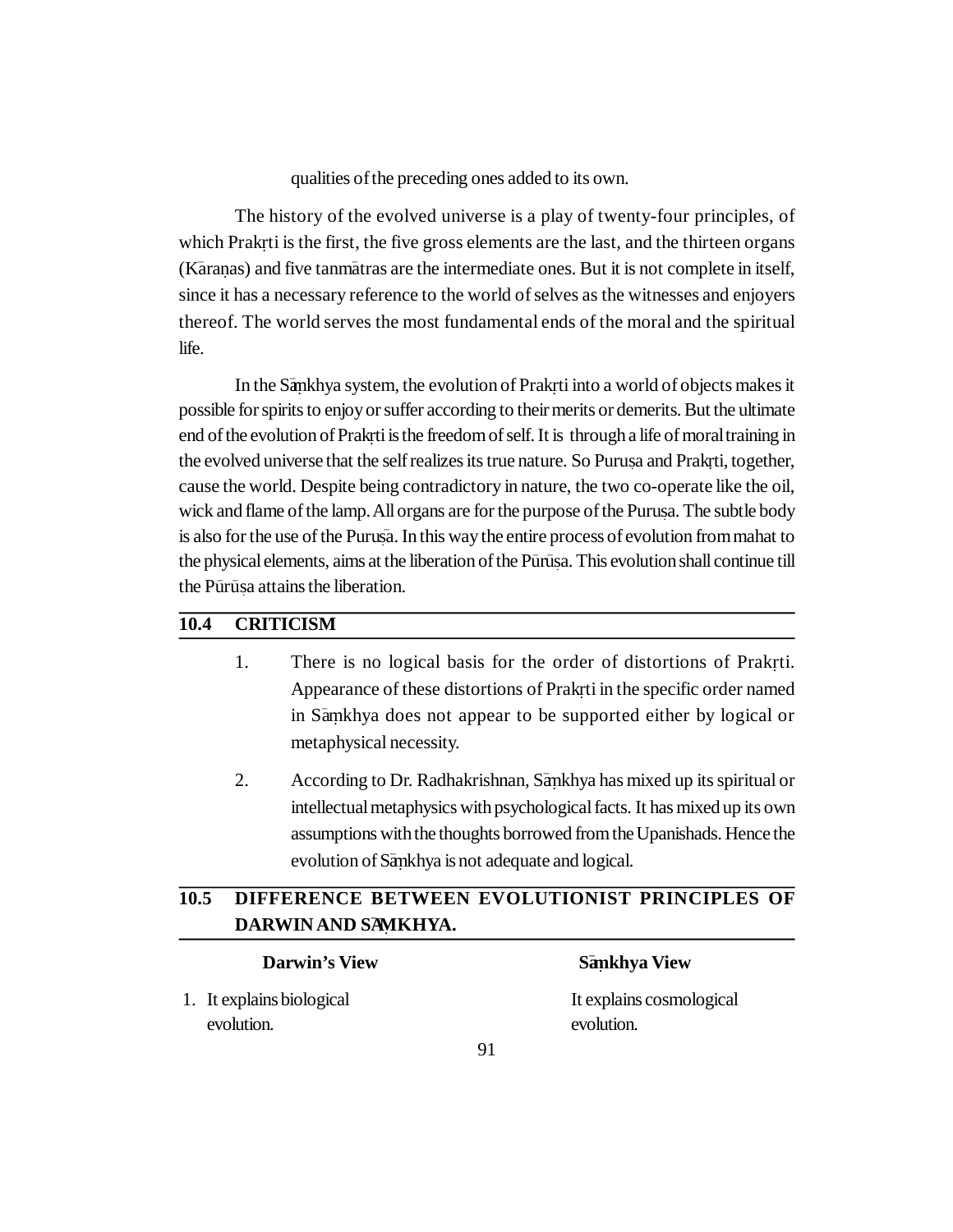| 2. It holds that evolution starts<br>when matter becomes active. | It says that the process of evolution is set<br>in motion by nearness of Prakrti and<br>Purusa. |
|------------------------------------------------------------------|-------------------------------------------------------------------------------------------------|
| 3. Evolution is mechanical.                                      | Evolution is teleological.                                                                      |
| 4. The motive behind evolution is struggle<br>for existence.     | It says that past actions are the inspiration<br>behind evolution.                              |
| 5. Both mind and soul are believed to<br>originate in matter.    | It accepts the spiritual form of soul to<br>differentiate from the mind.                        |
| 6. It is atomistic                                               | It is spiritualistic.                                                                           |
| 7. It is scientific                                              | It is philosophical in nature.                                                                  |
| 8. It is monistic                                                | It is dualistic.                                                                                |
| 9. It is modern                                                  | It is ancient.                                                                                  |
| Hence both are different                                         |                                                                                                 |

### **10.6 SUM UP**

The evolution of the world is teleological. Prakrti works to liberate the Purusa. And creation will continue till all the Purusas are liberated. But if Prakrti and Purusa are absolute and independent, they can never come into contact and hence there can be no evolution at all. Sankhya realizes the mistake, but in order to defend the initial blunder, it commits blunders after blunders.

# **10.7 GLOSSARY**

| $\times$ | Prakrti    |               | it is the ultimate cause of the world of objects. Prakrti is<br>constituted by three gunas – Sattva, Rajas and Tamas. |
|----------|------------|---------------|-----------------------------------------------------------------------------------------------------------------------|
| $\times$ | Purusa     |               | it is pure, eternal and all pervading consciousness.                                                                  |
| $\times$ | Bondage    | $\mathcal{L}$ | is non-discrimination between self and non-self.                                                                      |
| $\times$ | Liberation |               | is the cessation of all pain.                                                                                         |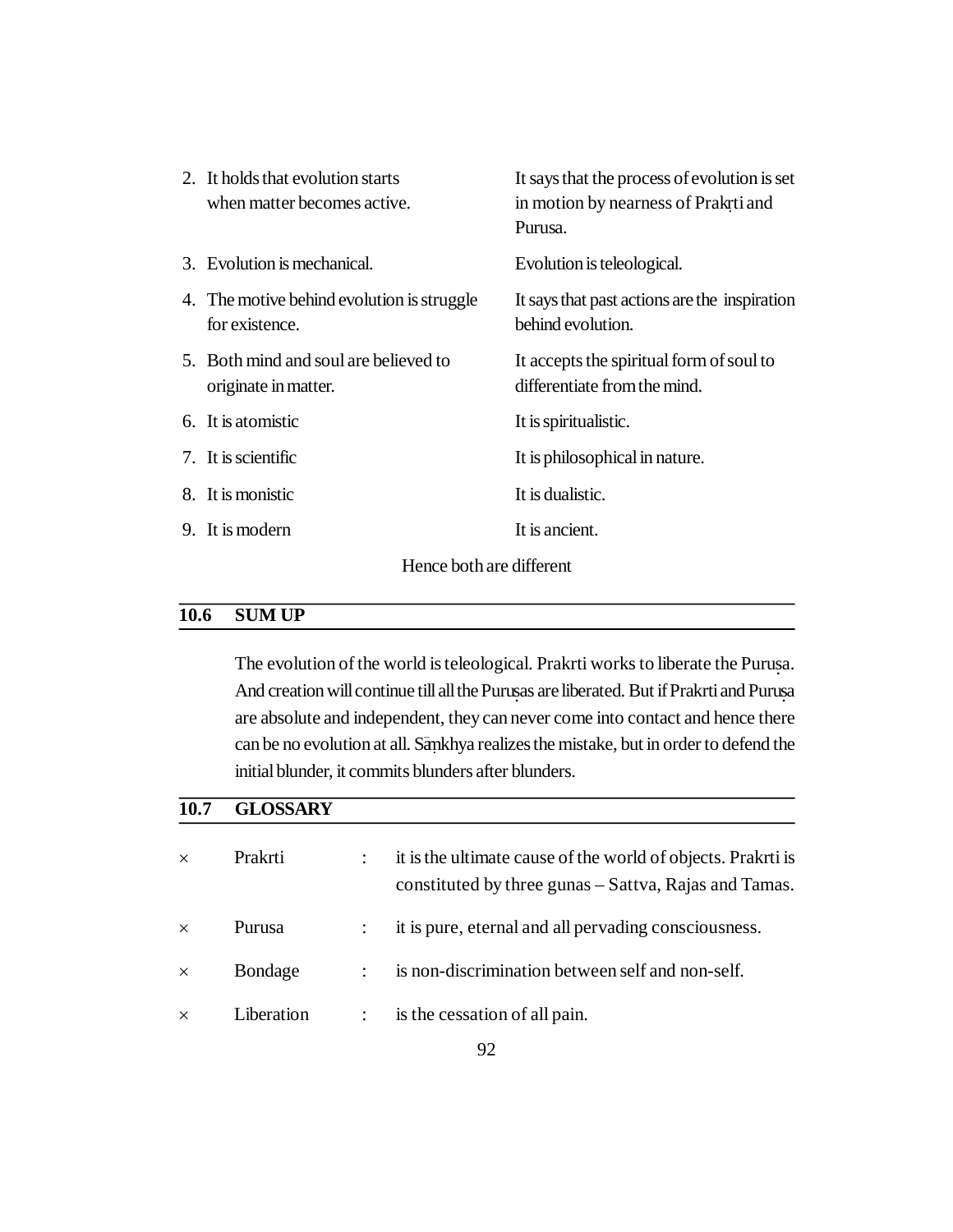## **10.8 SELF-ASSESSMENT QUESTIONS**

|                          | <b>Note:</b> Use the space below the questions for your answers. Use separate sheet if the |  |
|--------------------------|--------------------------------------------------------------------------------------------|--|
| space is not sufficient. |                                                                                            |  |

\_\_\_\_\_\_\_\_\_\_\_\_\_\_\_\_\_\_\_\_\_\_\_\_\_\_\_\_\_\_\_\_\_\_\_\_\_\_\_\_\_\_\_\_\_\_\_\_\_\_\_\_\_\_\_\_\_\_

\_\_\_\_\_\_\_\_\_\_\_\_\_\_\_\_\_\_\_\_\_\_\_\_\_\_\_\_\_\_\_\_\_\_\_\_\_\_\_\_\_\_\_\_\_\_\_\_\_\_\_\_\_\_\_\_\_\_

\_\_\_\_\_\_\_\_\_\_\_\_\_\_\_\_\_\_\_\_\_\_\_\_\_\_\_\_\_\_\_\_\_\_\_\_\_\_\_\_\_\_\_\_\_\_\_\_\_\_\_\_\_\_\_\_\_\_

\_\_\_\_\_\_\_\_\_\_\_\_\_\_\_\_\_\_\_\_\_\_\_\_\_\_\_\_\_\_\_\_\_\_\_\_\_\_\_\_\_\_\_\_\_\_\_\_\_\_\_\_\_\_\_\_\_\_

\_\_\_\_\_\_\_\_\_\_\_\_\_\_\_\_\_\_\_\_\_\_\_\_\_\_\_\_\_\_\_\_\_\_\_\_\_\_\_\_\_\_\_\_\_\_\_\_\_\_\_\_\_\_\_\_\_\_

\_\_\_\_\_\_\_\_\_\_\_\_\_\_\_\_\_\_\_\_\_\_\_\_\_\_\_\_\_\_\_\_\_\_\_\_\_\_\_\_\_\_\_\_\_\_\_\_\_\_\_\_\_\_\_\_\_\_

\_\_\_\_\_\_\_\_\_\_\_\_\_\_\_\_\_\_\_\_\_\_\_\_\_\_\_\_\_\_\_\_\_\_\_\_\_\_\_\_\_\_\_\_\_\_\_\_\_\_\_\_\_\_\_\_\_\_

\_\_\_\_\_\_\_\_\_\_\_\_\_\_\_\_\_\_\_\_\_\_\_\_\_\_\_\_\_\_\_\_\_\_\_\_\_\_\_\_\_\_\_\_\_\_\_\_\_\_\_\_\_\_\_\_\_\_

- 1) Give an account of the Sankhya theory of evolution.
- 2) Discuss the evolution of the world according to Sankhya.
- 3) Describe the order of evolution according to Sankhya.
- 4) What are the products of Ahamkara according to Samkhya?
- 5) How does the disturbance in the gu nas produce the things of the world? **.**
- 6) Critically examine Samkhya theory of evolution.

\_\_\_\_\_\_\_\_\_\_\_\_\_\_\_\_\_\_\_\_\_\_\_\_\_\_\_\_\_\_\_\_\_\_\_\_\_\_\_\_\_\_\_\_\_\_\_\_\_\_\_\_\_\_\_\_\_\_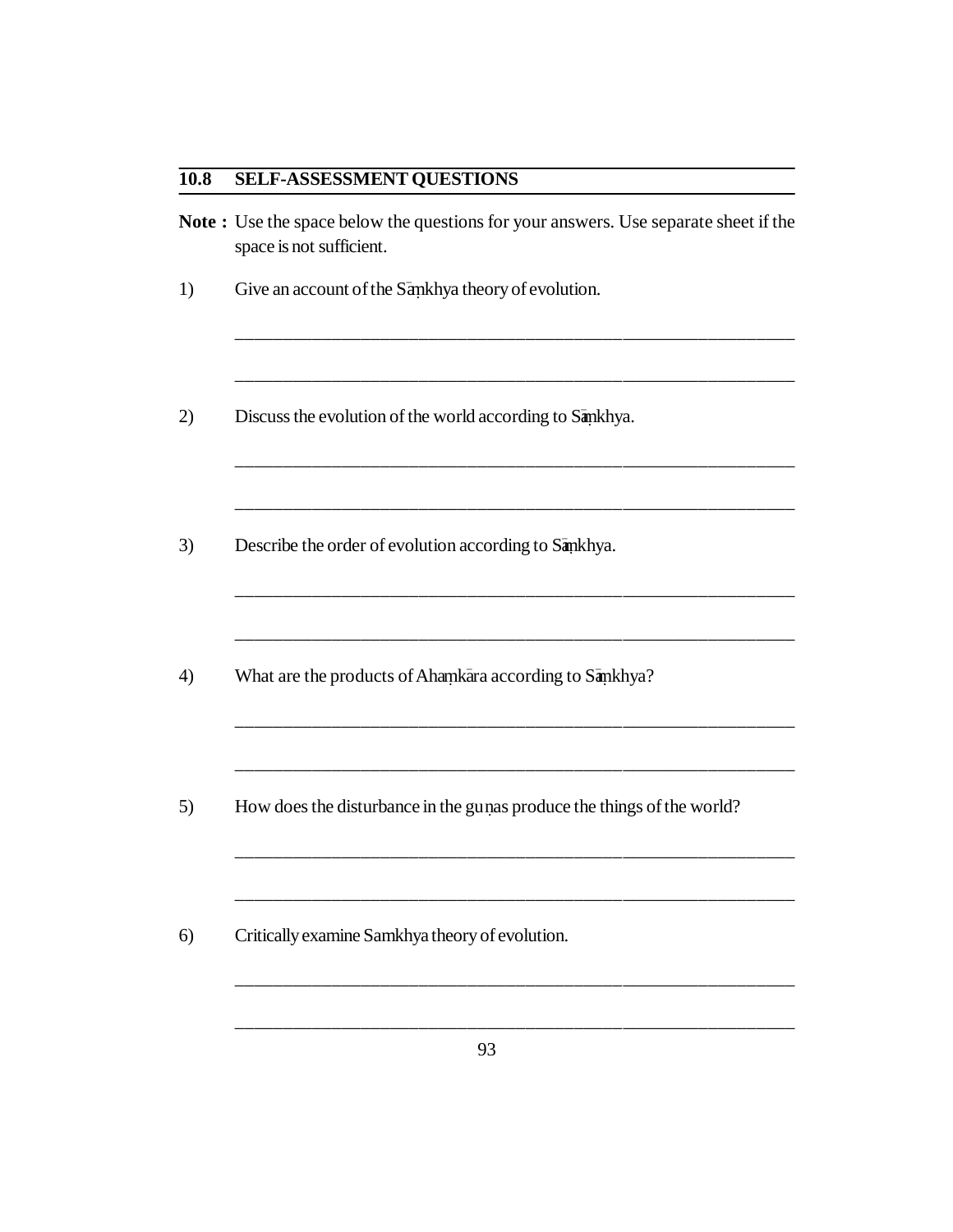7) What are the grounds on which Samkhya theory of evolution has been criticised?

\_\_\_\_\_\_\_\_\_\_\_\_\_\_\_\_\_\_\_\_\_\_\_\_\_\_\_\_\_\_\_\_\_\_\_\_\_\_\_\_\_\_\_\_\_\_\_\_\_\_\_\_\_\_\_\_\_\_

\_\_\_\_\_\_\_\_\_\_\_\_\_\_\_\_\_\_\_\_\_\_\_\_\_\_\_\_\_\_\_\_\_\_\_\_\_\_\_\_\_\_\_\_\_\_\_\_\_\_\_\_\_\_\_\_\_\_

\_\_\_\_\_\_\_\_\_\_\_\_\_\_\_\_\_\_\_\_\_\_\_\_\_\_\_\_\_\_\_\_\_\_\_\_\_\_\_\_\_\_\_\_\_\_\_\_\_\_\_\_\_\_\_\_\_\_

\_\_\_\_\_\_\_\_\_\_\_\_\_\_\_\_\_\_\_\_\_\_\_\_\_\_\_\_\_\_\_\_\_\_\_\_\_\_\_\_\_\_\_\_\_\_\_\_\_\_\_\_\_\_\_\_\_\_

8) State the points of difference between Darwin's and Samkhya theory of evolution.

# **10.9 SUGGESTED READINGAND REFERENCES**

- Chandradhar, Sharma. A Critical Survey of Indian Philosophy. Delhi : Motilal Banarsidass Publishers, 1987.
- Chatterjee, Satishchandra and Dhirendramohan Dutta : An Introduction to Indian Philosophy. Calcutta : University Press, 1968.
- Hiriyanna. M. Outlines of Indian Philosophy. London : George Allen and Unwin. 1951.

………………………..ooo…………………………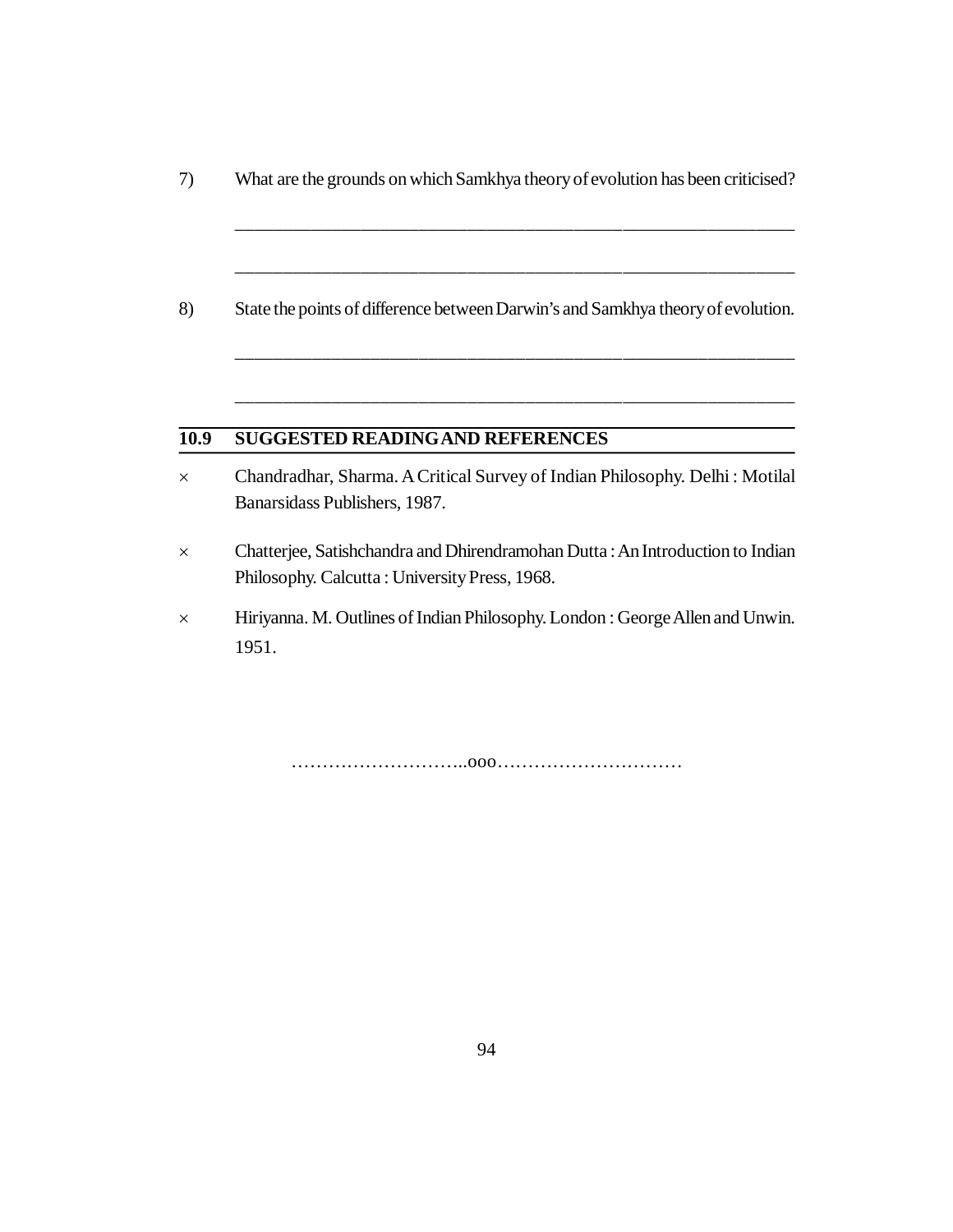# **EIGHT-FOLD MEANS OF YOGA (***A · ST¯ANGM¯ARGA***)**

| <b>Course Code: PL 601 (Theory)</b> |                                            | Unit- $\overline{\text{I}W}$ |  |
|-------------------------------------|--------------------------------------------|------------------------------|--|
| Philosophy                          |                                            | Lesson No. 11                |  |
|                                     |                                            | By: DR. P. P. SINGH          |  |
| <b>Structure</b>                    |                                            |                              |  |
| 11.1                                | <b>Objectives</b>                          |                              |  |
| 11.2                                | <b>Introduction</b>                        |                              |  |
| 11.3                                | Meaning of 'Yoga'                          |                              |  |
| 11.4                                | <b>Types of Yoga</b>                       |                              |  |
| 11.5                                | Eight-Fold Means (Astangmarga)             |                              |  |
| 11.6                                | <b>Sum up</b>                              |                              |  |
| 11.7                                | <b>Glossary</b>                            |                              |  |
| 11.8                                | <b>Self-Assessment Questions</b>           |                              |  |
| 11.9                                | <b>Suggested Reading and References</b>    |                              |  |
| $\overline{11.1}$                   | <b>OBJECTIVES</b>                          |                              |  |
|                                     | To explain the meaning of the word 'Yoga'. |                              |  |
|                                     | To describe the different types of Yoga.   |                              |  |

- To elaborate the Ashtanga-yoga of Patañjali.
- To establish how yoga-sadhana helps to control the body, the senses and the mind.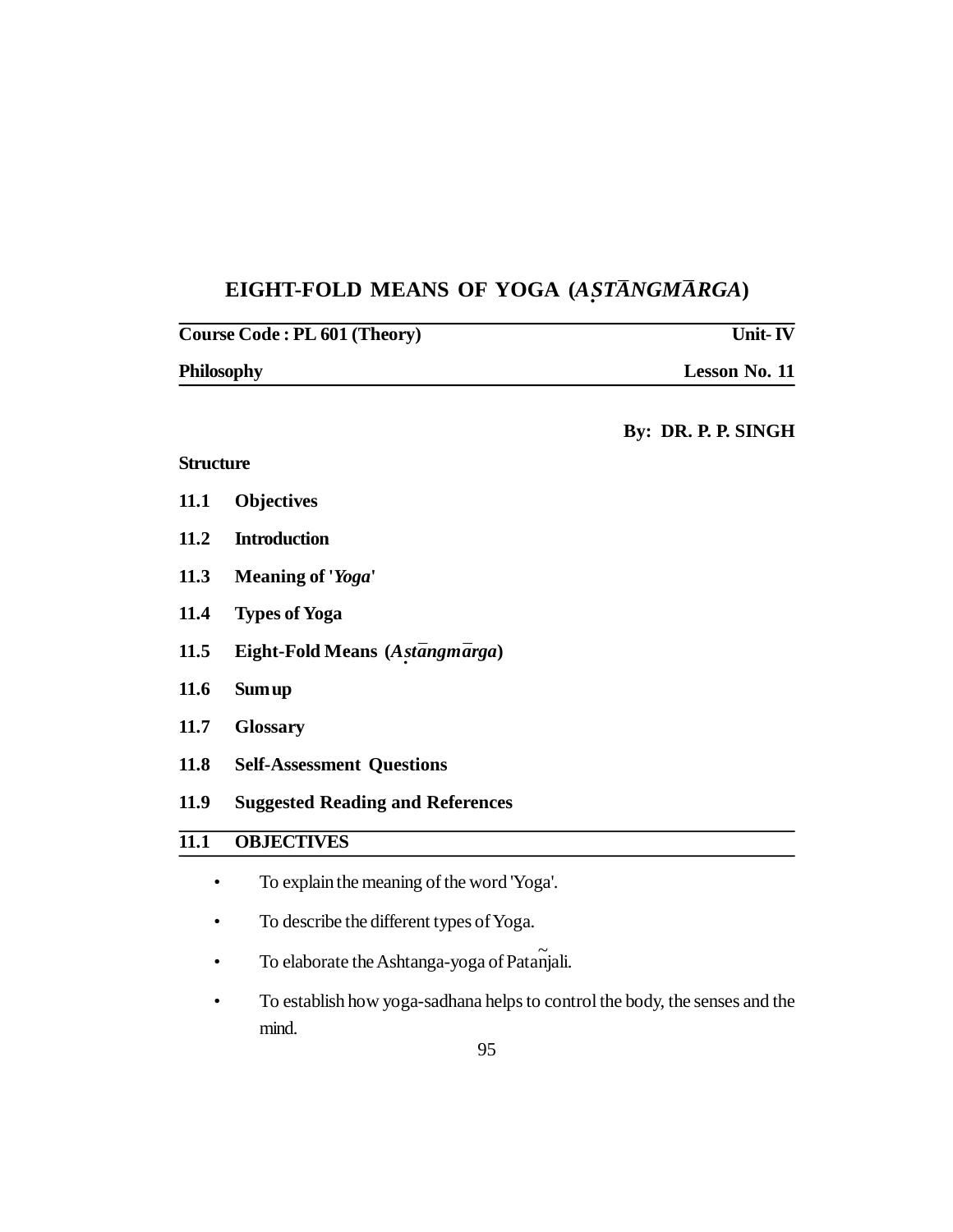### **11.2 INTRODUCTION**

Yoga is one of the six orthodox (*Astika*) schools of Indian Philosophy, respecting the Vedic scriptures. P*¯*ata*¯*njali is the traditional founder of the Yoga system. P*¯*ata*¯*njali's *'<i>Yoga-Sūtra'* is the oldest text of the Yoga school (possibly 4th or 5th century AD), and the best-known commentary on '*Yoga-Sūtra*' is Vyasa's *Yogasutrabhasya* (possibly 500 AD). It is the most valuable and authoritative work on the system. Vacaspati, the great scholar, (possibly 1000 AD) wrote a sub-commentary on Vyasa's *Yogasutrabhasya* which is called **Tattva-vaisaradi**. Vijnāna-bhiksu (possibly 1600 AD) also wrote a glossary (*Yoga-sara*) on it called *Yoga-vartika*. These three works are the standard exposition of the Yoga principles.

### **11.3 MEANING OF 'YOGA'**

The word '*yoga*' is derived from a Sanskrit term '*yoke*' which literally means "union". It is a practical means of discipline leading to the spiritual union of the individual self with the Universal Soul (*Br¯ahman*). The term may also be derived from the root '*yuj*' which means "to contemplate". Yoga is defined as the cessation of the modifications of the *chitta*. It advocates control over the body, the senses and the mind. Patānjali defines yoga as *'Chittvrtti - Nirodhah'* i. e. controlling all the modifications of the mind. It purifies the mind and liberates the self from the bondage of life. Indeed, Yoga provides techniques and methods for liberating life through concentration and meditation, thus enabling the aspirant to realize the ultimate reality. According to it, through concentration and meditation, the human self has the experience of the Transcendental Spirit which is the ultimate reality.

#### **11.4 TYPES OFYOGA**

Of the many types of yoga, differentiated by the elements which are stressed, four are usually considered basic:

1. *Raja yoga:* stresses meditation or concentration, which is also called *yogahsamadhi.* The Yoga of Patanjali belongs to this type.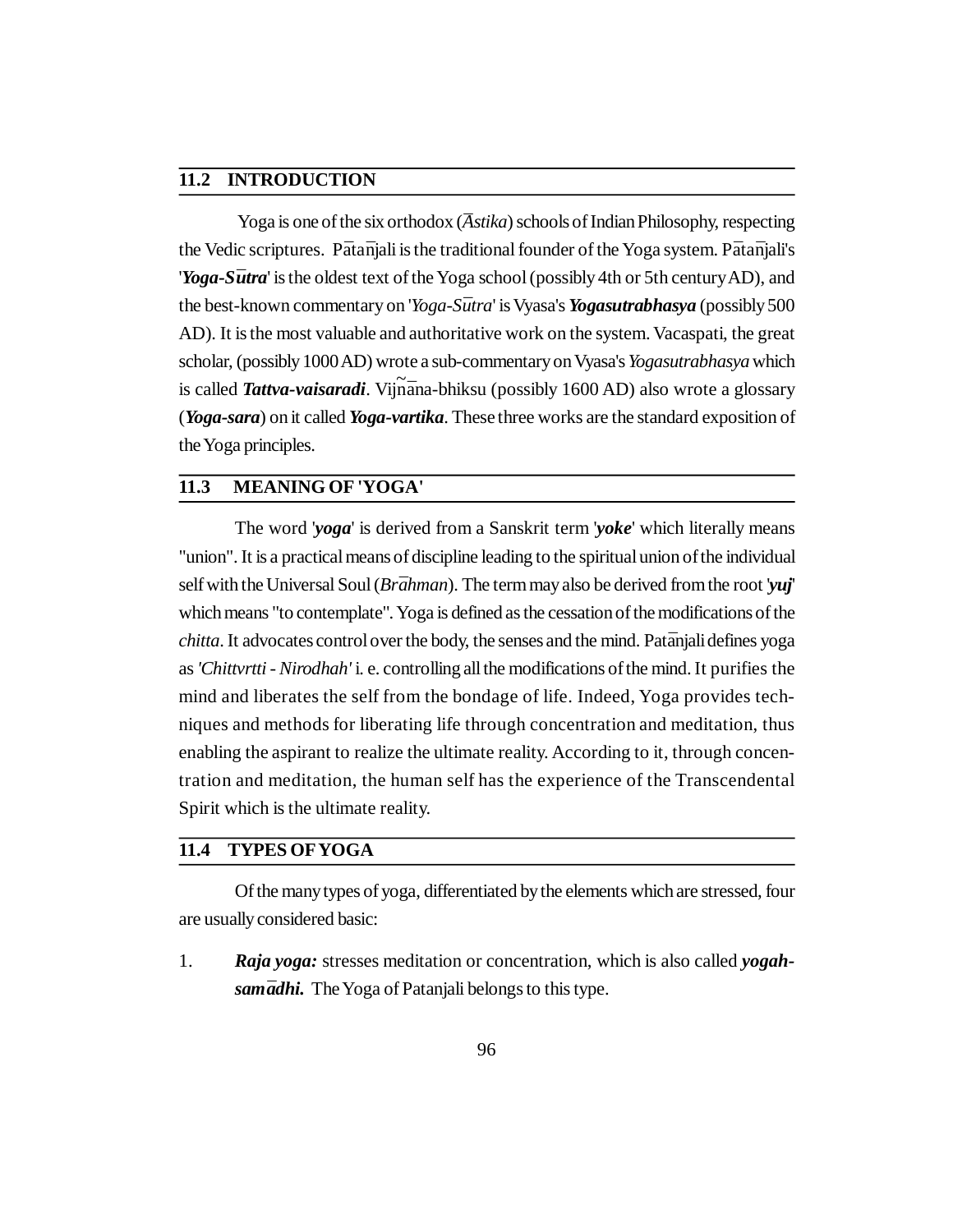- 2. *Bhakti yoga:* stresses devotion as the path leading to liberation.
- 3. *J ~ n¯ana yoga:* stresses knowledge as the path leading to enlightenment.
- 4. *Hatha yoga:* stresses posture, physical discipline of the body, as the basic means for attaining the goal.

In addition to these four, many other types of yoga are practiced. These are:

- 5. *Asparsha yoga:* attributed to Gaudapada, an Indian philosopher, and the first known systematic exponent of *Advaita Vedānta*. Gaudapada holds that Brahman can be realized by *Asparshayoga*, i. e. Pure Knowledge, or Uncontaminated Meditation.
- 6. *Karma yoga:* The *Bhagavad Gita* speaks of *karma yoga*, a method of seeking release through acting according to one's duty.
- 7. *Mantra yoga:* i. e. seeking of self control by means of the secret power of sounds. The rhythmic repetition of the sound, "*Om*", the sacred "syllable of obeisance", or of other more complex formulae devised by seers with alleged knowledge of the power of sounds, is expected to result in enlightenment, release of vital energy, and strengthening of mental awareness.
- 8. *Kundalini yoga:* In *Kundalini* yoga it is held that man consists of a self or soul, a gross body, and a subtle body. The subtle body is identified with immense energy resource trapped within man, and the practice of the yogic discipline is to release this energy under the control of mental awareness. The basic coiled energy, called *kundalini*, relates to certain centers of the body.
- 9. *Shiva yoga: Shiva yoga* differs from *Raja yoga* only in the relation of the former to *Shiva*. In *Shiva yoga* the discipline includes knowledge of *Shiva*, devotion to *Shiva*, contemplation of *Shiva*, and ritual worship of *Shiva*.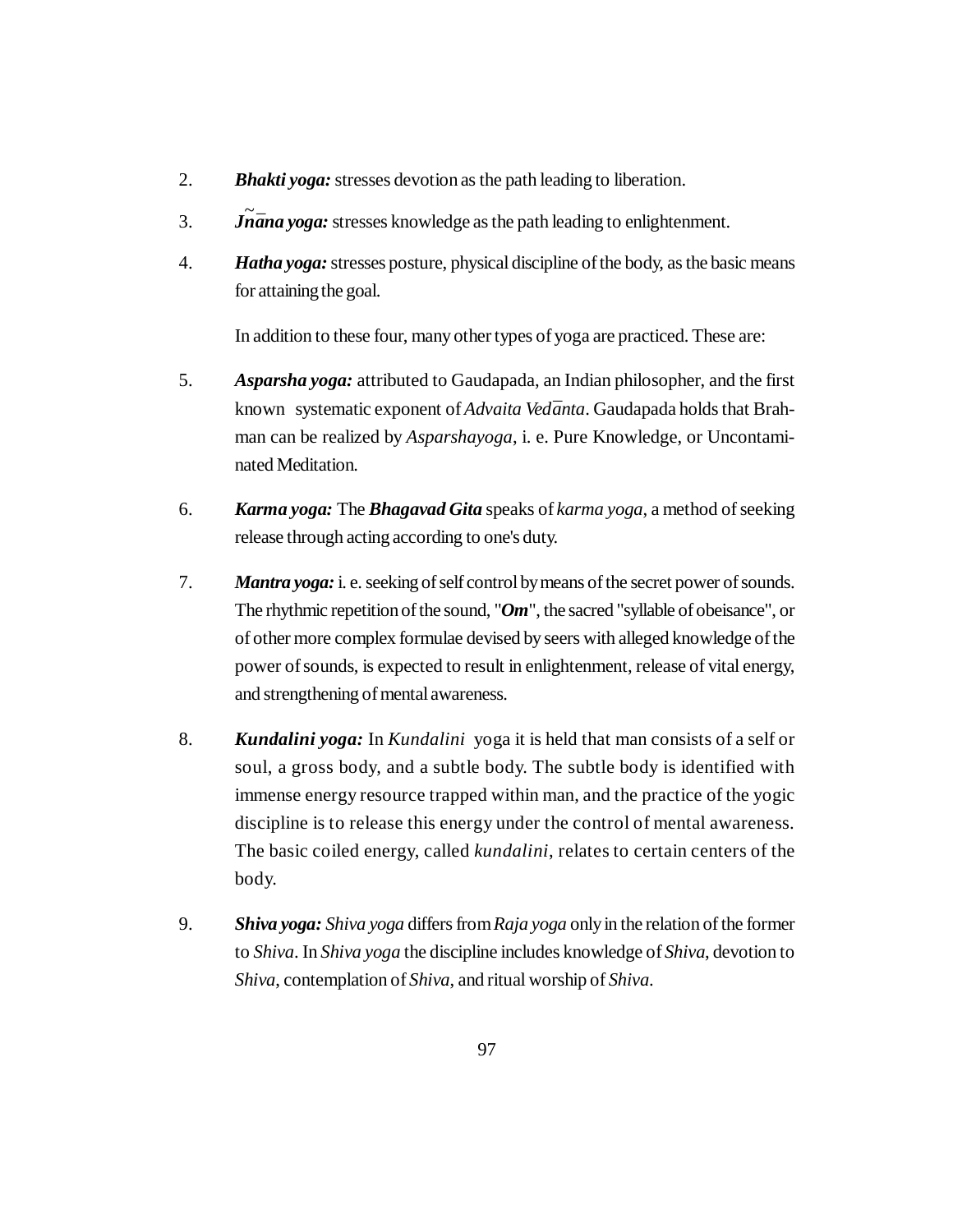10. *Laya yoga: Laya yoga* emphasizes upon listening to the inner sound from each of the body centers, leading to the appearance of the light of the self. In it some of the practices of *Hatha yoga* are employed. The final goal is merging with the *Absolute*.

# **11.5 EIGHT-FOLD MEANS OF YOGA** (*A STANGMARGA*)

<sup>2</sup> Pat<sup>a</sup>njali defines Yoga as complete cessation of all mental modes. For the achievement of the complete control over mental modification, Yoga prescribes the Eight-fold Path which is also known as A<sub>s</sub> tangmarga. It consists of:

### **1.** *Yama***:**

*Yama* is self-restraint or negative ethical preparation. This requires that the mind of the aspirant must be free from evil tendencies. The reason for this is that a man can not concentrate if his mind is distracted and dissipated by sin and other evil propensities. It is for this purpose that certain rules of self-restraint have been recommended for the aspirant. It thus consists in five vows or negative virtues such as: (i) non-injury (*ahimsa*), (ii) truth-speaking (*satya*), (iii) non-stealing (*asteya*), (iv) sexual restraint (*brahmacharya*), and (v) non-attachment (*aparigraha*). It is thus abstention from injury through thought, word or deed (*ahimsa*), from falsehood (*satya*), from stealing (*asteya*), from passions and lust (*brahmacharya*), and from avarice (*aparigraha*). These rules of conduct must be strictly adhered to by every aspirant (*yogin*).

#### **2.** *Niyama:*

Niyama is observation of certain rules of conduct or positive ethical preparation. This includes internal and external purification (*shaucha*), contentment (*santosa*), austerity (*tapas*), study (*sv¯adhyaya*), and devotion to God (*Ishvara-pranidhana*). These are the imperatives which are universally obligatory. They ought to be observed in all possible ways.

*Shaucha* or purification is of two kinds: External i. e. purification of the body by having regular bath, pure food etc, and Internal purification of the mind by cultivating noble sentiments of friendship, altruism, kindliness etc.; *Santo · sa* or contentment consists in the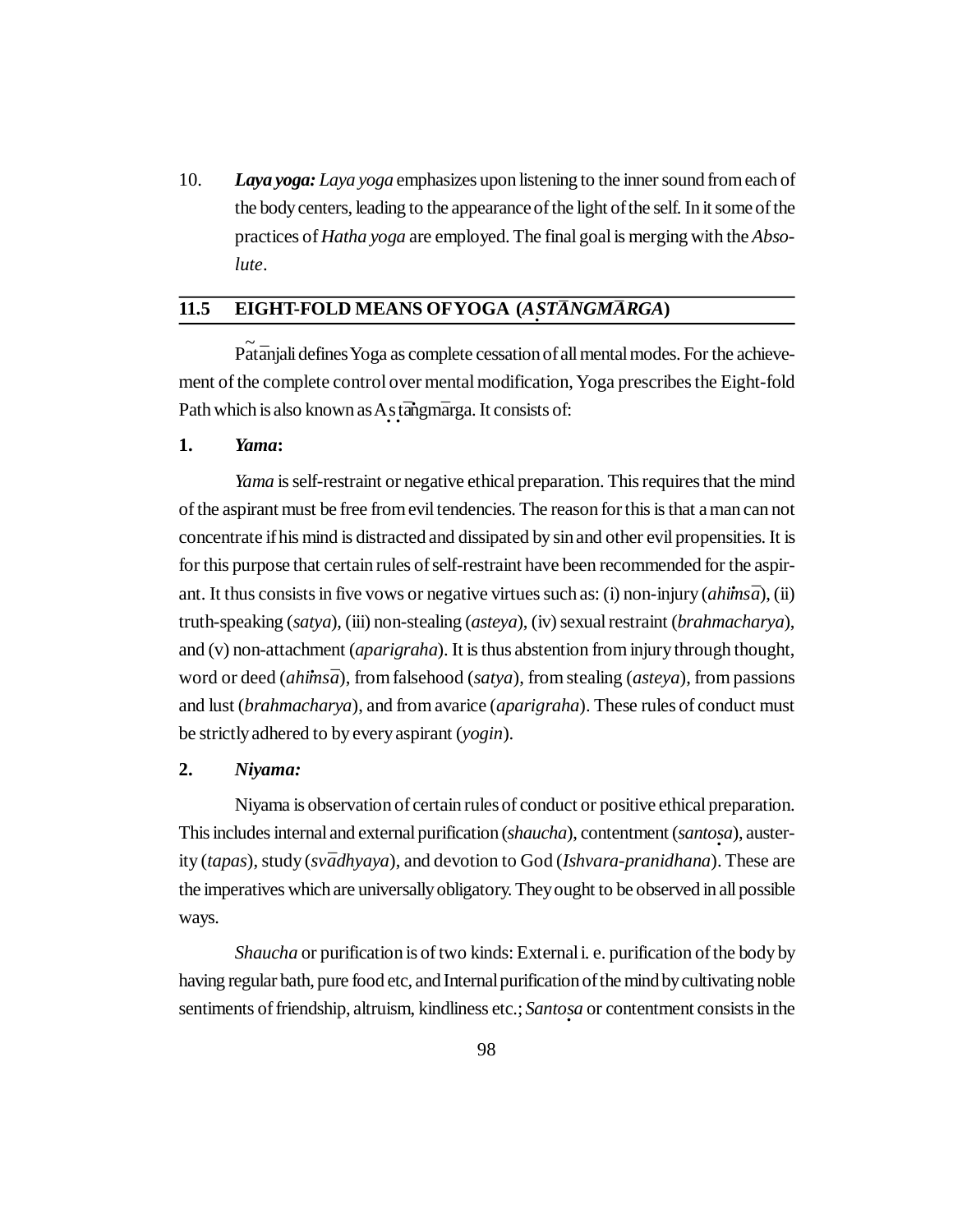lack of desire to acquire anything but what comes of itself without undue exertion and what is absolutely necessary for bare livelihood; *Tapas* or penance consists in cultivation of the capacity for enduring hunger and thirst, heat and cold, etc., and observance of vows; *Svādhyāya* or study includes the regular habit of study of religious books or scriptures; and *Ishvara-pranidhāna* or meditation is the cultivation of the habit of meditation, calmness and resignation to God.

#### **3.** *¯Asana:*

*¯Asana* means steady and comfortable posture. It is the discipline of the body. P*¯*at*¯*anjali has recommended various types of *asanas*, such as *padam¯asana*, *vir¯asana*, *bhadrasana*, etc. which are a physical help to meditation. Asanas are the means to render the body free from all such influences which disturb the mind in its processes of meditation and calmness.

# **4.** *Pr¯a · n¯ay¯ama***:**

*Prānāyāma* is control of breath. It consists in suspension of the breathing processes by the regulation of breath inhalation (*puraka*), breath retention (*kumbhaka*), and exhalation (*rechaka*). This discipline is necessary for the concentration of mind. By practicing the control of breath, the *yogin* can suspend breathing for a long time and thereby prolong the state of concentration. It is believed that *prānāyāma* prolongs the life span also. But it must be performed under the guidance of an expert otherwise it may have adverse effects on our body.

### **5.** *Praty¯ah¯ara***:**

*Prātyahāra* is the control of the senses. It consists in withdrawing the senses from their objects. Our senses have a natural tendency to go towards the outward objects. They must be checked and directed towards the internal goal. When the senses are controlled by the mind, they do not follow their natural objects, but the mind itself. Checking their outward tendencies and concentrating them internally thus facilitates the process of meditation in which the mind wants no disturbance from the outside world. *Pratyāhāra* is thus the process of introversion.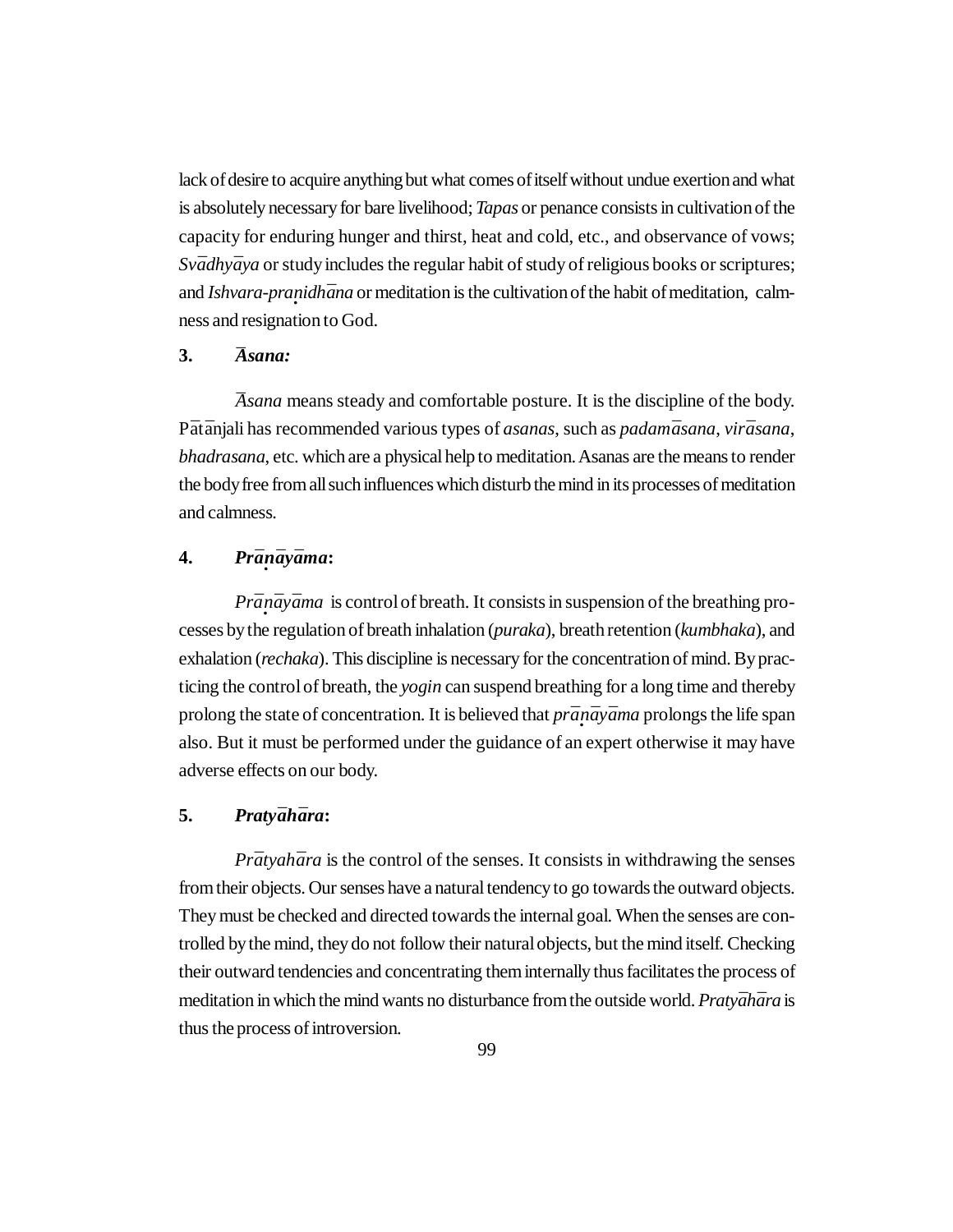# **6.** *Dhāraṇā:*

*Dhāranā* is fixing the mind on the object of meditation. It consists in withdrawal of the mind from other objects and fixing the mind on a particular object. The object is either intra-organic or extra-organic like the tip of the nose or the mid-point of the eyebrows or the lotus of the heart or the image of the deity. Indeed, *Dhāranā* is the fixation of attention which helps in concentrating the mind.

#### **7.** *Dhy¯ana***:**

*Dhyāna* is the undisturbed flowing meditation itself. It consists in a deep state of attention undisturbed by any external thought. It is the undisturbed flow of thought round the object of meditation. It is the steadfast contemplation without any break.

### **8.** *Sam¯adhi***:**

*Samādhi* is the complete, absorbed concentration. This is the final step in the eight-fold discipline. Here the individual's mind is completely immersed in the object of meditation. In *dhyāna* the act of meditation and the object of meditation remain separate. But in *samādhi* they become one. There remains no duality of the subject and the object of contemplation. There being no distinction between the two, the subject loses himself entirely in the object of meditation. It is in this last stage that the subject has the full glimpse of the *Absolute* which he wants to attain to.

*Sam¯adhi* is of two kinds: Conscious or *sa·mpraj~ n¯ata samadhi* and supra-conscious or *asa·mpraj~ n¯ata sam¯adhi*. In conscious or *sa·mpraj~ n¯ata sam¯adhi*, the individual though absorbed or immersed in the object of meditation is still conscious or remains aware of the object of meditation. What the individual has at this stage is intuitive knowledge of the truth. In supra-conscious or *asampraj · ~ n¯ata sam¯adhi*, the individual is no longer conscious of the object of meditation and there is total immersion. The meditator and the object of meditation completely fuse, and there remains no awareness of the object of meditation. There is thus total immersion - a condition often described in the texts as sleepless sleep. And it is in this stage that liberation is attained since there is no modification of *chitta*.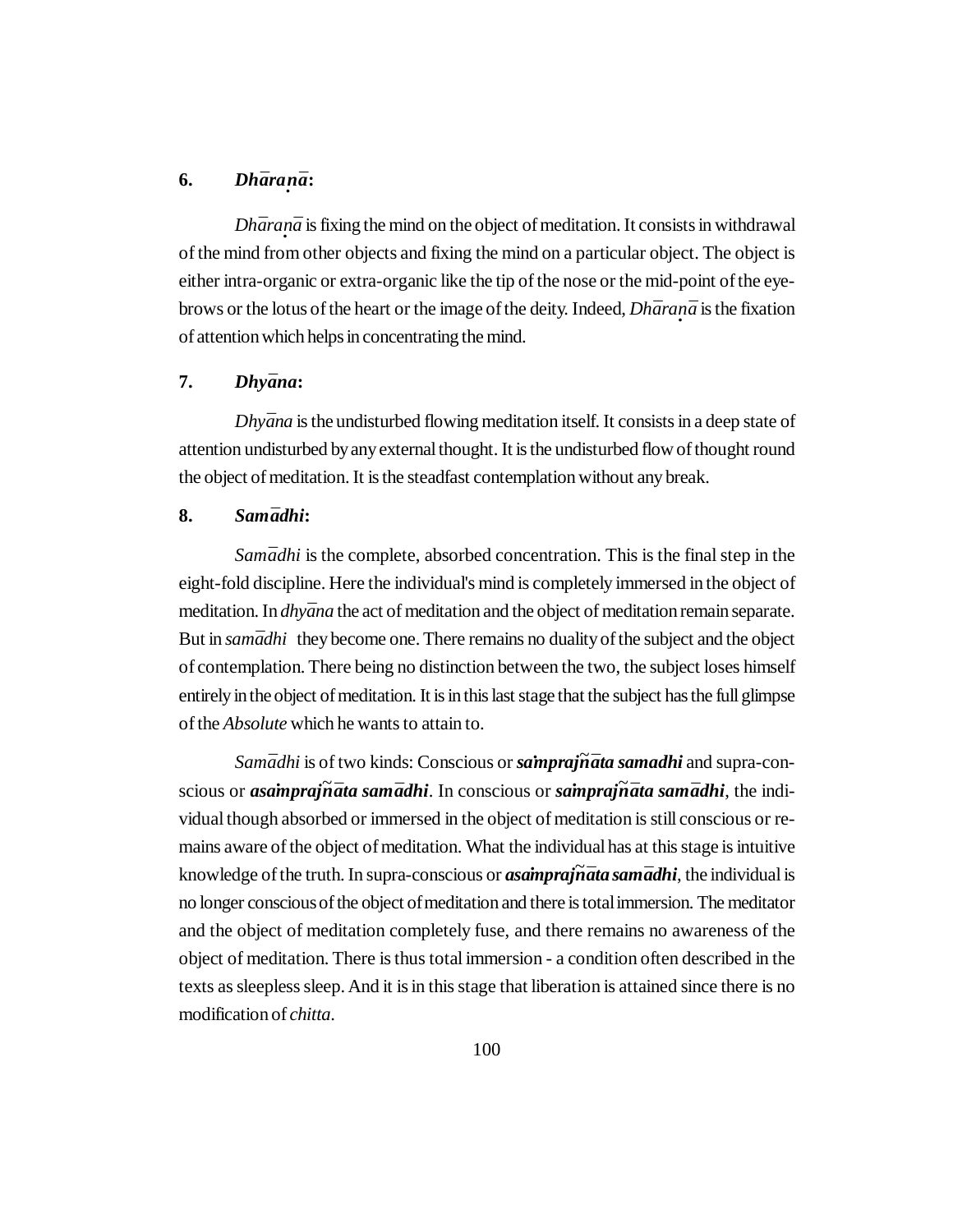#### **11.6 SUM UP**

These eight steps are known as aids to yoga (*yogangas*). The practice of these disciplines is a very difficult task and calls for efforts on the part of the aspirant. When practiced regularly with devotion and dispassion, they lead to the attainment of yoga, which results in liberation.

Of the eight means, the first two (*Yama* and *Niyama*) are intended to overcome the egoistic impulses in the disciple by a preliminary purification of the natural impulses. And by constant practice of the five vows, a disciple may rise to the next stage of discipline to cultivate the power of mental concentration. Thus the control of the physical body is achieved through a combination of (a) *¯asana* or right posture, (b) *pr¯a · n¯ay¯ama* or regulation of inhalation, retention and exhalation of breath and (c) *praty¯ah¯ara* or withdrawal of the senses. Indeed these are devised to secure control of the physical frame with a view to facilitate the control of the mind. Bodily posture controls the body; breath-control regulates the vital forces; and withdrawal of the senses controls the senses. The next stage is mental discipline, which consists of (a) *dh¯ara · n¯a* or fixing the mind on an object of meditation, (b) *dhy¯ana* or contemplation which assists in obtaining (c) *sam¯adhi* or meditative trance.

During the course of practising the Eight-fold Path, the individual is likely to be awarded with other powers including superhuman powers, for instance, knowledge of the past, present and future. Though the superhuman powers are perfections **(***siddhis***)**, Yoga regards them as a hindrance to *sam* $\vec{a}$ *dhi*.

| 11.7     | <b>GLOSSARY</b> |                           |                                      |
|----------|-----------------|---------------------------|--------------------------------------|
| $\times$ | Yama            | $\mathbb{R}^{\mathbb{Z}}$ | means abstension.                    |
| $\times$ | Niyama          | $\mathbb{R}^n$            | Following the rules of good conduct. |
| $\times$ | Asana           | $\ddot{\cdot}$            | posture.                             |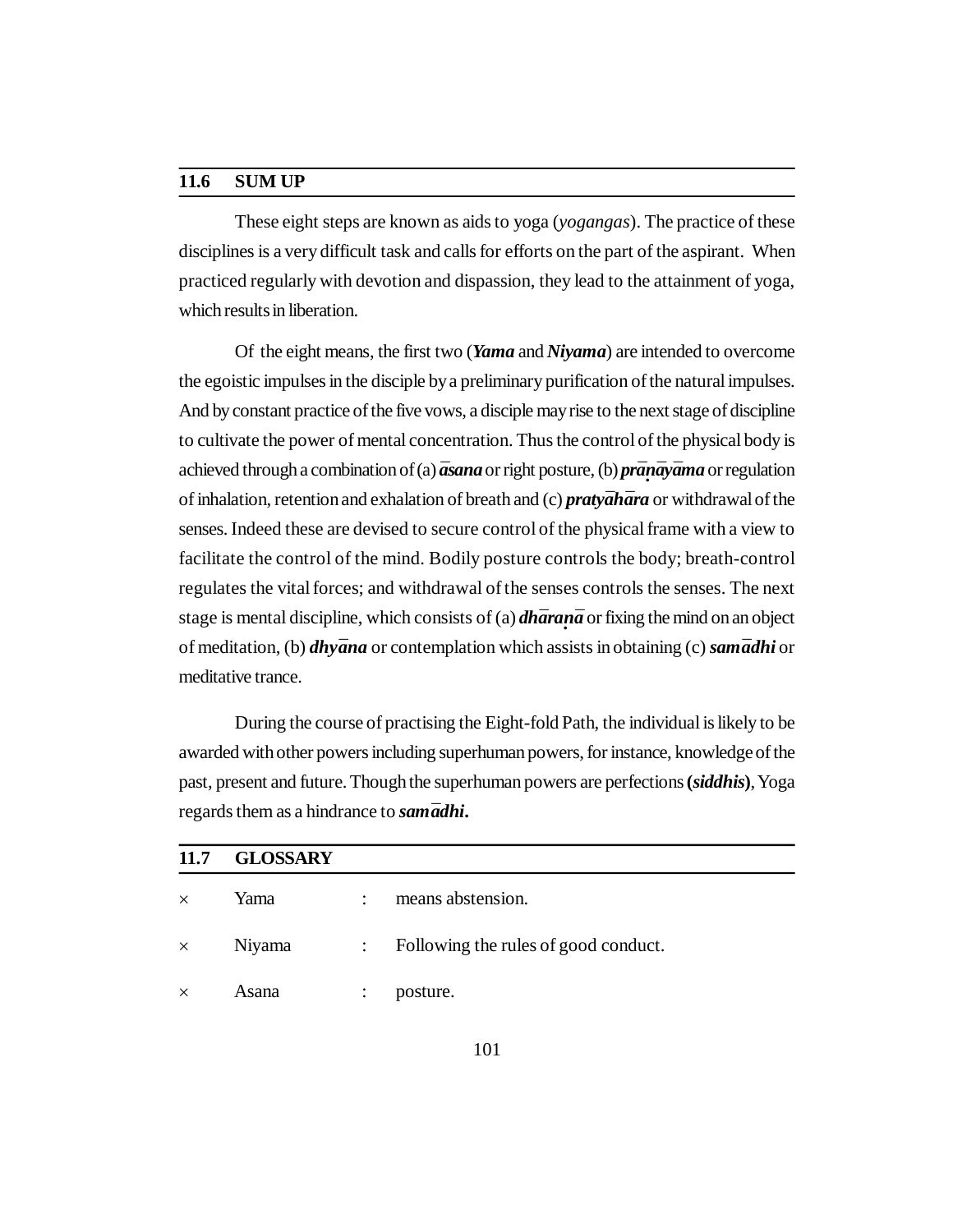## **11.8 SELF-ASSESSMENT QUESTIONS**

Note : Use the space given below for your answers. Use separate sheet if the space is insufficient.

\_\_\_\_\_\_\_\_\_\_\_\_\_\_\_\_\_\_\_\_\_\_\_\_\_\_\_\_\_\_\_\_\_\_\_\_\_\_\_\_\_\_\_\_\_\_\_\_\_\_\_\_\_\_\_\_\_\_

\_\_\_\_\_\_\_\_\_\_\_\_\_\_\_\_\_\_\_\_\_\_\_\_\_\_\_\_\_\_\_\_\_\_\_\_\_\_\_\_\_\_\_\_\_\_\_\_\_\_\_\_\_\_\_\_\_\_

\_\_\_\_\_\_\_\_\_\_\_\_\_\_\_\_\_\_\_\_\_\_\_\_\_\_\_\_\_\_\_\_\_\_\_\_\_\_\_\_\_\_\_\_\_\_\_\_\_\_\_\_\_\_\_\_\_\_

\_\_\_\_\_\_\_\_\_\_\_\_\_\_\_\_\_\_\_\_\_\_\_\_\_\_\_\_\_\_\_\_\_\_\_\_\_\_\_\_\_\_\_\_\_\_\_\_\_\_\_\_\_\_\_\_\_\_

\_\_\_\_\_\_\_\_\_\_\_\_\_\_\_\_\_\_\_\_\_\_\_\_\_\_\_\_\_\_\_\_\_\_\_\_\_\_\_\_\_\_\_\_\_\_\_\_\_\_\_\_\_\_\_\_\_\_

\_\_\_\_\_\_\_\_\_\_\_\_\_\_\_\_\_\_\_\_\_\_\_\_\_\_\_\_\_\_\_\_\_\_\_\_\_\_\_\_\_\_\_\_\_\_\_\_\_\_\_\_\_\_\_\_\_\_

\_\_\_\_\_\_\_\_\_\_\_\_\_\_\_\_\_\_\_\_\_\_\_\_\_\_\_\_\_\_\_\_\_\_\_\_\_\_\_\_\_\_\_\_\_\_\_\_\_\_\_\_\_\_\_\_\_\_

\_\_\_\_\_\_\_\_\_\_\_\_\_\_\_\_\_\_\_\_\_\_\_\_\_\_\_\_\_\_\_\_\_\_\_\_\_\_\_\_\_\_\_\_\_\_\_\_\_\_\_\_\_\_\_\_\_\_

\_\_\_\_\_\_\_\_\_\_\_\_\_\_\_\_\_\_\_\_\_\_\_\_\_\_\_\_\_\_\_\_\_\_\_\_\_\_\_\_\_\_\_\_\_\_\_\_\_\_\_\_\_\_\_\_\_\_

- 1) What do you understand by the word 'Yoga'?
- 2) How many types of 'Yoga' are discussed by the Indian thinkers?
- 3) Which type the Yoga of Pātānjali belongs to?
- 4) Describe the A **·** sht¯a **·** nga-yoga of P*¯*at*¯*anjali.
- 5) Discuss the psychological value of A stangunarga.
- 6) Explain the eight-fold discipline of Yoga as a method of liberation.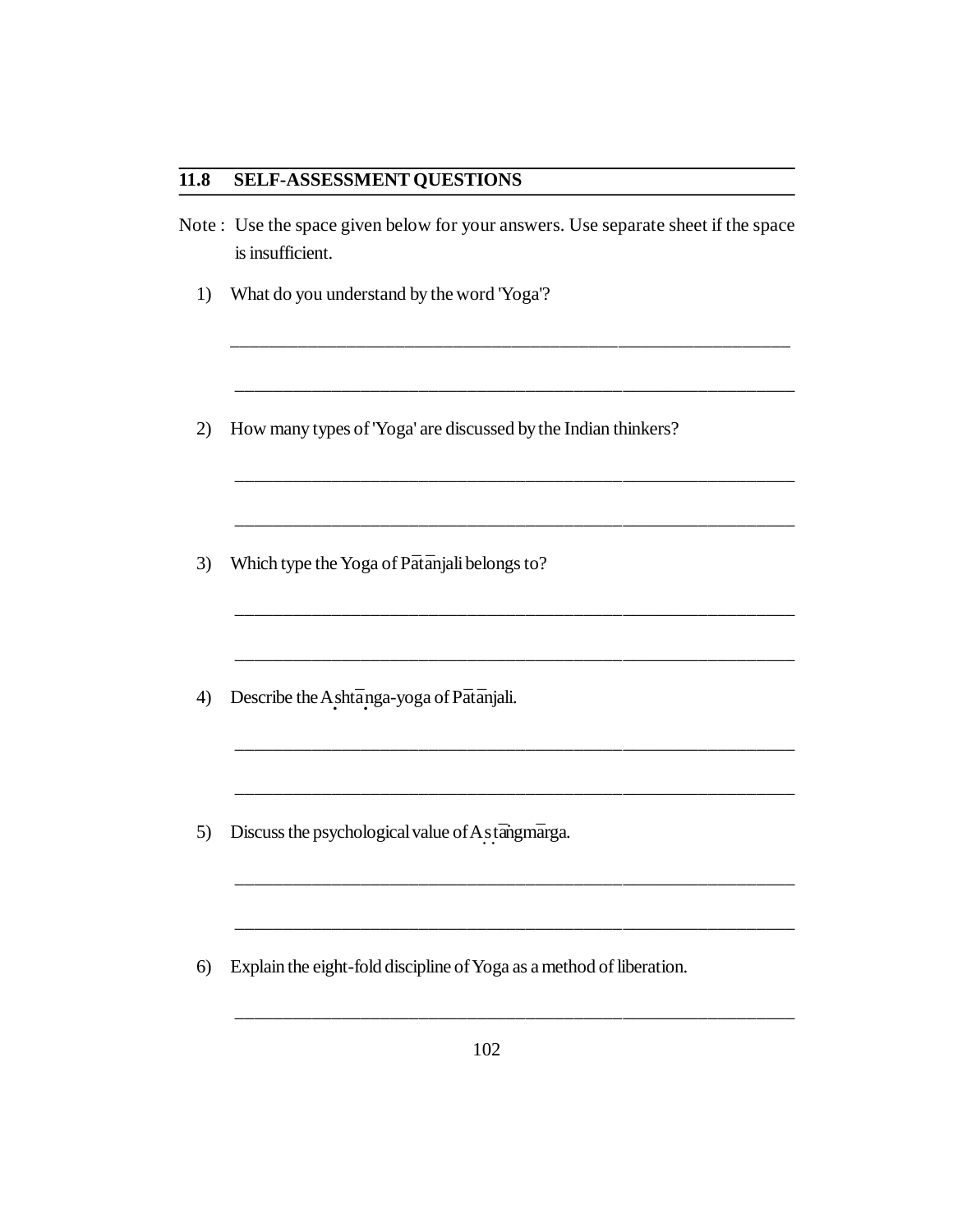## **11.9 SUGGESTED READINGAND REFERENCES**

 Sharma, Chandradhara. A Critical Survey of Indian Philosophy. Delhi : Motilal Banarsidass, 1983.

\_\_\_\_\_\_\_\_\_\_\_\_\_\_\_\_\_\_\_\_\_\_\_\_\_\_\_\_\_\_\_\_\_\_\_\_\_\_\_\_\_\_\_\_\_\_\_\_\_\_\_\_\_\_\_\_\_\_

- Radhakrishnan, S. Indian Philosophy. Vol. I & II. London: George Allen and Unwin, 1958.
- Sharma, R.N. History of Indian Philosophy. Surjeet Publications, 1994.

………………………..ooo………………………………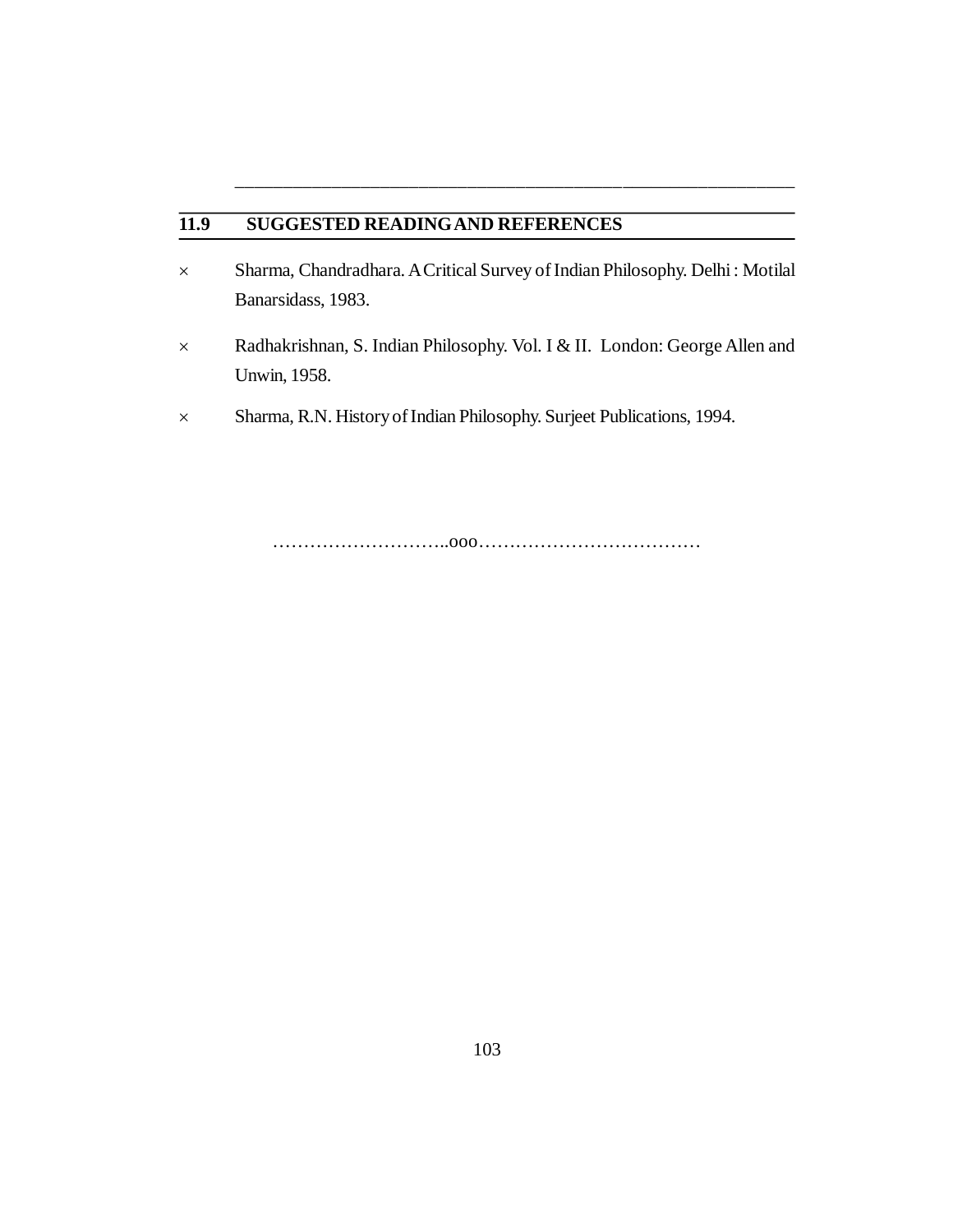# **THE PLACE OF GOD IN YOGA PHILOSOPHY**

| Course Code : PL 601 (Theory) | Unit-IV              |
|-------------------------------|----------------------|
| Philosophy                    | <b>Lesson No. 12</b> |

## **By: DR. P. P. SINGH**

# **Structure**

| 12.1              | <b>Objectives</b>                                                                 |  |  |  |
|-------------------|-----------------------------------------------------------------------------------|--|--|--|
| 12.2              | <b>Introduction</b>                                                               |  |  |  |
| 12.3              | Meaning of ' <i>Yoga</i> '                                                        |  |  |  |
| 12.4              | <b>God in Yoga Philosophy</b>                                                     |  |  |  |
| 12.5              | <b>Proofs for the Existence of God</b>                                            |  |  |  |
| 12.6              | Sum up                                                                            |  |  |  |
| 12.7              | <b>Glossary</b>                                                                   |  |  |  |
| 12.8              | <b>Self-Assessment Questions</b>                                                  |  |  |  |
| 12.9              | <b>Suggested Reading and References</b>                                           |  |  |  |
| $\overline{12.1}$ | <b>OBJECTIVES</b>                                                                 |  |  |  |
| $\times$          | To elaborate Yoga as one of the orthodox schools of Indian philosophical thought. |  |  |  |
| $\times$          | To explain Yoga's philosophical literature.                                       |  |  |  |
| $\times$          | To reproduce the idea of God as conceived by the Yoga system.                     |  |  |  |
| $\times$          | To put forth the arguments given by Yoga philosophy to prove the existence of     |  |  |  |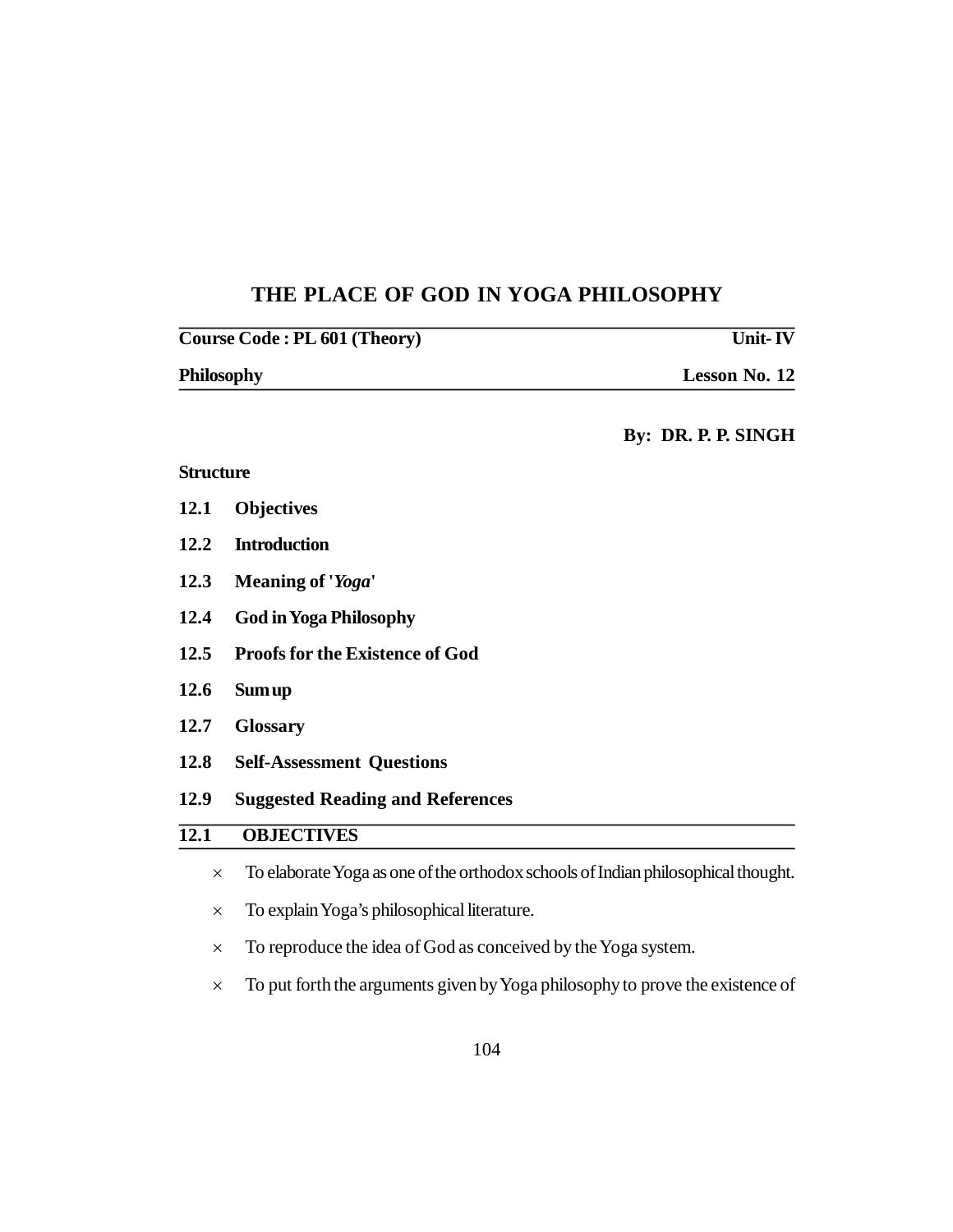God.

### **12.2 INTRODUCTION**

Yoga is one of the six orthodox (*Astika*) schools of Indian Philosophy, respecting the Vedic scriptures. Patanjali is the traditional founder of the Yoga system. Its teaching was first systematized in the *Yoga-sūtra* attributed to Patanjali, (possibly 4th or 5th century AD) and the philosophical implications of the sutras were discussed by Vyasa (possibly 500 AD) in his commentary on the *Yoga-sutra* called *Yoga-bhasya*. It is the most valuable and authoritative work in the system. Vacaspati, the great scholar, (possibly 1000 AD) wrote a sub-commentary on Vyasa's commentary which is called *Tattva-vaisaradi*. Vijnana-bhiksu (possibly 1600 AD) also wrote a glossary (*Yoga-sara*) on it called *Yogavartika*. These three works are the standard exposition of the Yoga principles.

The *Yoga-sūtra* is divided into four parts. The *first* is called *Samūdhipūda* which deals with the nature and aim of concentration. The *second* is called **Sadhanapa**<sub>d</sub> which explains the means to realize this end (concentration). The *third* is *Vibhutipada* which deals with the super natural powers which can be acquired through the practice of Yoga, and the *fourth Kaivalyapada*, describes the nature of liberation and the reality of the transcendental self.

Due to certain philosophical similarities with *Sankhya*, Yoga and Sankhya are treated as one. Yoga is intimately allied to *Sankhya*. It mostly accepts the metaphysics and the epistemology of *Sankhya* system. Yoga shows the practical path by following which one may attain Viveka-jnana which alone leads to liberation. It accepts the three pramanas, viz: perception, inference and testimony of *Sankhya* system and also the twenty-five metaphysical principles. Indeed, *Sa¯ ·nkhya* is theory; Yoga is practice. *Sa¯ ·nkhya* means knowledge; Yoga means spiritual action. But Yoga is different from *Sankhya* in its theology. Yoga believes in God as the highest Self distinct from other selves. But *Sankhya* is silent on God.

## **12.3 MEANING OF 'YOGA'**

The word '*yoga*' is derived from Sanskrit term '*yoke*' which literally means "union". It is a practical means of discipline leading to the spiritual union of the individual self with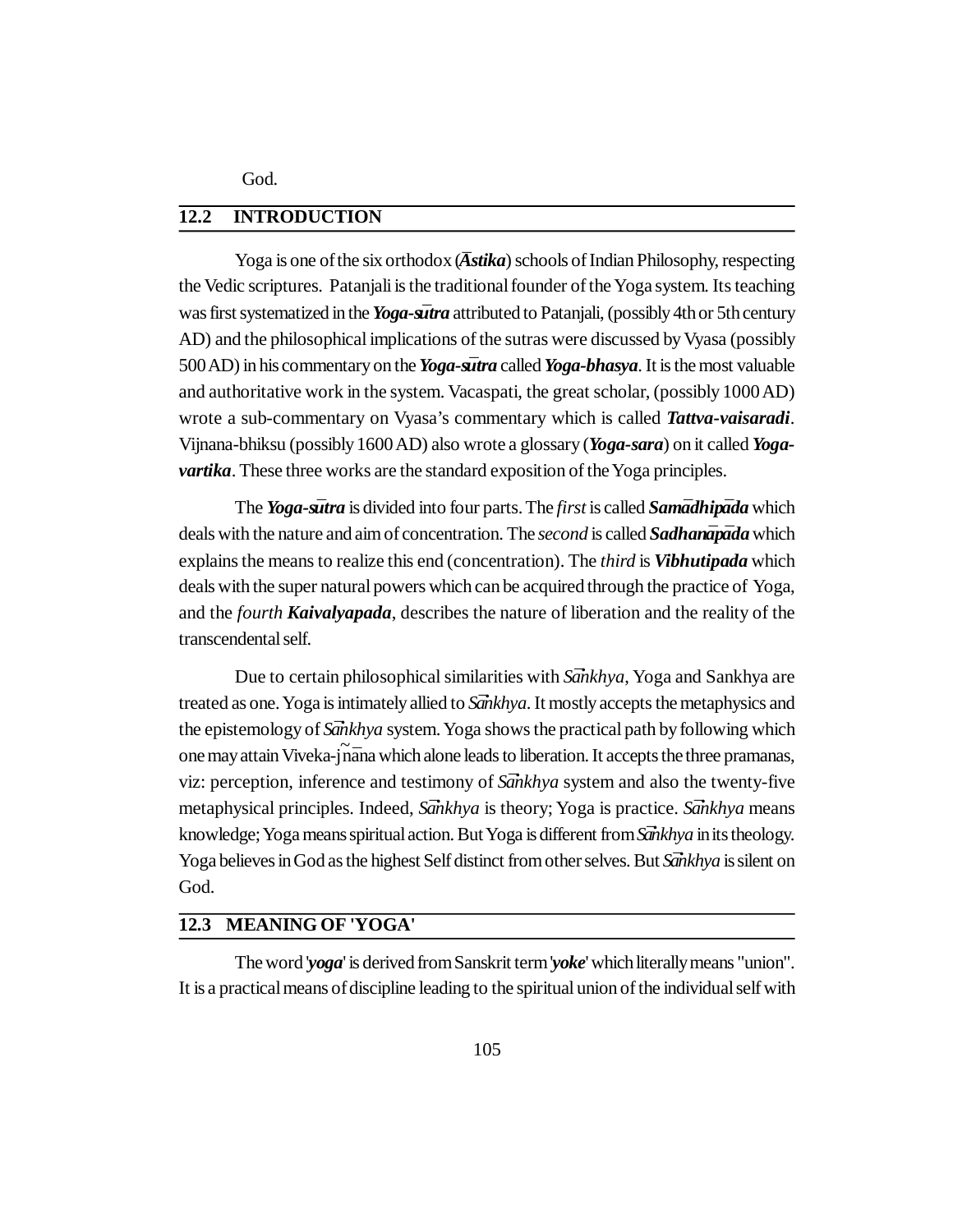the Universal Soul (*Brāhman*). The term may also be derived from the root 'yuj' which means "to contemplate". Yoga is defined as the cessation of the modifications of the chitta. It advocates control over the body, the senses and the mind. Pat $\tilde{a}$ njali defines yoga as '*Chittvrtti - Nirodhah*' i. e. controlling all the modifications of the mind. It purifies the mind and liberates the self from the bondage of life. Indeed, Yoga provides techniques and methods for liberating life through concentration and meditation; and thus enables the aspirant to realize the ultimate reality. According to it, through concentration and meditation the self has an experience of the Transcendental Spirit which is the ultimate reality.

## **12.4 GOD IN YOGA PHILOSOPHY**

The Yoga system is monotheistic. Unlike *Sankhya*, *Yoga* believes in one God and accepts the existence of God both as a theoretical as well as a practical necessity. Being theistic, Yoga tries to prove the existence of God as a necessary philosophical speculation. Patanjali himself has not felt the necessity of God for solving any theoretical problem of philosophy. For him, God has more a practical value than a theoretical one. Devotion to God is considered to be of great practical value. Pata*<sup>~</sup>* njali makes devotion to God as one of the aids to Yoga. According to him, God is not only the object of meditation, but is also said to help in the realization of the goal. *Pata<sup>~</sup> njali believes that devotion to God is one of the means for the attainment of Samādhi-yoga.* Thus theism is not an integral part of Patanjali's creed. But the later *Yogins* have taken a theoretical interest in God. They have discussed more fully the nature of God and the proofs for the existence of God. Thus the Yoga system has come to have both a theoretical and a practical interest in the Divine Being.

*Pata<sup>~</sup> njali defines God as a special kind of Puru · sa who is always free from afflictions and actions, their effects and impressions.* All individual selves are more or less subject to the afflictions, attachment, aversion and dread of death. They are infected and influenced by the latent impressions of their past experience. But God is above pain, ignorance, attachment, aversion and fear of death. The bound souls are subject to all these. Even the liberated soul, the one which is released from all these troubles, can not be said to be free from them. According to Pata<sup>n</sup><sub>i</sub>jali, it is God alone who is free from all defects. God is eternally free and was never bound nor has any possibility of being bound. He is above the law of karma and does not experience fruits of actions i.e. enjoyment and suffering (*Dukha, Sukha*). God has no dispositions of past experiences. He is the perfect Self free from all taints of imperfections. Being free from all entanglement in worldly existence,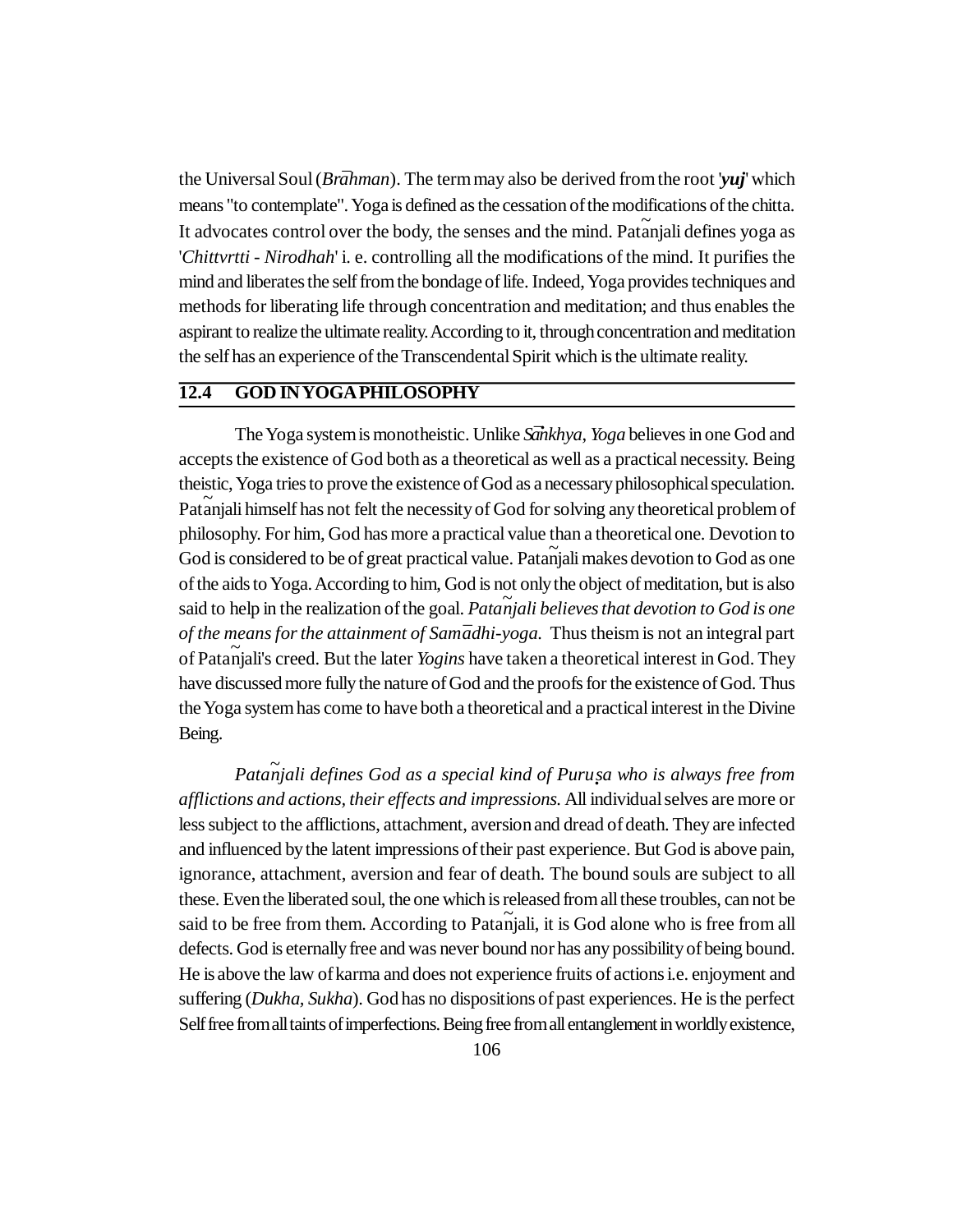God lives in eternal bliss, without merits and demerits unaffected by the weight of suffering with which living beings are burdened.

*God is the perfect Being who is eternal, omnipresent, omniscient and omnipotent. He is all-pervading, all-knowable and all-powerful. God, according to Patanjali, is personal, meaning thereby not that he has got a personality like ordinary human beings, but that he has got consciousness and will such that everything is done according to His will. He is the eternal Lord. He is the Supreme Ruler of the world.* The conception of God as Lord is thus the conception of his omnipotence (allpowerfulness). God is also taken as omniscient and omnipresent. But most of all, the God in Yoga system appears as a God full of eternal qualities such as justice, mercy, righteousness, austerity, veracity, forgiveness, and lordship.

However, God in Yoga system is not the creator, the sustainer and the destroyer of the world. God is not taken as the eternal cause of the universe. But He is potentially allperfect. He possesses infinite power, infinite knowledge, and infinite bliss. Physical world is governed by its own inherent laws. Similarly, God does not bestow reward and punishment. The moral world is governed by the Law of Kārma. He does not grant liberation. He only removes the obstacles in the upward progress of the devotees.

### **12.5 PROOFS FOR THE EXISTENCE OF GOD**

The Yoga system adduces the following proofs for the existence of God:

#### **1. The Testimony of the Scriptures**

Pata $\bar{\eta}$ a indicates that the Vedas, the Upanishads and other scriptures speak of the existence of God as the Supreme Self. God thus exists as His existence is testified by the Holy Scriptures.

### **2. The Law of Continuity**

Pata<sup>njali</sup> proves God's existence on the basis of the law of continuity i.e. on the reasoning that where there is a great and a greater, there must be a greatest. The argument goes like this: we see that people possess different qualities such as knowledge and power in different strengths; so there must be a being who possesses these excellent qualities at the highest strengths. Such a Supreme Being is God. God thus exists as the *absolute knowledge and perfection.*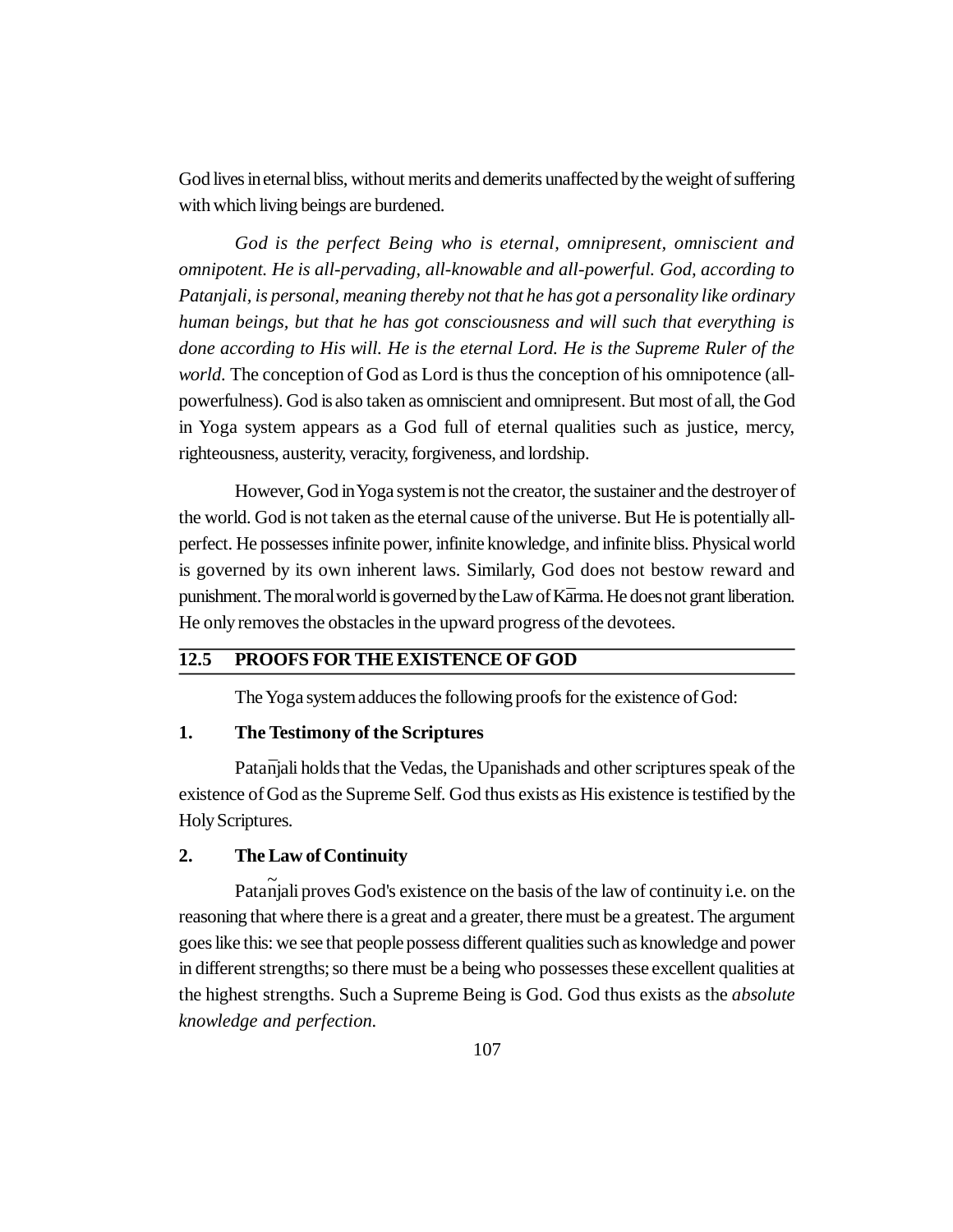# **3.** The Association and Dissociation of Purusa and Prakrti

Pata*<sup>~</sup>* njali maintains that the creation and dissolution of the world is due to the association and dissociation of Puru **·** sa and *Pra · k · rti*. But *Puru · sa* and *Pra · k · rti*-being two independent principles can not be naturally associated or dissociated; so there must be an intelligent cause which effects their association and dissociation. And this intelligent being is God who is responsible for the association and dissociation of *Purusa* and *Pra · k · rti*.

### **4. Devotion to God as a means of Sam***¯***adhi-yoga**

Yoga philosophical system also maintains that devotion to God is not only a part of the practice of yoga, but the best means for the obtaining of concentration and thereby liberation. Devotion to God removes all the serious impediments and obstacles in the path of His devotee and facilitates the attainment of sam*¯*adhi.

## **12.6 SUM UP**

The yoga system is a theistic (sesvara) one. It believes in the existence of God or Ishvara and regards Him (God) as the highest object of contemplation for concentration and self-realization. In Pata<sup>n</sup>jali's Yoga-Sūtra, a being called 'the Lord' is introduced; but this 'Lord', *Ishvara*, is not at all what we would call God. Yoga's *Ishvara*, however, is a *puru sa* among other *puru sa*. He is the perfect Being who like all other souls (*Puru sa*) is *· · ·* eternal, omniscient and omnipresent, but is not the creator and sustainer of the universe, nor anything like it. The world of our experience, for Yoga, evolves out of *Pra · k · rti*. God, however, brings about the association of *Prakrti* and *Purusa* which starts the process of evolution in *Prakrti*.

Yoga's *Ishvara* is thus simply the only soul that never comes into contact with matter and who is thereby able to help other souls to come out of their bondage with bodies. *Ishvara* plays an important role in the realm of spiritual discipline. Devotion to Ishvara is a necessary part of the eightfold discipline prescribed by Yoga that makes liberation possible.

| 12.7     | <b>GLOSSARY</b> |                                                                              |
|----------|-----------------|------------------------------------------------------------------------------|
| $\times$ | Theistic        | relating to or characterized by belief in the existence of<br>a god or gods. |
| $\times$ | Kaivalya        | absolute independence and eternal and free life of<br>Purusa.<br>108         |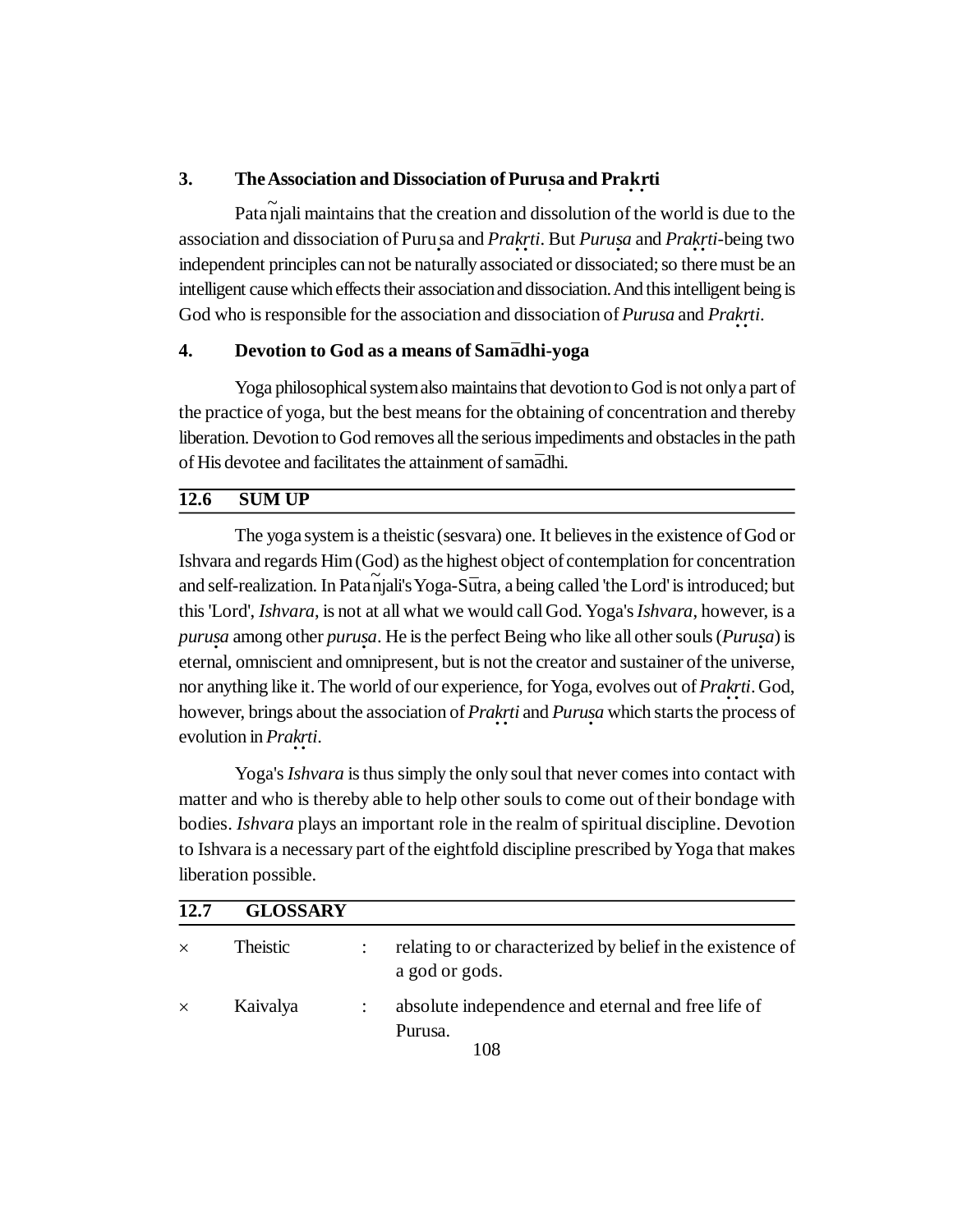| Monotheistic | relating to or characterized by the belief that there is |
|--------------|----------------------------------------------------------|
|              | only one God.                                            |

### **12.8 SELF-ASSESSMENT QUESTIONS**

Note : Use the space given below for your answers. Use separate sheet if the space is insufficient.

\_\_\_\_\_\_\_\_\_\_\_\_\_\_\_\_\_\_\_\_\_\_\_\_\_\_\_\_\_\_\_\_\_\_\_\_\_\_\_\_\_\_\_\_\_\_\_\_\_\_\_\_\_\_\_\_\_\_

\_\_\_\_\_\_\_\_\_\_\_\_\_\_\_\_\_\_\_\_\_\_\_\_\_\_\_\_\_\_\_\_\_\_\_\_\_\_\_\_\_\_\_\_\_\_\_\_\_\_\_\_\_\_\_\_\_\_

\_\_\_\_\_\_\_\_\_\_\_\_\_\_\_\_\_\_\_\_\_\_\_\_\_\_\_\_\_\_\_\_\_\_\_\_\_\_\_\_\_\_\_\_\_\_\_\_\_\_\_\_\_\_\_\_\_\_

\_\_\_\_\_\_\_\_\_\_\_\_\_\_\_\_\_\_\_\_\_\_\_\_\_\_\_\_\_\_\_\_\_\_\_\_\_\_\_\_\_\_\_\_\_\_\_\_\_\_\_\_\_\_\_\_\_\_

\_\_\_\_\_\_\_\_\_\_\_\_\_\_\_\_\_\_\_\_\_\_\_\_\_\_\_\_\_\_\_\_\_\_\_\_\_\_\_\_\_\_\_\_\_\_\_\_\_\_\_\_\_\_\_\_\_\_

\_\_\_\_\_\_\_\_\_\_\_\_\_\_\_\_\_\_\_\_\_\_\_\_\_\_\_\_\_\_\_\_\_\_\_\_\_\_\_\_\_\_\_\_\_\_\_\_\_\_\_\_\_\_\_\_\_\_

\_\_\_\_\_\_\_\_\_\_\_\_\_\_\_\_\_\_\_\_\_\_\_\_\_\_\_\_\_\_\_\_\_\_\_\_\_\_\_\_\_\_\_\_\_\_\_\_\_\_\_\_\_\_\_\_\_\_

\_\_\_\_\_\_\_\_\_\_\_\_\_\_\_\_\_\_\_\_\_\_\_\_\_\_\_\_\_\_\_\_\_\_\_\_\_\_\_\_\_\_\_\_\_\_\_\_\_\_\_\_\_\_\_\_\_\_

\_\_\_\_\_\_\_\_\_\_\_\_\_\_\_\_\_\_\_\_\_\_\_\_\_\_\_\_\_\_\_\_\_\_\_\_\_\_\_\_\_\_\_\_\_\_\_\_\_\_\_\_\_\_\_\_\_\_

- 1) What is Yoga?
- 2) Explain the idea of God according to Yoga system?
- 3) How does Yoga prove the existence of Purusa (Ishvara)?
- 4) Who is Patanjali?
- 5) Into how many parts Yoga-Sutra is divided?
- 6) What is the 'Law of Continuity' according to Yoga?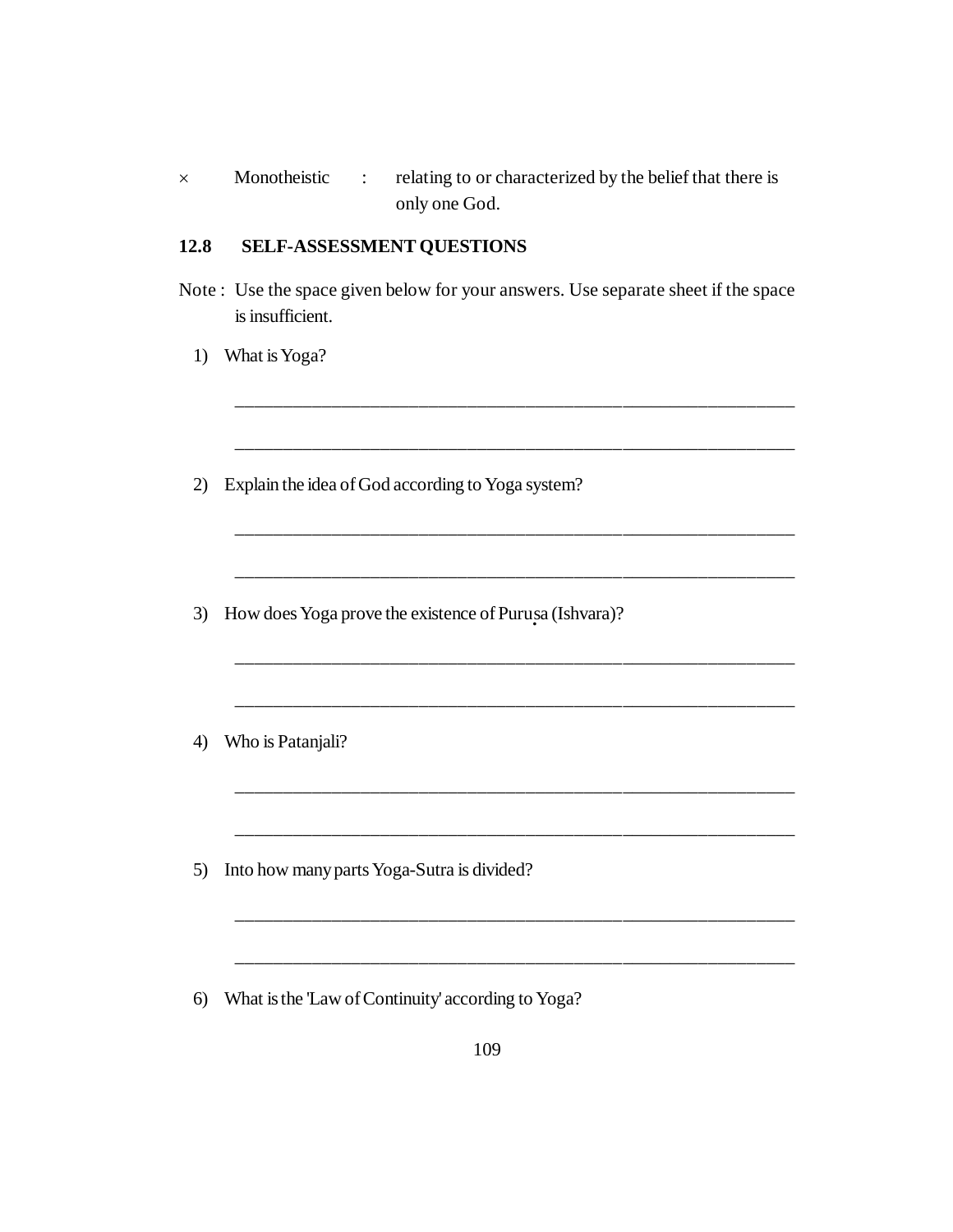# **12.9 SUGGESTED READINGAND REFERENCES**

 Sharma, Chandradhara. A Critical Survey of Indian Philosophy. Delhi : Motilal Banarsidass, 1983.

\_\_\_\_\_\_\_\_\_\_\_\_\_\_\_\_\_\_\_\_\_\_\_\_\_\_\_\_\_\_\_\_\_\_\_\_\_\_\_\_\_\_\_\_\_\_\_\_\_\_\_\_\_\_\_\_\_\_

\_\_\_\_\_\_\_\_\_\_\_\_\_\_\_\_\_\_\_\_\_\_\_\_\_\_\_\_\_\_\_\_\_\_\_\_\_\_\_\_\_\_\_\_\_\_\_\_\_\_\_\_\_\_\_\_\_\_

 Radhakrishnan S. Indian Philosophy. Vol. I & II. London : George Allen and Unwin, 1958.

........................................... ooo …………………………………….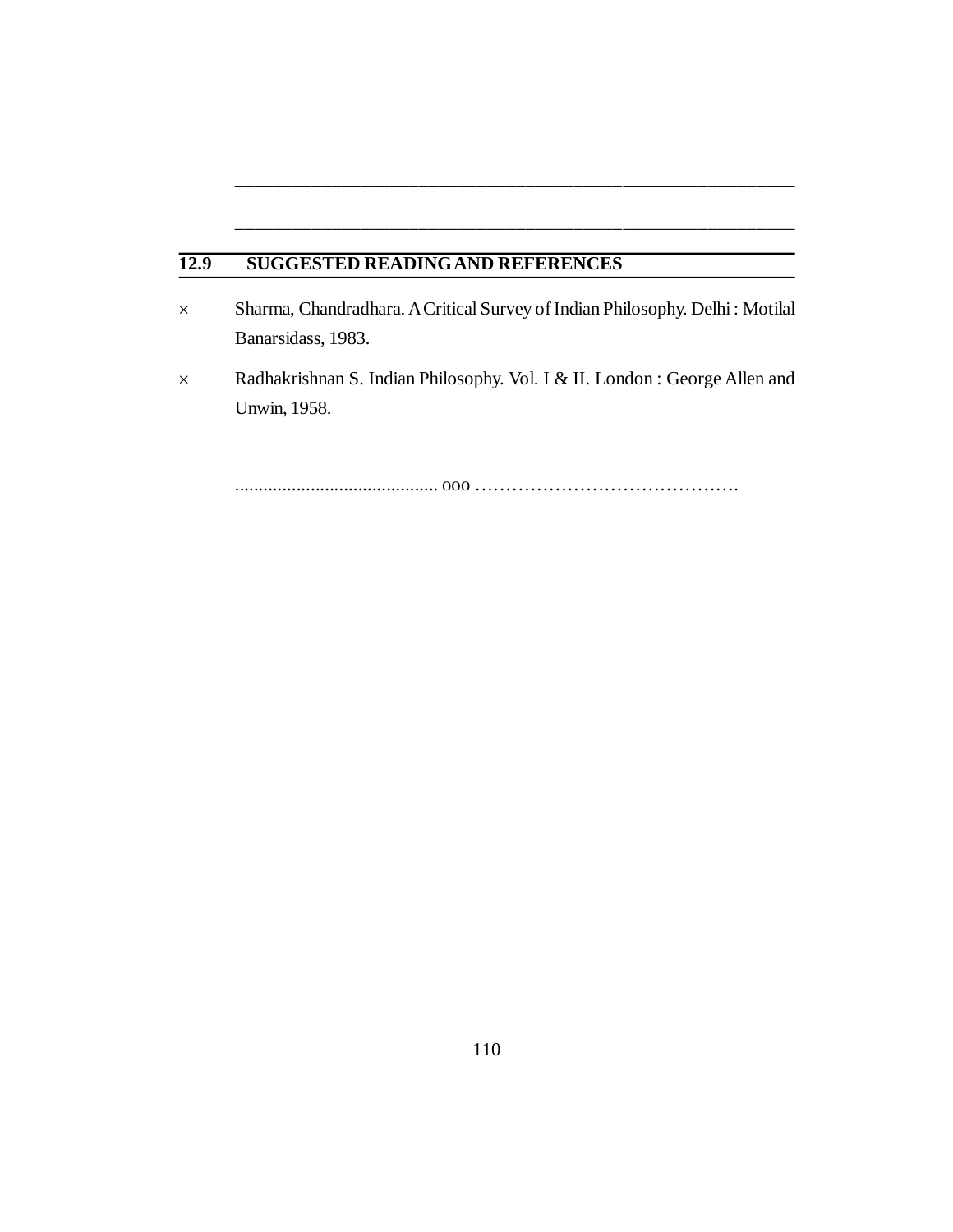# $THEORY$  OF KNOWLEDGE (MIMAMSA)

|                   |          | Unit- $\overline{\mathbf{V}}$<br>Course Code: PL 601 (Theory)                           |
|-------------------|----------|-----------------------------------------------------------------------------------------|
| Philosophy        |          | Lesson No. 13                                                                           |
|                   |          | By: DR. P. P. SINGH                                                                     |
| <b>Structure</b>  |          |                                                                                         |
| 13.1              |          | <b>Objectives</b>                                                                       |
| 13.2              |          | <b>Introduction</b>                                                                     |
| 13.3              |          | Meaning of 'Mimamsa'                                                                    |
| 13.4              |          | <b>Nature of Knowledge</b>                                                              |
| 13.5              |          | <b>Sources of Knowledge (Pramānas)</b>                                                  |
| 13.6              |          | Sum up                                                                                  |
| 13.7              |          | <b>Glossary</b>                                                                         |
| 13.8              |          | <b>Self-Assessment Questions</b>                                                        |
| 13.8              |          | <b>Suggested Reading and References</b>                                                 |
| $\overline{13.1}$ |          | <b>OBJECTIVES</b>                                                                       |
|                   | $\times$ | To explain the Mimamsa school of Indian philosophical thought.                          |
|                   | $\times$ | To elaborate the literal as well as the philosophical meaning of the word<br>'Mimāmsā'. |
|                   | ×        | To summarize the form of valid knowledge advocated by Purva-<br>Mimāmsā.                |
|                   | ×        | To reproduce Mimamsa theory of knowledge.                                               |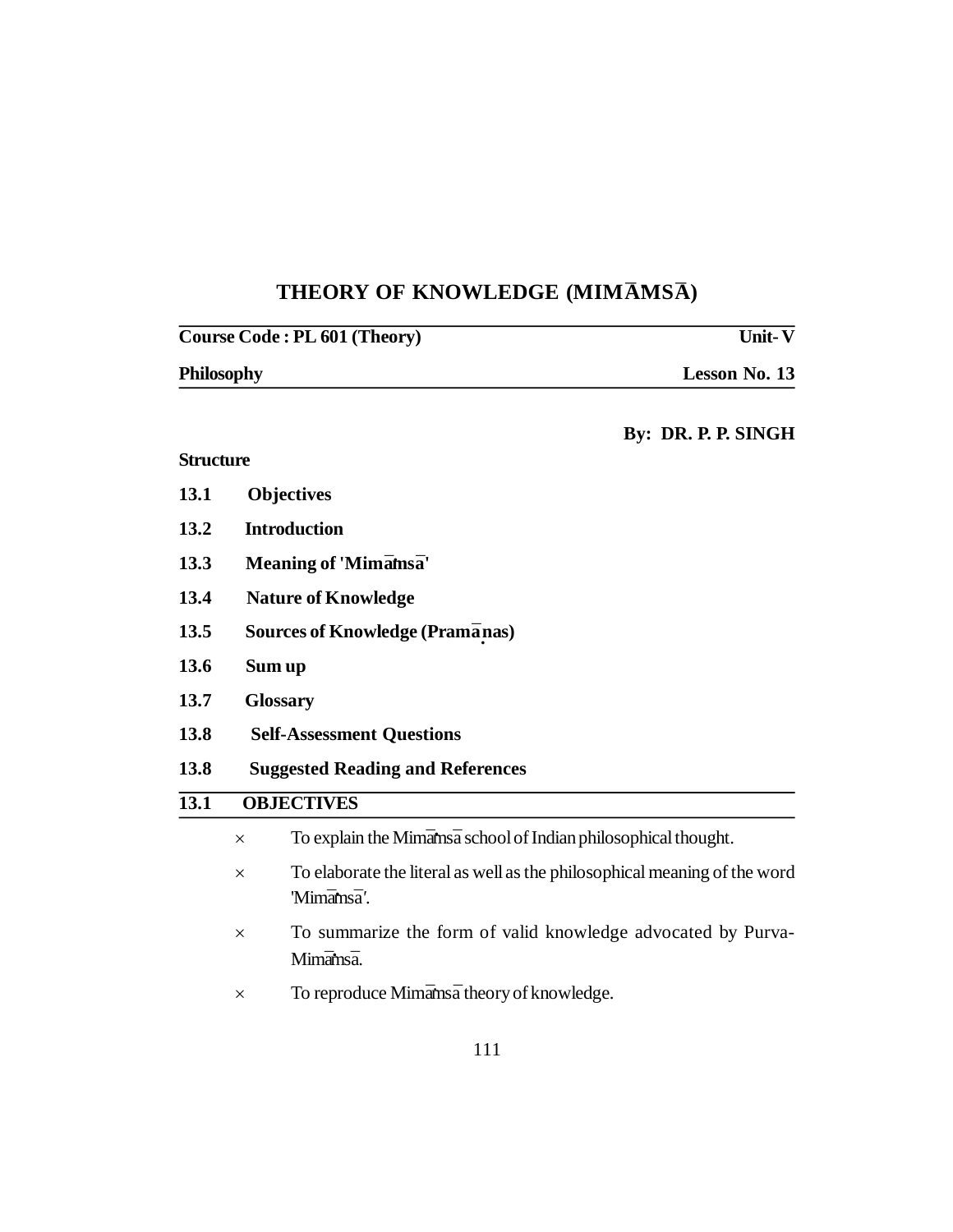# **13.2 INTRODUCTION**

Traditionally the Mimamsa system has been divided into prior (*Purva*) and later (Uttara) mimamsa: the first is commonly known as *Purva Mimāmsā* and the second as **Veda***¯***nta**. The older tradition uses the terms *Dharma-Mim¯ams · ¯a* and *Brahma-Mim¯ams · ¯a* for *Purva Mimānsā* and *Vedanta* respectively. These names reflect the respective subjectmatter of enquiry of the two systems. The former deals with *Dharma* and the latter with *Brahma* and therefore the former is called *Dharma-Mimānsā*; while the latter is called *Brāhma-Mimāmsā*. Indeed, both are based on and try to interpret the Vedas. The earlier portion of the Vedas, i.e., the *Mantras* and the *Brahmana* portion, is called *Karmakanda*, while the later portion, i.e., the Upanishads is called *Jnanakanda*, because the former deals with actions, rituals and sacrifices; while the latter deals with the knowledge of reality. *Mimamsa* deals with the earlier portion of the Vedas and is therefore called *Purva-Mimāmsā* and also *Karma-Mimāmsā*; while Vedanta deals with the later portion of the Vedas and is, therefore, called *Uttara-Mimamsa* and also *Jnana-Mimamsa*.

The division of *Mimāmsā* into earlier and later is not so much in the chronological sense as in the logical sense. Both these systems hold that the revealed text of the Vedas, having no connection with any person and being without any reference to temporal events, is ahistorical. It is as only a matter of convenience that action gets priority over philosophical contemplation. Thus the part of the Vedas dealing with human action of various kinds, known as *dhārma*, is earlier than that part which deals with human and worldly existence which comes later in life. Since Pūrva-Mimāms a accepts the Vedas to be both infallible and the sole authority on *dhārma*, it can fairly be called an orthodox school of Indian philosophy.

The main text of *Pūrva-Mimāmsā* is the Pūrva-*Mimāmsā Sutra* composed around 400 B. C. by Jaimini; it consists of sixteen chapters. It is a scholastic piece of work and begins with an inquiry into the nature of *dhārma*. It is the biggest of all the philosophical sutras and discusses about one thousand topics. It confines itself almost entirely to the interpretation of the Vedas. Shabarasvamin has written his great commentary on this work and his commentary has been explained by Prabha<sup>kara</sup> and Kumarila Bhatta who differ from each other in certain important respects.

Three different schools grew within the Mimams a system, differing on the basis of the contending philosophical positions adopted. Prabhakara, Kumarila Bhatta and Murari Misra were the founders of these schools; the works of only the first two are available.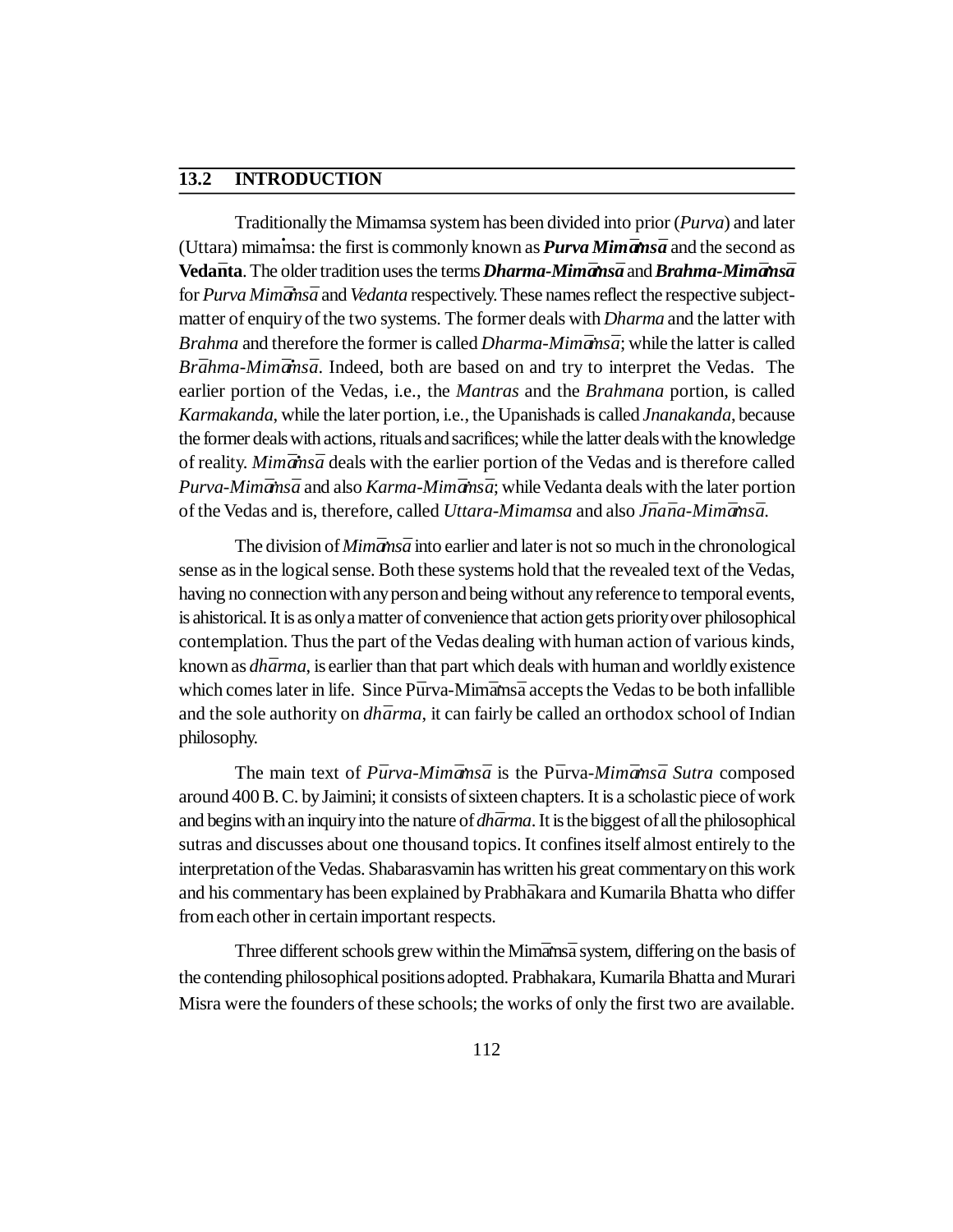The works of Murari Misra are not traceable. His views are known only through stray references found in the works of various subsequent authors.

The tradition is contradictory as far as the relative historical priority of Prabh $\bar{a}$ kara and Kumarila is concerned. According to one tradition, Prabh $\bar{a}$ kara was the pupil of Kumarila, but because in some cases Prabhakara corrected his teacher, he was given the name of 'Guru'. Both these authors established their own schools of thought, and very important philosophical works were written on their philosophical positions. Notable among those who propounded the views of Kuma<sup>n</sup>ila was Parthasarathi; and that of Prabhakara is Salikanatha.

## **13.3 MEANING OF 'MIMAMSA'**

The word '*Mimāmsā*' is a Sanskrit term which means "revered thought" and was originally applied to the interpretation of the Vedic texts, including the hymns, the Brāhmanas and the Upanishads. The word also carries with it the sense of 'sacred'. In as much as a philosophical system associated with the Vedas it has also assumed the sense of sacredness. Apart from its etymological and religious senses, it also, in a philosophical sense, stands for a distinct methodology, which has been spelled out at the very beginning of both parts of the *Mimamsa*. The word is here used in the sense of a critical investigation. The school of *Mimāmsā* justifies both these meanings by giving us rules according to which the commandments of the Vedas are to be interpreted and by giving a philosophical justification for the Vedic ritualism.

# **13.4 NATURE OF KNOWLEDGE**

For Mimamsa knowledge is self-evident in the sense that its emergence in the human mind carries with it a guarantee of its validity. Validity of knowledge according to Mima**·**msa is called *Svatah Pramanyavada*. Mima**·**msa defines valid knowledge as apprehension (*anubhuti*). All apprehension is direct and immediate and valid per se. A cognition which apprehends an object can not be intrinsically invalid. It is, however, a different story when this self-evident knowledge meets with failure in subsequent human transaction. Its invalidity is due to either some defect in the instrument of knowledge or due to subsequent contradicting knowledge. If, for example, a person suffering from jaundice sees a conch yellow, the knowledge of the yellow conch is invalidated on account of the defect in the organ of vision, i.e., on account of the presence of the bile in the eye. If a rope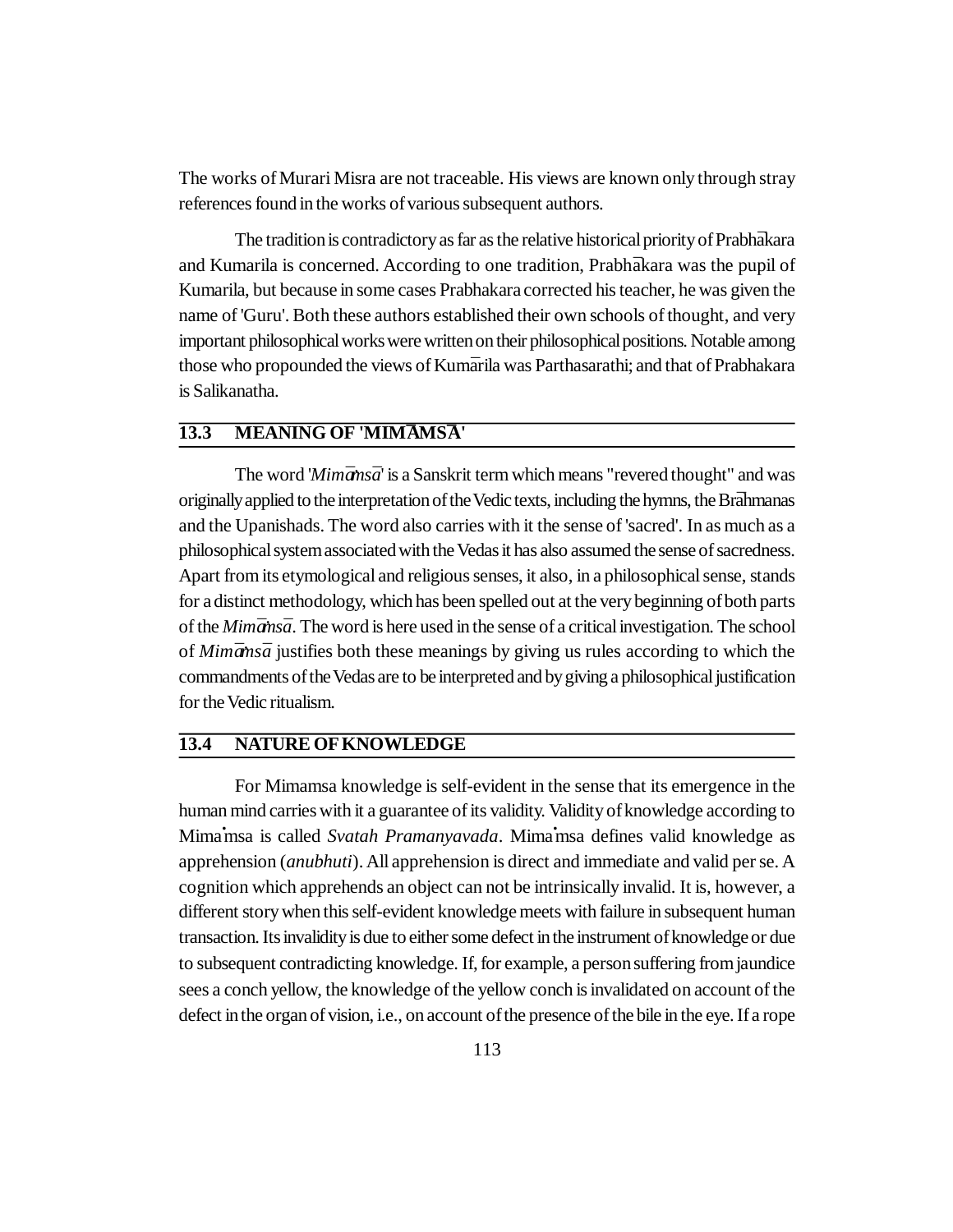is mistaken for a snake, the knowledge of the rope-snake is invalidated by the subsequent knowledge of the rope. It appears that invalidity depends upon external factors, which can render invalid what was initially valid. *According to Mimamsa, all knowledge is valid by itself. It is not validated by any other knowledge. Its validity arises from those very causes from which knowledge itself arises.* It is not due to any extraneous conditions. Validity of knowledge arises from the essential nature of the causes of knowledge. Prabh*¯*akara and Kum*¯*arila both uphold the intrinsic validity of knowledge. All knowledge except memory is thus regarded by Mimamsa as valid independently by itself as a general rule, unless it is invalidated later on.

The character of knowledge as self-evident is based on the conception of knowledge as self-luminous. Along with the revelation of the object of cognition the knowledge also reveals itself, leading to the position that in all knowledge, self-consciousness is given. Knowledge involves the knower, the known object, and the knowledge at the same moment. Thus no other effort is needed to make man self-conscious. All knowledge is both selfevident and self-aware of an object given to it.

But here Prabhakara and Kumarila differ in view of the nature of knowledge. Prabhākara's theory of knowledge is known as *triputipratyaksavāda*. He regards *·* knowledge as self-luminous (*svaprakasha*). It manifests itself and needs nothing else for its manifestation. Knowledge reveals itself and as it does so, it also simultaneously reveals its subject and its object. In every knowledge-situation we have this triple revelation. The *triputi* of the *jnata, jneya* and *jnana* is simultaneously revealed in every act of cognition. Kumarila's theory of knowledge is known as *j ~ n¯atatav¯ada*. He differs from Prabhakara and does not regard knowledge as self-luminous. According to him, knowledge is not perceptible. Kumarila regards knowledge as a mode of the self and it is essentially an act (*kriya*) or a process. It can not reveal itself, nor can it be revealed by another cognition. Knowledge can only be inferred. It is the means of knowing the object and is inferred as such because without it the object could never have become known by the subject. Cognition relates the self to the object and enables it to know the object. It is the act of the self by which it knows an object and it is inferred by the fact that an object has become 'known' by the self. The cognitive act is thus inferred from the cognizedness of the object.

However, the Mimamsa recognizes two kinds of knowledge: immediate and mediate. Perception is regarded as immediate knowledge. Valid knowledge is one which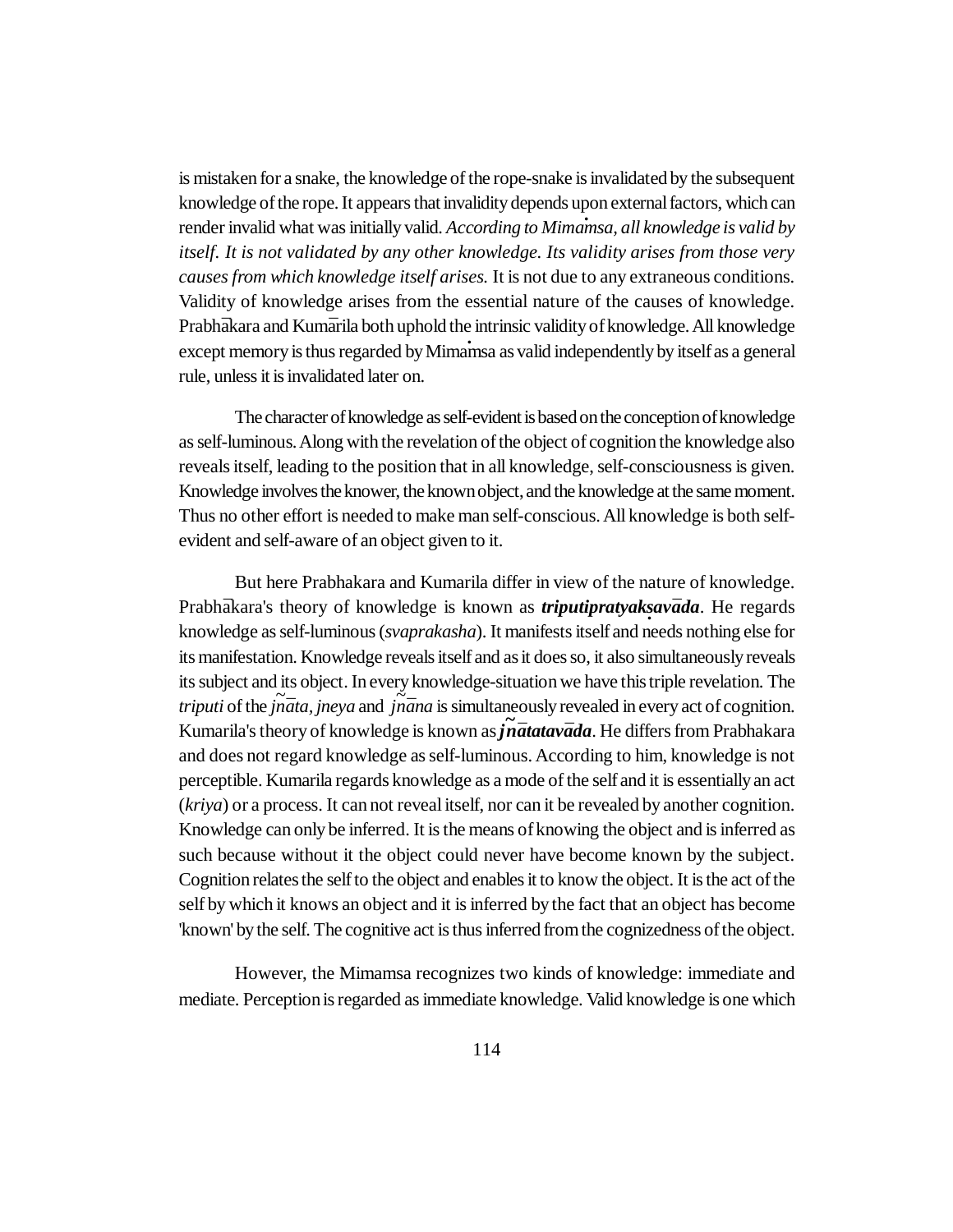gives new information about something, and is not contradicted by any other knowledge. However, valid knowledge is not generated by defective conditions, for instance, defective sense-organs in case of perceptual knowledge, and fallacious premises in case of inference, etc.

# **13.5 SOURCES OF KNOWLEDGE (***PRAMANAS***)**

Jaimini, the traditional preacher of Mimamsa, admits three pramanas, viz; Perception (*pratyak · sa*), Inference (*anum¯ana*) and Verbal Testimony (*shabda*). Prabhakara adds two more *pram¯a · nas* that is Comparison (*upam¯ana*) and Implication (*arth¯apatti*). Kumarila further adds one more that is Non-apprehension (anupalabdhi). There are thus six means of valid knowledge recognized by the Mimamsa schools, the first one is perceptual and the other five are non-perceptual.

# **1. Perception (***Pratyak · sa***)**

Mimamsa, like Nyaya, regards perception as a definite and true cognition of objects which is produced by sense-object contact. It is the immediate knowledge of a present object through a sense organ. The perception of the table before me, for example, is due to the contact of my eyes with the table, and I am definite that the present object is a table. In other words, the self comes into contact with the mind (manas); the mind comes into contact with the sense-organ; and the sense-organ comes into contact with the external object. Thus perception is an immediate cognition.

*Prabhakara defines perception as direct apprehension. Kumarila defines perception as direct knowledge produced by the proper contact of the sense-organs with the presented object.*

Prabhakara and Kumarila both, like Goutama or Akspada, recognize two stages of perception. The first is called indeterminate or *nirvikalpa* and the second is determinate or *Savikalpa*.

Indeterminate or *nirvikalpa* perception is the immediate apprehension of an object without any explicit interrelation or characterization. It is devoid of subject-predicate relation. It is indefinable and nameless.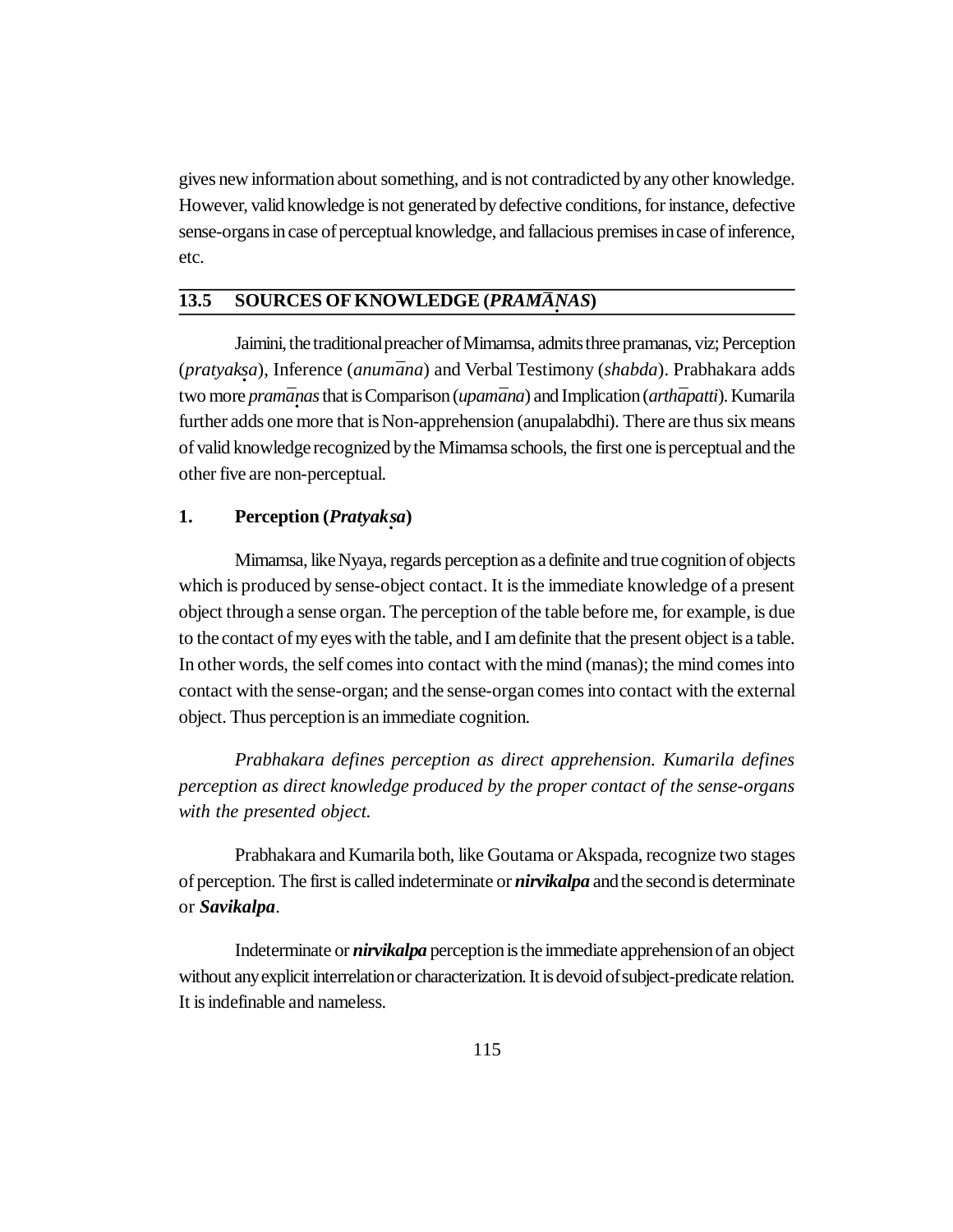Determinate or *savikalpa* perception is the apprehension of an object as it really is with its qualifications or some character. It is well-defined and with a name. These are not two different kinds of perception, but only the earlier and the later stages of perception.

### 2. **Inference** (*anūmana*)

The Mimainsa theory of inference is similar to that of the Nyaya. Inference is the process of knowing something not by observation, but through the medium of a mark that is invariably related to it. It is defined as that cognition which presupposes some other cognition.

The word '*anūmana*' is made up by the two words i.e. anu which means 'after' and *m¯ana* meaning 'knowledge'. It is thus knowledge (*m¯ana*) which arises after (*a¯nu*) other knowledge. Indeed, an inference is an inferred proposition, i.e. a proposition derived from other propositions.

In inference we arrive at the knowledge of some character of a thing through the knowledge of some mark and that of its universal relation to the inferred character. For example, when we perceive smoke and infer the existence of fire, it is inference.

| Syllogistically: |                               | Symbolically:              |      |
|------------------|-------------------------------|----------------------------|------|
|                  | Whatever smokes is fiery;     | $\supset q$                |      |
|                  | The hill smokes;              |                            |      |
|                  | Therefore, the hill is fiery. | $\mathcal{L}_{\mathbf{r}}$ | [MP] |

In this inference of fire, we know the unperceived fire in the hill through the perception of smoke in it and the knowledge of an invariable relation between smoke and fire.

Though Mimamsa account of inference agrees with that of the Nyaya, but there are some differences also. Like the Aristotelian syllogism, the Mimamsa inference has · three propositions called 'members' such as:

*Pratijna* - the thesis or proposition which is to be proved; *Hetu* - which states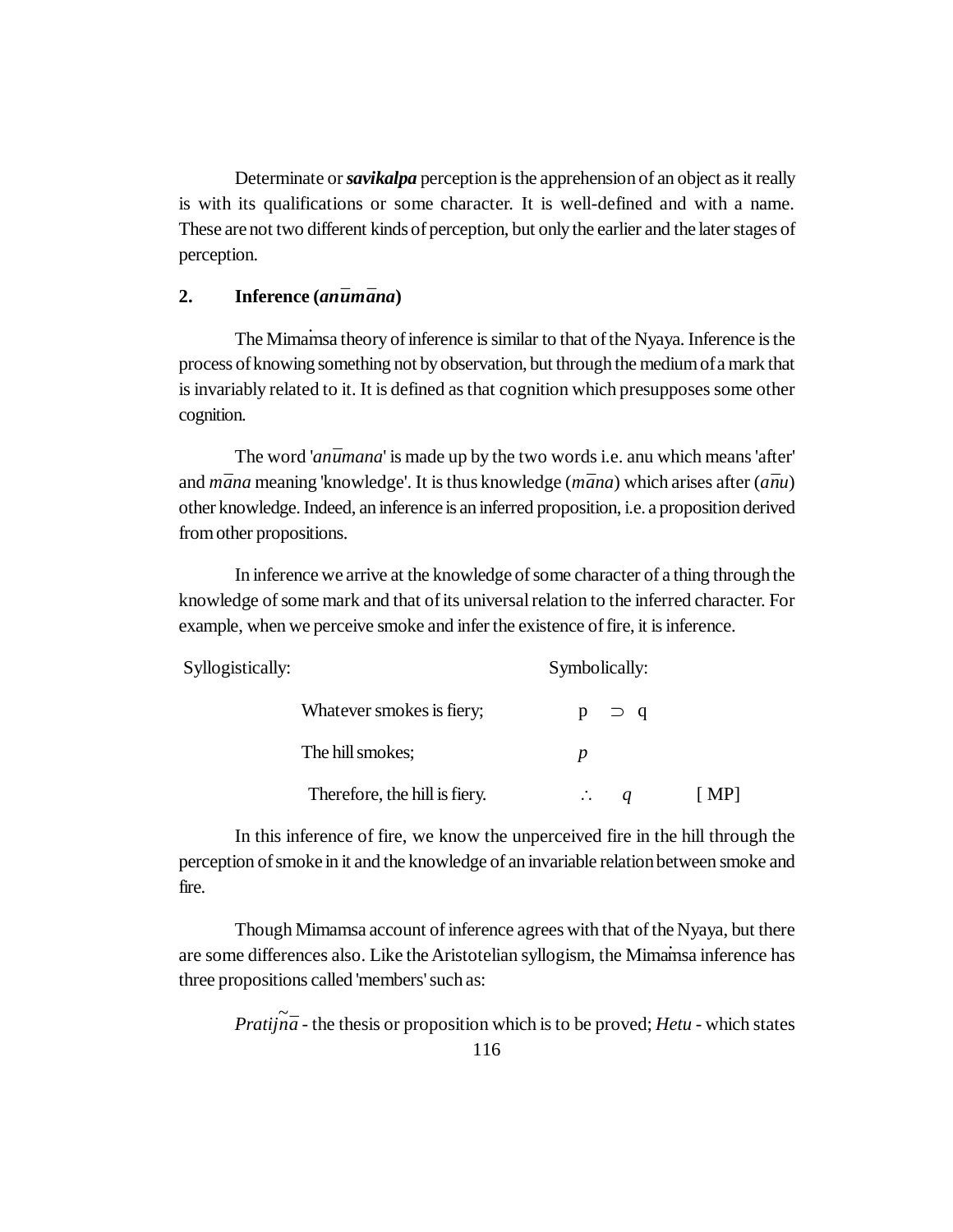the reason, is the minor premise; and universal major premise which states the uniform relation illustrated by an example.

### **3. Verbal Testimony (***shabda***)**

*Shābda- Pramāṇa* is regarded as one of the important means of knowledge in Mimamsa. It is verbal authority. It is knowledge of objects, not present to the senses, but is produced by the comprehension of the meaning of words. There are two kinds of testimony: personal (*pauruseya*) and impersonal (*aptav¯akya*).

The first consists in the verbal testimony of a person who knows the truth and speaks the truth about reality. But personal (*pauruseya*) testimony, being the words of human beings who are trustworthy but liable to error, is not infallible. The second denotes the authority of the Vedas. It is valid in itself. It has intrinsic validity. Mimamsa holds that the impersonal (*aptavākya*) testimony is perfect and infallible because this is the testimony of the Vedas (*Vedavākya*).

## **4. Comparison (***upam¯ana***)**

The Mimamsa view of Comparison (*upamāna*) as a *pramana* differs very widely from the Nyaya. Mima *msa defines comparison as the knowledge of similarity subsisting in* a remembered object with an object perceived. A person, for instance, who perceived a cow in a town in the past, perceive a wild cow in a forest at present, perceives its similarity with the cow, and then knows the similarity of the remembered cow with the perceived wild cow. The knowledge of similarity of the remembered cow with the perceived wild cow is comparison. Hence comparison, according to Mima**·**msa, apprehends the similarity of the remembered cow to the perceived wild cow.

This knowledge is like this: 'the remembered cow is like the perceived wild cow'. A person need not be told by anyone that a wild cow is similar to a cow. Any person who has seen a cow and happens to see a wild cow himself, remembers the cow as similar to the wild cow he is perceiving. This knowledge of similarity is comparison. It is distinct from perception, since we recognize something, not by sense-object contact, but by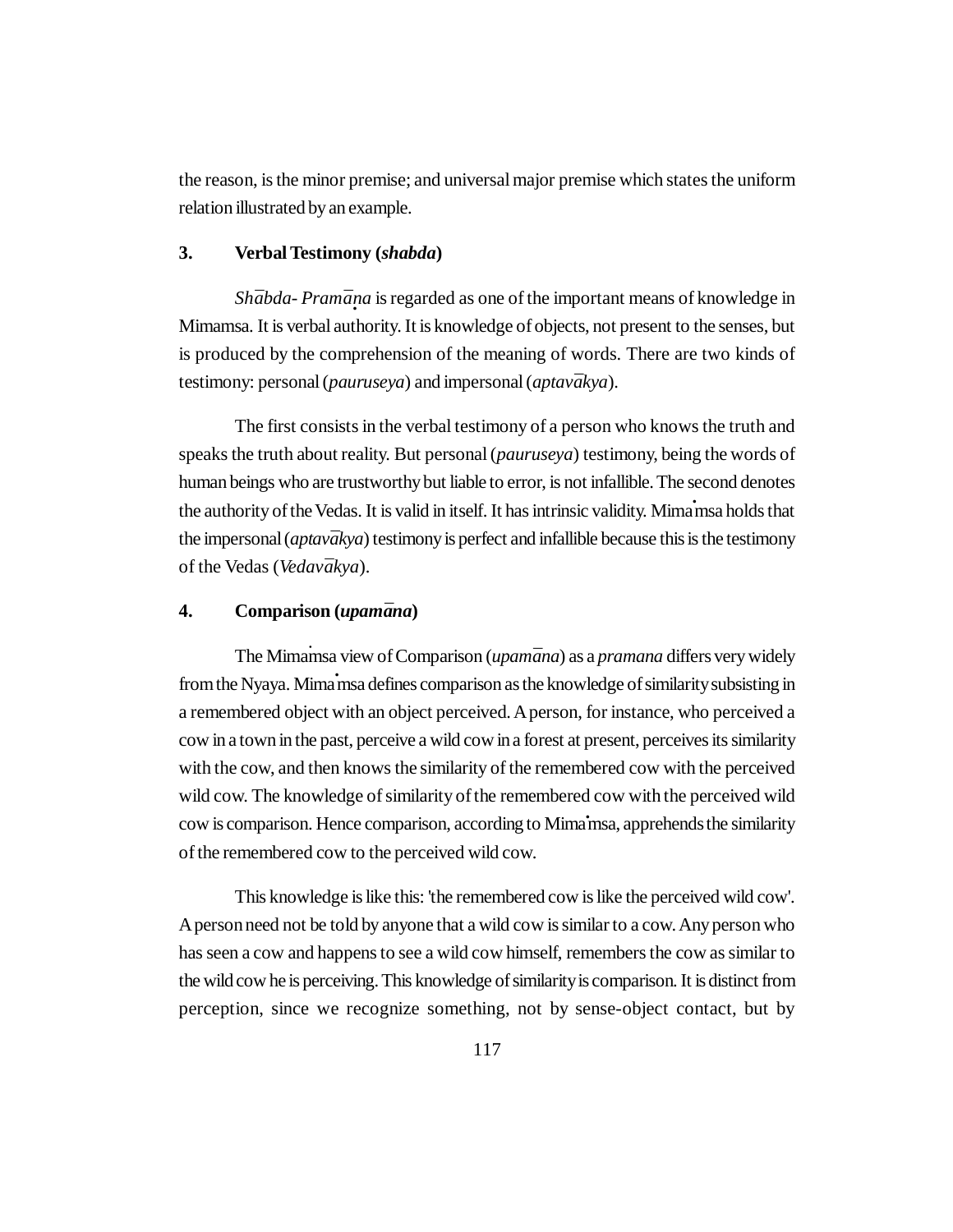remembrance. It is also distinguished from inference because it does not depend upon vy*¯*apti or invariable concomitance between the two objects.

#### 5. **Implication** (*arthapatti*)

Unlike Nyaya, the Mimamsa admits Implication (*arthapatti*) as an independent means of valid knowledge. Where the perception of a thing can not be explained without the assumption of another thing, this assumption is a case of *arthapatti* or implication. It is also called *presumption or postulation*. The facts observed remain inconsistent or doubtful until the assumption is made. *Arthāpatti* is thus the assumption of an unperceived fact in order to reconcile two apparently inconsistent perceived facts.

If, for instance, Devadatta is alive and he is not in his house, we presume that he is elsewhere. 'Being alive' and 'not being in the house' are two inconsistent perceived facts. Their inconsistency is removed when we presume the fact of 'being elsewhere'. Or, if for instance, Devadatta is fat and he does not eat during the day, we presume that he must be eating during night, otherwise the inconsistency between 'being fat' and 'not eating during the day' can not be explained.

### **5. Non-apprehension (***anupalabdhi***)**

Kumarila admits Non-apprehension (*anupalabdhi*) also as an independent source of knowledge. According to him, non-apprehension is the only source of our immediate cognition of the non-existence of an object. When we say 'There is no jar on the table', we cognize the non-existence of the jar. Kumārila maintains that non-existence or negation exists as a separate category. Non-existence can not be apprehended by perception, for there is no sense-object contact; nor can it be inferred, for the invariable concomitance is not known here. Non-existence can not be known by testimony, for there is no verbal cognition here. Nor can it be known by comparison or presumption. Hence non-existence which is an independent category is known by an independent *pramāna* called *nonapprehension*. It is a means of knowledge with reference to the object negated. We perceive the vacant space and think of the absence of the jar. We may say that the nonexistence of the jar is as much perceived as the vacant space. Apprehension of non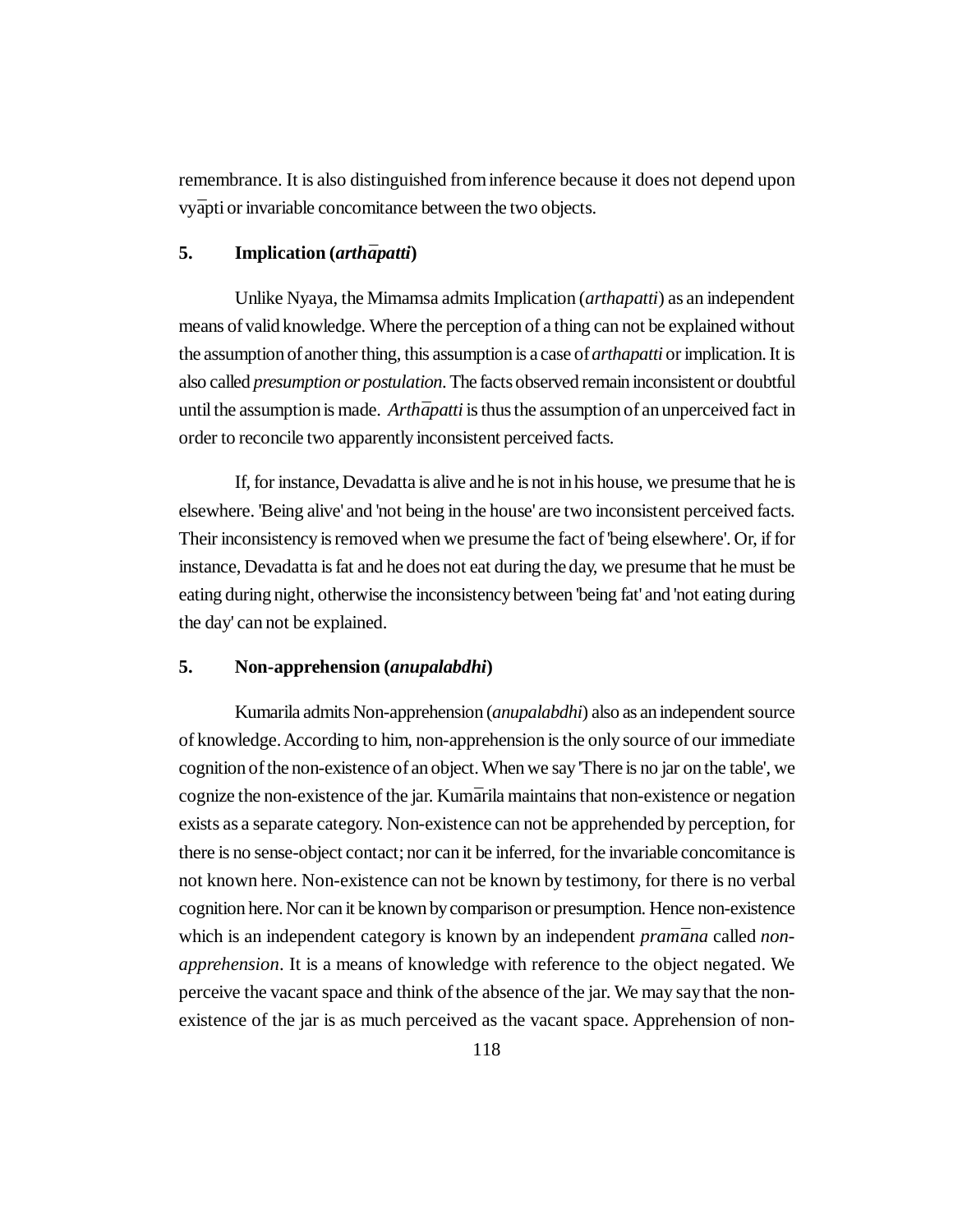existence is through *anupalabdhi*.

# **13.6 SUM UP**

The Mimamsa theory of knowledge is also known as its theory of *pramanas*. Perception for the *Mimamsakas* is immediate awareness of an object, where the object is initially comprehended as undifferentiated and subsequently fully differentiated. Differentiation among various aspects of object is done by mind but not created by it. Even in the case of inference the *Mimamsakas* believe that inferential knowledge is the result of the knowledge of vyapti. *Vyapti* has been defined as the co-presence of the two related things in all the positive instances, thereby negating the inferential knowledge based on the observation of the absence of the two things together. Knowledge by comparison (*upamāna*) is obtained in the form of one thing being similar to the other. Mimainsa believes in *arthapatti* as a separate *pramāna* where one has to posit an unknown factor in order to explain an otherwise unexplainable known phenomenon. For example, if someone is well-built but is known to avoid eating during the daytime, according to *arth* $\bar{a}$ *patti*, he is supposed to eat during the night. *Anupalabdhi* (non-apprehension) is another *pramana* held by Kumārila peculiar to Mimamsa whereby the absence of a thing is known. Verbal testimony as a *pramāna* is, of course, the very foundation of this system.

# **13.7 GLOSSARY**

|  | Pramāna |  | source of knowledge |
|--|---------|--|---------------------|
|--|---------|--|---------------------|

 $\times$  Svatahpramanyavada : it is the theory of intrinsic validity of knowledge.

### **13.8 SELF-ASSESSMENT QUESTIONS**

- Note : Use the space given below for your answers. Use separate sheet if the space is insufficient.
- 1) What is the meaning of 'Mim $\bar{a}$ ms  $\bar{a}'$ ?

\_\_\_\_\_\_\_\_\_\_\_\_\_\_\_\_\_\_\_\_\_\_\_\_\_\_\_\_\_\_\_\_\_\_\_\_\_\_\_\_\_\_\_\_\_\_\_\_\_\_\_\_\_\_\_\_\_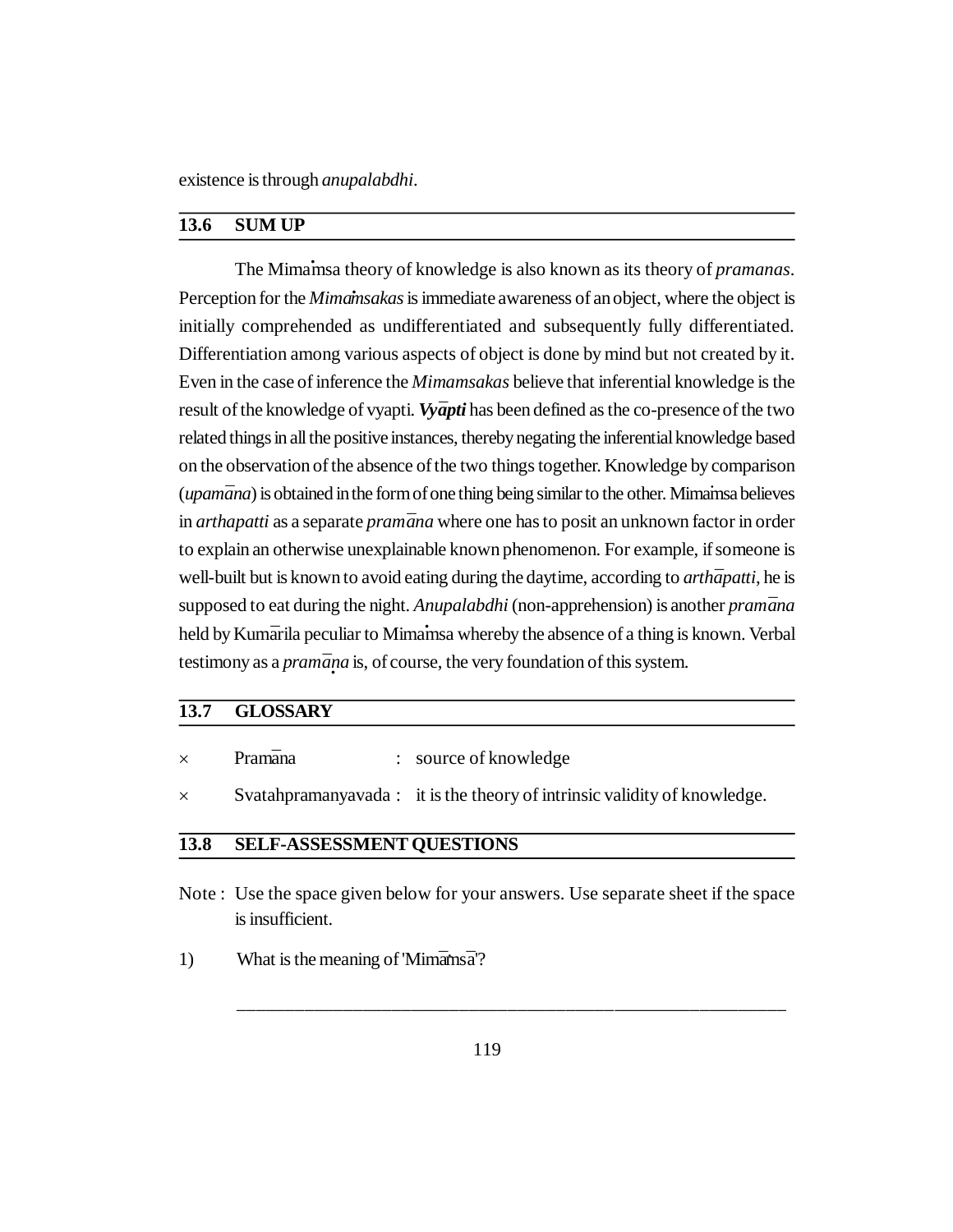| How does Purva-Mimāmsā and Uttar-Mimāmsā differ in their subject-matter?                   |
|--------------------------------------------------------------------------------------------|
| How does Purva-Mimamsa try to establish the authority of the Vedas?                        |
| What is meant by validity of knowledge?                                                    |
| Explain the nature and importance of Shabda-Pramana in the Mimainsa system.                |
| How many pramānas are recognized by the Mimamsa School of Indian philosophical<br>thought? |

\_\_\_\_\_\_\_\_\_\_\_\_\_\_\_\_\_\_\_\_\_\_\_\_\_\_\_\_\_\_\_\_\_\_\_\_\_\_\_\_\_\_\_\_\_\_\_\_\_\_\_\_\_\_\_\_\_\_

\_\_\_\_\_\_\_\_\_\_\_\_\_\_\_\_\_\_\_\_\_\_\_\_\_\_\_\_\_\_\_\_\_\_\_\_\_\_\_\_\_\_\_\_\_\_\_\_\_\_\_\_\_\_\_\_\_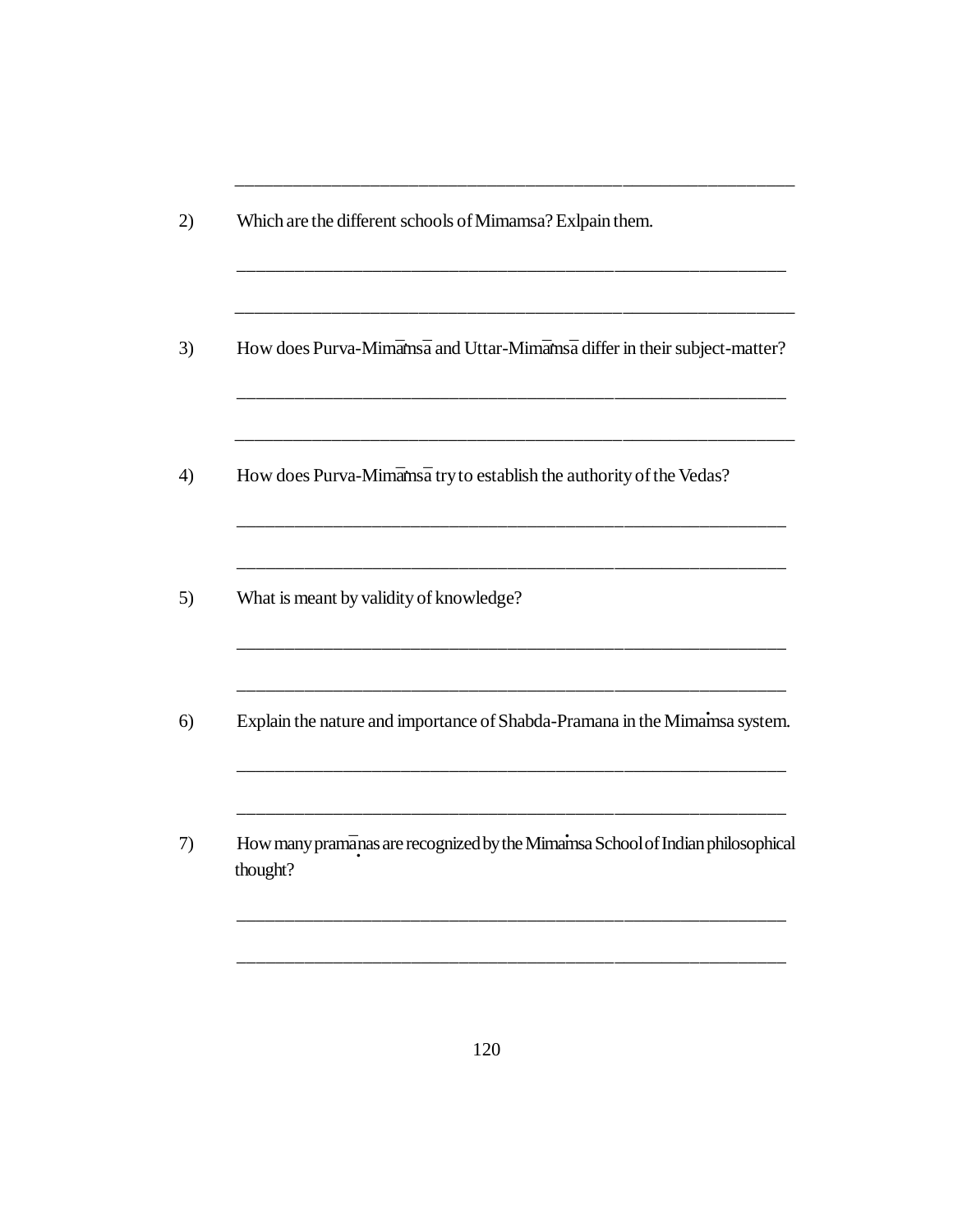# **13.9 SUGGESTED READINGS**

- Sharma, Chandradhara. A Critical Survey of Indian Philosophy. Delhi : Motilal Banarsidass, 1983.
- Radhakrishnan, S. Indian Philosophy. Vol. I & II. London: George Allen and Unwin, 1958.
- Sharma, R.N. History of Indian Philosophy. Surjeet Publications, 1994.

………………………………… ooo ………………………………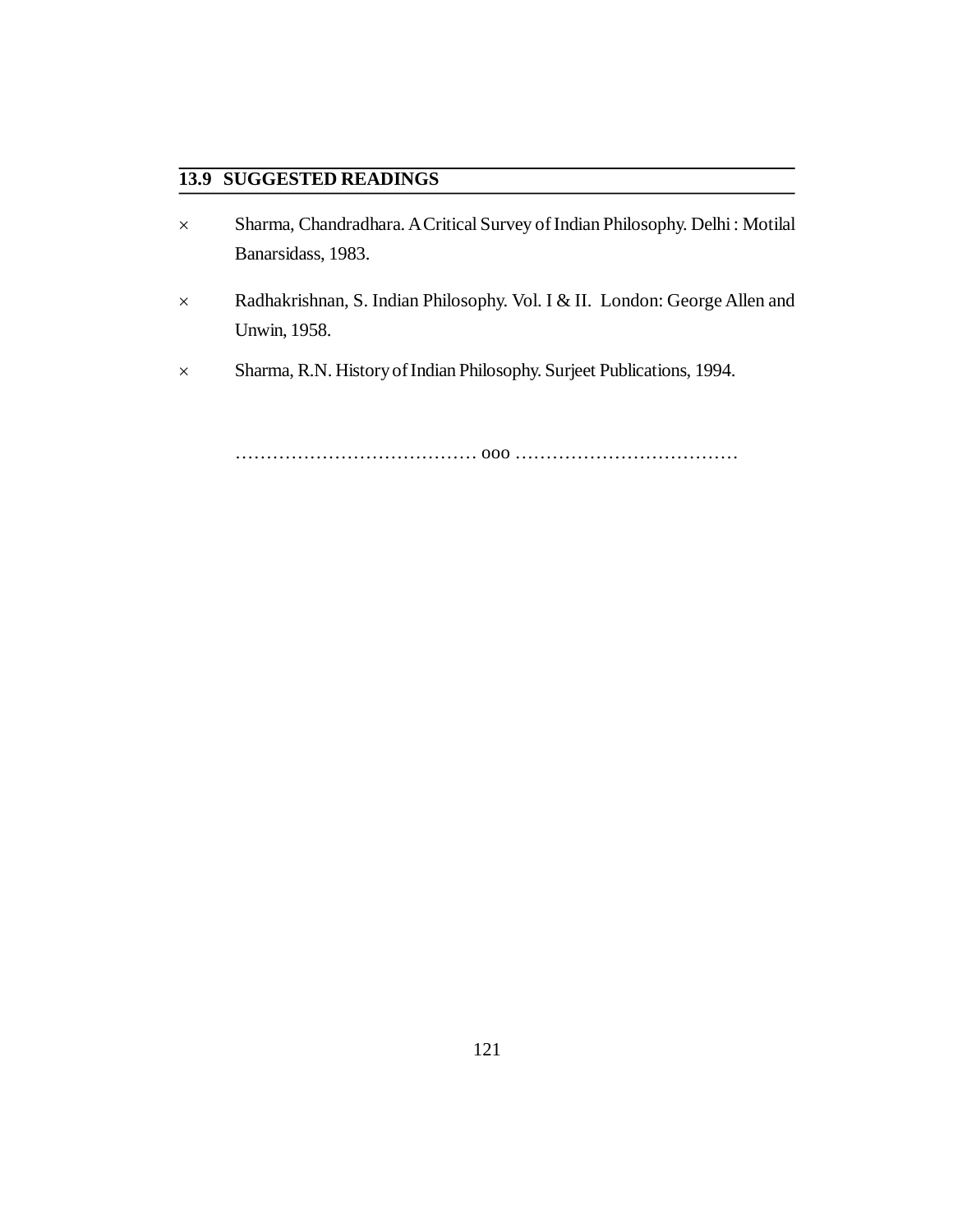# **VED**-**ANTA PHILOSOPHY**

# **CONCEPT OF BRAHMAN - SAGUNA AND NIRGUNA (SAMKARA)**

| Course Code: PL 601 (Theory) | <b>Unit-V</b>        |
|------------------------------|----------------------|
| <b>Philosophy</b>            | <b>Lesson No. 14</b> |

#### **STRUCTURE**

- **14.1 Objectives**
- **14.2 Introduction**
- **14.3 Brahman as Nirguna**
- **14.4 Brahman as - Atman**
- **14.5 Brahman as Saguna Brahman**
- **14.6 Sum up**
- **14.7 Glossary**
- **14.8 Self-Assessment Questions**
- **14.7 Suggested Reading and References**

# **14.1 OBJECTIVES**

- To elaborate Advaita Vedānta.
- **•** To reproduce the distinguishing features of Samkara's philosophy. **.**
- **•** To establish the richness of ancient Indian Philosophy.
- To evaluate the place of Samkara in Indian Philosophy.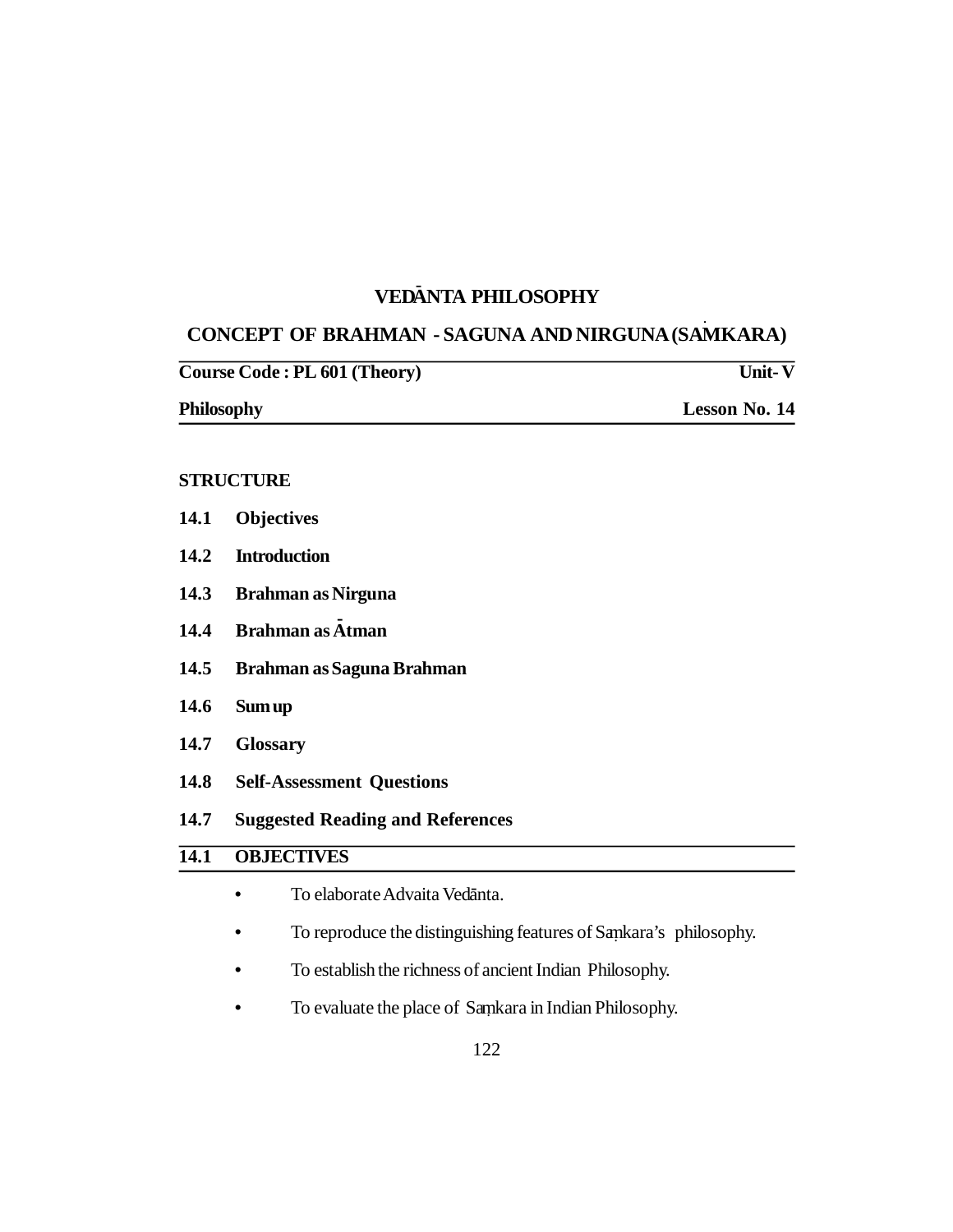# **14.2 INTRODUCTION**

Sa mkara was born in 788 A.D. at Kaladi. He was a great mystic and a metaphysician. The system of Vedānta philosophy popularised by Samkara is called Advāita. It is called Advaita because Saṃkara seeks to explain all things i.e., the world and the existence of the souls, with the help of a single category, 'Brahman.' The real is one and is secondless (advitiya). The doctrine of advaita vedanta can be briefly stated in three propositions.

*Brahman Satyam*-Brahman alone is real

*Jagat Mithya*- The world has apparent reality

*Jiva Brahmaiva na Parah*-The individual soul is non-different from Brahman.

Samkara is a non-dualist. He holds that the reality is only one. He calls this reality as Brahman. There is nothing real except Brahman. It has no second to it (Ekam evam advitiyam). The absolute is non-dual. Samkara tries to establish the nature of Brahman on the authority of 'sruti' and 'logic'. In the words of William James, "Samkara's system is the paragon of all monistic systems."

On the basis of the philosophical texts- Samkara proves that ultimate reality is Brahman. It alone was in the beginning (ekam evamagram asit). *It is Sat-existent reality*. It is not the object of thought. It cannot be defined. It is not a result or product of any activity. It is self-caused and the root cause of all. It can only be expressed negatively in terms of what it is not.

`Srutis describe Brahman both as indeterminate or attributeless (Nirguna) and determinate or qualitative (Saguna). But for Samkara, though there are two kinds of descriptions of Brahman in Srutis, yet the Srutis describing Brahman as indeterminate and qualityless are more essential and real. But the Saguna Srutis referring to the qualitative and determinate character of Brahman are neither real nor essential. The indeterminate or attributeless (Nirguna) srutis describe the essential nature or **Svarupa Laksana** of Brahman while the determinate or qualitative (Saguna) srutis describe the accidental nature or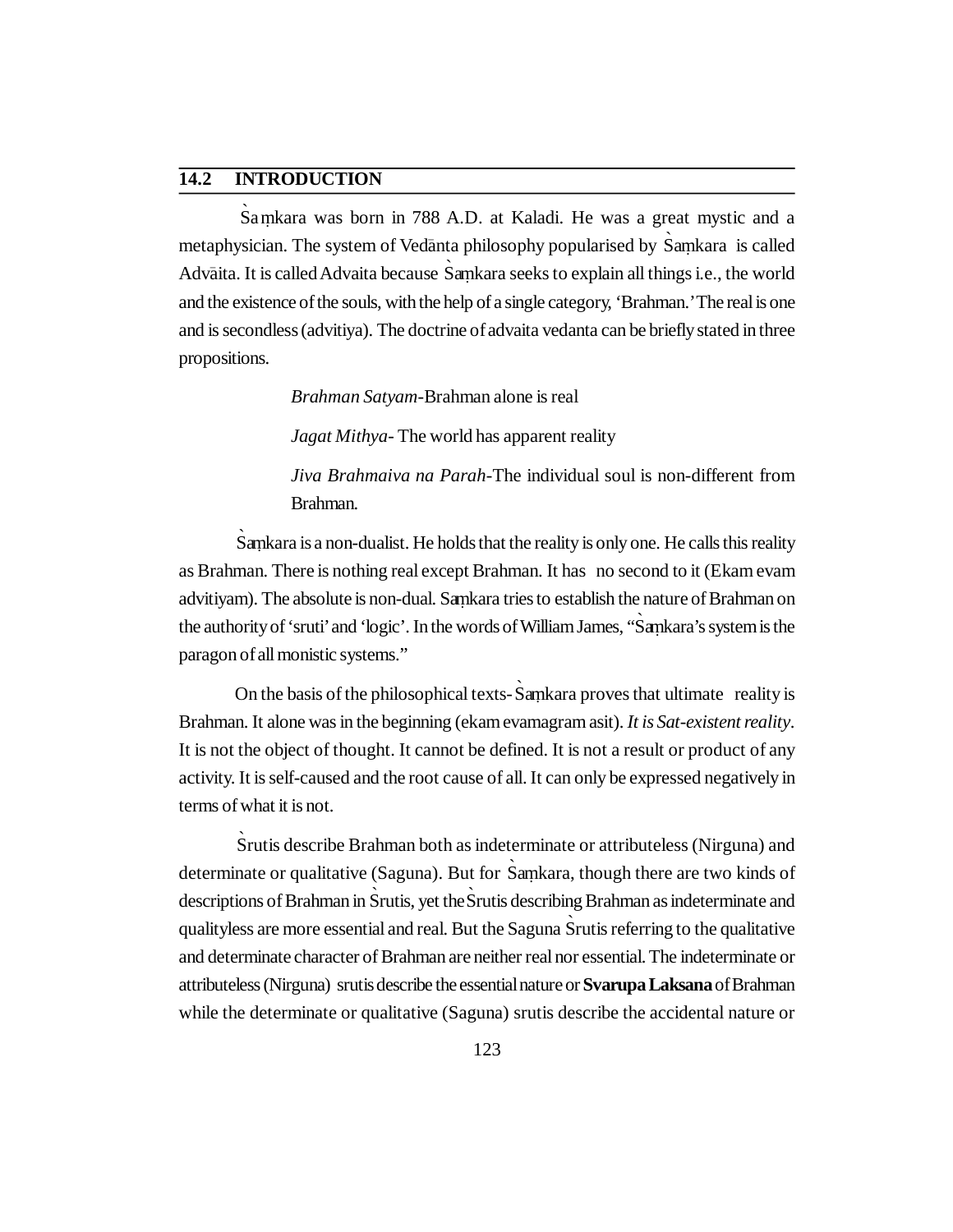**Tatastha-Laksana** of Brahman. *The Svarupa Laksana or essential nature describes the absolute ultimate reality, viz Para Brahman. While the Tatastha Laksaa or accidental nature describes the lower Brahman or Apara Brahman*.

## **14.3 BRAHMAN AS NIRGUNA**

According to Samkara Brahman is the highest transcendental truth. It is perfect and the only truth. It is the ultimate summum bonum of human efforts and the basis of knowledge. It is existent, beginningless and unchanging. It is the highest knowledge and through its knowledge, the ignorance disappears because the knowledge of Brahman is the basis of the knowledge of the world. Hence the knowledge of the Brahman is the eternal truth.

Brahman is the knowledge, the knower and the known. These distinctions do not apply to Brahman. It is the essence of all things. It is the only ultimate existence. It is nondual-attributeless and unconditioned.

According to Samkara only the Nirguna Brahman is the ultimate truth. Due *to ignorance only we admit two forms of Brahman; in reality only the Nirgu na form . is true. The distinction of the devotee and deity is only on the pragmatic level. On the transcendental level, Brahman is all power and beyond the karmas and intellect.*

Brahman is existence as well as consciousness. According to Sankara, the existence is also consciousness and whatever is conscious, it alone exists. Brahman is attributeless or indeterminate (Nirguna). Brahman is the Being of all Beings. It is pure (Suddha), . transcendent (Para) formless (Nirakara) and qualityless (Nirgu na). Brahman is free from . all determinations (Nirvisesas). It is free from all conditions (Nirupadhi). It is free from all negations, mutations and limitations. Existence, Consciousness and Bliss (Sat Chit Ananda) constitute the very essence of Brahman. In it there is no appearance and no disappearance. Brahman is of the nature of Bliss. But this Bliss is merely an object of experience. Hence by calling Him Bliss, Brahman does not become attributed.

Negative description of Brahman : According to Samkara, Brahman can be described negatively as it is not unreality, sorrow, ignorance etc. It is neither sound (asabdam) nor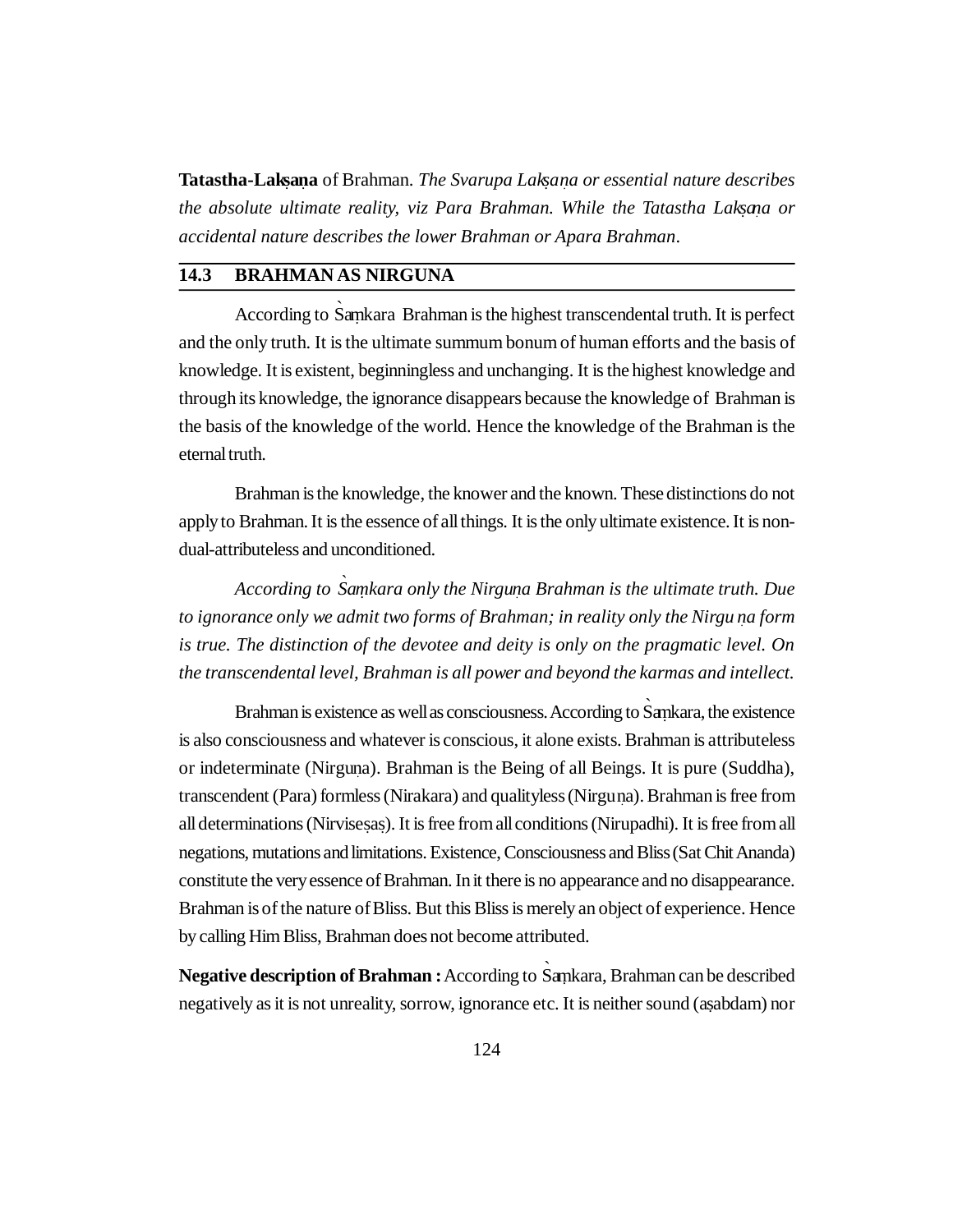touch (asparsam), nor form any am nor decline (avayam). It is neither thick (asthulam) nor thin (amanam), nor short (arhasvam), nor long (ad irgham). It is beyond the comprehension of words, mind and senses (naiva vacha na manasa prāptam sakya na chaksusa). It is beyond the reach of mind, speech and intellect.

Brahman is an indivisible (akhanda) entity. It cannot be transformed into anything. Brahman is immutable (aparinami) imperishable (aksara) and stable (kutashta). Thus according to Samkara, ultimate reality is indeterminate, unchanging, non-relational one Brahman. To ascribe the qualities to Brahman means to limit Brahman which is unlimited. And to limit Brahman means to negate its reality. *The last word for Brahman is neti-neti i.e. not this, not this*.

**Brahman as existence :** Brahman is existent, because it is not non-existent. To Samkara reality must exist. Existence in other words is a form of Reality. To say that Brahman cannot be described does not mean that it does not exist. It is not non-existence. It can be known indirectly and realized directly through spiritual existence. It appears as absolute nothing to a man of feeble intellect (mandha buddhi). Samkara's Brahman is *self luminous unconditional existence and unexcellable bliss. It is the Reality of the world. It is the real of all reals*. To Samkara what is existent is real and what is real is existent. What is real is rational and what is rational is real. It is the eternal among eternals and the conscious among conscious. It is smaller than the smallest atom and greater than the greatest. It is infinite eternal without any beginning or end (anadi ananta) It is beyond time and space.

**Brahman as devoid of Distinctions :** There are three types of distinctions viz. homogeneous distinction (Sajatiya-bheda), heterogeneous distinction (Vijatiya- bheda) and internal distinctions (Svagat-bheda). Brahman is devoid of all these three distinctions, because there is nothing equally real and similar to Brahman nor there is anything opposite to Brahman which is real nor there are parts in Brahman such as limbs, face etc. Hence Brahman is described as one and only one non-dual reality (ekam evam advitiyam). Because Brahman is formless, impersonal and qualityless. It has no internal differences. It is omnipresent and omniscient. It is eternal, transcendental consciousness, devoid of all distinctions.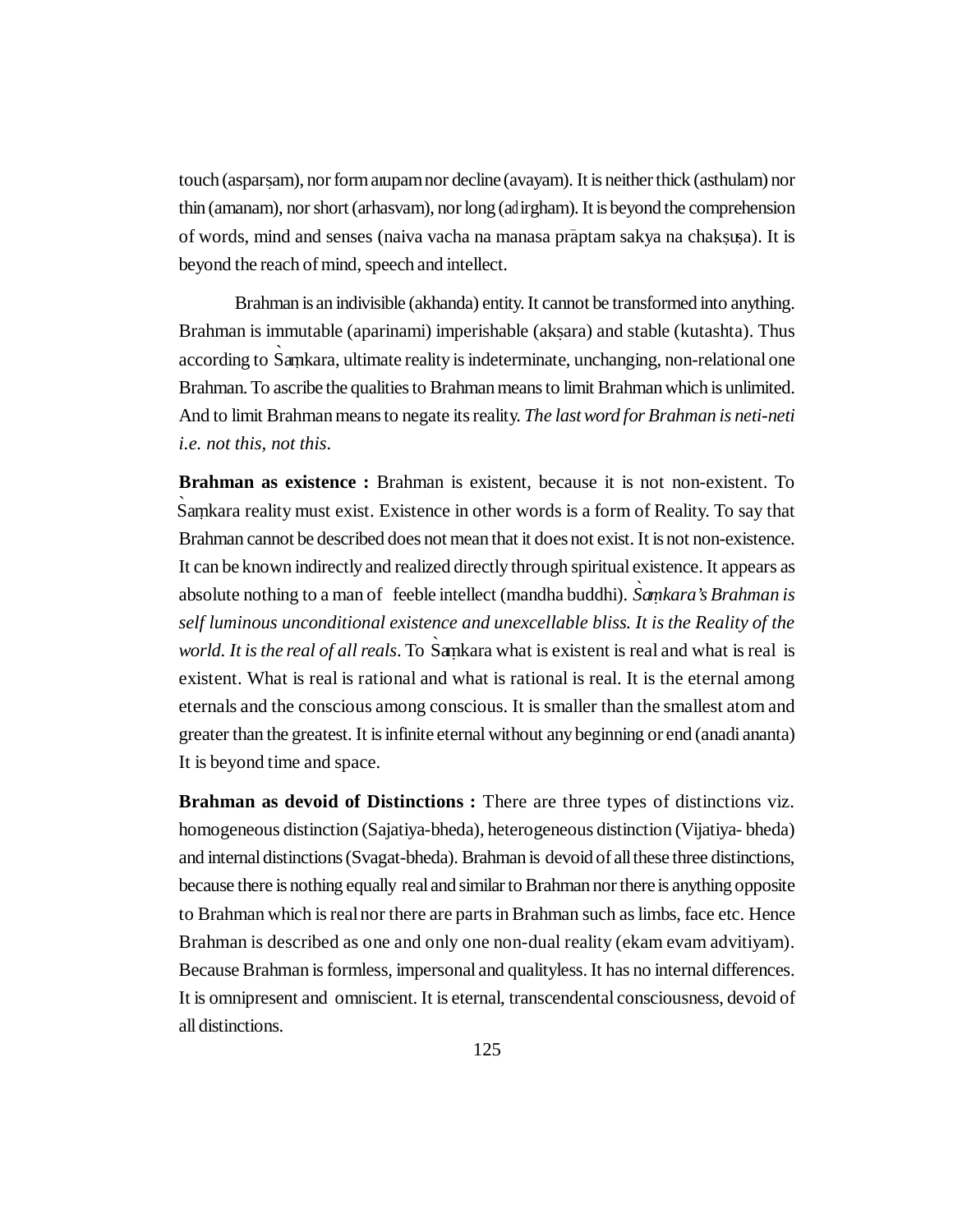Although Samkara has given the negative description of Brahman but *has not taken it to be a negation or nihil as Brahman can be realised by immediate intuitive knowledge. According to Samkara, only they call the Nirguna Brahman as Nihil or `Sunya who are deficient in knowledge. Infact the knowledge of the world is due to the light of Brahman.*

Samkara has tried to give systematic testimony to prove the existence of Brahman. Of these the main are as follows :-

- **1) Proof from scriptures :** Samkara has developed his philosophy on the basis of the Upanisads, Gita and Brahma-Sūtra. The numerous sentences like 'Aham Brahmasi', 'Tat tvam asi' etc. in the Upanisads are proofs of the concept of Brahman in Advaita philosophy.
- **2) Etymological Proof :–** Brahman is the substratum of the universe. The root 'Brh', from which the word 'Brahman' has been derived, means evolution. Hence, literally speaking, Brahman means all transcending existence.
- **3) Psychological Proof :**  $\overline{\phantom{a}}$  Samkara has said that being the self of all existence, Brahman is known to everyone.
- **4) Teleological Proof :–** The world is so systematic that its origin cannot be admitted as material. Hence the very system of the universe is a proof of its conscious cause as Brahman.
- **5) Brahman as the Original Cause :–** World is the reflection of ultimate reality. This ultimate reality is the original cause of the world. Because if we do not admit Brahman as the cause then it will lead to ad-infinitum.
- **6) The proof of immediate experience :–** Beyond the mind, intellect and senses, the only valid proof for the existence of Brahman is immediate experience. It is the object of Sadhna.

Hence, Brahman exists. It is not nihil but existence, consciousness and bliss.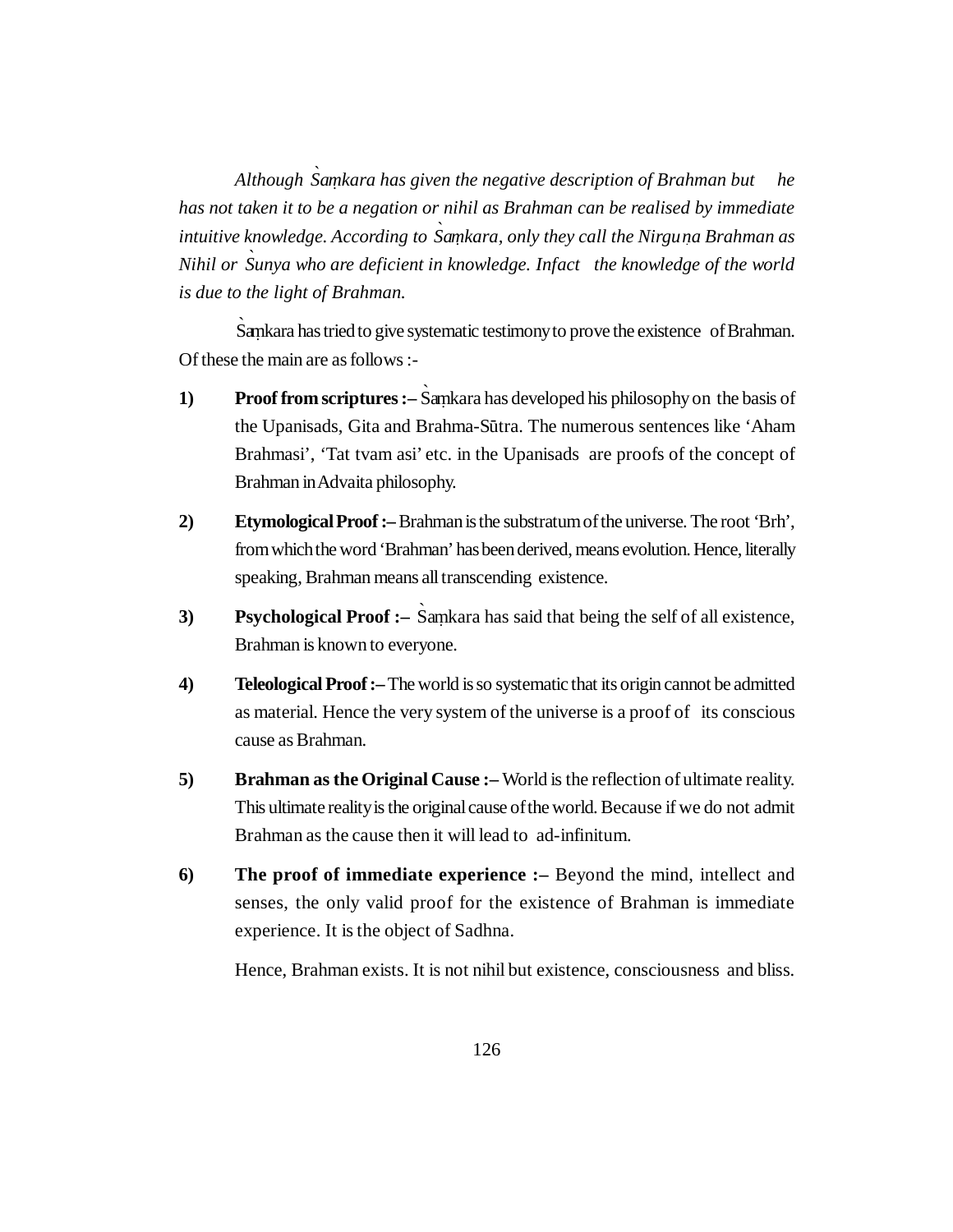# **14.4 BRAHMAN AS - ATMAN**

Brahman conceived of as one universal self present in all is  $\overline{A}$ tman. *Atman is Brahman, the absolute ultimate reality. The – atman is of the nature of undifferentiated consciousness which reveals its empirical self (jiva).It is subjectobjectless universal consciousness. It is trans-empirical or non- phenomenal. It is devoid of enjoying nature and activity. But it appears to be an agent owing to its limiting adjuncts*. As such atman is not an agent (Karta) nor object of activity. It is of the nature of eternal knowledge or consciousness. It is devoid of the distinction of the knowledge, the knower and the known. It is the eternal universal consciousness which is self-luminous. It shines by its own light. It is not revealed by any other consciousness Atman is the witness of all cognitions. It is the witness of all mental modes.

# $\overline{14.5}$  BRAHMAN AS IS̀VARA OR SAGUNA BRAHMAN

As we have seen that there are determinate or qualitative Sruti's which describe the accidental nature of Brahman. Such description refers to lower Brahman or Apārā Brahman or Saguna Brahman or Isvara. These srutis describe Brahman as the creator, sustainer and destroyer of the world from the empirical or worldly point of view. To interpret Brahman as possessed of all good qualities such as power, all knowledge, omnipresence etc. is to describe the accidental nature or Tatastha-Laksana of Brahman. Such is the description of *Lower Brahman or I`svara* and is true from the point of the practical world of phenomenon. He is the object of worship from this point of view.

*The description of God as the creator of the world is true only when the world is regarded real-Creation of the world is not God's essence; it is the description of what is merely accidental and does not touch His essence. e.g. when a shepherd performs the role of a king. In reality he is a shepherd but the description of him as a king is applied to him only from the point of view of the stage actor. It is merely a description of what is accidental to the person and does not touch his essence.*

Similarly the description of God as conscious, real, infinite, is an attempt to describe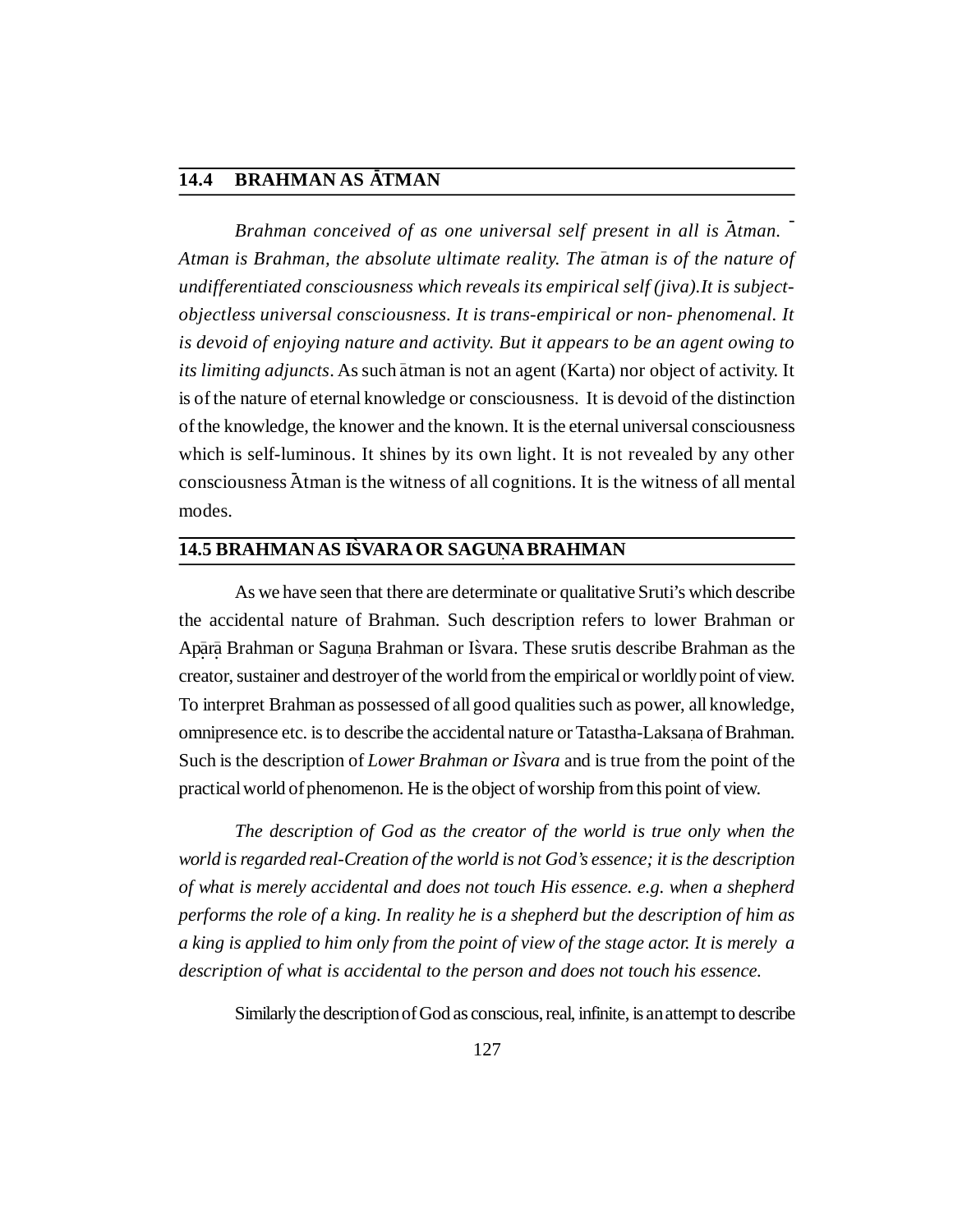His essence whereas the description of Him as creator, sustainer and destroyer of the world is a mere accidental description. As we can say regarding the actor on the stage from a point of view other than that of the stage, so we can look at God also from a non-worldly point of view. God in this respect is what He really is without any reference to the world.

For understanding this higher aspect of God as He really is, Samkara draws *an analogy of the magician. A magician is a juggler to those who are deceived by his trick. But those who know his trick, for them he is not a juggler. Similarly ultimate absolute Brahman appears as I`svara or ap ~ ara Brahman (God) to those who see qualities in Brahman due to ignorance. Thus, those who are deceived by this cosmic illusion regard Brahman as creator, destroyer etc. For them Brahman is I`svara. But I`svara disappears for those who attain the identity with Brahman. For the knower of Brahman (Brahman J <sup>~</sup> n – ani) I`svara does not exist at all. Thus from the transcendental point of view I`svara is not real.*

The moment we talk of Brahman as possessed of form and qualities i.e. the moment we describe Brahman, He becomes Isvara. This Isvara is personal and possessed of infinite number of auspicious qualities and hence He is similar to the supreme person or Purushottam of Visistadvaita.

Isvara or apāra Brahman or God is defined by Saṃkara as Brahman conditioned by adjuncts of maya. *Thus God or Sagu na Brahman or I . `svara is Brahman qualified by maya*. *Both the individual self and I`svara are the products of maya and hence not, ultimately real. The ultimate reality, according to Samkara, is one Absolute Brahman which is indeterminate and qualityless Nirguna. When same Brahman is . viewed as possessed of all auspicious qualities due to avidya, it becomes I`svara and when same Brahman is conditioned by avidya, it becomes individual selves. Thus Brahman reflected in maya is I`svara and Brahman reflected in avidya is finite individual self or jiva*.

*I`svara is supreme person or God, where as Brahman is the supreme reality. I*svara is Saguna and hence known as apara Brahman while Brahman is Nirgu na *and hence known as para Brahman. I`svara has only an empirical or worldly reality*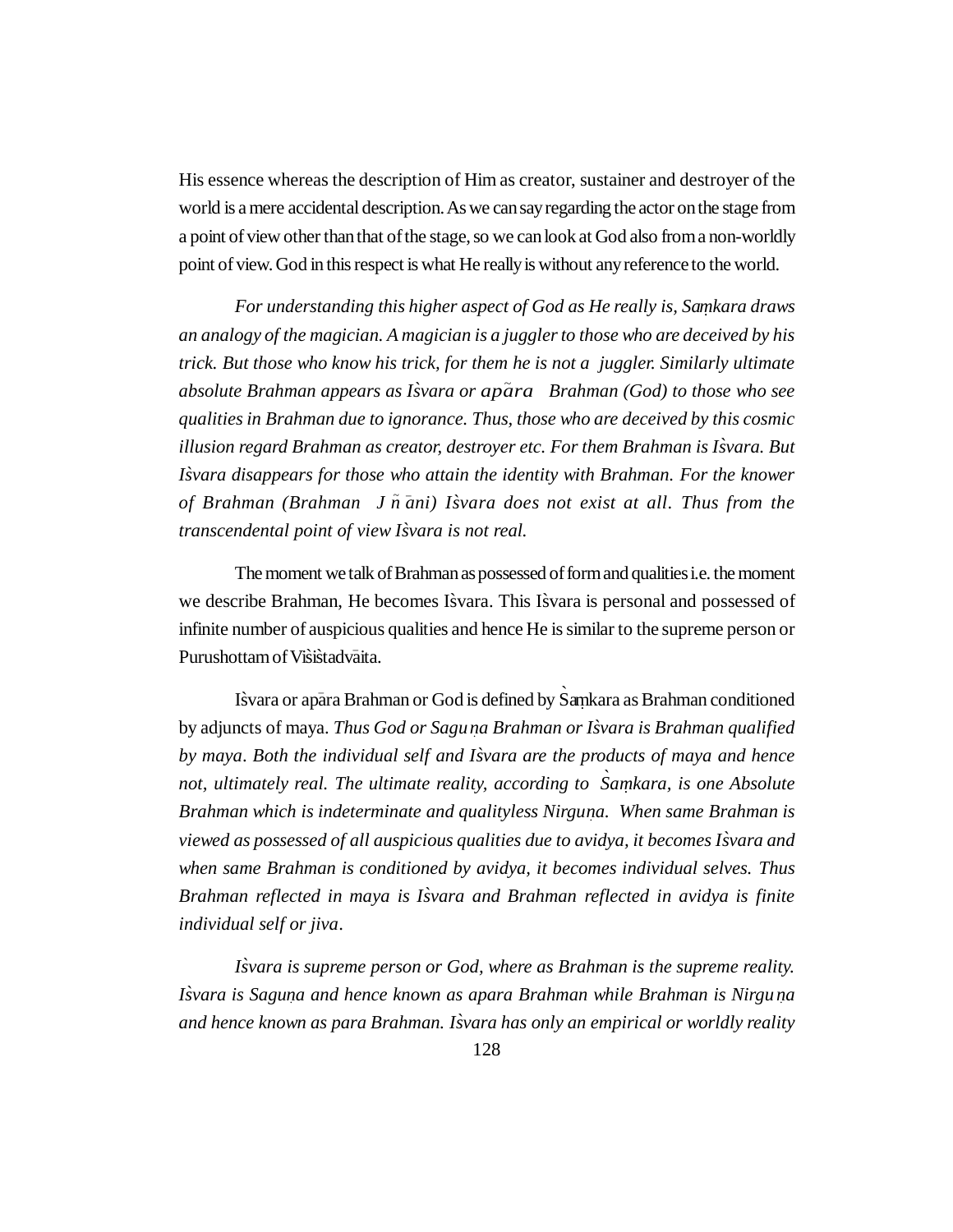*where as Nirgu na Brahman is absolute ontological reality. Brahman is pure Being . where as I`svara is Becoming. When one attains the knowledge of Brahman, all the adjuncts of Isvara are destroyed and only one Nirgu ` na Brahman, which is the ultimate . reality, shines.*

### **14.6 SUM UP**

To conclude with the remark of Radhakrishnan, Isvara is means to convey our ideas to other or serve the purpose of worship. Brahman cast through the moulds of logic is Isvara. It is not the highest reality. The Saguna Brahman is the mere self projection of the yearning spirit or a floating air bubble. The gleaning ideal is the way in which the everlasting real appears to our human mind. Though God as creator is only apparent yet his importance and value should not be ignored. It is only through the lower standpoint that we can gradually mount up to the higher. He therefore believes in the utility of worshipping God for this purifies the heart and prepares one for gradually reaching the highest view i.e. to know the ultimate Reality.

## **14.7 GLOSSARY**

|  | Aham Brahmasmi | I am Brahman |
|--|----------------|--------------|
|  |                |              |

x Tat Tvam Asi : That thou art

#### **14.8 SELF-ASSESSMENT QUESTIONS**

**Note :** Use the space below the questions for your answers. Use separate sheet if the space is not sufficient.

\_\_\_\_\_\_\_\_\_\_\_\_\_\_\_\_\_\_\_\_\_\_\_\_\_\_\_\_\_\_\_\_\_\_\_\_\_\_\_\_\_\_\_\_\_\_\_\_\_\_\_\_\_\_\_\_\_\_

\_\_\_\_\_\_\_\_\_\_\_\_\_\_\_\_\_\_\_\_\_\_\_\_\_\_\_\_\_\_\_\_\_\_\_\_\_\_\_\_\_\_\_\_\_\_\_\_\_\_\_\_\_\_\_\_\_\_

1) Why is Samkara's philosophy called Advaitavada?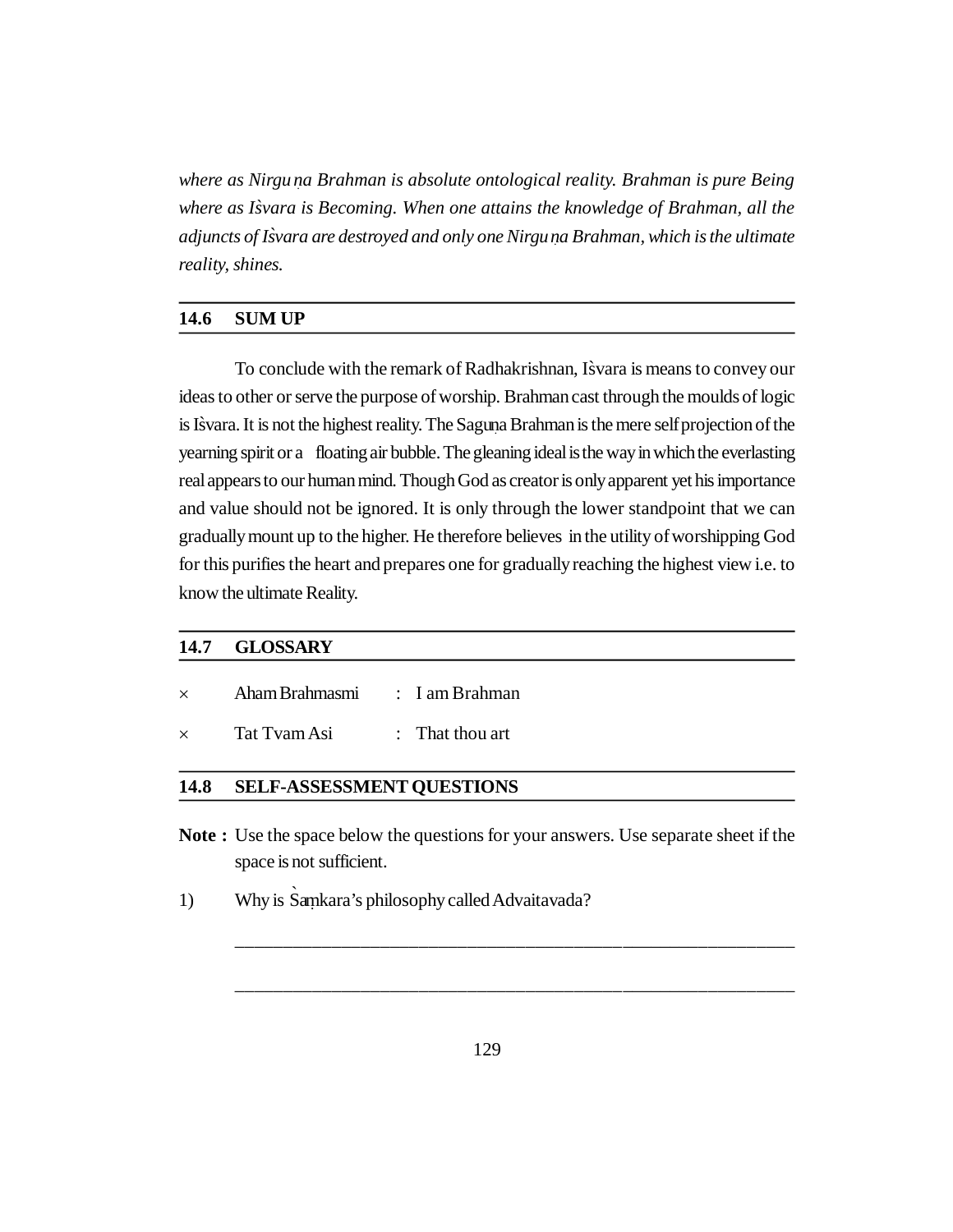| What do the terms Apara Brahman and Para-Brahman refer to?           |
|----------------------------------------------------------------------|
| What is meant by Svarupa Laksana and Tatastha Laksana?               |
| What type of description of Brahman is found in the Srutis? Explain. |
| What is the nature of Brahman according to Samkara?                  |
| Explain clearly what Samkara means by Brahman Satyam, Jagat Mithya?  |
| Explain clearly Samkara's doctrine of Brahman.                       |
| How did Samkara succeed in proving that Brahman and Atman are one?   |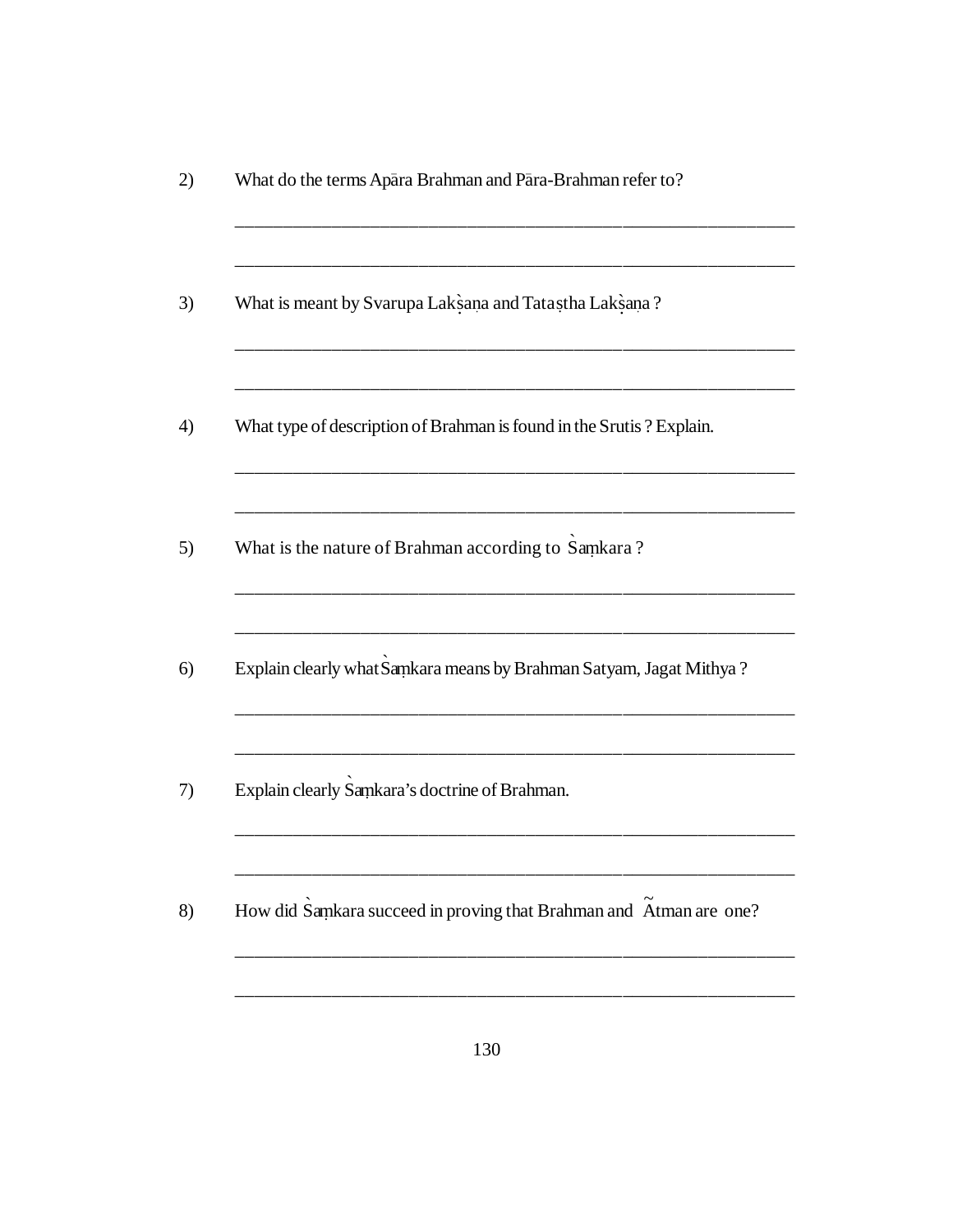| Sat, Chit and Ananda constitute the very essence of Brahman. Comment.                         |
|-----------------------------------------------------------------------------------------------|
| Explain 'Samkara's doctrine of Saguna Brahman.                                                |
| How is Maya related to Brahman?                                                               |
| Compare and contrast Nirguna and Sagu na Brahman of Sankara.                                  |
| The true Reality is not the Saguna Brahman but the Nirguna Brahman. Comment.                  |
| Devotion to Saguna Brahman is a step to reach to the Nirguna Brahman.<br>Explain.             |
| How can you say that Isvara is supreme person and Brahman is the supreme<br>reality? Comment. |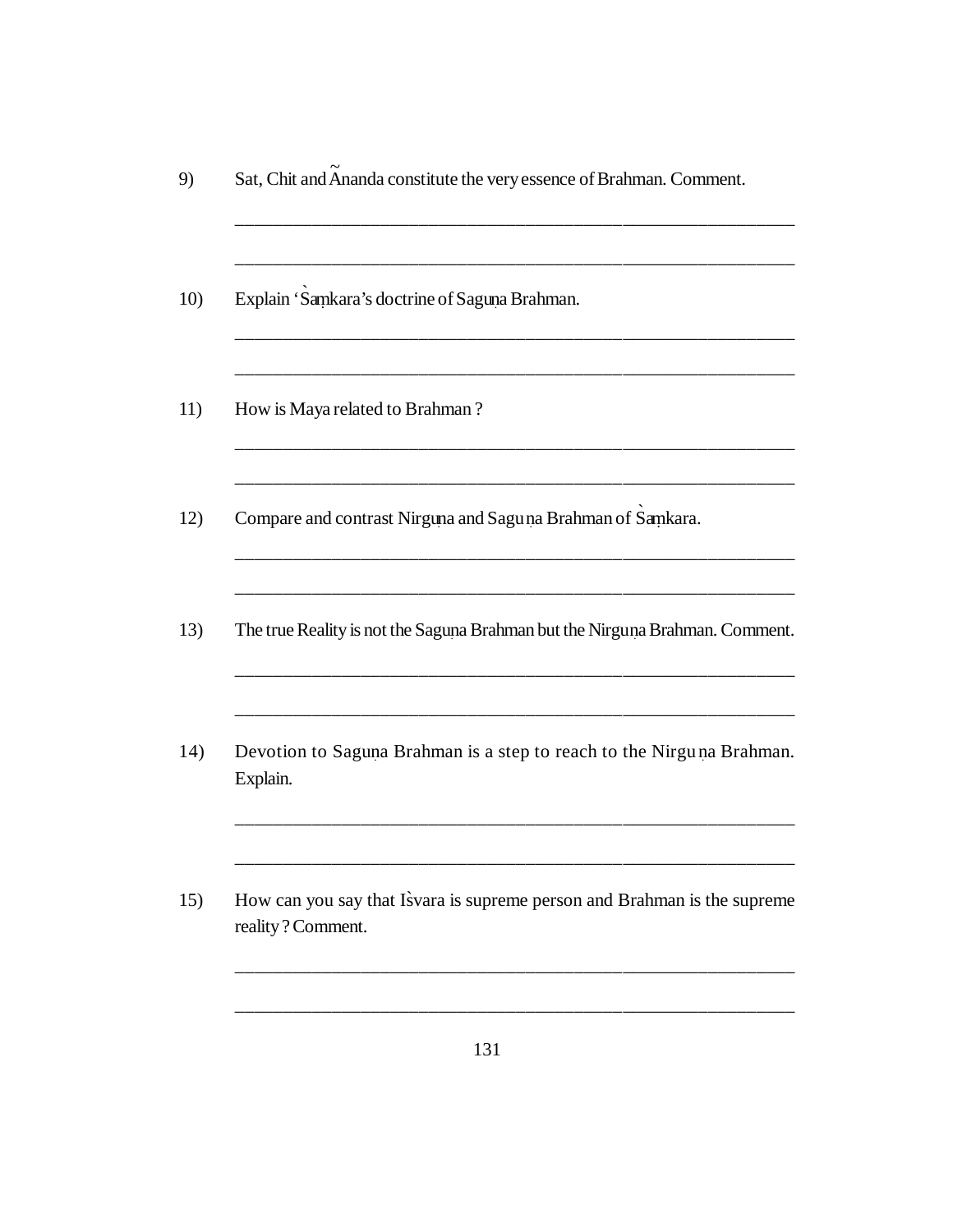# **14.9 SUGGESTED READINGAND REFERENCES**

- Hiriyanna. M., Outlines of Indian Philosophy. London : George Allen and Unwin, 1985.
- Radhakrishnan, S. Indian Philosophy. Vol. II. New Delhi: Oxford University Press, 2004.
- Das Gupta, S. N. History of Indian Philosophy. Vol. I toIV. New Delhi : Motilal Banarsidass, 2000.

………………………………… ooo ………………………………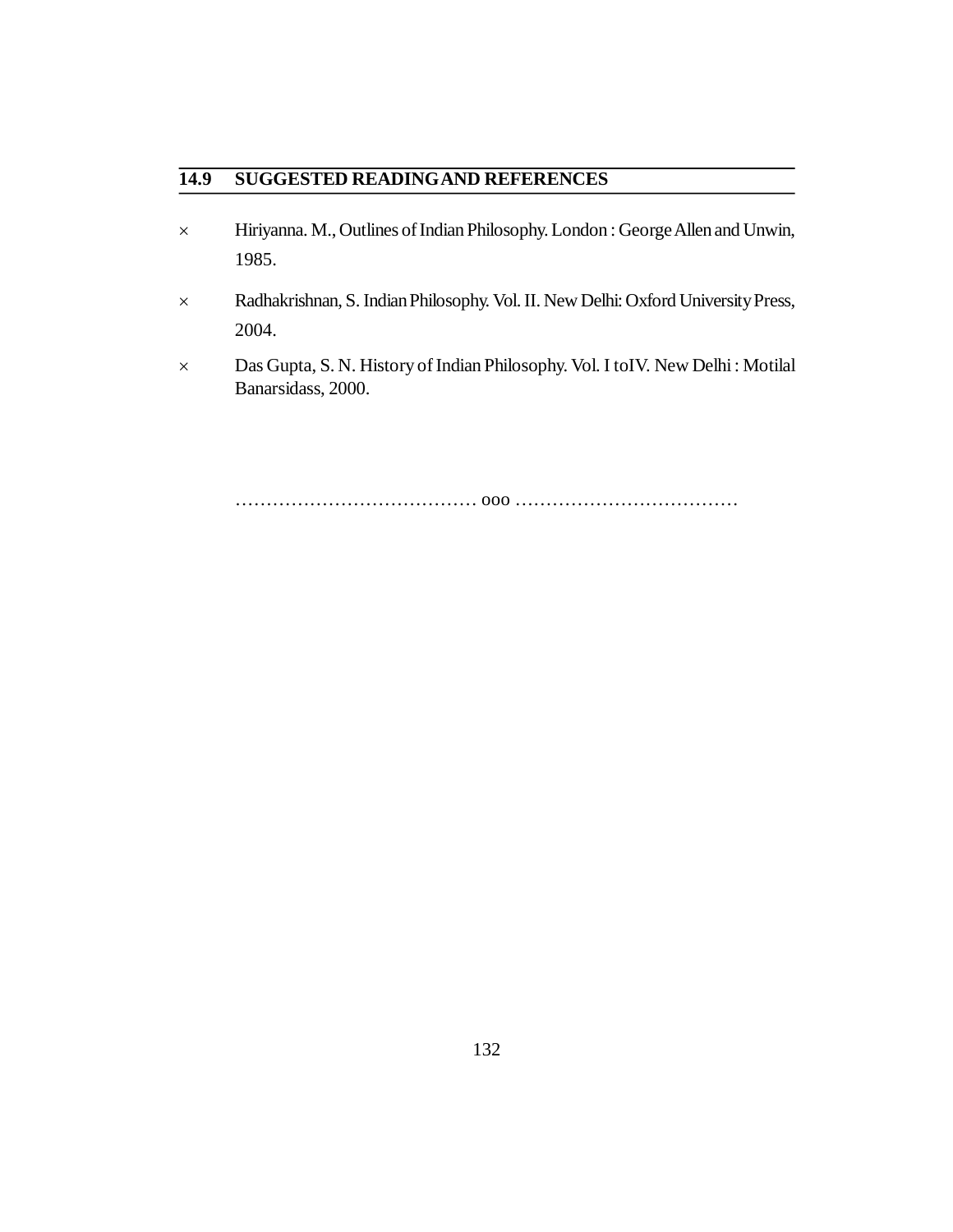# **VED ~ ANTA PHILOSOPHY**

# **CONCEPT OF BONDAGE AND LIBERATION (RĀMĀNUJA)**

|                   | Course Code: PL 601 (Theory)                  | <b>Unit-V</b> |
|-------------------|-----------------------------------------------|---------------|
| <b>Philosophy</b> |                                               | Lesson No. 15 |
|                   | <b>STRUCTURE</b>                              |               |
| 15.1              | <b>Objectives</b>                             |               |
| 15.2              | <b>Introduction</b>                           |               |
| 15.3              | Self according to Ramanuja                    |               |
| 15.4              | <b>Classification of jivas</b>                |               |
| 15.5              | Bondage according to Ramanuja                 |               |
| 15.6              | Liberation and Path of Perfection by Ramanuja |               |
| 15.7              | <b>Sum up</b>                                 |               |
| 15.8              | <b>Glossary</b>                               |               |
| 15.9              | <b>Self-Assessment Questions</b>              |               |
| 15.10             | <b>Suggested Reading and References</b>       |               |
| 15.1              | <b>OBJECTIVES</b>                             |               |
|                   | To explain the meaning of self.               |               |
|                   | To reproduce Rāmānuja's concept of self.      |               |
|                   | To summarise the relation of self with God.   |               |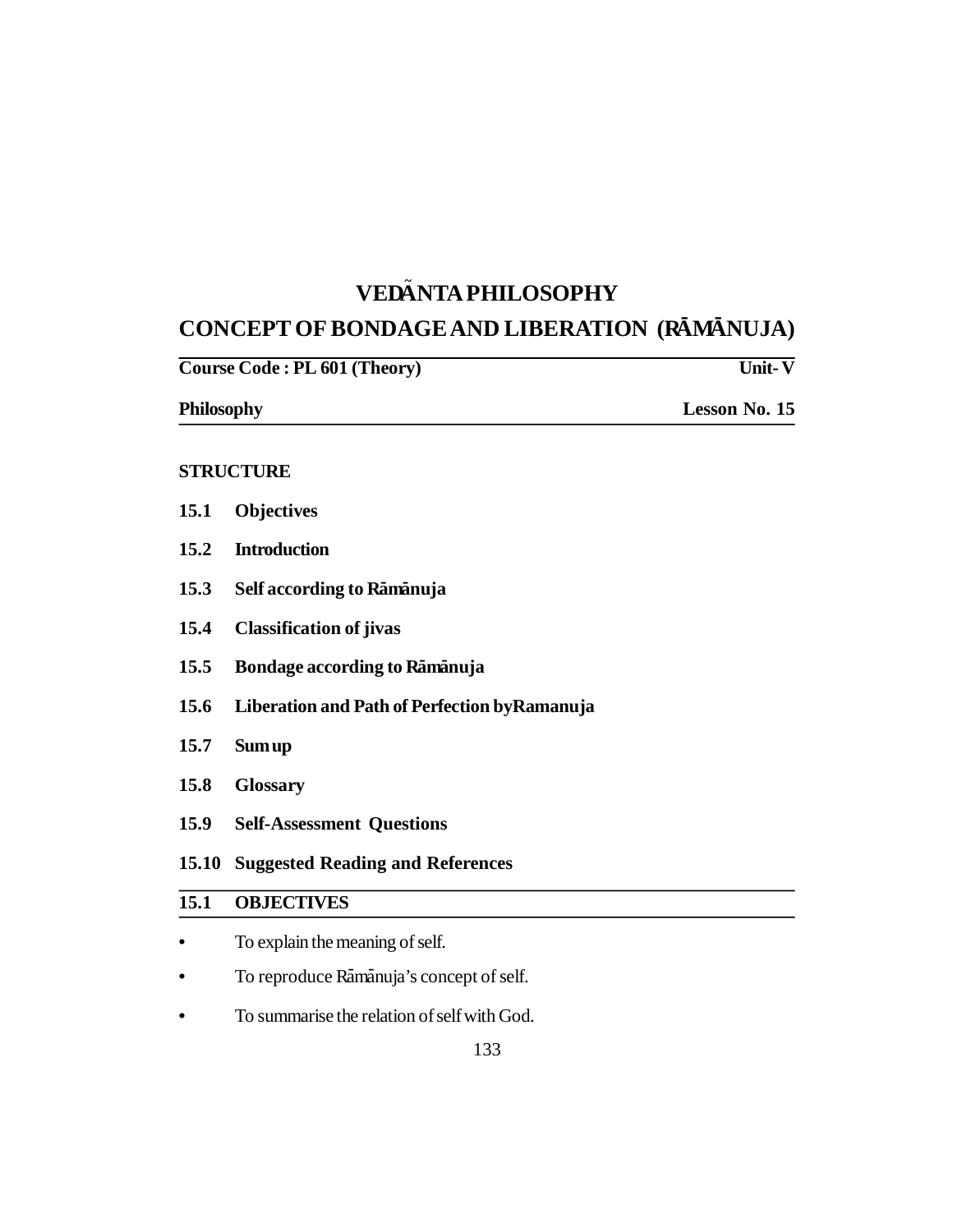- To differentiate between Samkara's and Ramanuja's approach regarding the self.
- **•** To elaborate the concept of Bondage by Ramanuja.
- **•** To explain the idea of Liberation by Ramanuja.

### **15.2 INTRODUCTION**

The self is the substratum of consciousness. Consciousness abides in the self, and apprehends an object. Samkara recognizes subject-objectless consciousness. But Rāmānuja denies its existence and maintains that there is no consciousness, which does not apprehend objects, since such consciousness is never perceived. The self is not mere consciousness according to Ramanuja but it is a conscious knower of objects. The self is a knower, enjoyer and active agent. It is self-luminous and manifests itself without the aid of knowledge. It is eternal and persists in all times. It is unborn, immortal and not affected by birth and death. The self is atomic or monadic, resides in the heart, and pervades the world with its knowledge just as the light of a lamp pervades a room. It cannot be perceived through the sense-organs. It is an ego and cannot be thought as non-ego. It is not composed of parts; it is simple, immaterial spirit. The body changes but the self does not. Knowledge is the essential property of the self. The self is controlled by God; its freedom is subject to the divine will. The self is grounded in God and sustained by Him. It cannot exist apart from Him, for it is His attribute or mode and inseparably related to Him. There is a relation of master and servant between a self and God.

Hence Rāmānuja explains a totally different concept of the self.

# **15.3 SELFACCORDING TO RAMANUJA**

The self or the individual soul is finite, but real substance. It is distinct from body, the sense organs, mind and vital organs. Though the individual soul is a mode (Prakāra) of Brahman, yet it has some similarity with Brahman. Because both have consciousness and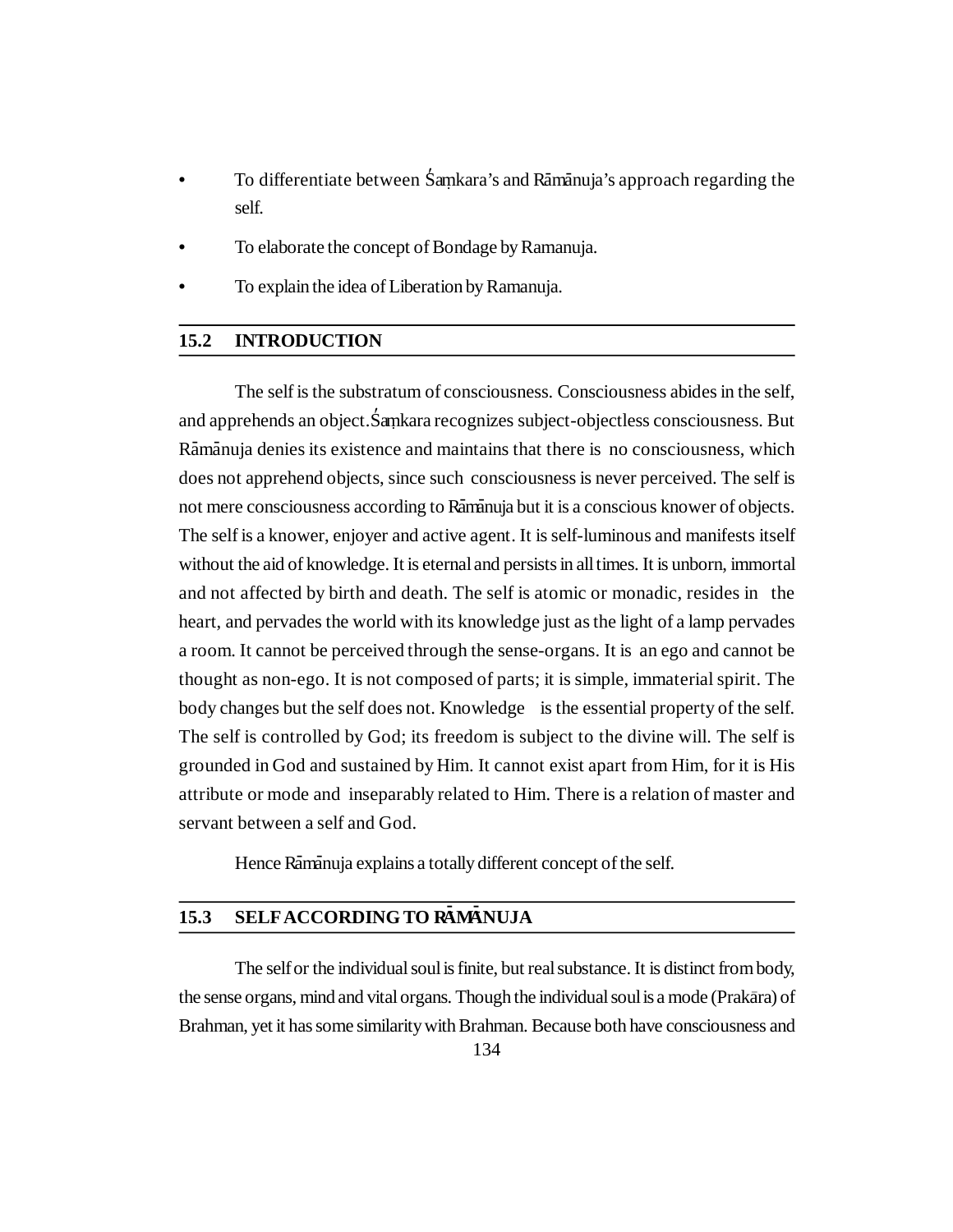are conscious. The individual soul is also distinct from Brahman because it is atomic (anu) in size whereas Brahman is greatest of everything. Thus we find, between soul and Brahman, both identity and difference in Rāmānuja. Ātman or individual soul is conscious and at the same time it is that which has consciousness. It is the agent (karta) and the enjoyer (bhokta). It is the embodied self with regard to physical body. But it is the body (S**.** arira) with regard to Brahman who is Şariri. It is not only sentient, but it is also of the essence of <del>ananda</del> (bliss). It is the knower and also the knowing subject.

*The self's birth is due to ignorance (avidy – a) which is false identification of the self with the body. Ignorance is beginningless and generates merits and demerits. When it is destroyed by meditation on God, its essential nature is manifested.* Rāmānuja recognizes avidya in the selves, which veils their essential nature and *kinship with God.*

Knowledge and bliss constitute the essence of the selves. The differences among them are due to their bodies, which are modifications of Prakrti. They are due to merits . and demerits which are due to avidyā. When it is destroyed, the selves experience their essential nature i.e. knowledge and bliss. This nature is common to all selves.

The selves are subordinate knowers whereas God is the principal knower. The knowledge of the selves is eternal, but it appears to be produced when it is apprehended through sense-organs and is connected with the objects. It appears to be destroyed when it withdraws itself from the objects. The knowledge manifests itself when the self apprehends objects. It is not manifested in deep sleep state. The self experiences the whole body through its knowledge, as a gem manifests a large area through its light.

The self or ātman is the self-conscious principle in man which knows "I smell, speak, hear and think." The self is not mere consciousness but it is a conscious knower of the objects; hence self-conscious. The attributive consciousness is an eternal, essential and inseparable quality of atman or soul.

*Souls are real, eternal and unborn. They are many in number i.e. there are infinite number of jivas. Each jiva (soul) has its body distinct from all others. God is*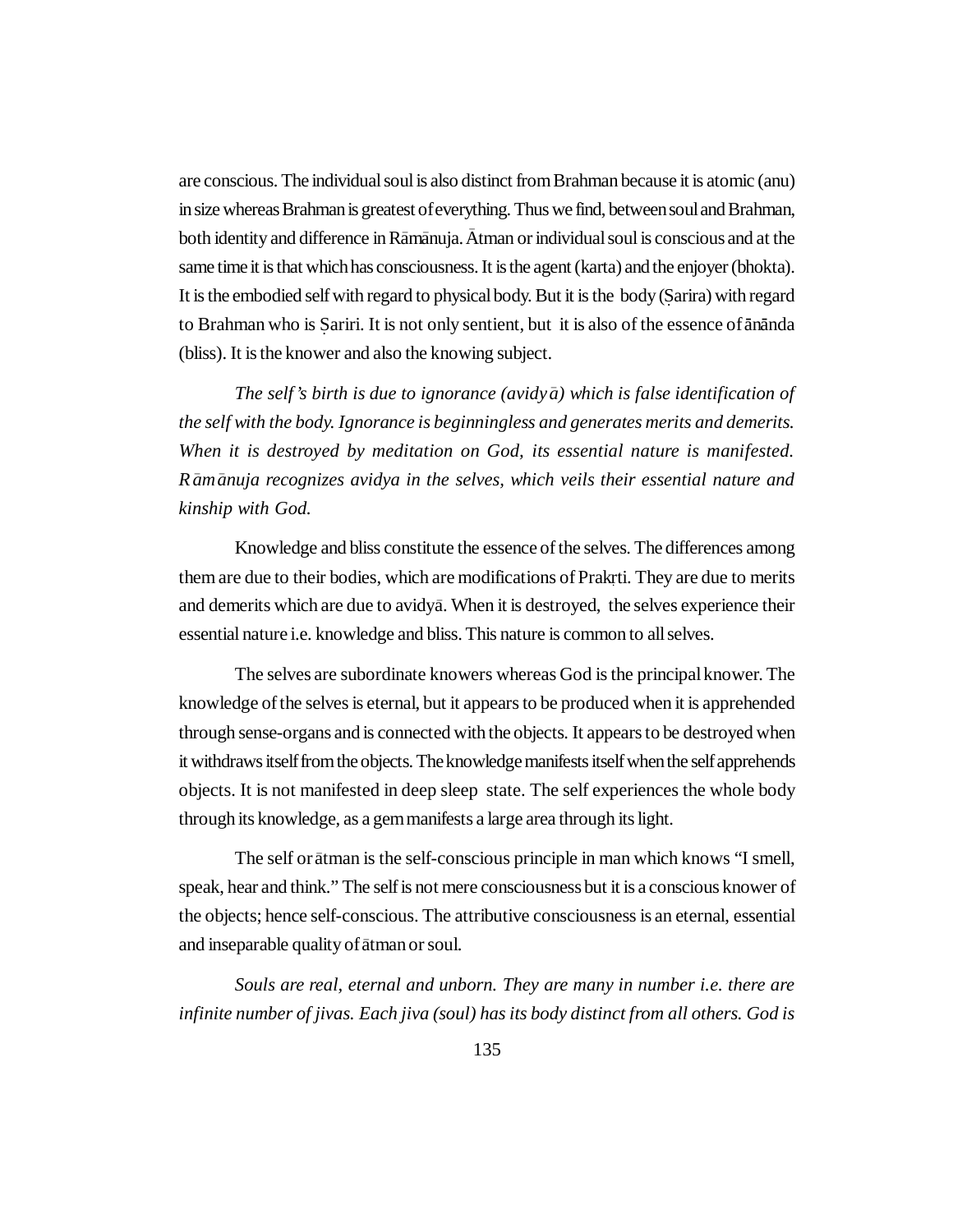*one but fulfills the desires of many (all) jivas (souls). Souls are dependent on God (Brahman). Souls are atomic in size and heart is said to be the seat of the soul. Individual soul is not identical with Brahman. It is unthinkable that the soul which is finite can be identical with Brahman, the God in every respect.*

Individual souls are not identical with Brahman. The identity S**`**ruti indicates the essential similarity between them. But in their accidental character, they are different from each other. Because Brahman is the creator, controller, preserver, destroyer, moral governor, ground, the goal and the lord. Brahman is also omniscient, independent, pure and possessed of auspicious qualities. Whereas, on the other hand, the individual souls are embodied, created, controlled, preserved, destroyed and governed by Brahman. Individual souls subsist in Brahman. Individual souls are ignorant, dependent, impure and possessed of (worldly) inauspicious qualities.

In their essential character, the individual souls are non-different from Brahman or God. In this sense God pervades and controls them. *Just as the existence of parts is inseparable from its substance, or just as a living body is inseparable from its soul which controls its life from within, similarly the existence of individual soul is inseparable from God. Individual souls live and exist in and through God. Between jivas or souls and Brahman (God) there is both identity and difference.*

Consciousness is an intrinsic quality of souls. It is inseparable and continuously remains with souls under all conditions. In dreamless sleep, and even in the state of liberation, when the soul is altogether disembodied i.e. free from body, the soul remains conscious of itself as "I am". The self is the witness of all objects. It is self-luminous and consciousness is its essence which constitutes its self-luminous nature.

Samka ra maintains that subject objectless consciousness appears to be the knower **.** owing to illusion. Ramanuja contends that this view is wrong, since there is the apprehension 'I know' but never 'I am knowledge'. Knowledge subsists in the knower. There is no mere knowledge but a knowing self that has knowledge. So the knower must exist. Riminuja maintains that knowerhood is a unique property of an intelligent knower or self.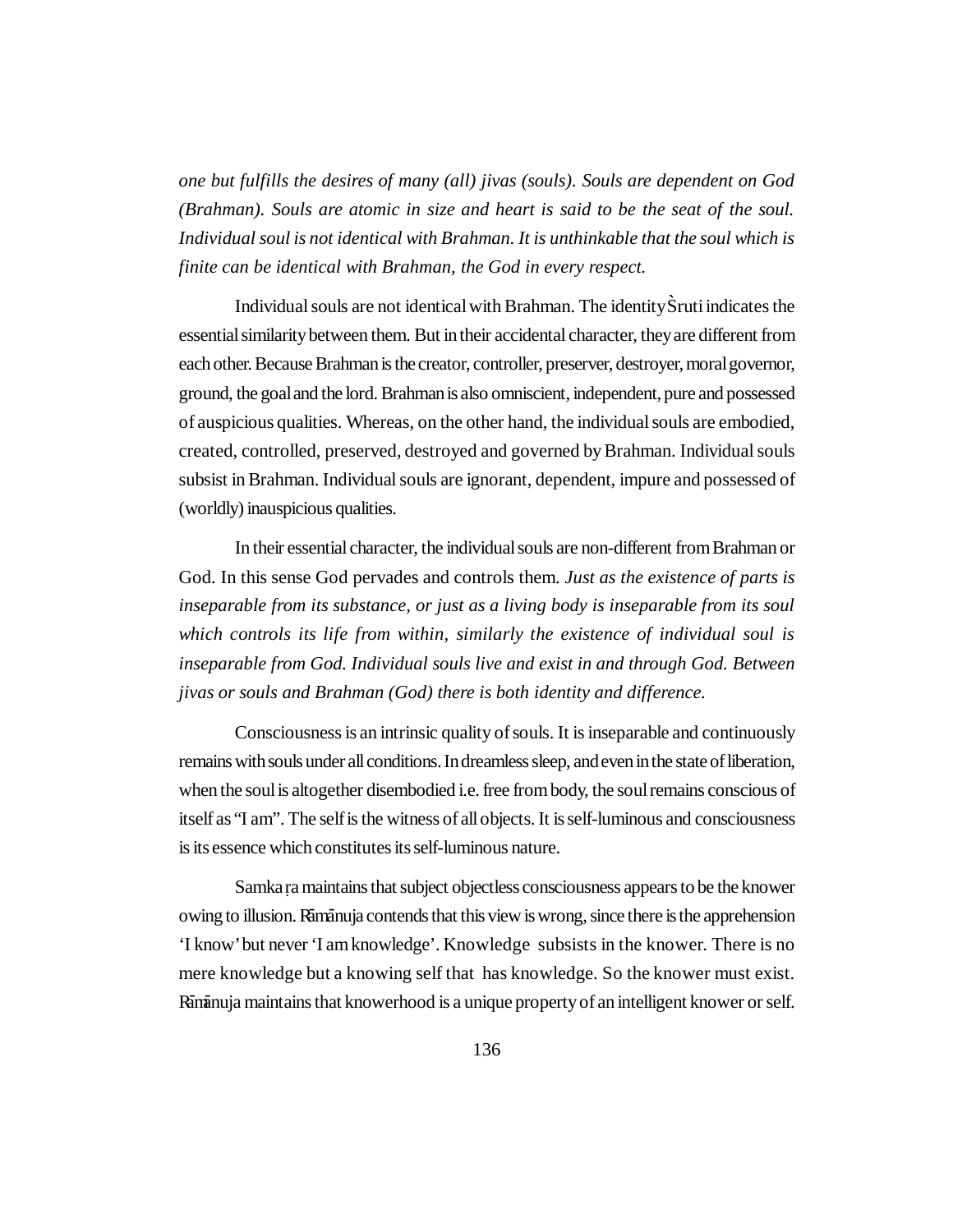The self is eternal, so its essential quality of knowledge also is eternal. Though knowledge of the self is unlimited, it undergoes contraction and expansion due to actions during bondage. Contracted knowledge expands to objects through the sense-organs. The origin and destruction of knowledge is due to the operation or non-operation of sense-organs. Both unconscious things and consciousness are objects of consciousness. Here Rāmānuja differs from **`**Samkara **.** who maintains that consciousness can never be object of another consciousness.

Man (jiva) is finite and thus can never attain complete identity with Brahman or God who is infinite though both are of the nature of consciousness; *soul (jiva) can attain similarity but never the complete identity with God*. On the contrary, soul, as a devotee, takes pleasure in being the servant (sevak) of God. His aim can never be to become God himself. He holds that man partakes the nature of God. For in his heart, there dwells divinity. The statement "Tat tvam asi," "This is that Devadatta" asserts, for example, the identity between a person seen at present and the person in the past. The person can be understood as the same in spite of different positions, because the positions are occupied at different times. Thus the Upanisadic statement "Tat tvam asi" – "that thou art" should be understood in a similar way. The 'tat' stands for God who is omniscient, omnipresent, creator etc. of the universe. "Thou" - (tvam) stands for God existing as antaryami or immanent inner controller in every man or soul.

In short "that" stands for God who is beyond everything (Brahman), and 'thou" stands for divinity of God in man. And it is the identity of these two different forms of the same substance (God). So in view of Rāmānuja, "There is no loss of personality but loss in personality." The liberated soul is like God, but never identical with God.

Jiva is not only sentient, but it is also of the essence of bliss (ānanda). Sansara is due to avidya which is of the nature of Karma, accumulated by the jiva in his previous births. In this condition of Samsara, the knowledge (Jñana) and bliss ( – ananda) are obscured.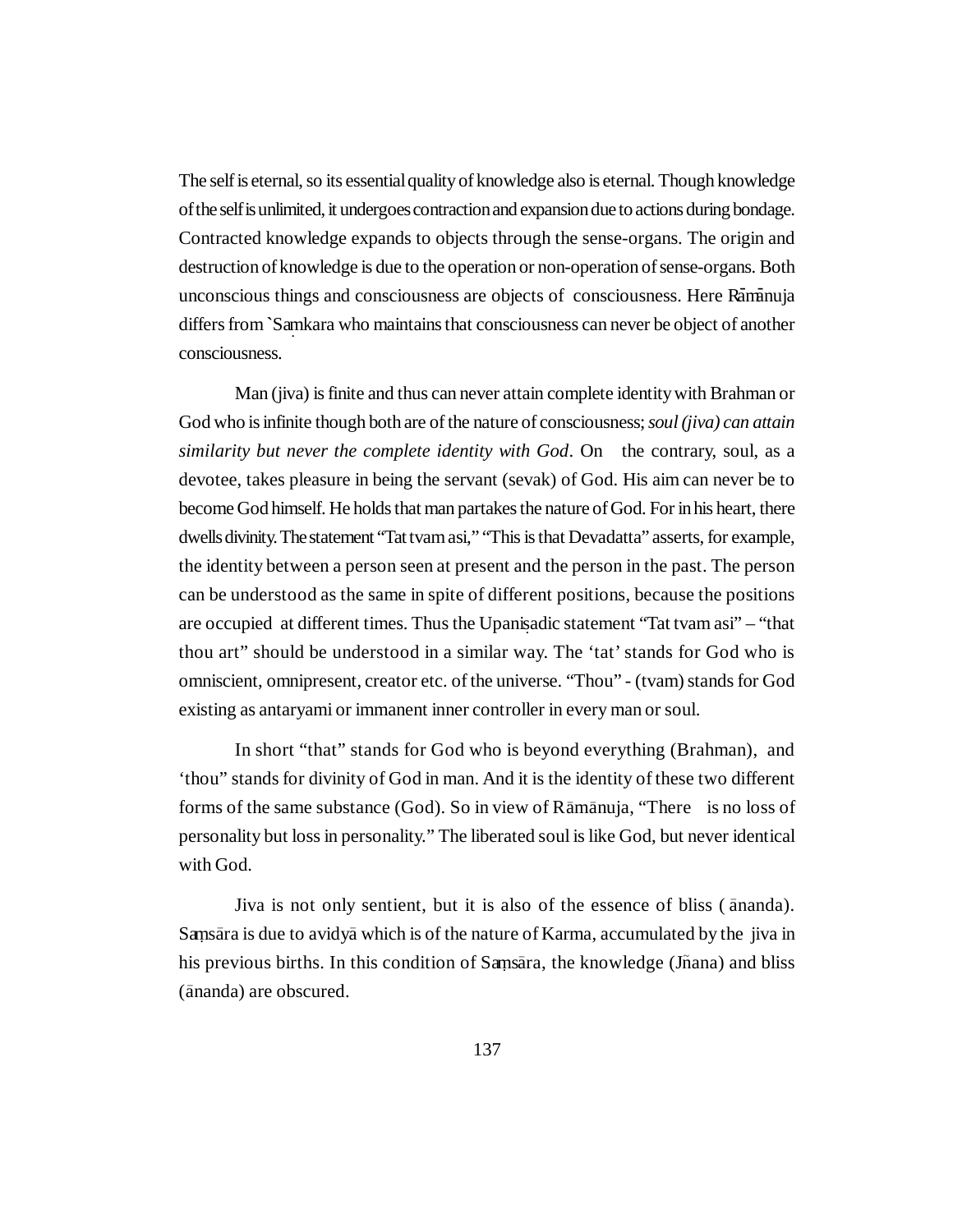#### **15.4 CLASSIFICATION OF JIVAS**

The jivas are innumerable. They are classified into three classes viz.

- 1) *Nityas*
- 2) *Muktas*
- 3) *Baddhas*

The nityas are those jivas who never have entered Samsara. They are free from eternity, enjoying the bliss or ananda of God in the supreme abode (Brahmadham).

The **Muktas** are those jivas who have attained liberation through 'Bhakti' and 'Prapatti'.

The **baddhas** (the bound) are those jivas who are not liberated from the transmigratory cycle of births and deaths due to avidyā and karma.

The jiva who gets liberation (mukti) ultimately reaches supreme abode (Brahmadhām) of God, where he enjoys ananda for ever in the service of God. In mok **.** sa or liberated state, one enjoys *sayujya* (communion) *sar – upa* (similarity) and – samipya (intimacy) with God.

### 15.5 **BONDAGE ACCORDING TO RAMANUJA**

The souls are either bound, or released, or eternally liberated. The bound souls are in bondage to empirical life. The released souls are liberated from bondage. *Bondage is due to avidy– a, karma, v– asana and ru– ci. Avidy<sup>~</sup> a is ignorance of the soul's dependence on God. Karma is action prompted by ignorance. V – asan – a is the subconscious* disposition produced by actions. Ru<sup>ci</sup> is attachment produced by the dispositions. Avidy*ā and its products connect the soul with a body-mind complex. They can be*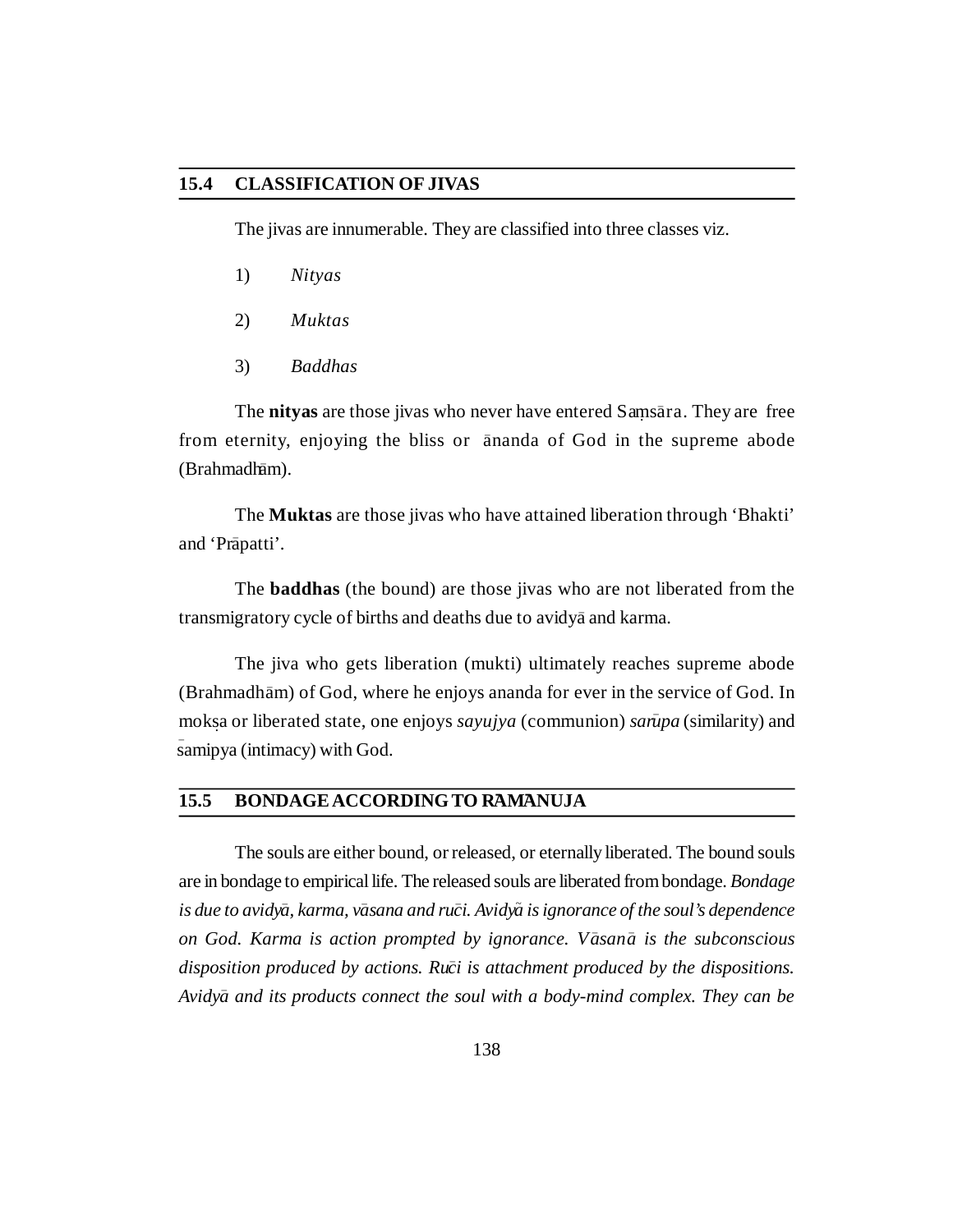*destroyed by the intuitive knowledge of the self as disconnected with the psychophysical organism.*

Bondage and liberation depend on the will of God. In bondage, the essential purity of the self is concealed by a beginningless series of karmas due to avidya at the will of God. The veil of karmas is removed by devotion, meditation and knowledge at His will. This is release which is community of nature with God, and not identity with Him. Though it attains community of nature with God, it cannot create and govern the world. Brahman is the creator, controller, preserver, destroyer, moral governor, goal and lord. He is omniscient, independent, pure and possessed of auspicious qualities.

The embodied self is created, controlled, preserved, destroyed, and governed by God, and subsists in Him. It is ignorant, dependent, impure, possessed of inauspicious qualities. God is worshipped while the self is a worshipper. He is attained by the soul. Therefore the self is different from God. It is a part of God even as light issuing from luminous thing is a part of it. The self is a part of Him. God is whole. The parts cannot be separated from whole, so there is inseparable relation between the two. God is the ground of the self. The soul is eternally existing and all pervasive. It is not infinite according to Rāmānuja. The real sense of the pervasiveness of the soul is that the soul is so subtle (Suksma) that it can penetrate into every unconscious material substance.

Having denied that the soul is infinite, Ramanuja has to hold that it is infinitely small. For if the soul has neither of these two extreme dimensions, it must be admitted to have the medium one, which things composed by the combination of parts (such as tables, chairs) have; and then like such objects the soul would be liable to destruction. The consciousness of the soul is eternal quality.

The self though pure in itself becomes associated with ignorance and worldly desires through coming into contact with matter. This is bondage. The bondage causes pains and miseries and interrupts the way of self to attain infinite bliss which is its true nature.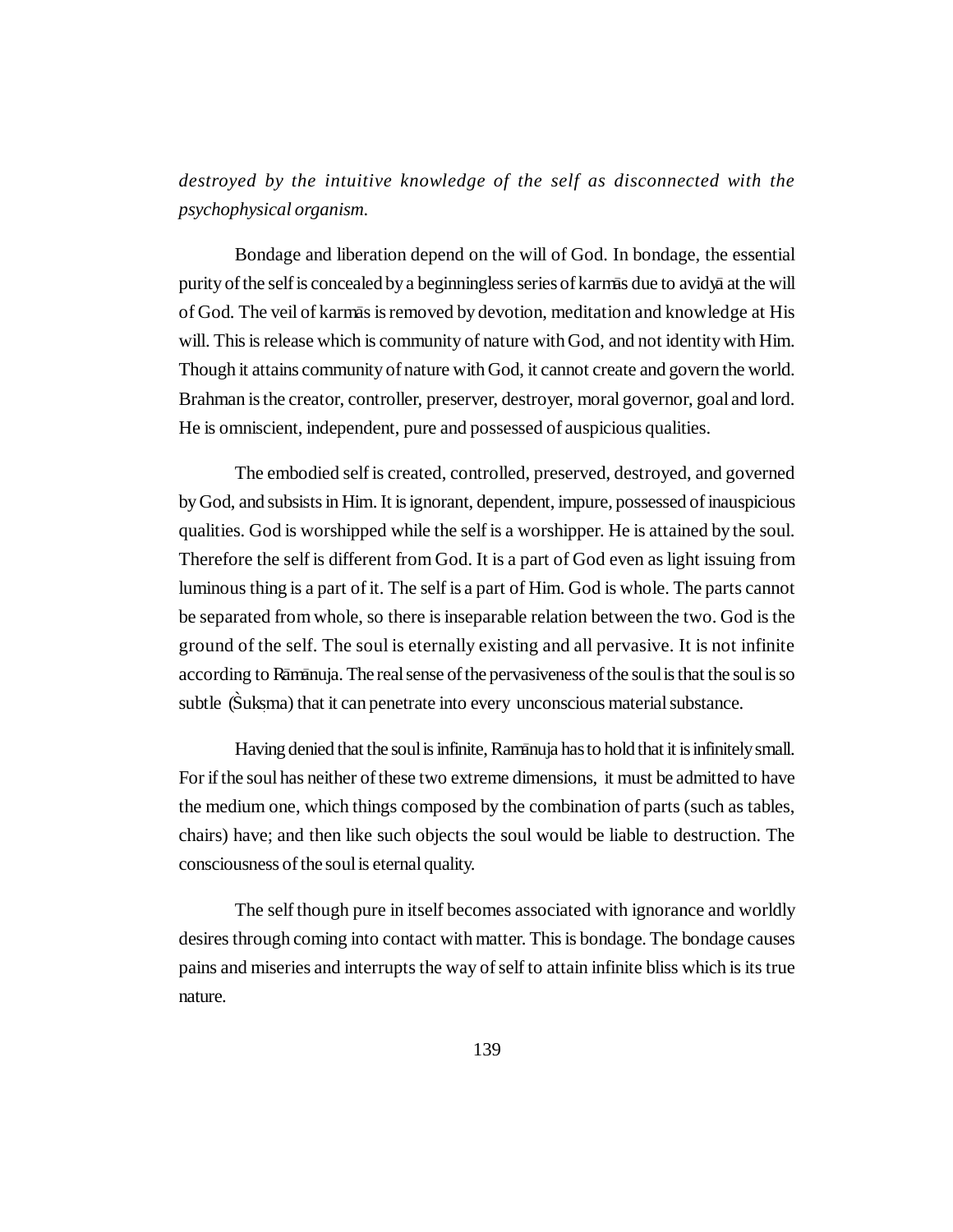## 15.6 LIBERATION AND PATH OF PERFECTION BY RAMANUJA

According to Samkara, liberation is attained through knowledge alone. On the other hand, according to Ramanuja, *liberation is attained through bhakti and prapatti.* But he says karma (action) and jnana (knowledge) are means, helpful in devotion to attain liberation. God or Isvara alone grants liberation (mukti) from bondage, when He is pleased through devotion (bhakti) and surrender(prapatti).

Karmayogā and Jnanayogā are said to be the means for liberation. They are the means to moksa or liberation through the medium of bhakti alone. By karma, we understand rituals and duties enjoined by the Vedas, and their disinterested performance. In fact consciousness is the essential quality of the jiva, but the bondage of the jiva is due to karma, ego, avidya and consequently, liberation is to be attained by undoing what karma has done. Effect of past karma is cause of bondage (bandhan). Egoism means false identification of the self with not-self. Avidya or ignorance consists in this base propensity (sariragocara ca aham buddhir avidyaiva). Thus liberation can be attained through disinterested performance of action (niskama-karma) and right knowledge.

*Performance of disinterested action (niskama karma) means performance of nitya (daily duties) and naimittika karmas (occasional duties) according to vedic orders. It also consists in the performance of good acts like worship of God, pilgrimage, charity, sacrifice, etc. Thus performance of such good actions remove all impurities and generate jnana (knowledgde) in a person, and thereby prepare mind for Bhakti.*

Jnanayoga is meditation upon the individual self, as distinct from prakrti and its products. Jnana is a true knowledge of the individual self (jiva) and the Highest Self (Brahman). After realizing the true nature of the self from the instruction of a guru (preceptor), one becomes free from not-self, egoism and ignorance.

*Bhakti or devotion is a continuous stream of remembrance of God, uninterrupted like the continual flow of oil poured from one vessel to another.*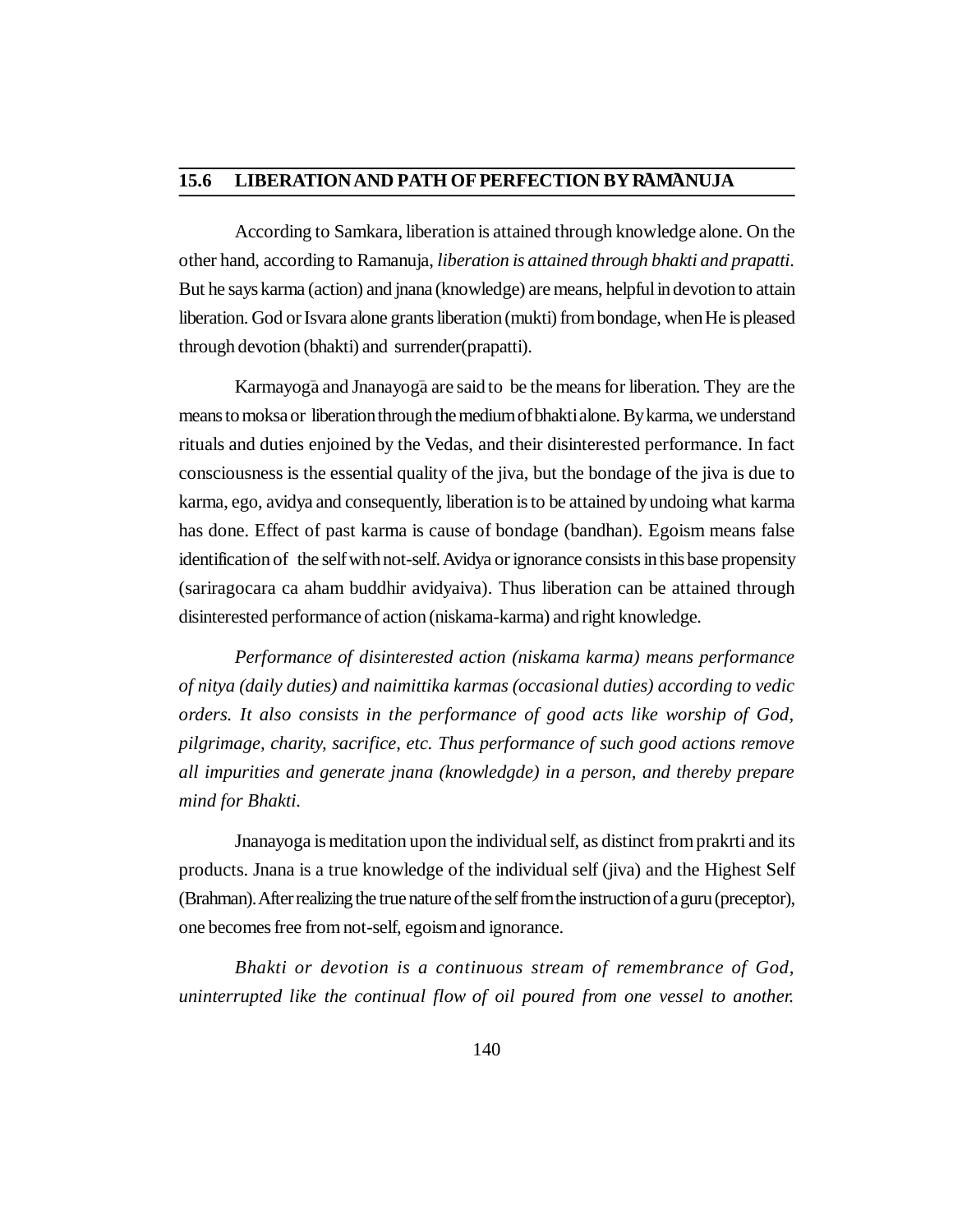*Devotion is also characterised by eight-fold limbs of yoga-viz, yam – a, niyam – a, – asana, pr – an – ay – ama, praty – ahara, dharan – a, dhy– an – a and sam– adhi.*

Such a steady remembrance which is similar to intuition results from the sevenfold discipline. The seven-fold discipline *(sadhanasaptaka)* consists of-

| 1) | <b>Viveka</b>     | Sense of discrimination, i.e. to discrimate between<br>real and unreal, eternal and non-eternal, right<br>and wrong |
|----|-------------------|---------------------------------------------------------------------------------------------------------------------|
| 2) | Vimoka            | mental detachment.                                                                                                  |
| 3) | Abhyasa           | Regular study and constant practice.<br>$\sim$ $-$                                                                  |
| 4) | <b>Kriya</b>      | Good actions or good conduct.                                                                                       |
| 5) | Kalyana           | Virtuous conduct.                                                                                                   |
| 6) | Anavasada         | Cheerfulness.                                                                                                       |
|    | <b>Anuddharsa</b> | Non-exultation.                                                                                                     |

Bhaktiyoga is the classical pathway to liberation. But there is also another alternative path to release (mukti) for those who find it difficult to practice sadhansaptaka and astangayoga and who are not qualified to receive instructions in Vedas and the Upanishads. This is the path of *'prapatti'* i.e. self-surrender in divine feet of God. This path can be followed by anyone and everyone irrespective of class, caste, status or other limitations of body, mind or society. 'Prapatti' means absolute self-surrender with firm faith in the saving grace of God. The main characteristics of *prapatti* are:

- *1) To conceive of what is in conformity with the will of God i.e. to think of things that are liked by God.*
- *2) To object to what is disagreeable with God i.e., not to do things disliked by God.*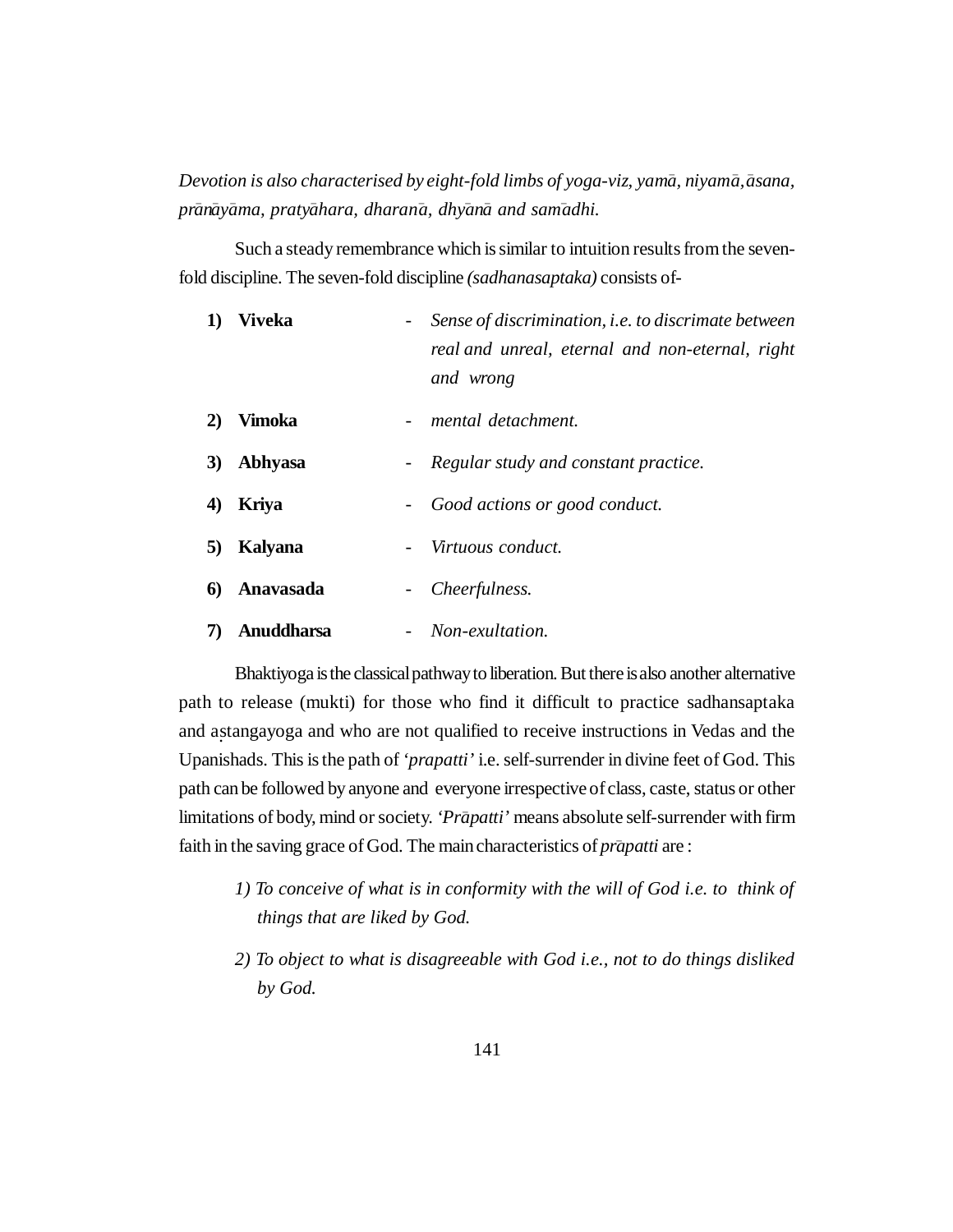- *3) To have firm faith, that He will save and liberate i.e. to regard God alone as the saviour.*
- *4) To regard God alone as the protector.*
- *5) To surrender oneself to God in all meekness.*

A single act of self-surrender in all sincerity is sufficient to bring about final release or liberation. On such a surrendered devotee, God showers His grace and liberates him immediately.

Like Samkara, Ramanuja does not believe in Jivan mukti. The jiva that is liberated by the grace of God is freed from body immediately for ever without any chance of rebirth. "The liberated soul becomes similar to God, because like God, it has now pure consciousness free from imperfections. But it does not become identical with God, as the finite can never become infinite."

### **15.7 SUM UP**

To sum up in the words of Chatterjee and Datta, "It is reasonable to conclude that according to Rāmānuja, in different respects, there are different kinds of relations between the self and God. In so far as the self is finite and subject to imperfection and God is just the opposite in nature, there is difference. In so far as the self is inseparable from God who is its inner substance (ātman), there is identity. But as the self is part of God, both identity and difference are tenable. This is the final impression created by Rāmānuja's writings on many competent readers ............ that Rāmānuja believes in all kinds of relations viz, bheda, abheda and bhedabheda (difference, identity and identity-in-and through difference respectively,) in different respects." Further according to Samkara the highest good lies in a complete denial of the separate self and the realization of its unity with Brahman. His religious sentiment attains full satisfaction by total self-effacement which leaves nothing but the only reality which is self illumining. On the contrary, for Ramanuja, the highest satisfaction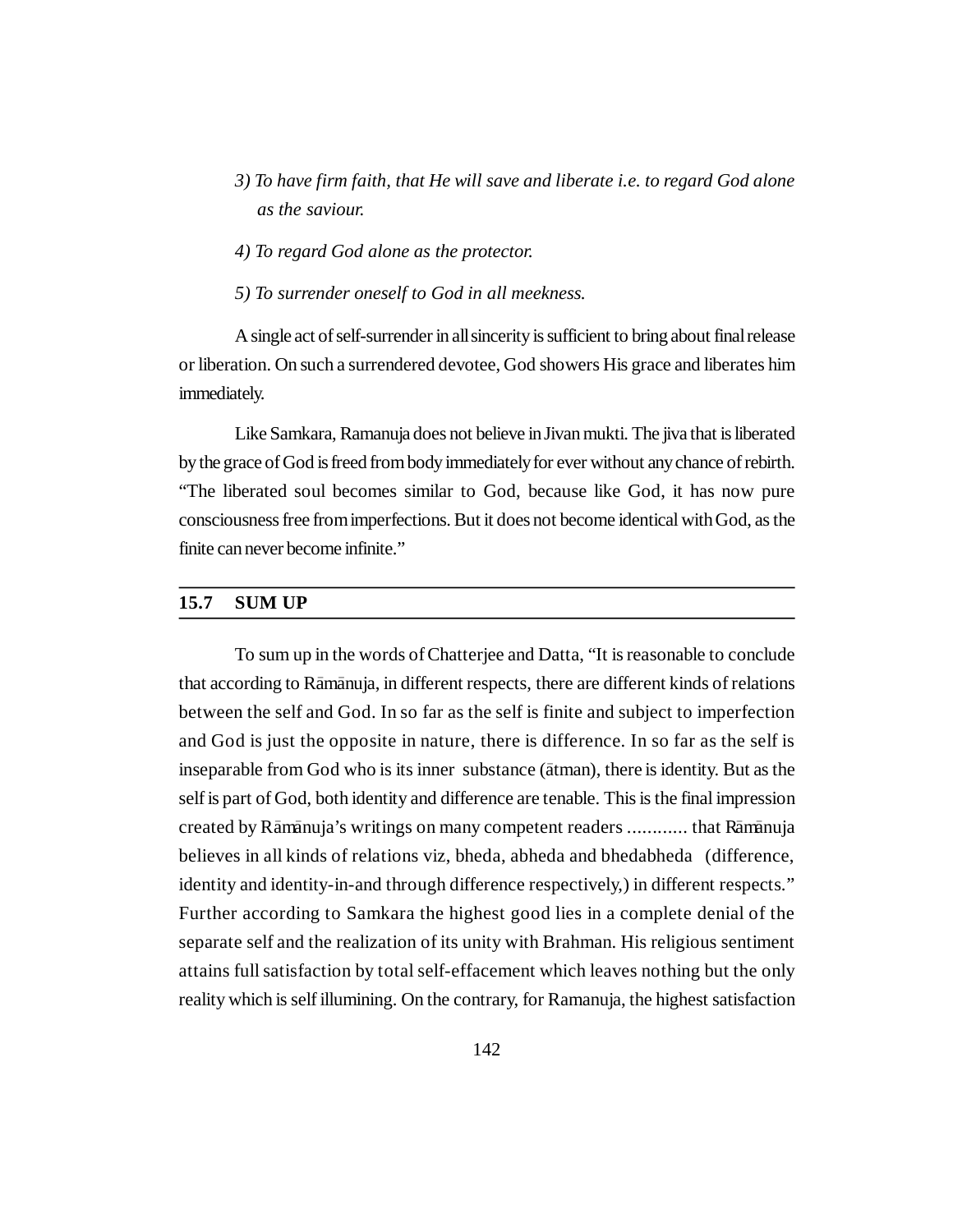of the religious emotion demands self-purification and self-surrender and not selfeffacement. The highest good for the devotee is the pure and constant contemplation of the infinite glory of God and the liberated one needs his self only for the enjoyment of this highest bliss. Free from ignorance and bondage of every kind, the liberated soul enjoys, in perfect love and wisdom, infinite joy born of complete communion with God.

## **15.8 GLOSSARY**

 $\times$  Sarira-Sariri Sambandha : the organic relation of the body to the soul and of the cosmic universe of cit and acit to Ishvara.

# **15.9 SELF-ASSESSMENT QUESTIONS**

**Note :** Use the space given below for the answers use separate sheet if the space is insufficient.

\_\_\_\_\_\_\_\_\_\_\_\_\_\_\_\_\_\_\_\_\_\_\_\_\_\_\_\_\_\_\_\_\_\_\_\_\_\_\_\_\_\_\_\_\_\_\_\_\_\_\_\_\_\_\_\_\_\_

\_\_\_\_\_\_\_\_\_\_\_\_\_\_\_\_\_\_\_\_\_\_\_\_\_\_\_\_\_\_\_\_\_\_\_\_\_\_\_\_\_\_\_\_\_\_\_\_\_\_\_\_\_\_\_\_\_\_

\_\_\_\_\_\_\_\_\_\_\_\_\_\_\_\_\_\_\_\_\_\_\_\_\_\_\_\_\_\_\_\_\_\_\_\_\_\_\_\_\_\_\_\_\_\_\_\_\_\_\_\_\_\_\_\_\_\_

\_\_\_\_\_\_\_\_\_\_\_\_\_\_\_\_\_\_\_\_\_\_\_\_\_\_\_\_\_\_\_\_\_\_\_\_\_\_\_\_\_\_\_\_\_\_\_\_\_\_\_\_\_\_\_\_\_\_

\_\_\_\_\_\_\_\_\_\_\_\_\_\_\_\_\_\_\_\_\_\_\_\_\_\_\_\_\_\_\_\_\_\_\_\_\_\_\_\_\_\_\_\_\_\_\_\_\_\_\_\_\_\_\_\_\_\_

\_\_\_\_\_\_\_\_\_\_\_\_\_\_\_\_\_\_\_\_\_\_\_\_\_\_\_\_\_\_\_\_\_\_\_\_\_\_\_\_\_\_\_\_\_\_\_\_\_\_\_\_\_\_\_\_\_\_

- 1) Explain Rāmānuja's concept of self.
- 2) What happens, according to Ramanuja, in the state of Moksa?
- 3) How does Rāmānuja prove the multiplicity of the selves?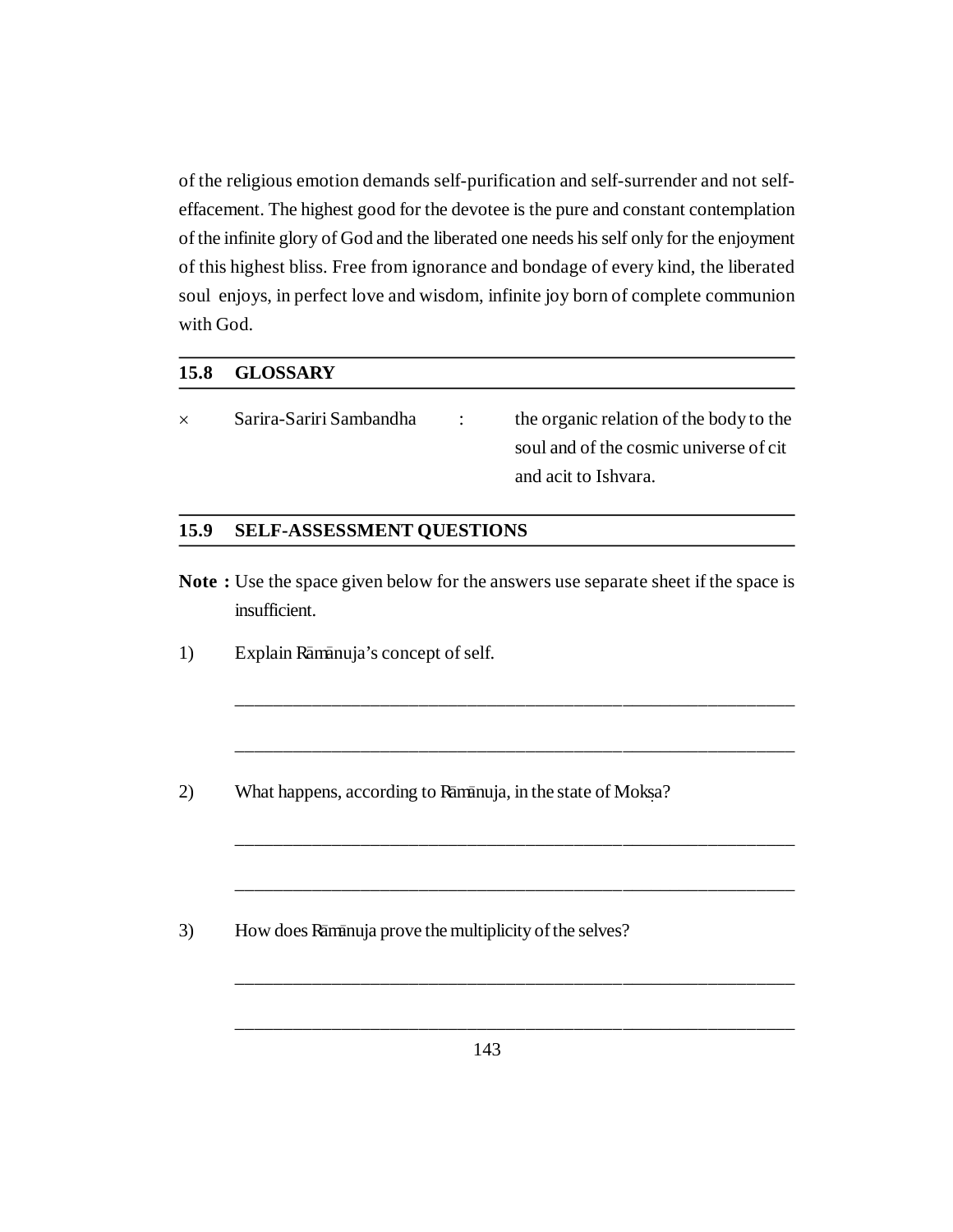| Give the classification of selves forwarded by Ramanuja.                         |
|----------------------------------------------------------------------------------|
| The self is similar as well as different from Brahman or God. Comment.           |
| "There is no loss of personality, but loss in personality." Discuss.             |
| What is the nature of self? How is liberation attained in Ramanuja's philosophy? |
| What is bondage according to Rāmānuja?                                           |
| Write a short note on Rāmānuja's conception of bondage?                          |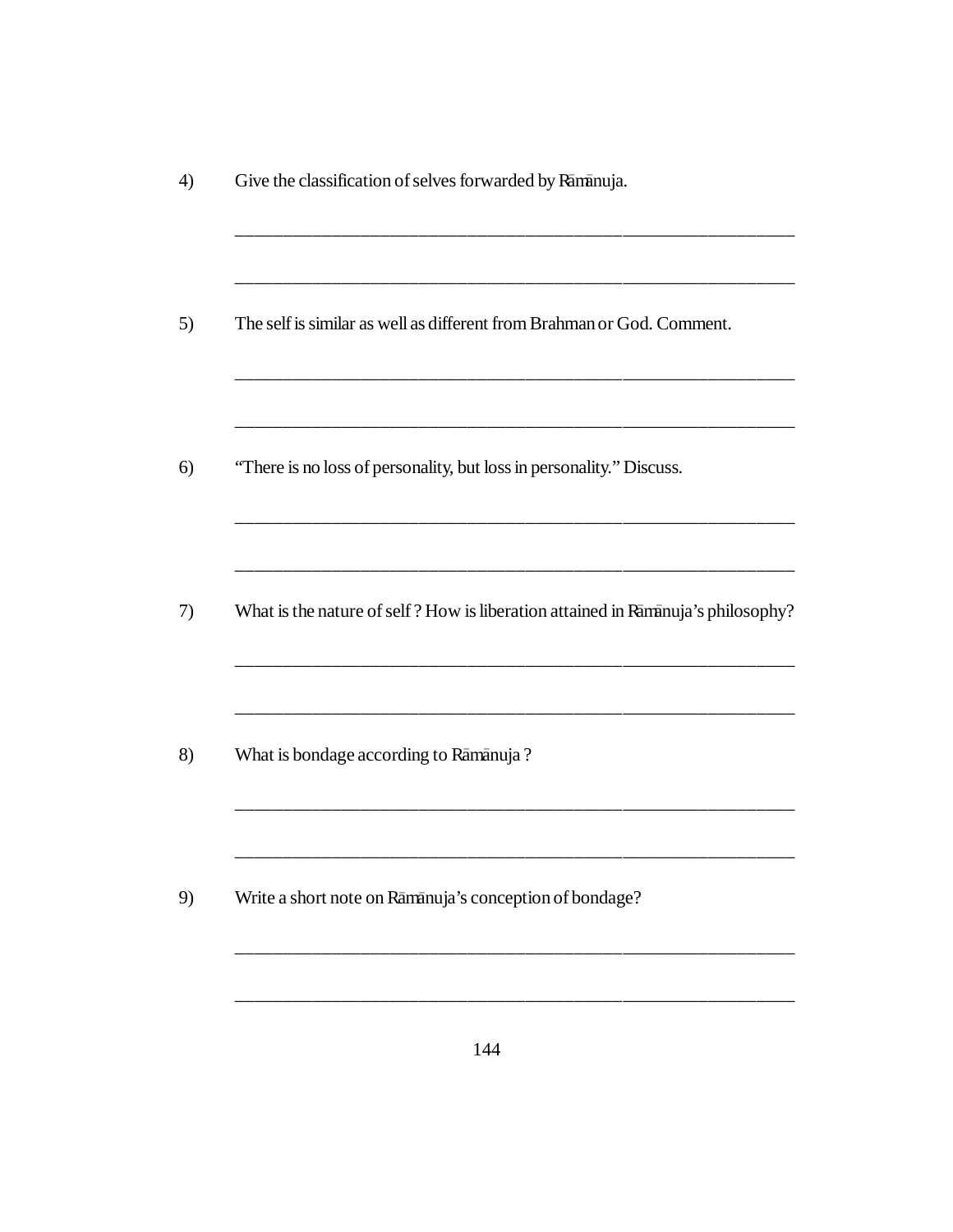| Explain Rāmānuja's concept of liberation.                                               |
|-----------------------------------------------------------------------------------------|
| What means have been suggested by Ramanuja for the attainment of moksa?                 |
| How can Bhakti lead to liberation?                                                      |
| What is meant by 'prapatti'. How does it lead to liberation?                            |
| What preparation is needed for an aspirant of moksa according to<br>Rāmānuja.?          |
| In what respect Rāmānuja's way of the attainment of moksa different from<br>Samkara's ? |